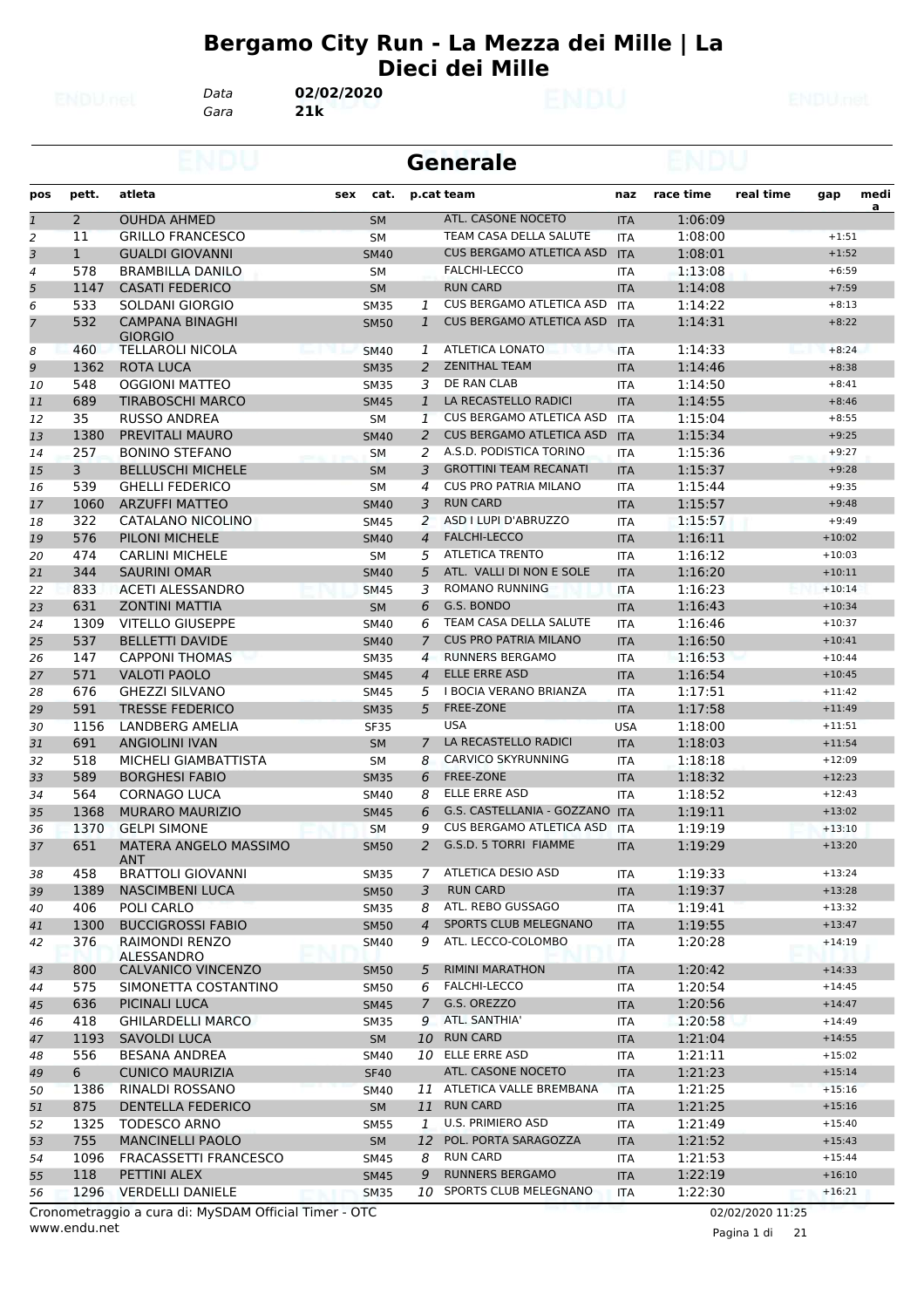| pos | pett. | atleta                                 | sex | cat.        |                | p.cat team                        | naz        | race time | real time | gap      | medi<br>a |
|-----|-------|----------------------------------------|-----|-------------|----------------|-----------------------------------|------------|-----------|-----------|----------|-----------|
| 57  | 764   | <b>LONGO ANDREA</b>                    |     | <b>SM</b>   |                | 13 POL. VILLESE                   | <b>ITA</b> | 1:22:41   |           | $+16:32$ |           |
| 58  | 829   | PANDINI ROBERTO                        |     | SM45        |                | 10 ROMANO RUNNING                 | ITA        | 1:22:45   |           | $+16:36$ |           |
| 59  | 111   | <b>NORIS CLAUDIA</b>                   |     | <b>SF40</b> |                | <b>RUNNERS BERGAMO</b>            | <b>ITA</b> | 1:22:48   |           | $+16:39$ |           |
| 60  | 1372  | <b>BUCCIARELLI CAMILLO</b>             |     | <b>SM35</b> | 11             | <b>CORRO ERGO SUM RUNNERS</b>     | <b>ITA</b> | 1:22:52   |           | $+16:43$ |           |
| 61  | 415   | <b>BOTTINI GRAZIANO EMILIO</b>         |     | <b>SM50</b> | $\overline{7}$ | ATL. SAN MARCO U.S. ACLI          | <b>ITA</b> | 1:23:22   |           | $+17:13$ |           |
| 62  | 444   | ORIZIO GIORGIO                         |     | <b>SM35</b> |                | 12 ATLETICA BRESCIA               | ITA        | 1:23:26   |           | $+17:17$ |           |
| 63  | 1302  | <b>SCARSELLA FABIO</b>                 |     | <b>SM40</b> |                | 12 STAR RUN                       | <b>ITA</b> | 1:23:30   |           | $+17:21$ |           |
| 64  | 662   | <b>CRISCUOLO GIUSEPPE</b>              |     | <b>SM45</b> | 11             | <b>GARDA RUNNING A.S.D.</b>       | <b>ITA</b> | 1:23:36   |           | $+17:27$ |           |
| 65  | 568   | <b>ROTA GIANLUCA</b>                   |     | <b>SM55</b> | 2              | <b>ELLE ERRE ASD</b>              | <b>ITA</b> | 1:23:37   |           | $+17:28$ |           |
| 66  | 630   | <b>VALENTI ARIANNA</b>                 |     | SF          |                | G.S. BONDO                        | <b>ITA</b> | 1:23:46   |           | $+17:37$ |           |
| 67  | 1180  | <b>ROSSONI MARCO</b>                   |     | <b>SM</b>   | 14             | <b>RUN CARD</b>                   | <b>ITA</b> | 1:23:49   |           | $+17:40$ |           |
| 68  | 430   | PEZZOLI FABRIZIO                       |     | <b>SM35</b> |                | 13 ATL. VALLI BERGAMASCHE         | ITA        | 1:23:56   |           | $+17:47$ |           |
| 69  | 233   | <b>TRIMAGLIO FABIO</b>                 |     | <b>SM45</b> |                | 12 A.S.D TEAM SPARTANS            | <b>ITA</b> | 1:24:00   |           | $+17:51$ |           |
| 70  | 1018  | <b>SOFRON TUDOR</b>                    |     | <b>SM35</b> |                | 14 RUN CARD                       | <b>ROM</b> | 1:24:00   |           | $+17:51$ |           |
| 71  | 153   | <b>LOMBARDO ALFONSO</b>                |     | <b>SM40</b> | 13             | <b>RUNNERS BERGAMO</b>            | <b>ITA</b> | 1:24:07   |           | $+17:58$ |           |
| 72  | 770   | SALVETTI GIAN PAOLO                    |     | <b>SM45</b> | 13             | POLISPORTIVA CRAL BPB A.S.        | <b>ITA</b> | 1:24:09   |           | $+18:00$ |           |
| 73  | 266   | <b>ROSSI CLAUDIO</b>                   |     | <b>SM40</b> |                | 14 ALTITUDE RACE                  | <b>ITA</b> | 1:24:25   |           | $+18:16$ |           |
| 74  | 620   | <b>RUSPANTINI ROBERTO</b>              |     | <b>SM50</b> | 8              | G.P. SANTI NUOVA OLONIO           | <b>ITA</b> | 1:24:26   |           | $+18:17$ |           |
| 75  | 393   | <b>CATTANEO MARCO</b>                  |     | <b>SM50</b> | 9              | ATL. PRESEZZO                     | <b>ITA</b> | 1:24:43   |           | $+18:34$ |           |
| 76  | 1026  | <b>SANCES NICOLAS</b>                  |     | <b>SM</b>   |                | 15 RUN CARD                       | ITA        | 1:24:45   |           | $+18:36$ |           |
|     | 633   | <b>VERCELLI DANIELE</b>                |     |             |                | 15 G.S. CASTELLANIA - GOZZANO     |            | 1:24:47   |           | $+18:38$ |           |
| 77  |       | <b>SCANDELLA LUIGI</b>                 |     | <b>SM40</b> |                | POOL SOC.ATL.ALTA                 | <b>ITA</b> |           |           | $+18:42$ |           |
| 78  | 785   |                                        |     | <b>SM50</b> | 10             |                                   | <b>ITA</b> | 1:24:51   |           |          |           |
| 79  | 112   | <b>PASCALE LUIGI</b>                   |     | <b>SM45</b> | 14             | <b>RUNNERS BERGAMO</b>            | <b>ITA</b> | 1:25:14   |           | $+19:05$ |           |
| 80  | 909   | <b>MAGONI MASSIMILIANO</b>             |     | <b>SM45</b> |                | 15 RUN CARD                       | <b>ITA</b> | 1:25:20   |           | $+19:11$ |           |
| 81  | 1229  | <b>CARERA DAVID</b>                    |     | <b>SM40</b> | 16             | <b>RUNNERS BERGAMO</b>            | <b>ITA</b> | 1:25:21   |           | $+19:12$ |           |
| 82  | 1230  | <b>SARTINI CRISTIAN</b>                |     | SM45        |                | 16 RUNNERS BERGAMO                | <b>ITA</b> | 1:25:26   |           | $+19:17$ |           |
| 83  | 1235  | <b>TENGATTINI MATTEO</b>               |     | <b>SM35</b> | 15             | <b>RUNNERS CAPRIOLESE</b>         | <b>ITA</b> | 1:25:40   |           | $+19:31$ |           |
| 84  | 818   | <b>CENCI MASSIMO</b>                   |     | <b>SM55</b> | 3              | ROAD RUNNERS CLUB MILANO          | <b>ITA</b> | 1:25:40   |           | $+19:31$ |           |
| 85  | 582   | <b>MILANESI CHIARA</b>                 |     | <b>SF45</b> |                | FO' DI PE                         | <b>ITA</b> | 1:25:41   |           | $+19:32$ |           |
| 86  | 579   | <b>SALA LUCA</b>                       |     | <b>SM45</b> |                | 17 FO' DI PE                      | <b>ITA</b> | 1:25:41   |           | $+19:32$ |           |
| 87  | 1243  | <b>TESTA MAURIZIO</b>                  |     | <b>SM50</b> | 11             | <b>RUNNERS CAPRIOLESE</b>         | <b>ITA</b> | 1:25:43   |           | $+19:34$ |           |
| 88  | 1097  | POLONI DANIELE                         |     | <b>SM</b>   |                | 16 RUN CARD                       | <b>ITA</b> | 1:25:45   |           | $+19:36$ |           |
| 89  | 466   | PELLEGRINELLI ALBERTO                  |     | <b>SM40</b> |                | 17 ATLETICA MARATHON              | <b>ITA</b> | 1:25:47   |           | $+19:38$ |           |
| 90  | 442   | <b>MERIS MARCO</b>                     |     | <b>SM50</b> | 12             | <b>ATLETICA BRESCIA</b>           | <b>ITA</b> | 1:25:47   |           | $+19:39$ |           |
| 91  | 1376  | <b>CARMINATI FABIO</b>                 |     | <b>SM</b>   | 17             | <b>RUNNERS BERGAMO</b>            | <b>ITA</b> | 1:25:48   |           | $+19:39$ |           |
| 92  | 115   | PEDRETTI FABIO                         |     | <b>SM40</b> | 18             | <b>RUNNERS BERGAMO</b>            | <b>ITA</b> | 1:25:53   |           | $+19:44$ |           |
| 93  | 645   | <b>TIVERON MASSIMO</b>                 |     | <b>SM35</b> |                | 16 G.S.A. BRUGHERIO               | <b>ITA</b> | 1:25:54   |           | $+19:45$ |           |
| 94  | 303   | <b>MAGGI NAZZARO</b>                   |     | <b>SM55</b> | 4              | ASD AVIS OGGIONO                  | ITA        | 1:25:55   |           | $+19:47$ |           |
| 95  | 637   | <b>PUGNI MARCO</b>                     |     | <b>SM50</b> |                | 13 G.S. OREZZO                    | <b>ITA</b> | 1:25:56   |           | $+19:47$ |           |
| 96  | 150   | MIRABELLA PASQUALE                     |     | SM40        |                | 19 RUNNERS BERGAMO                | ITA        | 1:26:00   |           | $+19:51$ |           |
| 97  | 666   | PRIMERANO MATTEO                       |     | <b>SM35</b> |                | 17 GR. ESCURS. FALCHI             | <b>ITA</b> | 1:26:01   |           | $+19:52$ |           |
| 98  | 777   | <b>GHILARDI CLAUDIA</b>                |     | <b>SF50</b> | 1              | POLISPORTIVA CRAL BPB A.S.        | ITA        | 1:26:05   |           | $+19:56$ |           |
| 99  | 757   | <b>FENILI PAOLO</b>                    |     | <b>SM40</b> |                | 20 POL. VILLESE                   | <b>ITA</b> | 1:26:18   |           | $+20:09$ |           |
| 100 | 23    | PANZERI MATTEO                         |     | <b>SM35</b> |                | 18 ATL. CESANO MADERNO            | <b>ITA</b> | 1:26:21   |           | $+20:12$ |           |
| 101 | 126   | <b>REVERA ROBERTO</b>                  |     | <b>SM</b>   | 18             | <b>RUNNERS BERGAMO</b>            | <b>ITA</b> | 1:26:26   |           | $+20:17$ |           |
| 102 | 260   | RUSSO STEFANO                          |     | SM40        | 21             | A.S.D.ARIES COMO ATHLETIC         | <b>ITA</b> | 1:26:33   |           | $+20:24$ |           |
| 103 | 611   | DI ROCCO ANTONIO                       |     | <b>SM45</b> |                | 18 G.P. GORGONZOLA '88            | <b>ITA</b> | 1:26:43   |           | $+20:34$ |           |
| 104 | 1234  | <b>GATTA SERGIO</b>                    |     | SM          |                | 19 RUNNERS CAPRIOLESE             | ITA        | 1:26:46   |           | $+20:37$ |           |
| 105 | 180   | <b>ACERBI DANIEL</b>                   |     | <b>SM45</b> |                | 19 SPORT&FITNESS SRL SOCIETA' ITA |            | 1:26:49   |           | $+20:40$ |           |
| 106 | 1275  | <b>MOLOGNI FABRIZIO</b>                |     | <b>SM35</b> |                | 19 RUNNING TORRE DE' ROVERI       | ITA        | 1:26:51   |           | $+20:42$ |           |
| 107 | 954   | TONELOTTI GRECCO JOSE<br><b>CARLOS</b> |     | <b>SM40</b> | 22             | <b>RUN CARD</b>                   | <b>BRA</b> | 1:26:56   |           | $+20:47$ |           |
| 108 | 561   | <b>BURINI MASSIMILIANO</b>             |     | SM45        | 20             | ELLE ERRE ASD                     | ITA        | 1:26:58   |           | $+20:49$ |           |
| 109 | 158   | <b>BRANCALEONI UBREK</b>               |     | SM45        | 21             | <b>RUNNERS BERGAMO</b>            | <b>ITA</b> | 1:26:58   |           | $+20:49$ |           |
| 110 | 590   | <b>BOSIO ROBERTO</b>                   |     | SM45        |                | 22 FREE-ZONE                      | ITA        | 1:27:00   |           | $+20:51$ |           |
| 111 | 904   | MENEGATTO DANIELE                      |     | <b>SM40</b> |                | 23 RUN CARD                       | <b>ITA</b> | 1:27:04   |           | $+20:55$ |           |
| 112 | 431   | <b>GOGNA CRISTINA</b>                  |     | <b>SF40</b> | 1              | ATL. VERBANO                      | ITA        | 1:27:05   |           | $+20:56$ |           |
| 113 | 584   | <b>VANONCINI GIAMPAOLO</b>             |     | <b>SM55</b> | 5 <sup>5</sup> | FO' DI PE                         | <b>ITA</b> | 1:27:06   |           | $+20:57$ |           |
| 114 | 446   | <b>MIORI ALBERTA</b>                   |     | SF          | 1              | ATLETICA CLARINA TRENTINO         | <b>ITA</b> | 1:27:09   |           | $+21:00$ |           |
| 115 | 1217  | <b>MEDOLAGO FABIO</b>                  |     | <b>SM40</b> | 24             | <b>RUN CARD</b>                   | <b>ITA</b> | 1:27:18   |           | $+21:09$ |           |
| 116 | 1288  | PINARDI ALESSANDRO                     |     | SM40        |                | 25 SOPRALAPANCA SRL SOC.          | ITA        | 1:27:29   |           | $+21:20$ |           |
| 117 | 248   | PEDRONI NICOLA                         |     | <b>SM40</b> |                | 26 A.S.D. C.U.S. BRESCIA          | <b>ITA</b> | 1:27:32   |           | $+21:23$ |           |
| 118 | 226   | BERRINI ALESSANDRO                     |     | SM45        |                | 23 A TEAM TRIATHLON ASD           | ITA        | 1:27:44   |           | $+21:35$ |           |
| 119 | 710   | <b>ALDOVINI MASSIMO</b>                |     | <b>SM45</b> |                | 24 MARATHON CREMONA               | <b>ITA</b> | 1:27:47   |           | $+21:39$ |           |
|     |       |                                        |     |             |                |                                   |            |           |           |          |           |

Pagina 2 di 21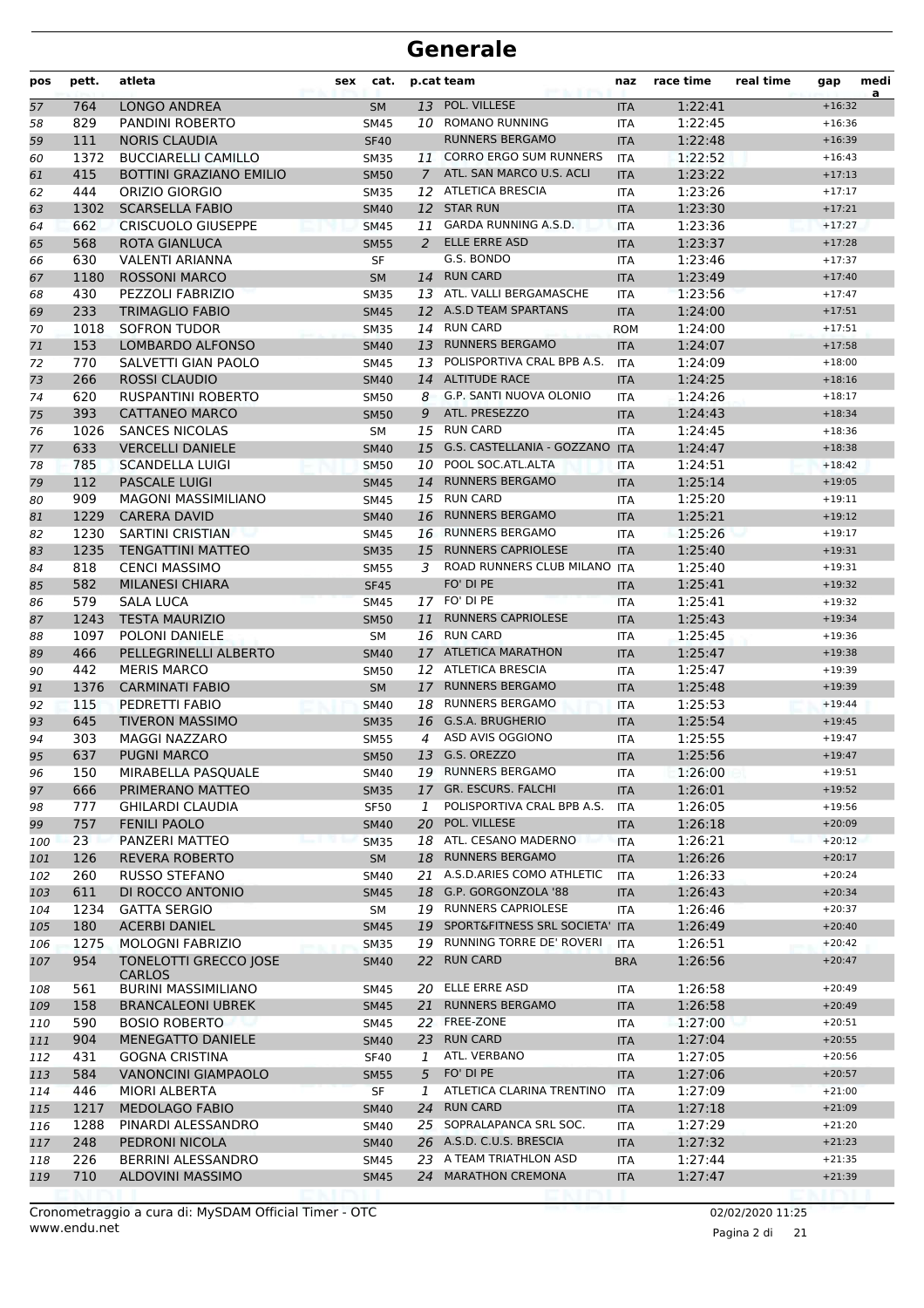| pos        | pett. | atleta                                              | sex | cat.                |                 | p.cat team                     | naz                      | race time          | real time | gap      | medi<br>a |
|------------|-------|-----------------------------------------------------|-----|---------------------|-----------------|--------------------------------|--------------------------|--------------------|-----------|----------|-----------|
| 120        | 1102  | PELLEGRINI MICHELE                                  |     | <b>SM35</b>         |                 | 20 RUN CARD                    | <b>ITA</b>               | 1:27:49            |           | $+21:40$ |           |
| 121        | 1004  | <b>TREVISI MARCELLO</b>                             |     | SM                  | 20              | <b>RUN CARD</b>                | <b>ITA</b>               | 1:27:50            |           | $+21:41$ |           |
| 122        | 323   | <b>BUTTINI DANIELE</b>                              |     | <b>SM50</b>         | 14              | ASD ORTICA TEAM MILANO         | <b>ITA</b>               | 1:27:53            |           | $+21:44$ |           |
| 123        | 1148  | PERICO GABRIELE                                     |     | <b>SM35</b>         | 21              | <b>RUN CARD</b>                | <b>ITA</b>               | 1:27:53            |           | $+21:45$ |           |
| 124        | 184   | <b>CREMONESI ANDREA</b>                             |     | <b>SM35</b>         | 22              | SPORT&FITNESS SRL SOCIETA' ITA |                          | 1:27:55            |           | $+21:46$ |           |
| 125        | 480   | <b>VERDELLI LORENZO</b>                             |     | SМ                  | 21              | B. R.C. CASTIGLIONE D'ADDA     | ITA                      | 1:27:57            |           | $+21:48$ |           |
| 126        | 448   | <b>GUZZINATI MICHELE</b>                            |     | <b>SM40</b>         |                 | 27 ATLETICA CORRIFERRARA       | <b>ITA</b>               | 1:28:10            |           | $+22:01$ |           |
| 127        | 333   | <b>SERTORI ALBERTO</b>                              |     | <b>SM</b>           |                 | 22 ASD RUNNERS VALCALEPIO      | <b>ITA</b>               | 1:28:14            |           | $+22:05$ |           |
| 128        | 899   | <b>TRIPODI MICHAEL</b>                              |     | <b>SM</b>           | 23              | <b>RUN CARD</b>                | <b>ITA</b>               | 1:28:14            |           | $+22:05$ |           |
| 129        | 440   | <b>SANTONI MICHELE</b>                              |     | <b>SM60</b>         | 1               | ATLETICA ALTO GARDA E          | <b>ITA</b>               | 1:28:15            |           | $+22:06$ |           |
| 130        | 1345  | LOSCO DAL COLLO                                     |     | <b>SM55</b>         | 6               | <b>VICENZA MARATHON</b>        | <b>ITA</b>               | 1:28:29            |           | $+22:20$ |           |
| 131        | 190   | <b>MORENO</b><br>SANTI ALESSANDRO<br><b>GIACOMO</b> |     | <b>SM35</b>         | 23              | SPORT&FITNESS SRL SOCIETA' ITA |                          | 1:28:36            |           | $+22:27$ |           |
| 132        | 405   | <b>GRITTI ETTORE</b>                                |     | <b>SM45</b>         | 25              | ATL. PRESEZZO                  | <b>ITA</b>               | 1:28:37            |           | $+22:28$ |           |
| 133        | 104   | <b>MAZZOLENI THOMAS</b>                             |     | <b>SM40</b>         | 28              | <b>RUNNERS BERGAMO</b>         | <b>ITA</b>               | 1:28:39            |           | $+22:30$ |           |
| 134        | 486   | <b>SANNA GIANLUCA</b>                               |     | <b>SM45</b>         | 26              | <b>BOSCAINI RUNNERS</b>        | <b>ITA</b>               | 1:28:42            |           | $+22:33$ |           |
| 135        | 1140  | LUPERTO MATTEO                                      |     | SM                  | 24              | <b>RUN CARD</b>                | <b>ITA</b>               | 1:28:42            |           | $+22:33$ |           |
| 136        | 577   | <b>BERTOLDINI TADDEO</b>                            |     | <b>SM35</b>         | 24              | <b>FALCHI-LECCO</b>            | <b>ITA</b>               | 1:28:43            |           | $+22:34$ |           |
| 137        | 107   | <b>MOROSINI PIERFRANCESCO</b>                       |     | <b>SM50</b>         | 15              | <b>RUNNERS BERGAMO</b>         | <b>ITA</b>               | 1:28:45            |           | $+22:36$ |           |
| 138        | 420   | VALCARENGHI ALBERTO                                 |     | <b>SM40</b>         | 29              | ATL. TREVIGLIO                 | <b>ITA</b>               | 1:28:45            |           | $+22:37$ |           |
| 139        | 1021  | <b>GREZER PETER</b>                                 |     | <b>SM</b>           |                 | 25 RUN CARD                    | <b>ROM</b>               | 1:28:49            |           | $+22:40$ |           |
| 140        | 549   | <b>ARRIGONI LUCA</b>                                |     | <b>SM35</b>         | 25 <sub>2</sub> | DYNAMIC CLUB BERGAMO           | <b>ITA</b>               | 1:28:52            |           | $+22:43$ |           |
| 141        | 1303  | <b>CANTABONI MASSIMO</b>                            |     | <b>SM45</b>         |                 | 27 STRALENO                    | <b>ITA</b>               | 1:28:56            |           | $+22:47$ |           |
| 142        | 726   | <b>ERBA EDOARDO</b>                                 |     | <b>SM40</b>         | 30              | MONZA MARATHON TEAM - A.       | <b>ITA</b>               | 1:28:58            |           | $+22:49$ |           |
| 143        | 1293  | <b>VITTONI ANDREA</b>                               |     | SM                  | 26              | SPORT PROJECT VCO              | <b>ITA</b>               | 1:29:01            |           | $+22:52$ |           |
| 144        | 1324  | <b>BESANA ALBERTO ANGELO</b>                        |     | <b>SM45</b>         | 28              | U.P. MISSAGLIA                 | <b>ITA</b>               | 1:29:01            |           | $+22:52$ |           |
| 145        | 1032  | <b>CORNA ENRICO</b>                                 |     | <b>SM35</b>         |                 | 26 RUN CARD                    | <b>ITA</b>               | 1:29:02            |           | $+22:53$ |           |
| 146        | 1195  | <b>MESSA DANILO</b>                                 |     | <b>SM35</b>         | 27              | <b>RUN CARD</b>                | <b>ITA</b>               | 1:29:04            |           | $+22:55$ |           |
| 147        | 1008  | DAMIATA DAMIANO                                     |     | <b>SM50</b>         |                 | 16 RUN CARD                    | <b>ITA</b>               | 1:29:07            |           | $+22:58$ |           |
| 148        | 1076  | <b>COLOSINI CARLO</b>                               |     | <b>SM45</b>         | 29              | <b>RUN CARD</b>                | <b>ITA</b>               | 1:29:12            |           | $+23:03$ |           |
| 149        | 280   | LOCATELLI PAOLO                                     |     | <b>SM35</b>         | 28              | ASD ATLETICA STEZZANO          | <b>ITA</b>               | 1:29:13            |           | $+23:04$ |           |
| 150        | 881   | <b>ERCOLI ANDREA</b>                                |     | <b>SM</b>           | 27              | <b>RUN CARD</b>                | <b>ITA</b>               | 1:29:16            |           | $+23:07$ |           |
| 151        | 68    | CARRARA MASSIMILIANO                                |     | <b>SM50</b>         |                 | 17 RUNNERS BERGAMO             | <b>ITA</b>               | 1:29:17            |           | $+23:08$ |           |
| 152        | 311   | <b>BRACCIALE SIMONA</b>                             |     | <b>SF</b>           | 2               | ASD GP GARLASCHESE             | <b>ITA</b>               | 1:29:18            |           | $+23:09$ |           |
| 153        | 793   | FAZZINI SIMONA                                      |     | SF35                | 1               | PREMANA                        | <b>ITA</b>               | 1:29:20            |           | $+23:11$ |           |
| 154        | 1189  | <b>GALLI FEDERICO</b>                               |     | <b>SM</b>           | 28              | <b>RUN CARD</b>                | <b>ITA</b>               | 1:29:26            |           | $+23:17$ |           |
| 155        | 804   | <b>SCALA STEFANO</b>                                |     | <b>SM45</b>         | 30              | ROAD RUNNERS CLUB MILANO       | <b>ITA</b>               | 1:29:28            |           | $+23:19$ |           |
| 156        | 110   | <b>NESSI LUCA</b>                                   |     | <b>SM</b>           | 29              | <b>RUNNERS BERGAMO</b>         | <b>ITA</b>               | 1:29:31            |           | $+23:22$ |           |
| 157        | 412   | PARMA STEFANO                                       |     | SM50                |                 | 18 ATL. SALETTI                | <b>ITA</b>               | 1:29:32            |           | $+23:23$ |           |
| 158        | 435   | <b>INNOCENTI NICOLA</b>                             |     | SM                  |                 | 30 ATL. VILLONGO               | <b>ITA</b>               | 1:29:33            |           | $+23:24$ |           |
| 159        | 329   | DONADONI GIACOMO                                    |     | SM45                |                 | 31 ASD RUNNERS VALCALEPIO      | ITA                      | 1:29:33            |           | $+23:24$ |           |
| 160        | 109   | <b>NESSI CLAUDIO</b>                                |     | <b>SM65</b>         | $\mathbf{1}$    | <b>RUNNERS BERGAMO</b>         | <b>ITA</b>               | 1:29:34            |           | $+23:25$ |           |
| 161        | 33    | RENZI BRIVIO ALESSANDRO                             |     | SM                  | 31              | ATLETICA BRESCIA               | ITA                      | 1:29:34            |           | $+23:25$ |           |
| 162        | 1353  | <b>DIMATTEO MARCO</b>                               |     | SM                  |                 | 32 WE ARE RUNNERS A.S.D.       | <b>ITA</b>               | 1:29:36            |           | $+23:27$ |           |
| 163        | 1357  | <b>GRASSI MAURO ALBERTO</b>                         |     | SM45                |                 | 32 WE ARE RUNNERS A.S.D.       | <b>ITA</b>               | 1:29:36            |           | $+23:27$ |           |
| 164        | 398   | <b>CISANA MASSIMO</b>                               |     | <b>SM45</b>         |                 | 33 ATL. PRESEZZO               | <b>ITA</b>               | 1:29:43            |           | $+23:34$ |           |
| 165        | 164   | FERRARI PIER MARIA                                  |     | <b>SM50</b>         |                 | 19 RUNNERS BERGAMO             | ITA                      | 1:29:47            |           | $+23:39$ |           |
| 166        | 463   | <b>CARBONI ALESSANDRO</b>                           |     | <b>SM35</b>         |                 | 29 ATLETICA LONATO             | <b>ITA</b>               | 1:29:49            |           | $+23:40$ |           |
| 167        | 1174  | <b>DENTELLA FILIPPO</b>                             |     | SM                  |                 | 33 RUN CARD                    | ITA                      | 1:29:52            |           | $+23:43$ |           |
| 168        | 642   | <b>DEI CAS ENRICO</b>                               |     | <b>SM50</b>         |                 | 20 G.S. VALGEROLA CIAPPARELLI  | <b>ITA</b>               | 1:29:53            |           | $+23:44$ |           |
| 169        | 638   | SAVOLDELLI MARCO                                    |     | <b>SM35</b>         |                 | 30 G.S. OREZZO                 | ITA                      | 1:29:56            |           | $+23:47$ |           |
| 170        | 621   | <b>MANZI CARLO</b>                                  |     | <b>SM50</b>         |                 | 21 G.P. SANTI NUOVA OLONIO     | <b>ITA</b>               | 1:29:57            |           | $+23:48$ |           |
| 171        | 737   | <b>MORO PIERPAOLO</b>                               |     | SM45                |                 | 34 OSTUNI RUNNER'S             | <b>ITA</b>               | 1:29:57            |           | $+23:48$ |           |
| 172        | 559   | <b>BRIGNOLI SANDRO</b>                              |     | <b>SM45</b>         |                 | 35 ELLE ERRE ASD               | <b>ITA</b>               | 1:29:59            |           | $+23:50$ |           |
| 173        | 557   | <b>BIROLINI LARA</b>                                |     | <b>SF40</b>         | 2               | ELLE ERRE ASD                  | ITA                      | 1:29:59            |           | $+23:50$ |           |
| 174        | 1110  | SPADA MATTEO                                        |     | <b>SM40</b>         | 31              | <b>RUN CARD</b>                | <b>ITA</b>               | 1:30:00            |           | $+23:51$ |           |
| 175        | 709   | <b>SCOZZI MATTEO</b>                                |     | SM                  |                 | 34 MARATHON CLUB TRENTO        | <b>ITA</b>               | 1:30:01            |           | $+23:52$ |           |
| 176        | 1153  | <b>ZUNTINI VIERI</b>                                |     | <b>SM40</b>         |                 | 32 RUN CARD                    | <b>ITA</b>               | 1:30:01            |           | $+23:52$ |           |
| 177        | 1196  | NICOSIA SALVATORE                                   |     | SM                  |                 | 35 RUN CARD                    | ITA                      | 1:30:03            |           | $+23:54$ |           |
| 178        | 358   | PAGNONCELLI FABIANO                                 |     | <b>SM35</b>         |                 | 31 ATL. E PODISTICA POL.       | <b>ITA</b>               | 1:30:08            |           | $+23:59$ |           |
|            | 894   | CONVERTINO ANTONIO                                  |     |                     |                 | 32 RUN CARD                    | ITA                      | 1:30:09            |           | $+24:00$ |           |
| 179        | 327   | BELEFFI ALESSANDRO                                  |     | <b>SM35</b>         | 2               | ASD POL. SIDERMEC - VITALI     |                          |                    |           | $+24:01$ |           |
| 180        | 240   | PIZZOLI MATTEO                                      |     | <b>SM60</b>         |                 | 36 A.S.D. ATLETICA LUPATOTINA  | <b>ITA</b><br><b>ITA</b> | 1:30:10<br>1:30:11 |           | $+24:02$ |           |
| 181<br>182 | 999   |                                                     |     | SM45<br><b>SM45</b> |                 | 37 RUN CARD                    |                          |                    |           | $+24:05$ |           |
|            |       | <b>AZZARI BRUNO</b>                                 |     |                     |                 |                                | <b>ITA</b>               | 1:30:14            |           |          |           |

Pagina 3 di 21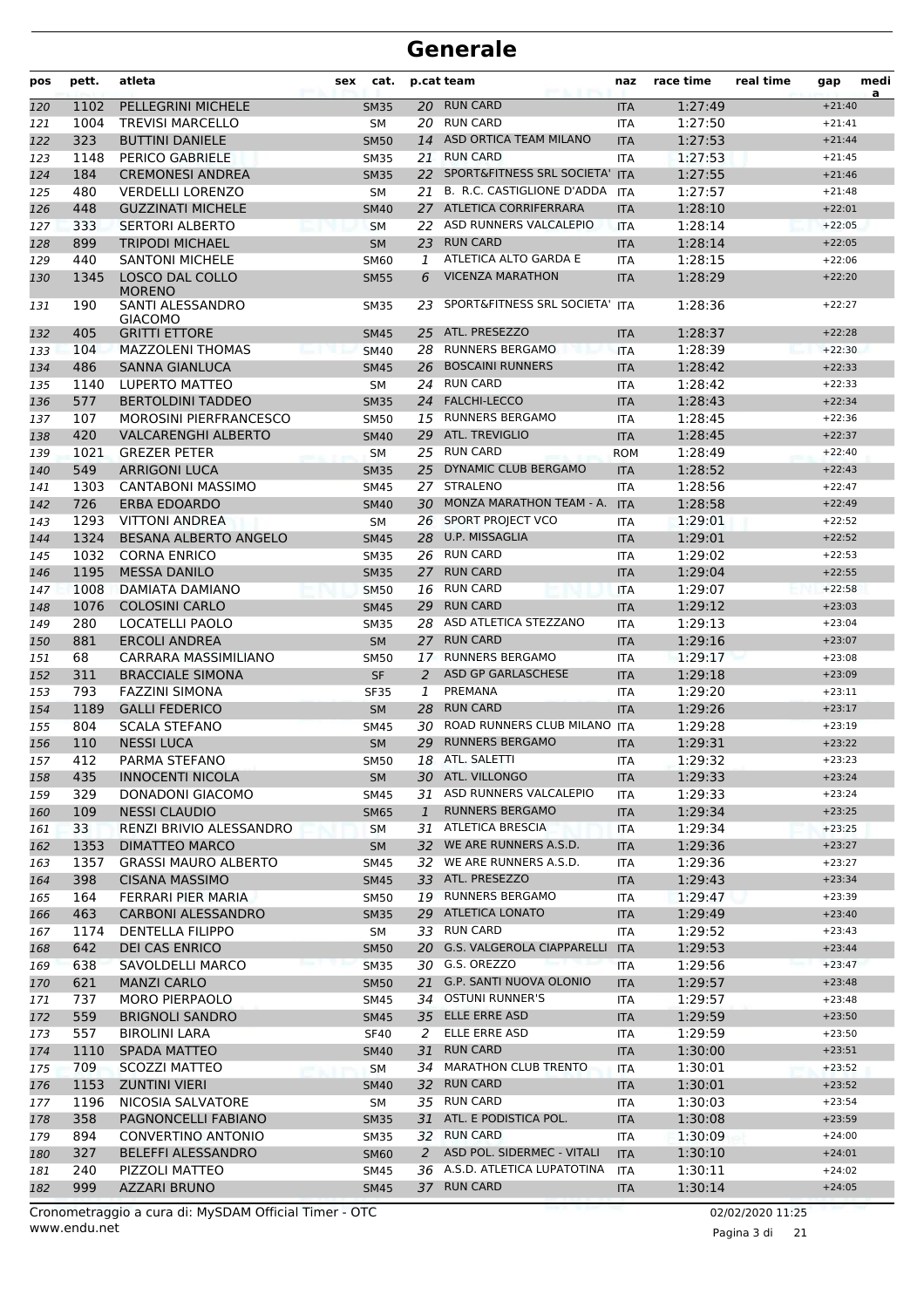| pos        | pett.        | atleta<br>sex                                  | cat.              |                 | p.cat team                                          | naz               | race time          | real time | gap                  | medi<br>a |
|------------|--------------|------------------------------------------------|-------------------|-----------------|-----------------------------------------------------|-------------------|--------------------|-----------|----------------------|-----------|
| 183        | 554          | <b>BARETTI ALESSANDRO</b>                      | <b>SM50</b>       |                 | 22 ELLE ERRE ASD                                    | <b>ITA</b>        | 1:30:18            |           | $+24:09$             |           |
| 184        | 44           | NARDUZZI ALBERTO                               | <b>SM50</b>       |                 | 23 CUS BERGAMO ATLETICA ASD                         | <b>ITA</b>        | 1:30:23            |           | $+24:14$             |           |
| 185        | 48           | <b>ALBORGHETTI PATRIZIO</b>                    | <b>SM55</b>       | $\mathcal{I}$   | <b>RUNNERS BERGAMO</b>                              | <b>ITA</b>        | 1:30:24            |           | $+24:15$             |           |
| 186        | 488          | <b>GIRELLI AMELIA</b>                          | <b>SF45</b>       | 1               | <b>BOSCAINI RUNNERS</b>                             | ITA               | 1:30:27            |           | $+24:18$             |           |
| 187        | 852          | <b>TANSI MARCO</b>                             | <b>SM40</b>       | 33              | <b>RUN CARD</b>                                     | <b>ITA</b>        | 1:30:27            |           | $+24:19$             |           |
| 188        | 407          | <b>FEDERICI NICOLA</b>                         | <b>SM55</b>       | 8               | ATL. RODENGO SAIANO MICO                            | <b>ITA</b>        | 1:30:29            |           | $+24:20$             |           |
| 189        | 1038         | <b>GALLI MARIO</b>                             | <b>SM50</b>       | 24              | <b>RUN CARD</b>                                     | <b>ITA</b>        | 1:30:29            |           | $+24:20$             |           |
| 190        | 228          | <b>FORTUNATO FRANCESCO</b>                     | <b>SM50</b>       |                 | 25 A.MARATONETI ANDRIESI                            | <b>ITA</b>        | 1:30:30            |           | $+24:21$             |           |
| 191        | 1344         | <b>MOGNON EVA LIZ</b>                          | <b>SF</b>         | 3               | <b>VICENZA MARATHON</b>                             | <b>ITA</b>        | 1:30:30            |           | $+24:21$             |           |
| 192        | 753          | <b>AURELIO VINCENZO</b>                        | <b>SM35</b>       | 33              | POL. MAGNA GRAECIA ASD                              | ITA               | 1:30:32            |           | $+24:23$             |           |
| 193        | 567          | ROSSI MARIA EUGENIA                            | <b>SF35</b>       | 2               | <b>ELLE ERRE ASD</b>                                | <b>ITA</b>        | 1:30:32            |           | $+24:23$             |           |
| 194        | 162          | <b>MARINO LUIGI</b>                            | SM50              | 26              | <b>RUNNERS BERGAMO</b>                              | <b>ITA</b>        | 1:30:36            |           | $+24:28$             |           |
| 195        | 334          | <b>MORI ANDREA</b>                             | <b>SM</b>         | 36              | ASD RUNNERS VALCALEPIO                              | <b>ITA</b>        | 1:30:38            |           | $+24:29$             |           |
| 196        | 176          | <b>NAVA PAOLO</b>                              | <b>SM55</b>       | 9               | <b>RUNNERS DESIO</b>                                | <b>ITA</b>        | 1:30:39            |           | $+24:30$             |           |
| 197        | 314          | <b>CATTANEO SILVIO</b>                         | <b>SM55</b>       | 10              | ASD GP GARLASCHESE                                  | <b>ITA</b>        | 1:30:41            |           | $+24:32$             |           |
| 198        | 614          | <b>FULCINI ALESSANDRO</b>                      | SM40              | 34              | G.P. QUADRIFOGLIO                                   | <b>ITA</b>        | 1:30:42            |           | $+24:33$             |           |
| 199        | 170          | <b>CHECCHETTO LUCA</b>                         | <b>SM45</b>       | 38              | <b>RUNNERS DESIO</b>                                | <b>ITA</b>        | 1:30:45            |           | $+24:36$             |           |
| 200        | 594          | <b>BOSIO ANDREA</b>                            | <b>SM40</b>       |                 | 35 G. ALPINISTICO VERTOVESE<br>LA RECASTELLO RADICI | <b>ITA</b>        | 1:30:48            |           | $+24:39$             |           |
| 201        | 690          | <b>CAMPANA ALFIO</b>                           | <b>SM50</b>       | 27              | 37 RUN CARD                                         | <b>ITA</b>        | 1:30:50            |           | $+24:41$             |           |
| 202        | 969          | <b>FIORELLO STEFANO</b><br><b>FAZION GUIDO</b> | <b>SM</b>         |                 | 34 RUN CARD                                         | ITA               | 1:30:57            |           | $+24:48$<br>$+24:49$ |           |
| 203        | 856          |                                                | <b>SM35</b>       |                 | <b>RUNNERS BERGAMO</b>                              | <b>ITA</b>        | 1:30:58            |           | $+24:54$             |           |
| 204        | 72           | <b>CUNI LUCIANO</b>                            | <b>SM55</b>       | 11              | 36 RUN CARD                                         | <b>ITA</b>        | 1:31:03<br>1:31:04 |           | $+24:55$             |           |
| 205        | 1091<br>1010 | <b>MANCO PAOLO</b><br><b>VITALI ANDREA</b>     | <b>SM40</b>       |                 | 37 RUN CARD                                         | <b>ITA</b>        | 1:31:04            |           | $+24:55$             |           |
| 206<br>207 | 101          | <b>MAPELLI EROS</b>                            | SM40<br><b>SM</b> | 38              | <b>RUNNERS BERGAMO</b>                              | ITA<br><b>ITA</b> | 1:31:13            |           | $+25:04$             |           |
| 208        | 538          | <b>FRUMUSA GIANLUCA</b>                        | <b>SM40</b>       |                 | 38 CUS PRO PATRIA MILANO                            | <b>ITA</b>        | 1:31:14            |           | $+25:05$             |           |
| 209        | 95           | LONGONI MATTEO                                 | <b>SM45</b>       | 39              | <b>RUNNERS BERGAMO</b>                              | <b>ITA</b>        | 1:31:14            |           | $+25:05$             |           |
| 210        | 339          | PERROTTA FABRIZIO                              | SM                | 39              | ASSI GIGLIO ROSSO FIRENZE                           | <b>ITA</b>        | 1:31:20            |           | $+25:11$             |           |
| 211        | 1277         | <b>BORDOGNA ANGELO</b>                         | <b>SM50</b>       | 28              | <b>RUNNING TORRE DE' ROVERI</b>                     | <b>ITA</b>        | 1:31:27            |           | $+25:18$             |           |
| 212        | 215          | RESTELLI PAOLO                                 | <b>SM45</b>       | 40              | 5 CASCINE CISLAGO                                   | <b>ITA</b>        | 1:31:31            |           | $+25:22$             |           |
| 213        | 268          | <b>CERMUSONI MATTEO</b>                        | <b>SM45</b>       | 41              | AMATORI ATL. CASORATE S.                            | <b>ITA</b>        | 1:31:33            |           | $+25:24$             |           |
| 214        | 341          | <b>GOZZO MARCO</b>                             | <b>SM45</b>       |                 | 42 ASSOCIAZIONE STRAVERONA                          | <b>ITA</b>        | 1:31:44            |           | $+25:35$             |           |
| 215        | 551          | <b>SCUDELETTI GUIDO</b>                        | <b>SM55</b>       |                 | 12 DYNAMIC CLUB BERGAMO                             | <b>ITA</b>        | 1:31:50            |           | $+25:42$             |           |
| 216        | 1168         | <b>TANGENTI MARIO</b>                          | <b>SM50</b>       |                 | 29 RUN CARD                                         | ITA               | 1:32:08            |           | $+25:59$             |           |
| 217        | 825          | <b>IAZZARELLI MATTEO</b>                       | <b>SM50</b>       |                 | 30 ROAD RUNNERS CLUB MILANO ITA                     |                   | 1:32:12            |           | $+26:04$             |           |
| 218        | 243          | <b>GIOVANNI</b><br>DOMETTI ALESSANDRO          | <b>SM35</b>       |                 | 35 A.S.D. ATLETICA SARNICO                          | <b>ITA</b>        | 1:32:14            |           | $+26:05$             |           |
| 219        | 372          | SIGNORELLI STEFANO                             | <b>SM50</b>       |                 | 31 ATL. LA TORRE                                    | <b>ITA</b>        | 1:32:21            |           | $+26:12$             |           |
| 220        | 939          | SPAJANI ANDREA                                 | SM                |                 | 40 RUN CARD                                         | <b>ITA</b>        | 1:32:23            |           | $+26:14$             |           |
| 221        | 962          | <b>DOMINO IGOR</b>                             | <b>SM35</b>       |                 | 36 RUN CARD                                         | ITA               | 1:32:25            |           | $+26:16$             |           |
| 222        | 840          | <b>CERESA LIBERO</b>                           | SM45              |                 | 43 RUN CARD                                         | <b>ITA</b>        | 1:32:25            |           | $+26:16$             |           |
| 223        | 437          | <b>VICINI ALESSANDRO</b>                       | <b>SM45</b>       |                 | 44 ATL. VILLONGO                                    | <b>ITA</b>        | 1:32:27            |           | $+26:18$             |           |
| 224        | 451          | <b>CIPOLLA LORENZO</b>                         | <b>SM50</b>       |                 | 32 ATLETICA CRAL BANCO                              | ITA               | 1:32:28            |           | $+26:19$             |           |
| 225        | 711          | DALLA VIA WALTER                               | <b>SM55</b>       | 13 <sup>7</sup> | <b>MARATHON LEGNAGO</b>                             | <b>ITA</b>        | 1:32:32            |           | $+26:24$             |           |
| 226        | 569          | <b>SCOTTI MATTEO</b>                           | SM40              |                 | 39 ELLE ERRE ASD                                    | <b>ITA</b>        | 1:32:33            |           | $+26:25$             |           |
| 227        | 871          | <b>D'ONOFRIO MATTEO</b>                        | <b>SM40</b>       |                 | 40 RUN CARD                                         | <b>ITA</b>        | 1:32:39            |           | $+26:30$             |           |
| 228        | 733          | <b>BELUSSI CRISTIANO</b>                       | SM50              |                 | 33 NEW ATHLETICS SULZANO                            | ITA               | 1:32:40            |           | $+26:31$             |           |
| 229        | 993          | LIMENTATO ALESSANDRO<br><b>GIUSEPP</b>         | <b>SM</b>         | 41              | <b>RUN CARD</b>                                     | <b>ITA</b>        | 1:32:40            |           | $+26:31$             |           |
| 230        | 447          | <b>BROCCHIERI ROSSELLA</b>                     | <b>SF35</b>       | 3               | ATLETICA CORRIFERRARA                               | <b>ITA</b>        | 1:32:42            |           | $+26:33$             |           |
| 231        | 373          | <b>TONESI GABRIELE</b>                         | <b>SM55</b>       | 14              | ATL. LA TORRE                                       | <b>ITA</b>        | 1:32:43            |           | $+26:34$             |           |
| 232        | 1125         | PE GIANLUCA                                    | <b>SM45</b>       |                 | 45 RUN CARD                                         | <b>ITA</b>        | 1:32:45            |           | $+26:36$             |           |
| 233        | 592          | <b>BENAGLI MASSIMO</b>                         | <b>SM55</b>       |                 | 15 G. ALPINISTICO VERTOVESE                         | <b>ITA</b>        | 1:32:46            |           | $+26:37$             |           |
| 234        | 510          | SGOTTO DIEGO                                   | SM45              |                 | 46 CANTO DI CORSA                                   | ITA               | 1:32:54            |           | $+26:45$             |           |
| 235        | 1334         | <b>CAGNO FRANCESCO</b>                         | <b>SM35</b>       |                 | 37 URBAN RUNNERS                                    | <b>ITA</b>        | 1:32:57            |           | $+26:48$             |           |
| 236        | 529          | COSSETTI MARIA CLAUDIA                         | <b>SF50</b>       | 2               | <b>CORRINTIME</b>                                   | ITA               | 1:32:58            |           | $+26:49$             |           |
| 237        | 886          | <b>BORGHETTI MASSIMILIANO</b>                  | <b>SM40</b>       | 41              | <b>RUN CARD</b>                                     | <b>ITA</b>        | 1:32:59            |           | $+26:50$             |           |
| 238        | 221          | <b>BOVO CHRISTIAN</b>                          | <b>SM35</b>       | 38              | @TLETICA MEDA 014                                   | ITA               | 1:33:06            |           | $+26:57$             |           |
| 239        | 183          | <b>BONARDI ANDREA</b>                          | <b>SM35</b>       |                 | 39 SPORT&FITNESS SRL SOCIETA' ITA                   |                   | 1:33:07            |           | $+26:58$             |           |
| 240        | 970          | <b>CORDASCO SALVATORE</b>                      | <b>SM55</b>       |                 | 16 RUN CARD                                         | ITA               | 1:33:08            |           | $+26:59$             |           |
| 241        | 425          | <b>GERVASONI MAURO</b>                         | <b>SM55</b>       |                 | 17 ATL. VALLE BREMBANA                              | <b>ITA</b>        | 1:33:09            |           | $+27:00$             |           |
| 242        | 413          | <b>SCHETTINI NICOLA</b>                        | SM45              |                 | 47 ATL. SAN MARCO U.S. ACLI                         | <b>ITA</b>        | 1:33:09            |           | $+27:00$             |           |
| 243        | 1188         | <b>MAGONI DANILO</b>                           | <b>SM45</b>       |                 | 48 RUN CARD                                         | <b>ITA</b>        | 1:33:10            |           | $+27:01$             |           |
| 244        | 560          | <b>BUGINI CARLO</b>                            | SM55              |                 | 18 ELLE ERRE ASD                                    | <b>ITA</b>        | 1:33:13            |           | $+27:04$             |           |
| 245        | 1137         | <b>MAGALINI MARCO</b>                          | <b>SM45</b>       |                 | 49 RUN CARD                                         | <b>ITA</b>        | 1:33:14            |           | $+27:05$             |           |

Pagina 4 di 21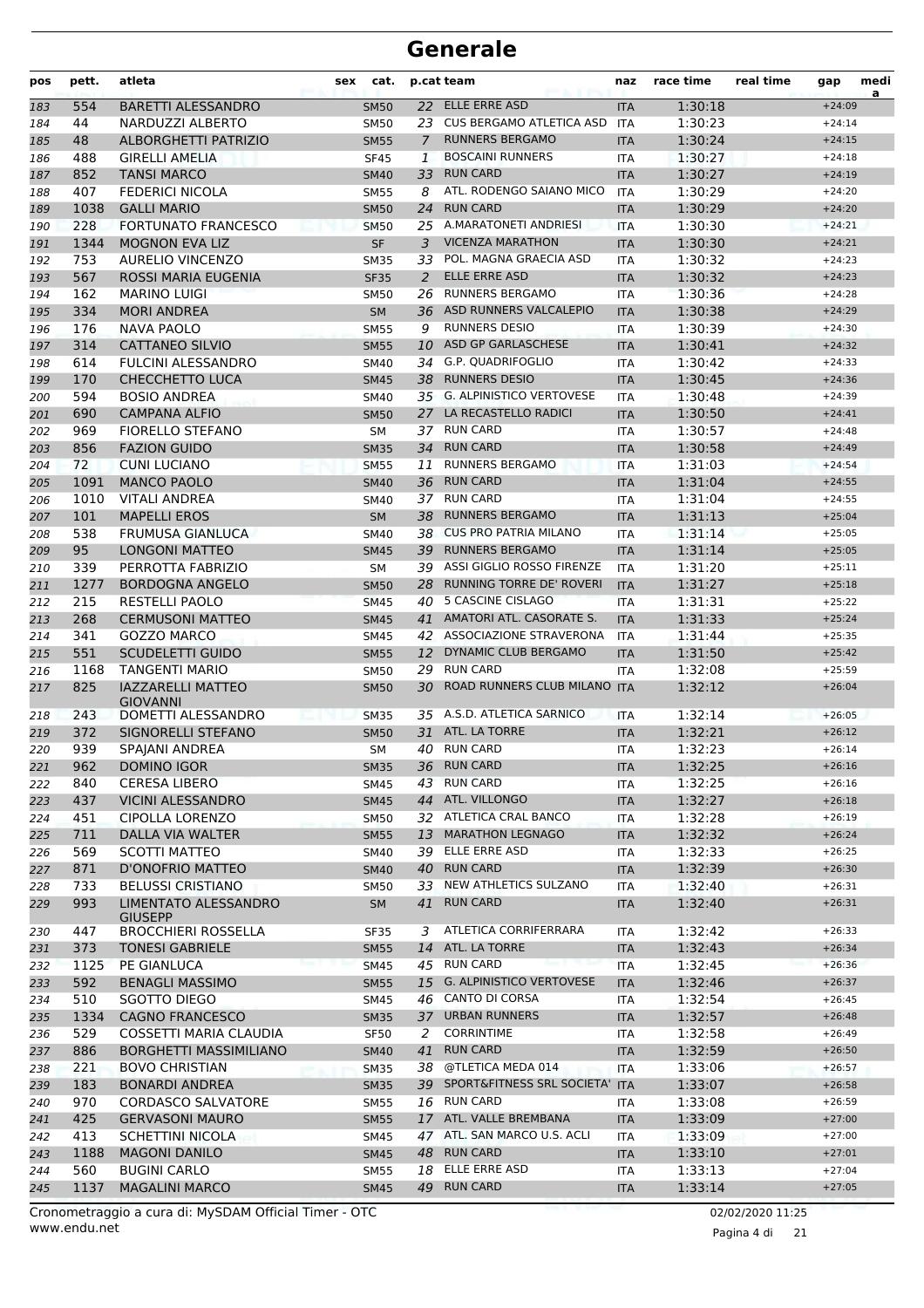| pos | pett. | atleta                                  | sex | cat.        |                | p.cat team                          | naz        | race time | real time | gap      | medi<br>a |
|-----|-------|-----------------------------------------|-----|-------------|----------------|-------------------------------------|------------|-----------|-----------|----------|-----------|
| 246 | 54    | <b>BELOTTI PAOLO</b>                    |     | <b>SM40</b> | 42             | <b>RUNNERS BERGAMO</b>              | <b>ITA</b> | 1:33:23   |           | $+27:14$ |           |
| 247 | 119   | PIAZZALUNGA DIEGO                       |     | <b>SM50</b> |                | 34 RUNNERS BERGAMO                  | <b>ITA</b> | 1:33:25   |           | $+27:16$ |           |
| 248 | 187   | <b>GHIDINELLI SILVIA</b>                |     | <b>SF</b>   | $\overline{4}$ | SPORT&FITNESS SRL SOCIETA'          | <b>ITA</b> | 1:33:27   |           | $+27:18$ |           |
| 249 | 1045  | POTA MICHELE                            |     | SM40        | 43             | <b>RUN CARD</b>                     | <b>ITA</b> | 1:33:28   |           | $+27:19$ |           |
| 250 | 735   | <b>INVERSINI FRANCESCO</b>              |     | <b>SM50</b> | 35             | NUOVA ATLETICA SAMVERGA             | <b>ITA</b> | 1:33:30   |           | $+27:21$ |           |
| 251 | 503   | CHIAPPARINI IVO                         |     | SM60        | 3              | CAMISANO RUNNING A.S.D.             | <b>ITA</b> | 1:33:34   |           | $+27:25$ |           |
| 252 | 1320  | <b>GHISELLINI ALBERTO</b>               |     | <b>SM35</b> | 40             | <b>TEAM PASTURO ASD</b>             | <b>ITA</b> | 1:33:35   |           | $+27:26$ |           |
| 253 | 519   | <b>RAVASIO ERNESTO</b>                  |     | <b>SM45</b> |                | 50 CARVICO SKYRUNNING               | <b>ITA</b> | 1:33:40   |           | $+27:31$ |           |
| 254 | 467   | <b>COLETTI GIORGIO</b>                  |     | <b>SM60</b> |                | 4 ATLETICA ROTALIANA                | <b>ITA</b> | 1:33:44   |           | $+27:35$ |           |
| 255 | 192   | <b>MARINO TIZIANO</b>                   |     | SM40        | 44             | SPORT&FITNESS SRL SOCIETA'          | <b>ITA</b> | 1:33:44   |           | $+27:35$ |           |
| 256 | 936   | <b>CASIRAGHI STEFANO</b>                |     | <b>SM50</b> | 36             | <b>RUN CARD</b>                     | <b>ITA</b> | 1:33:44   |           | $+27:35$ |           |
| 257 | 186   | <b>FREDDI GIOVANNI</b>                  |     | <b>SM35</b> | 41             | SPORT&FITNESS SRL SOCIETA'          | <b>ITA</b> | 1:33:45   |           | $+27:36$ |           |
| 258 | 404   | <b>CORNA FRANCO</b>                     |     | <b>SM50</b> |                | 37 ATL. PRESEZZO                    | <b>ITA</b> | 1:33:46   |           | $+27:37$ |           |
| 259 | 1285  | <b>COLOMBO MASSIMO</b>                  |     | <b>SM50</b> |                | 38 S.E.V. VALMADRERA                | ITA        | 1:33:46   |           | $+27:37$ |           |
| 260 | 1405  | DI BEO MATTIA                           |     | <b>SM35</b> |                | 42 ATL. FRANCIACORTA                | <b>ITA</b> | 1:33:49   |           | $+27:40$ |           |
| 261 | 56    | <b>BERTA DANIELE</b>                    |     | SM40        | 45             | <b>RUNNERS BERGAMO</b>              | <b>ITA</b> | 1:33:51   |           | $+27:42$ |           |
| 262 | 1358  | <b>GRAZIOLI ANDREA</b>                  |     | <b>SM40</b> | 46             | WE ARE RUNNERS A.S.D.               | <b>ITA</b> | 1:33:54   |           | $+27:45$ |           |
| 263 | 1121  | <b>BONICELLI MICHELE</b>                |     | SM40        |                | 47 RUN CARD                         | <b>ITA</b> | 1:33:54   |           | $+27:45$ |           |
| 264 | 1108  | <b>CAPRINI JORIS</b>                    |     | <b>SM35</b> |                | 43 RUN CARD                         | <b>ITA</b> | 1:33:55   |           | $+27:46$ |           |
| 265 | 318   | <b>GIUSSANI MARCO</b>                   |     | <b>SM45</b> |                | 51 ASD GP GARLASCHESE               | ITA        | 1:33:56   |           | $+27:47$ |           |
| 266 | 63    | <b>BREMBILLA PAOLO</b>                  |     | <b>SM50</b> |                | 39 RUNNERS BERGAMO                  | <b>ITA</b> | 1:34:11   |           | $+28:02$ |           |
| 267 | 133   | <b>SALVINI ALDO</b>                     |     | <b>SM45</b> | 52             | <b>RUNNERS BERGAMO</b>              | <b>ITA</b> | 1:34:11   |           | $+28:02$ |           |
| 268 | 1365  | PEZZOTTA PAOLO                          |     | <b>SM55</b> | 19             | <b>CARVICO SKYRUNNING</b>           | <b>ITA</b> | 1:34:12   |           | $+28:03$ |           |
| 269 | 1340  | <b>GENTILI GRAZIANO</b>                 |     | SM40        | 48             | <b>VERDE PISELLO GROUP</b>          | <b>ITA</b> | 1:34:14   |           | $+28:05$ |           |
| 270 | 768   | <b>BERTOLI PAOLO</b>                    |     | <b>SM40</b> | 49             | POLISPORTIVA CRAL BPB A.S.          | <b>ITA</b> | 1:34:21   |           | $+28:12$ |           |
| 271 | 750   | <b>CAZZATO ANDREA</b><br><b>ROBERTO</b> |     | <b>SM45</b> | 53             | POL. LIB. CERNUSCHESE               | <b>ITA</b> | 1:34:23   |           | $+28:14$ |           |
| 272 | 381   | <b>SOLLIMA FABRIZIO</b>                 |     | <b>SM45</b> |                | 54 ATL. PRESEZZO                    | <b>ITA</b> | 1:34:27   |           | $+28:18$ |           |
| 273 | 684   | <b>BUSIN GIOVANNI</b>                   |     | <b>SM45</b> | 55             | LA FULMINEA RUNNING TEAM            | <b>ITA</b> | 1:34:27   |           | $+28:18$ |           |
| 274 | 762   | PEZZOTTA MAURO                          |     | <b>SM50</b> | 40             | POL. VILLESE                        | <b>ITA</b> | 1:34:28   |           | $+28:19$ |           |
| 275 | 1164  | SONZOGNI PAOLO                          |     | <b>SM45</b> | 56             | <b>RUN CARD</b>                     | <b>ITA</b> | 1:34:30   |           | $+28:21$ |           |
| 276 | 1044  | ANESA LUCA                              |     | <b>SM50</b> | 41             | <b>RUN CARD</b>                     | <b>ITA</b> | 1:34:33   |           | $+28:24$ |           |
| 277 | 773   | PIFFARI ANDREA                          |     | <b>SM35</b> | 44             | POLISPORTIVA CRAL BPB A.S.          | <b>ITA</b> | 1:34:34   |           | $+28:25$ |           |
| 278 | 593   | <b>MERELLI DARIS</b>                    |     | <b>SM40</b> |                | 50 G. ALPINISTICO VERTOVESE         | <b>ITA</b> | 1:34:34   |           | $+28:25$ |           |
| 279 | 1374  | FERRARETTO GIAN MARIO                   |     | <b>SM55</b> | 20             | <b>2002 MARATHON CLUB</b>           | <b>ITA</b> | 1:34:35   |           | $+28:26$ |           |
| 280 | 687   | <b>TORREGGIANI ROBERTO</b>              |     | <b>SM45</b> | 57             | LA MICHETTA                         | <b>ITA</b> | 1:34:38   |           | $+28:29$ |           |
| 281 | 395   | <b>MEDICI LEONE</b>                     |     | <b>SM45</b> | 58             | ATL. PRESEZZO                       | <b>ITA</b> | 1:34:39   |           | $+28:30$ |           |
| 282 | 62    | <b>BRAMBILLA PAOLO SERGIO</b>           |     | <b>SM50</b> | 42             | <b>RUNNERS BERGAMO</b>              | <b>ITA</b> | 1:34:43   |           | $+28:35$ |           |
| 283 | 692   | <b>MERELLI MICHELE</b>                  |     | SΜ          |                | 42 LA RECASTELLO RADICI             | <b>ITA</b> | 1:34:45   |           | $+28:36$ |           |
| 284 | 553   | AMBROSINI GIOVANNI                      |     | <b>SM50</b> |                | 43 ELLE ERRE ASD                    | <b>ITA</b> | 1:34:45   |           | $+28:36$ |           |
| 285 | 608   | SACRIPANTI PIERLUIGI                    |     | SM35        |                | 45 G.P. AVIS SPINETOLI PAGLIARE ITA |            | 1:34:48   |           | $+28:39$ |           |
| 286 | 528   | <b>SANZOGNI GAIA</b>                    |     | <b>SF35</b> | $\overline{4}$ | <b>CORRINTIME</b>                   | <b>ITA</b> | 1:34:49   |           | $+28:40$ |           |
| 287 | 942   | <b>BRAIBANTI LUCA</b>                   |     | <b>SM50</b> | 44             | <b>RUN CARD</b>                     | <b>ITA</b> | 1:34:49   |           | $+28:40$ |           |
| 288 | 823   | <b>VACCARO NICOLA</b>                   |     | <b>SM35</b> | 46             | ROAD RUNNERS CLUB MILANO ITA        |            | 1:34:49   |           | $+28:40$ |           |
| 289 | 1274  | <b>BALLOCCO DIMITRI</b>                 |     | SM40        | 51             | RUNNING TORRE DE' ROVERI            | <b>ITA</b> | 1:34:50   |           | $+28:41$ |           |
| 290 | 937   | <b>FEIN DOVID</b>                       |     | <b>SM35</b> |                | 47 RUN CARD                         | <b>USA</b> | 1:34:51   |           | $+28:42$ |           |
| 291 | 1279  | <b>BRIGNOLI ROBERTO</b>                 |     | SM          | 43             | RUNNING TORRE DE' ROVERI            | ITA        | 1:34:52   |           | $+28:43$ |           |
| 292 | 754   | <b>GADALETA GIOVANNI</b>                |     | <b>SM45</b> | 59             | POL. NOVATE                         | <b>ITA</b> | 1:34:53   |           | $+28:44$ |           |
| 293 | 701   | <b>CRUSCO GIUSEPPE</b>                  |     | <b>SM55</b> | 21             | MANERANNERS                         | <b>ITA</b> | 1:34:54   |           | $+28:45$ |           |
| 294 | 1152  | LUPO ALESSANDRO                         |     | <b>SM40</b> |                | 52 RUN CARD                         | <b>ITA</b> | 1:34:56   |           | $+28:47$ |           |
| 295 | 43    | <b>QUARTA WALTER</b>                    |     | <b>SM50</b> |                | 45 CUS BERGAMO ATLETICA ASD         | <b>ITA</b> | 1:34:58   |           | $+28:49$ |           |
| 296 | 378   | <b>BRIGNOLI NATALIA</b>                 |     | <b>SF40</b> | 3              | ATL. PARATICO                       | <b>ITA</b> | 1:34:58   |           | $+28:49$ |           |
| 297 | 161   | LOCATELLI PAOLO                         |     | SM40        | 53             | <b>RUNNERS BERGAMO</b>              | ITA        | 1:34:58   |           | $+28:50$ |           |
| 298 | 1197  | <b>TORRESI ALESSANDRO</b>               |     | <b>SM40</b> |                | 54 RUN CARD                         | <b>ITA</b> | 1:34:59   |           | $+28:50$ |           |
| 299 | 267   | DELLE DONNE UGO                         |     | <b>SM55</b> |                | 22 ALZAIA NAVIGLIO RUNNERS          | <b>ITA</b> | 1:34:59   |           | $+28:50$ |           |
| 300 | 272   | RICCARDI MONICA<br>ALESSANDRA           |     | <b>SF45</b> | 2              | ASD AMICI DELLO SPORT               | <b>ITA</b> | 1:35:00   |           | $+28:51$ |           |
| 301 | 293   | <b>SECRETI FRANCESCO</b>                |     | SM50        | 46             | ASD AVIS OGGIONO                    | ITA        | 1:35:01   |           | $+28:52$ |           |
| 302 | 827   | ASPERTI DIEGO                           |     | <b>SM55</b> |                | 23 ROMANO RUNNING                   | <b>ITA</b> | 1:35:02   |           | $+28:53$ |           |
| 303 | 624   | MANDAGLIO GIUSEPPE                      |     | SM45        |                | 60 G.S. A.CONSOLINI CERMENATE ITA   |            | 1:35:04   |           | $+28:55$ |           |
| 304 | 417   | <b>GUZZI MARIA CRISTINA</b>             |     | <b>SF50</b> | 3              | ATL. SAN MARCO U.S. ACLI            | <b>ITA</b> | 1:35:05   |           | $+28:56$ |           |
| 305 | 693   | LUSSANA MATTIA                          |     | SM35        | 48             | LA RECASTELLO RADICI                | ITA        | 1:35:05   |           | $+28:56$ |           |
| 306 | 544   | <b>MIGNONE FEDERICO</b>                 |     | <b>SM35</b> |                | 49 CUS PRO PATRIA MILANO            | <b>ITA</b> | 1:35:07   |           | $+28:58$ |           |
| 307 | 1406  | <b>FUMAGALLI FLAVIO ENRICO</b>          |     | <b>SM55</b> |                | 24 G.S. SAN DAMIANESE               | ITA        | 1:35:09   |           | $+29:00$ |           |
| 308 | 462   | <b>ZUBANI FABIO</b>                     |     | <b>SM35</b> |                | 50 ATLETICA LONATO                  | <b>ITA</b> | 1:35:09   |           | $+29:00$ |           |

Pagina 5 di 21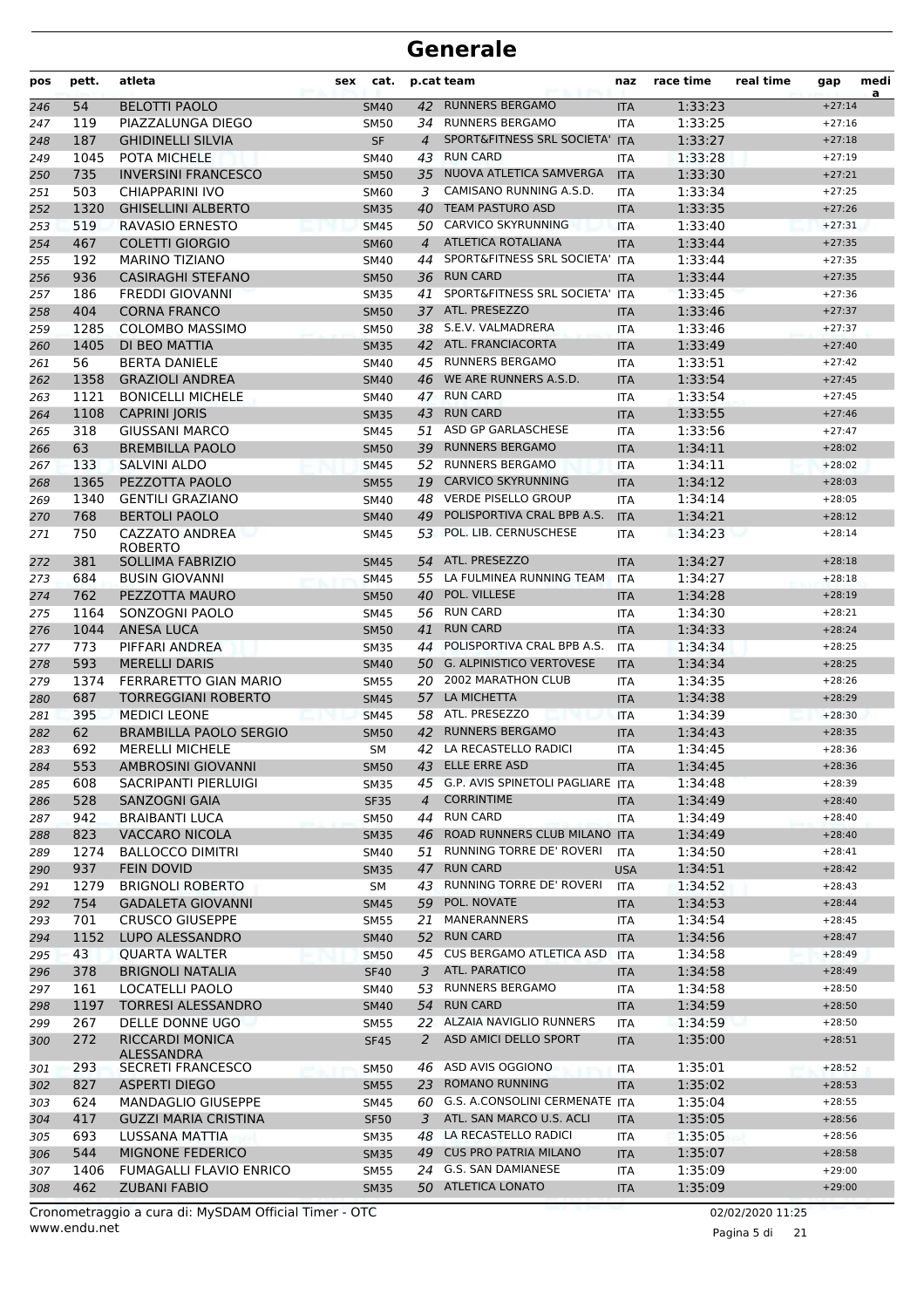| pos        | pett.      | atleta<br><b>sex</b>                               | cat.                       |                | p.cat team                                            | naz                      | race time          | real time | gap                  | medi<br>a |
|------------|------------|----------------------------------------------------|----------------------------|----------------|-------------------------------------------------------|--------------------------|--------------------|-----------|----------------------|-----------|
| 309        | 912        | <b>VAILATI IVAN</b>                                | <b>SM45</b>                | 61             | <b>RUN CARD</b>                                       | <b>ITA</b>               | 1:35:14            |           | $+29:05$             |           |
| 310        | 704        | D'ORONZO DENIS                                     | <b>SM40</b>                |                | 55 MANERANNERS                                        | <b>ITA</b>               | 1:35:15            |           | $+29:06$             |           |
| 311        | 369        | <b>BONACINA GIORGIO</b>                            | <b>SM45</b>                |                | 62 ATL. LA TORRE                                      | <b>ITA</b>               | 1:35:15            |           | $+29:06$             |           |
| 312        | 36         | <b>FERRARI CORRADO</b><br><b>LUCIANO</b>           | <b>SM50</b>                | 47             | <b>CUS BERGAMO ATLETICA ASD</b>                       | <b>ITA</b>               | 1:35:24            |           | $+29:15$             |           |
| 313        | 1335       | <b>FILONZI GABRIELE</b>                            | <b>SM55</b>                | 25             | <b>URBAN RUNNERS</b>                                  | <b>ITA</b>               | 1:35:27            |           | $+29:18$             |           |
| 314        | 910        | <b>GIANNATTASIO ENZO</b>                           | <b>SM</b>                  | 44             | <b>RUN CARD</b>                                       | <b>ITA</b>               | 1:35:28            |           | $+29:19$             |           |
| 315        | 911        | <b>CANZIANI STEFANO</b>                            | <b>SM</b>                  | 45             | <b>RUN CARD</b>                                       | <b>ITA</b>               | 1:35:28            |           | $+29:19$             |           |
| 316        | 1149       | ROTA FRANCESCO                                     | <b>SM35</b>                | 51             | <b>RUN CARD</b>                                       | <b>ITA</b>               | 1:35:31            |           | $+29:22$             |           |
| 317        | 304        | DE STEFANO DANIELA                                 | <b>SF40</b>                | $\overline{4}$ | <b>ASD CORRICASTROVILLARI</b>                         | <b>ITA</b>               | 1:35:33            |           | $+29:24$             |           |
| 318        | 965        | ZANARDO LORENZO                                    | <b>SM35</b>                | 52             | <b>RUN CARD</b>                                       | <b>ITA</b>               | 1:35:33            |           | $+29:24$             |           |
| 319        | 419        | <b>PARIS LUCA</b>                                  | <b>SM</b>                  | 46             | <b>ATL. TREVIGLIO</b>                                 | <b>ITA</b>               | 1:35:34            |           | $+29:25$             |           |
| 320        | 42         | <b>BARLABA' MARCELLO</b>                           | <b>SM55</b>                | 26             | CUS BERGAMO ATLETICA ASD                              | <b>ITA</b>               | 1:35:35            |           | $+29:26$             |           |
| 321        | 24         | <b>MENI ALESSANDRO</b>                             | <b>SM40</b>                |                | 56 ATL. CESANO MADERNO                                | <b>ITA</b>               | 1:35:35            |           | $+29:26$             |           |
| 322        | 550        | <b>SCURI MARCO</b>                                 | <b>SM60</b>                | 5              | DYNAMIC CLUB BERGAMO                                  | <b>ITA</b>               | 1:35:37            |           | $+29:28$             |           |
| 323        | 86<br>524  | <b>GIACOMINI MATTEO</b>                            | <b>SM40</b>                |                | 57 RUNNERS BERGAMO<br>CIRCOLO ATL.GUARDIA DI          | <b>ITA</b>               | 1:35:39            |           | $+29:30$             |           |
| 324        |            | <b>GENTILE GIUSEPPE</b><br><b>SPERANDIO NICOLA</b> | <b>SM45</b>                | 63             | <b>LAGUNA RUNNING SSD SRL</b>                         | <b>ITA</b>               | 1:35:43<br>1:35:44 |           | $+29:34$<br>$+29:35$ |           |
| 325        | 696<br>719 | <b>GUERZONI MANUEL</b>                             | <b>SM40</b>                | 58<br>59       | MODENA RUNNERS CLUB ASD                               | <b>ITA</b><br><b>ITA</b> | 1:35:46            |           | $+29:37$             |           |
| 326<br>327 | 81         | <b>GAGNI MARCO</b>                                 | SM40<br><b>SM45</b>        | 64             | <b>RUNNERS BERGAMO</b>                                | <b>ITA</b>               | 1:35:50            |           | $+29:41$             |           |
| 328        | 1298       | MURGOLO VINCENZO                                   | <b>SM60</b>                | 6              | SPORTS CLUB MELEGNANO                                 | <b>ITA</b>               | 1:35:51            |           | $+29:42$             |           |
| 329        | 1093       | PINESCHI ANDREA                                    | <b>SM45</b>                | 65             | <b>RUN CARD</b>                                       | <b>ITA</b>               | 1:35:52            |           | $+29:43$             |           |
| 330        | 40         | <b>BIROLINI CARLO</b>                              | <b>SM45</b>                | 66             | <b>CUS BERGAMO ATLETICA ASD</b>                       | <b>ITA</b>               | 1:35:53            |           | $+29:44$             |           |
| 331        | 665        | <b>SALA MORENO</b>                                 | <b>SM50</b>                | 48             | <b>GR. ESCURS. FALCHI</b>                             | <b>ITA</b>               | 1:35:55            |           | $+29:46$             |           |
| 332        | 1410       | <b>CLERICI DANILO</b>                              | <b>SM50</b>                |                | 49 ATL. PRESEZZO                                      | <b>ITA</b>               | 1:35:56            |           | $+29:47$             |           |
| 333        | 772        | <b>FAGIOLI NADIA</b>                               | <b>SF45</b>                | 3              | POLISPORTIVA CRAL BPB A.S.                            | <b>ITA</b>               | 1:35:56            |           | $+29:48$             |           |
| 334        | 748        | <b>MERONI EZIO IVANO</b>                           | <b>SM55</b>                | 27             | POL. CARUGATE                                         | <b>ITA</b>               | 1:35:57            |           | $+29:48$             |           |
| 335        | 1278       | <b>BARBETTA MARCO</b>                              | <b>SM55</b>                |                | 28 RUNNING TORRE DE' ROVERI                           | <b>ITA</b>               | 1:35:57            |           | $+29:48$             |           |
| 336        | 1215       | <b>MARZO FRANCESCO</b>                             | <b>SM40</b>                |                | 60 RUN CARD                                           | <b>ITA</b>               | 1:35:59            |           | $+29:50$             |           |
| 337        | 992        | <b>BACONE ANTONIO</b>                              | <b>SM60</b>                | 7              | <b>RUN CARD</b>                                       | <b>ITA</b>               | 1:36:00            |           | $+29:51$             |           |
| 338        | 828        | <b>PUSTERLA FULVIO</b>                             | SM50                       | 50             | <b>ROMANO RUNNING</b>                                 | <b>ITA</b>               | 1:36:02            |           | $+29:53$             |           |
| 339        | 1117       | <b>MAGGIONI MATTEO</b>                             | <b>SM40</b>                | 61             | <b>RUN CARD</b>                                       | <b>ITA</b>               | 1:36:02            |           | $+29:53$             |           |
| 340        | 810        | <b>GIANNINI VITO</b>                               | SM40                       | 62             | ROAD RUNNERS CLUB MILANO ITA                          |                          | 1:36:04            |           | $+29:56$             |           |
| 341        | 379        | <b>VILLA MATTEO</b>                                | <b>SM35</b>                |                | 53 ATL. PRESEZZO                                      | <b>ITA</b>               | 1:36:05            |           | $+29:56$             |           |
| 342        | 91         | LEIDI PAOLO                                        | <b>SM35</b>                | 54             | <b>RUNNERS BERGAMO</b>                                | <b>ITA</b>               | 1:36:08            |           | $+30:00$             |           |
| 343        | 222        | <b>GAVAZZI DANILO FABIANO</b>                      | <b>SM50</b>                | 51             | @TLETICA MEDA 014                                     | <b>ITA</b>               | 1:36:09            |           | $+30:01$             |           |
| 344        | 306        | FERRARESI ALESSANDRO                               | <b>SM45</b>                |                | 67 ASD GP GARLASCHESE                                 | <b>ITA</b>               | 1:36:10            |           | $+30:01$             |           |
| 345        | 305        | POGGIO ALBERTO                                     | <b>SM40</b>                | 63             | ASD GP GARLASCHESE                                    | <b>ITA</b>               | 1:36:10            |           | $+30:01$             |           |
| 346        | 980        | <b>BELOTTI ANDREA</b>                              | SM40                       |                | 64 RUN CARD                                           | <b>ITA</b>               | 1:36:12            |           | $+30:03$             |           |
| 347        | 65         | <b>CAIRONI ROBERTO</b>                             | <b>SM50</b>                |                | 52 RUNNERS BERGAMO                                    | <b>ITA</b>               | 1:36:14            |           | $+30:05$             |           |
| 348        | 945        | <b>GIGLIOTTI DARIO</b>                             | SM                         |                | 47 RUN CARD                                           | ITA                      | 1:36:15            |           | $+30:06$             |           |
| 349        | 1167       | <b>VEDOVATI CRISTIAN</b>                           | <b>SM45</b>                | 68             | <b>RUN CARD</b>                                       | <b>ITA</b>               | 1:36:15            |           | $+30:06$             |           |
| 350        | 864        | GIUSSANI FILIPPO                                   | <b>SM35</b>                |                | 55 RUN CARD                                           | ITA                      | 1:36:18            |           | $+30:10$             |           |
| 351        | 105        | <b>MILESI EMANUELE</b>                             | <b>SM40</b>                | 65             | <b>RUNNERS BERGAMO</b>                                | <b>ITA</b>               | 1:36:20            |           | $+30:11$             |           |
| 352        | 277        | <b>GILARDONI SIMONE</b>                            | SM40                       |                | 66 ASD ATLETICA PIDAGGIA 1528                         | ITA                      | 1:36:21            |           | $+30:12$             |           |
| 353        | 787        | MOCERINO VINCENZO                                  | SM                         |                | 48 POOL SOC.ATL.ALTA                                  | <b>ITA</b>               | 1:36:21            |           | $+30:12$             |           |
| 354        | 244        | PARIS EFRAIM                                       | SM40                       |                | 67 A.S.D. ATLETICA SARNICO                            | ITA                      | 1:36:25            |           | $+30:16$             |           |
| 355        | 83         | <b>GARDANI PABLO</b>                               | <b>SM40</b>                | 68             | <b>RUNNERS BERGAMO</b>                                | <b>ITA</b>               | 1:36:32            |           | $+30:23$             |           |
| 356        | 1011       | TERRACCIANO ANTONIO                                | SM                         |                | 49 RUN CARD                                           | ITA                      | 1:36:34            |           | $+30:25$             |           |
| 357        | 367        | PRELIPCEAN RODICA ELENA                            | <b>SF45</b>                | $\overline{4}$ | ATL. GAVARDO '90 LIB.                                 | <b>ITA</b>               | 1:36:38            |           | $+30:29$             |           |
| 358        | 80         | FRATUS ROSARIO SANTINO                             | <b>SM55</b>                |                | 29 RUNNERS BERGAMO                                    | <b>ITA</b>               | 1:36:38            |           | $+30:29$             |           |
| 359        | 1272       | <b>BELOTTI GIUSEPPE</b>                            | <b>SM60</b>                | 8              | RUNNING TORRE DE' ROVERI<br>69 ASD RUNNERS VALCALEPIO | <b>ITA</b>               | 1:36:47            |           | $+30:38$             |           |
| 360        | 332<br>361 | <b>BERETTA DIEGO</b>                               | SM40                       |                | 56 ATL. FRANCIACORTA                                  | ITA                      | 1:36:50            |           | $+30:41$             |           |
| 361        |            | <b>GUERINI OMAR</b><br>RIZZA DARIO                 | <b>SM35</b>                |                | 53 ASD GP GARLASCHESE                                 | <b>ITA</b>               | 1:36:52<br>1:36:57 |           | $+30:43$             |           |
| 362<br>363 | 316<br>712 | <b>GAMBA PIERINO</b>                               | <b>SM50</b><br><b>SM75</b> | $\mathbf{1}$   | <b>MARATHON TEAM BG</b>                               | ITA<br><b>ITA</b>        | 1:37:00            |           | $+30:48$<br>$+30:51$ |           |
| 364        | 1166       | <b>BERTACCO DAVIDE</b>                             | SM40                       |                | 70 RUN CARD                                           | ITA                      | 1:37:01            |           | $+30:52$             |           |
| 365        | 1050       | <b>ANSALDI PIETRO</b>                              | <b>SM</b>                  |                | 50 RUN CARD                                           | <b>ITA</b>               | 1:37:03            |           | $+30:54$             |           |
| 366        | 421        | <b>CORNA MASSIMO</b>                               | SM40                       |                | 71 ATL. TREVIGLIO                                     | <b>ITA</b>               | 1:37:13            |           | $+31:04$             |           |
| 367        | 1360       | PERACCHI FRANCESCO                                 | <b>SM50</b>                |                | 54 X-BIONIC RUNNING TEAM                              | <b>ITA</b>               | 1:37:14            |           | $+31:05$             |           |
| 368        | 517        | <b>ZANCHI GIORGIO</b>                              | SM40                       |                | 72 CARVICO SKYRUNNING                                 | ITA                      | 1:37:14            |           | $+31:05$             |           |
| 369        | 775        | RINALDI PAOLA                                      | <b>SF</b>                  | 5              | POLISPORTIVA CRAL BPB A.S.                            | <b>ITA</b>               | 1:37:15            |           | $+31:06$             |           |
| 370        | 384        | ROSSI LUCA                                         | SM50                       |                | 55 ATL. PRESEZZO                                      | ITA                      | 1:37:18            |           | $+31:09$             |           |
| 371        | 85         | <b>GHISLENI MAURO</b>                              | <b>SM55</b>                |                | 30 RUNNERS BERGAMO                                    | <b>ITA</b>               | 1:37:19            |           | $+31:10$             |           |
|            |            |                                                    |                            |                |                                                       |                          |                    |           |                      |           |

Pagina 6 di 21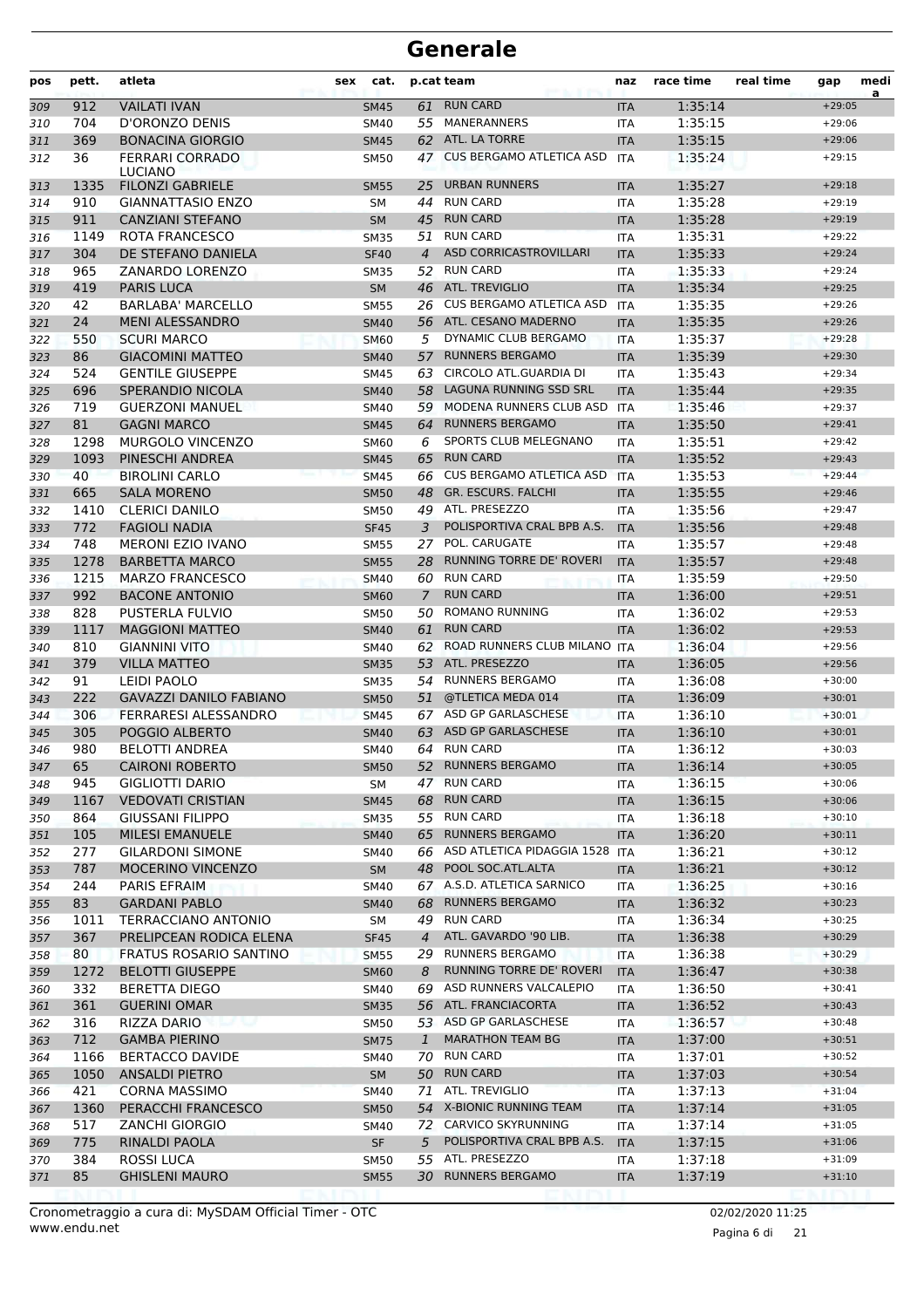| pos        | pett.       | atleta<br>sex                                    | cat.                       |         | p.cat team                         | naz                      | race time          | real time | gap                  | medi<br>a |
|------------|-------------|--------------------------------------------------|----------------------------|---------|------------------------------------|--------------------------|--------------------|-----------|----------------------|-----------|
| 372        | 1043        | <b>DAMICO MARCO</b>                              | <b>SM45</b>                | 69      | <b>RUN CARD</b>                    | <b>ITA</b>               | 1:37:21            |           | $+31:12$             |           |
| 373        | 599         | <b>MONTICELLI LUCA MATTIA</b>                    | <b>SM35</b>                | 57      | G.A.P. SARONNO                     | <b>ITA</b>               | 1:37:23            |           | $+31:14$             |           |
| 374        | 1101        | <b>STENICO MASSIMO</b>                           | <b>SM40</b>                | 73      | <b>RUN CARD</b>                    | <b>ITA</b>               | 1:37:24            |           | $+31:15$             |           |
| 375        | 786         | <b>TRUSSARDI RICCARDO</b>                        | SM60                       | 9       | POOL SOC.ATL.ALTA                  | <b>ITA</b>               | 1:37:28            |           | $+31:19$             |           |
| 376        | 366         | <b>VINCIGUERRA GIUSEPPE</b>                      | <b>SM50</b>                | 56      | ATL. GALLARATESE                   | <b>ITA</b>               | 1:37:30            |           | $+31:21$             |           |
| 377        | 414         | <b>MARIANI ROBERTO</b>                           | <b>SM55</b>                | 31      | ATL. SAN MARCO U.S. ACLI           | <b>ITA</b>               | 1:37:30            |           | $+31:21$             |           |
| 378        | 1106        | <b>MILESI OSCAR</b>                              | <b>SM40</b>                | 74      | <b>RUN CARD</b>                    | <b>ITA</b>               | 1:37:30            |           | $+31:21$             |           |
| 379        | 255         | MARTIGNANO ALESSANDRO                            | <b>SM45</b>                | 70      | A.S.D. PIANO MA ARRIVIAMO          | <b>ITA</b>               | 1:37:31            |           | $+31:22$             |           |
| 380        | 1346        | ANDREA<br>MAZZACAVALLO<br><b>GIANTONIO</b>       | <b>SM70</b>                | 1       | <b>VICENZA MARATHON</b>            | <b>ITA</b>               | 1:37:31            |           | $+31:22$             |           |
| 381        | 683         | REBECCHI AMBRA                                   | SF                         | 6       | LA FULMINEA RUNNING TEAM           | <b>ITA</b>               | 1:37:32            |           | $+31:23$             |           |
| 382        | 397         | <b>TARCHINI PIER ALBERTO</b>                     | <b>SM50</b>                |         | 57 ATL. PRESEZZO                   | <b>ITA</b>               | 1:37:32            |           | $+31:23$             |           |
| 383        | 677         | <b>ARLATI GIOVANNI</b>                           | <b>SM55</b>                | 32      | <b>IDEE IN MOVIMENTO</b>           | <b>ITA</b>               | 1:37:33            |           | $+31:24$             |           |
| 384        | 1364        | <b>COLOMBO DARIO</b>                             | <b>SM35</b>                | 58      | <b>CARVICO SKYRUNNING</b>          | <b>ITA</b>               | 1:37:38            |           | $+31:29$             |           |
| 385        | 707         | <b>DONGHI SAMUELE</b>                            | <b>SM45</b>                | 71      | <b>MARATHON CLUB SEVESO</b>        | <b>ITA</b>               | 1:37:39            |           | $+31:30$             |           |
| 386        | 141         | <b>VISMARA MARIO</b>                             | <b>SM60</b>                | 10      | <b>RUNNERS BERGAMO</b>             | <b>ITA</b>               | 1:37:40            |           | $+31:31$             |           |
| 387        | 545         | <b>COLOMBO TOMMASO</b>                           | <b>SM35</b>                | 59      | <b>CUS PRO PATRIA MILANO</b>       | <b>ITA</b>               | 1:37:40            |           | $+31:31$             |           |
| 388        | 872         | <b>VALSECCHI MAURO</b>                           | <b>SM40</b>                |         | 75 RUN CARD                        | <b>ITA</b>               | 1:37:45            |           | $+31:36$             |           |
| 389        | 1280        | <b>BONASSI DANIELA</b>                           | <b>SF40</b>                | 5       | RUNNING TORRE DE' ROVERI           | <b>ITA</b>               | 1:37:47            |           | $+31:38$             |           |
| 390        | 573         | <b>GAGGIOTTI MATTEO</b>                          | <b>SM40</b>                | 76      | <b>ELLE ERRE ASD</b>               | <b>ITA</b>               | 1:37:49            |           | $+31:40$             |           |
| 391        | 583         | <b>BONOMETTI FRANCESCO</b>                       | <b>SM</b>                  | 51      | FO' DI PE                          | <b>ITA</b>               | 1:37:51            |           | $+31:42$             |           |
| 392        | 679         | <b>CELLIE ANTONIO</b>                            | <b>SM55</b>                | 33      | <b>KINO MANA</b>                   | <b>ITA</b>               | 1:37:52            |           | $+31:43$             |           |
| 393        | 1177        | <b>GAGGIOTTI MARCO</b>                           | SM45                       | 72      | <b>RUN CARD</b>                    | <b>ITA</b>               | 1:37:55            |           | $+31:46$             |           |
| 394        | 232         | <b>FINETTI FIORENZO</b>                          | <b>SM55</b>                |         | 34 A.S. CANTURINA POL. S.          | <b>ITA</b>               | 1:37:55            |           | $+31:46$             |           |
| 395        | 660         | <b>ANDRICO GIACOMO</b>                           | <b>SM40</b>                |         | 77 G.T.A. CREMA<br><b>RUN CARD</b> | <b>ITA</b>               | 1:37:56            |           | $+31:47$             |           |
| 396        | 1216<br>380 | <b>RECENTI RAMONA</b><br><b>BOSELLI STEFANO</b>  | <b>SF45</b>                | 5<br>58 | ATL. PRESEZZO                      | <b>ITA</b>               | 1:37:56<br>1:38:04 |           | $+31:47$<br>$+31:55$ |           |
| 397<br>398 | 682         | <b>FUMAGALLI LUISA</b>                           | <b>SM50</b><br><b>SF45</b> | 6       | <b>KOASS MILANO SSARL</b>          | <b>ITA</b><br><b>ITA</b> | 1:38:07            |           | $+31:58$             |           |
| 399        | 794         | NAVONE ALESSANDRA                                | <b>SF45</b>                | 7       | QT8-RUN                            | <b>ITA</b>               | 1:38:10            |           | $+32:01$             |           |
|            | 242         | <b>STEFANIA</b><br><b>MORBI GIAMPAOLO</b>        |                            |         | 35 A.S.D. ATLETICA SARNICO         | <b>ITA</b>               | 1:38:12            |           | $+32:03$             |           |
| 400        | 271         | <b>VERDERIO ENRICO</b>                           | <b>SM55</b><br><b>SM50</b> |         | 59 AMICI DELLO SPORT BRIOSCO- ITA  |                          | 1:38:13            |           | $+32:04$             |           |
| 401<br>402 | 37          | <b>CLEMENTE FABRIZIO</b>                         | <b>SM45</b>                | 73      | <b>CUS BERGAMO ATLETICA ASD</b>    | <b>ITA</b>               | 1:38:16            |           | $+32:07$             |           |
| 403        | 1006        | <b>CONCONI GIAMPIETRO</b>                        | <b>SM55</b>                | 36      | <b>RUN CARD</b>                    | ITA                      | 1:38:26            |           | $+32:17$             |           |
| 404        | 896         | <b>CAMINADA CARLO</b>                            | <b>SM45</b>                | 74      | <b>RUN CARD</b>                    | <b>ITA</b>               | 1:38:26            |           | $+32:17$             |           |
| 405        | 514         | <b>TOFFANIN MARA</b>                             | <b>SF40</b>                | 6       | <b>CARVICO SKYRUNNING</b>          | <b>ITA</b>               | 1:38:28            |           | $+32:19$             |           |
| 406        | 1259        | <b>FRANZONI LUIGI</b>                            | <b>SM45</b>                | 75      | <b>RUNNERS CAPRIOLESE</b>          | <b>ITA</b>               | 1:38:29            |           | $+32:20$             |           |
| 407        | 441         | DELL'AGLIO MICHELE                               | <b>SM45</b>                | 76      | <b>ATLETICA BRESCIA</b>            | <b>ITA</b>               | 1:38:30            |           | $+32:21$             |           |
| 408        | 600         | <b>CAVALERI MASSIMO</b>                          | <b>SM45</b>                |         | 77 G.A.P. SARONNO                  | <b>ITA</b>               | 1:38:34            |           | $+32:25$             |           |
| 409        | 350         | SAMMATARO MASSIMO                                | SM45                       |         | 78 ATL. BRESSO                     | ITA                      | 1:38:34            |           | $+32:25$             |           |
| 410        | 434         | <b>BAROZZI NICOLAS</b>                           | <b>SM45</b>                |         | 79 ATL. VILLONGO                   | <b>ITA</b>               | 1:38:37            |           | $+32:28$             |           |
| 411        | 502         | <b>BORELLA ERMANNO</b>                           | SM45                       | 80      | CAMISANO RUNNING A.S.D.            | ITA                      | 1:38:38            |           | $+32:29$             |           |
| 412        | 756         | PACCHETTI DAVIDE                                 | <b>SM50</b>                |         | 60 POL. TEAM BRIANZA LISSONE       | <b>ITA</b>               | 1:38:39            |           | $+32:30$             |           |
| 413        | 531         | <b>REMONDINI ANTONIO</b>                         | <b>SM55</b>                |         | 37 CUS BERGAMO ATLETICA ASD ITA    |                          | 1:38:41            |           | $+32:32$             |           |
| 414        | 831         | <b>CERUTI ANGELINO</b>                           | <b>SM45</b>                | 81      | <b>ROMANO RUNNING</b>              | <b>ITA</b>               | 1:38:41            |           | $+32:32$             |           |
| 415        | 647         | <b>BITETTO DANIELE</b>                           | SM35                       |         | 60 G.S.A. BRUGHERIO                | ITA                      | 1:38:42            |           | $+32:33$             |           |
| 416        | 457         | <b>FABBI PAOLO</b>                               | <b>SM45</b>                |         | 82 ATLETICA CRAL BANCO             | <b>ITA</b>               | 1:38:42            |           | $+32:33$             |           |
| 417        | 627         | <b>CONFALONIERI CLAUDIO</b>                      | SM50                       |         | 61 G.S. AVIS - SEREGNO             | ITA                      | 1:38:44            |           | $+32:35$             |           |
| 418        | 52          | <b>APPIANI SERGIO</b>                            | <b>SM45</b>                |         | 83 RUNNERS BERGAMO                 | <b>ITA</b>               | 1:38:45            |           | $+32:36$             |           |
| 419        | 299         | RONCONI PIETRO                                   | <b>SM60</b>                |         | 11 ASD AVIS OGGIONO                | ITA                      | 1:38:45            |           | $+32:36$             |           |
| 420        | 1379        | <b>MILANI FABIO LUCA</b>                         | <b>SM40</b>                |         | 78 RUNNERS DESIO<br>52 RUN CARD    | <b>ITA</b>               | 1:38:46            |           | $+32:37$             |           |
| 421        | 885         | GALLIANI GIACOMO                                 | SM                         |         | 84 A.S.D. LA RUSTICA               | ITA                      | 1:38:47            |           | $+32:38$<br>$+32:40$ |           |
| 422<br>423 | 251<br>452  | <b>CASTELLETTI RUBEN</b><br><b>CRIPPA MATTEO</b> | <b>SM45</b><br>SM40        |         | 79 ATLETICA CRAL BANCO             | <b>ITA</b><br>ITA        | 1:38:49<br>1:38:51 |           | $+32:42$             |           |
|            | 200         | <b>CAPELLINI FAUSTO</b>                          |                            |         | 80 3C (COMP. CREMONESE             |                          | 1:38:56            |           | $+32:47$             |           |
| 424<br>425 | 392         | LOCATELLI SERGIO                                 | <b>SM40</b><br><b>SM60</b> |         | 12 ATL. PRESEZZO                   | <b>ITA</b><br>ITA        | 1:38:58            |           | $+32:49$             |           |
| 426        | 1223        | <b>NAVA MATTEO</b>                               | <b>SM40</b>                | 81      | <b>RUNNERS BERGAMO</b>             | <b>ITA</b>               | 1:39:00            |           | $+32:51$             |           |
| 427        | 1355        | PAGNONI MICHELE                                  | SM                         | 53      | WE ARE RUNNERS A.S.D.              | <b>ITA</b>               | 1:39:03            |           | $+32:54$             |           |
| 428        | 1082        | <b>CAMNASIO ELENA</b>                            | <b>SF35</b>                | 5       | <b>RUN CARD</b>                    | <b>ITA</b>               | 1:39:07            |           | $+32:58$             |           |
| 429        | 854         | <b>FRANCIOSA DIEGO</b>                           | SM45                       | 85      | <b>RUN CARD</b>                    | ITA                      | 1:39:12            |           | $+33:03$             |           |
| 430        | 814         | <b>BOSIO PAOLO</b>                               | <b>SM40</b>                |         | 82 ROAD RUNNERS CLUB MILANO ITA    |                          | 1:39:12            |           | $+33:03$             |           |
| 431        | 1408        | CASTELLANI LUCA                                  | SM40                       |         | 83 MONZA MARATHON TEAM - A. ITA    |                          | 1:39:15            |           | $+33:06$             |           |
| 432        | 763         | <b>BONASSI EMANUELE</b>                          | <b>SM55</b>                |         | 38 POL. VILLESE                    | <b>ITA</b>               | 1:39:15            |           | $+33:06$             |           |
| 433        | 443         | MATTIELLO BARBARA                                | <b>SF45</b>                | 8       | <b>ATLETICA BRESCIA</b>            | ITA                      | 1:39:17            |           | $+33:08$             |           |
|            |             |                                                  |                            |         |                                    |                          |                    |           |                      |           |

Pagina 7 di 21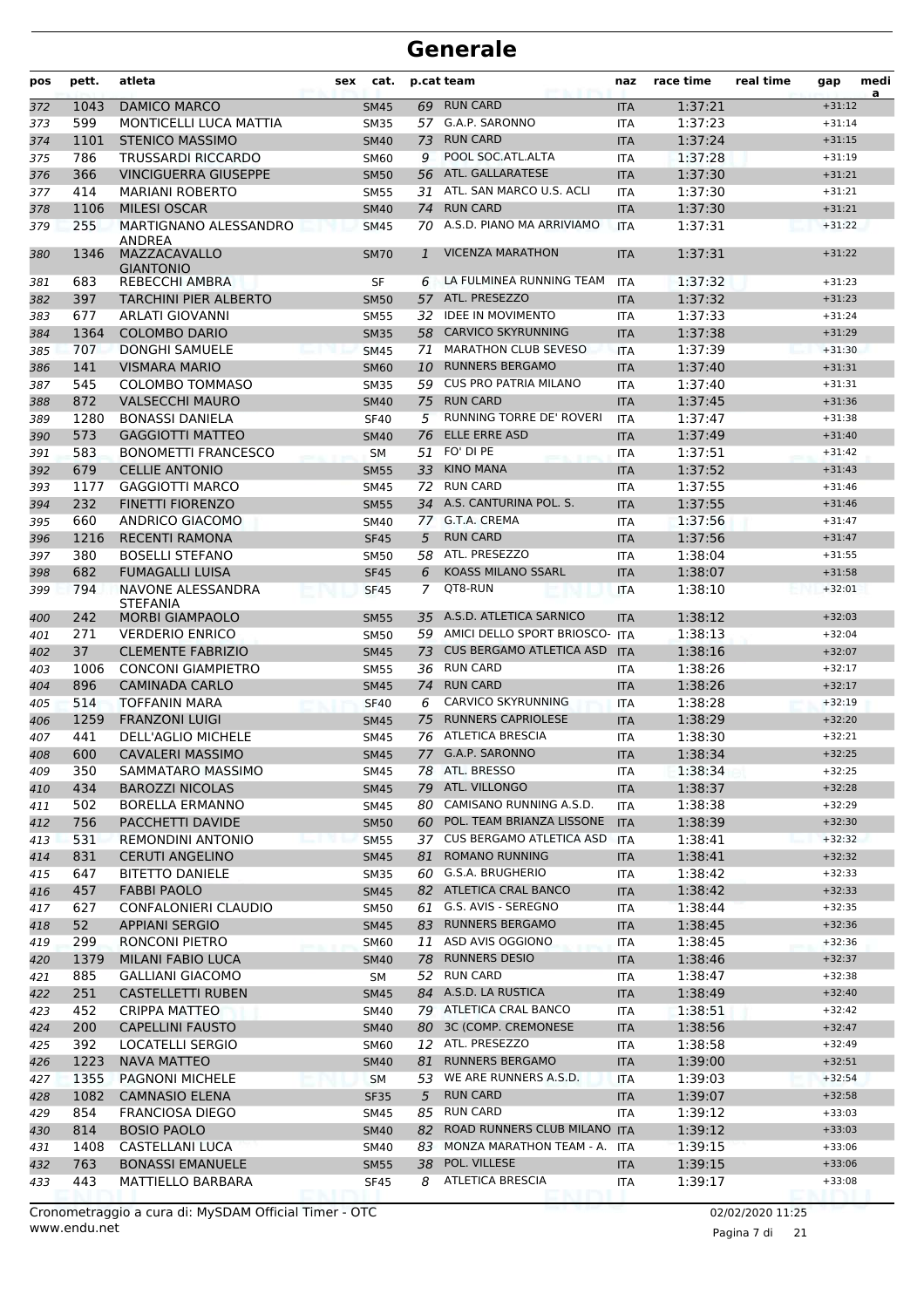| pos | pett. | atleta                                     | sex | cat.        |    | p.cat team                      | naz        | race time | real time | gap      | medi<br>a |
|-----|-------|--------------------------------------------|-----|-------------|----|---------------------------------|------------|-----------|-----------|----------|-----------|
| 434 | 1114  | <b>BRAMBILLA FILIPPO</b>                   |     | <b>SM45</b> |    | 86 RUN CARD                     | <b>ITA</b> | 1:39:18   |           | $+33:09$ |           |
| 435 | 128   | <b>RIPAMONTI ROBERTO</b>                   |     | <b>SM35</b> | 61 | <b>RUNNERS BERGAMO</b>          | ITA        | 1:39:19   |           | $+33:10$ |           |
| 436 | 822   | <b>SALLUSTI LAURA</b>                      |     | <b>SF</b>   | 7  | ROAD RUNNERS CLUB MILANO        | <b>ITA</b> | 1:39:20   |           | $+33:11$ |           |
| 437 | 66    | CANZIANI GABRIELE                          |     | <b>SM35</b> | 62 | <b>RUNNERS BERGAMO</b>          | <b>ITA</b> | 1:39:25   |           | $+33:16$ |           |
| 438 | 487   | <b>ATTUATI FRANCESCO</b>                   |     | <b>SM40</b> | 84 | <b>BOSCAINI RUNNERS</b>         | <b>ITA</b> | 1:39:26   |           | $+33:17$ |           |
| 439 | 686   | <b>MARINI FEDERICA</b>                     |     | <b>SF50</b> | 4  | LA MICHETTA                     | ITA        | 1:39:29   |           | $+33:20$ |           |
| 440 | 628   | <b>BALLABIO MARCO</b>                      |     | <b>SM40</b> |    | 85 G.S. AVIS - SEREGNO          | <b>ITA</b> | 1:39:30   |           | $+33:21$ |           |
| 441 | 264   | VALACCA RODOLFO                            |     | <b>SM45</b> |    | 87 ALMOSTHERE ASD               | <b>ITA</b> | 1:39:37   |           | $+33:28$ |           |
| 442 | 1409  | <b>CAVADINI FILIPPO</b>                    |     | <b>SM50</b> |    | 62 A TEAM TRIATHLON ASD         | <b>ITA</b> | 1:39:39   |           | $+33:30$ |           |
| 443 | 918   | SAVIO NICOLA                               |     | <b>SM40</b> | 86 | <b>RUN CARD</b>                 | <b>ITA</b> | 1:39:39   |           | $+33:30$ |           |
| 444 | 1315  | <b>SASSO MICHELE</b>                       |     | <b>SM45</b> | 88 | TEAM OTC SSD ARL                | <b>ITA</b> | 1:39:40   |           | $+33:31$ |           |
| 445 | 47    | ALBORGHETTI MATTEO                         |     | <b>SM45</b> |    | 89 RUNNERS BERGAMO              | ITA        | 1:39:41   |           | $+33:32$ |           |
| 446 | 408   | <b>BONZI ROBERTO</b>                       |     | <b>SM50</b> |    | 63 ATL. SALETTI                 | <b>ITA</b> | 1:39:43   |           | $+33:34$ |           |
| 447 | 270   | <b>VALSECCHI MARCO</b>                     |     | SM40        |    | 87 AMATORI LECCO                | ITA        | 1:39:44   |           | $+33:35$ |           |
| 448 | 1276  | <b>DAGANI FABIANO</b>                      |     | <b>SM45</b> | 90 | <b>RUNNING TORRE DE' ROVERI</b> | <b>ITA</b> | 1:39:45   |           | $+33:36$ |           |
| 449 | 851   | <b>SCHIRINZI ANTONIO</b>                   |     | <b>SM55</b> | 39 | LA MANDRA CALIMERA              | <b>ITA</b> | 1:39:46   |           | $+33:37$ |           |
| 450 | 1182  | <b>MOTTA GIANFEDERICO</b>                  |     | <b>SM35</b> | 63 | <b>RUN CARD</b>                 | <b>ITA</b> | 1:39:46   |           | $+33:37$ |           |
| 451 | 509   | LEONARDI DANILO                            |     | <b>SM50</b> |    | 64 CANTO DI CORSA               | <b>ITA</b> | 1:39:48   |           | $+33:39$ |           |
| 452 | 765   | <b>MAGNI ROBERTO</b>                       |     | <b>SM40</b> |    | 88 POL. VILLESE                 | <b>ITA</b> | 1:39:49   |           | $+33:40$ |           |
| 453 | 1089  | <b>TOGNI SERGIO GIUSEPPE</b>               |     | <b>SM55</b> |    | 40 RUN CARD                     | ITA        | 1:39:50   |           | $+33:41$ |           |
| 454 | 402   | <b>RONZONI FABIO</b>                       |     | <b>SM50</b> | 65 | ATL. PRESEZZO                   | <b>ITA</b> | 1:39:51   |           | $+33:42$ |           |
| 455 | 1142  | <b>MAGGI WALTER</b>                        |     | <b>SM50</b> | 66 | <b>RUN CARD</b>                 | <b>ITA</b> | 1:39:51   |           | $+33:42$ |           |
| 456 | 489   | <b>MALAGUTTI GIAMPAOLO</b>                 |     | <b>SM45</b> | 91 | <b>BOSCAINI RUNNERS</b>         | <b>ITA</b> | 1:39:52   |           | $+33:43$ |           |
| 457 | 685   | <b>GIARAMIDA GIUSEPPE</b>                  |     | <b>SM40</b> | 89 | LA MICHETTA                     | <b>ITA</b> | 1:39:52   |           | $+33:44$ |           |
| 458 | 734   | <b>VITULANO MATTEO</b>                     |     | <b>SM55</b> | 41 | NRDC-ITA RUNNING CLUB           | <b>ITA</b> | 1:39:53   |           | $+33:44$ |           |
| 459 | 622   | <b>MARTORANA MARIANO</b>                   |     | <b>SM55</b> |    | 42 G.P. TRINESE                 | ITA        | 1:39:54   |           | $+33:45$ |           |
| 460 | 998   | <b>SPOTTI GIANLUCA</b>                     |     | <b>SM50</b> |    | 67 RUN CARD                     | <b>ITA</b> | 1:39:59   |           | $+33:50$ |           |
| 461 | 175   | <b>MOLENA MAURIZIO</b>                     |     | <b>SM50</b> | 68 | <b>RUNNERS DESIO</b>            | <b>ITA</b> | 1:39:59   |           | $+33:50$ |           |
| 462 | 809   | <b>GUARDONE ALESSANDRO</b>                 |     | <b>SM50</b> | 69 | ROAD RUNNERS CLUB MILANO ITA    |            | 1:40:02   |           | $+33:53$ |           |
| 463 | 231   | SANTAGATA GIUSEPPE                         |     | <b>SM55</b> |    | 43 A.S. CANTURINA POL. S.       | <b>ITA</b> | 1:40:02   |           | $+33:53$ |           |
| 464 | 784   | <b>LEGRENZI FRANCESCO</b>                  |     | <b>SM50</b> |    | 70 POOL SOC.ATL.ALTA            | <b>ITA</b> | 1:40:04   |           | $+33:55$ |           |
| 465 | 262   | SALZANO DONATO                             |     | SM40        |    | 90 A.S.D.POD.BOSCO DI           | ITA        | 1:40:05   |           | $+33:56$ |           |
| 466 | 527   | <b>ALESA SALVATORE</b>                     |     | <b>SM40</b> | 91 | <b>CORRERE OLTRE ASD</b>        | <b>ITA</b> | 1:40:05   |           | $+33:56$ |           |
| 467 | 914   | <b>CONTI EMANUELE</b>                      |     | <b>SM</b>   | 54 | <b>RUN CARD</b>                 | <b>ITA</b> | 1:40:07   |           | $+33:58$ |           |
| 468 | 834   | RONCALLI CLAUDIO                           |     | <b>SM40</b> | 92 | <b>ROMANO RUNNING</b>           | <b>ITA</b> | 1:40:09   |           | $+34:00$ |           |
| 469 | 1070  | <b>MASSIMO</b><br><b>FRATIANNI ALESSIA</b> |     | SF          | 8  | <b>RUN CARD</b>                 | ITA        | 1:40:09   |           | $+34:00$ |           |
| 470 | 798   | <b>MARTINELLI FULVIO</b>                   |     | <b>SM60</b> | 13 | <b>RASCHIANI TRIATHLON</b>      | <b>ITA</b> | 1:40:11   |           | $+34:02$ |           |
| 471 | 716   | <b>CIOCCA ANTONIO</b>                      |     | <b>SM60</b> |    | 14 MEDIRUN                      | <b>ITA</b> | 1:40:12   |           | $+34:03$ |           |
| 472 | 108   | NATALI CLAUDIA                             |     | <b>SF45</b> |    | 9 RUNNERS BERGAMO               | <b>ITA</b> | 1:40:13   |           | $+34:04$ |           |
| 473 | 626   | <b>CAPELLI ROBERTO</b>                     |     | <b>SM35</b> |    | 64 G.S. A.MARINELLI             | ITA.       | 1:40:14   |           | $+34:06$ |           |
| 474 | 148   | <b>GIARDINA PAOLO</b>                      |     | <b>SM50</b> | 71 | <b>RUNNERS BERGAMO</b>          | <b>ITA</b> | 1:40:15   |           | $+34:06$ |           |
| 475 | 783   | <b>TRUSSARDI ELIO</b>                      |     | <b>SM60</b> |    | 15 POOL SOC.ATL.ALTA            | <b>ITA</b> | 1:40:16   |           | $+34:07$ |           |
| 476 | 699   | <b>VENEGONI GIUSEPPE</b>                   |     | <b>SM45</b> |    | 92 LIFE LAB                     | <b>ITA</b> | 1:40:18   |           | $+34:09$ |           |
| 477 | 1201  | <b>GUATTA CRISTINA</b>                     |     | <b>SF50</b> |    | 5 RUN CARD                      | ITA        | 1:40:18   |           | $+34:09$ |           |
| 478 | 1200  | <b>TONIATTI ROBERTO</b>                    |     | <b>SM50</b> |    | 72 RUN CARD                     | <b>ITA</b> | 1:40:18   |           | $+34:09$ |           |
| 479 | 1085  | LOMBARDO MICHELE                           |     | SM45        |    | 93 RUN CARD                     | ITA        | 1:40:19   |           | $+34:10$ |           |
| 480 | 644   | <b>BASSANESI ANDREA</b>                    |     | <b>SM60</b> |    | 16 G.S. ZELOFORAMAGNO           | <b>ITA</b> | 1:40:19   |           | $+34:10$ |           |
| 481 | 795   | SACCONI ALESSANDRO                         |     | SM50        |    | 73 QT8-RUN                      | <b>ITA</b> | 1:40:19   |           | $+34:10$ |           |
| 482 | 1141  | <b>GIOVANNINI MASSIMO</b>                  |     | <b>SM50</b> |    | 74 RUN CARD                     | <b>ITA</b> | 1:40:20   |           | $+34:11$ |           |
| 483 | 1107  | <b>SALVI MATTEO</b>                        |     | <b>SM35</b> |    | 65 RUN CARD                     | ITA        | 1:40:21   |           | $+34:12$ |           |
| 484 | 1342  | <b>LOMANTO GIOVANNI</b>                    |     | <b>SM35</b> |    | 66 VERDE PISELLO GROUP          | <b>ITA</b> | 1:40:26   |           | $+34:17$ |           |
| 485 | 1109  | <b>ACCORSI LUCA</b>                        |     | SM45        |    | 94 RUN CARD                     | ITA        | 1:40:29   |           | $+34:20$ |           |
| 486 | 1339  | <b>ROZZONI GIORGIO</b>                     |     | <b>SM35</b> |    | 67 VAMPIRO ASD                  | <b>ITA</b> | 1:40:30   |           | $+34:21$ |           |
| 487 | 22    | <b>BONINELLI MICHELE</b>                   |     | SM50        |    | 75 ATL. CESANO MADERNO          | ITA        | 1:40:32   |           | $+34:23$ |           |
| 488 | 439   | DE CARLO CONO                              |     | <b>SM40</b> |    | 93 ATLETICA ALTO GARDA E        | <b>ITA</b> | 1:40:37   |           | $+34:28$ |           |
| 489 | 1028  | REGONESI PATRIZIA                          |     | <b>SF45</b> |    | 10 RUN CARD                     | ITA        | 1:40:39   |           | $+34:30$ |           |
| 490 | 31    | <b>BELTRAMI STEFANO</b>                    |     | <b>SM50</b> |    | 76 ATLETICA BRESCIA             | <b>ITA</b> | 1:40:40   |           | $+34:31$ |           |
| 491 | 234   | <b>MARTINELLI LUCIANO</b>                  |     | <b>SM50</b> |    | 77 A.S.D. A.N.B. FIAMME CREMISI | <b>ITA</b> | 1:40:41   |           | $+34:32$ |           |
| 492 | 16    | CHIESA DANIELE MARIA                       |     | <b>SM50</b> |    | 78 A.S.D. ESCAPE TEAM           | <b>ITA</b> | 1:40:46   |           | $+34:37$ |           |
| 493 | 1205  | FERRARI ANDREA                             |     | SM50        |    | 79 RUN CARD                     | <b>ITA</b> | 1:40:47   |           | $+34:38$ |           |
| 494 | 1343  | <b>MASCITTI GIORGIO</b>                    |     | <b>SM45</b> |    | 95 VERDE PISELLO GROUP          | <b>ITA</b> | 1:40:47   |           | $+34:38$ |           |
| 495 | 34    | <b>TIRABOSCHI ALBERTO</b>                  |     | <b>SM35</b> |    | 68 ATLETICA BRESCIA             | ITA        | 1:40:58   |           | $+34:50$ |           |
| 496 | 315   | AMATO ANTONIO                              |     | <b>SM50</b> |    | 80 ASD GP GARLASCHESE           | <b>ITA</b> | 1:41:02   |           | $+34:53$ |           |
|     |       |                                            |     |             |    |                                 |            |           |           |          |           |

Pagina 8 di 21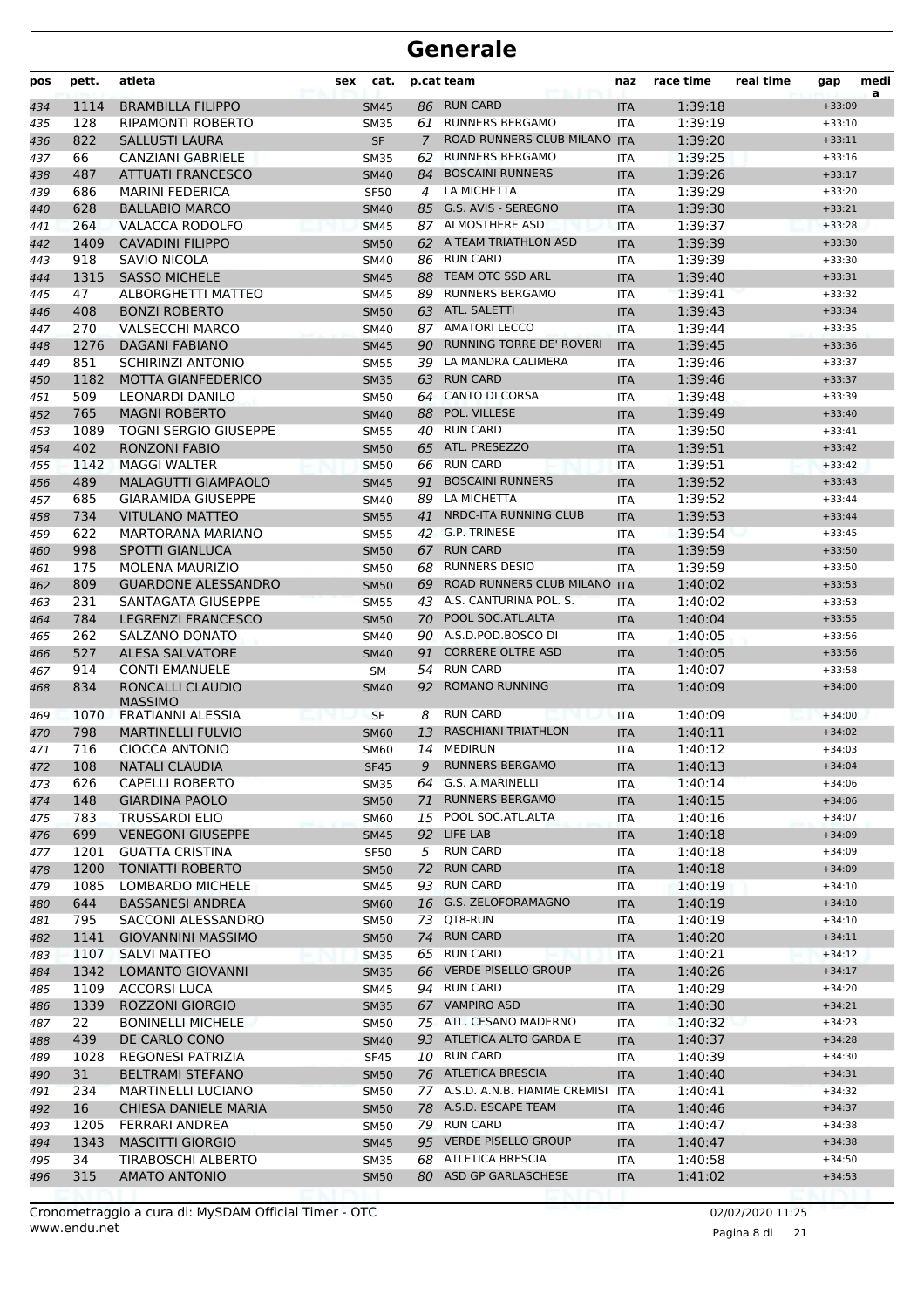| pos        | pett.       | atleta                                    | sex | cat.                       |             | p.cat team                                       | naz               | race time          | real time | gap                  | medi<br>a |
|------------|-------------|-------------------------------------------|-----|----------------------------|-------------|--------------------------------------------------|-------------------|--------------------|-----------|----------------------|-----------|
| 497        | 1077        | DIEDERICH FRÄNZ                           |     | <b>SM35</b>                | 69          | <b>RUN CARD</b>                                  | <b>LUX</b>        | 1:41:04            |           | $+34:55$             |           |
| 498        | 774         | ROSSI GIOVANNI                            |     | <b>SM50</b>                | 81          | POLISPORTIVA CRAL BPB A.S.                       | <b>ITA</b>        | 1:41:05            |           | $+34:56$             |           |
| 499        | 410         | RAMPINELLI AURELIO<br><b>GIOVANNI</b>     |     | <b>SM50</b>                | 82          | ATL. SALETTI                                     | <b>ITA</b>        | 1:41:06            |           | $+34:57$             |           |
| 500        | 1265        | <b>SARTORI TARCISIO</b>                   |     | <b>SM55</b>                | 44          | RUNNING CAZZAGO SAN                              | ITA               | 1:41:06            |           | $+34:57$             |           |
| 501        | 752         | <b>VISTOLA LUCA</b>                       |     | <b>SM45</b>                | 96          | POL. LIB. CERNUSCHESE                            | <b>ITA</b>        | 1:41:09            |           | $+35:00$             |           |
| 502        | 1404        | PASTORE BENEDETTA                         |     | <b>SF35</b>                | 6           |                                                  | <b>ITA</b>        | 1:41:11            |           | $+35:02$             |           |
| 503        | 134         | <b>SCANSANI MARCO</b>                     |     | <b>SM60</b>                | 17          | <b>RUNNERS BERGAMO</b>                           | <b>ITA</b>        | 1:41:16            |           | $+35:07$             |           |
| 504        | 484         | <b>BARBATI MATTEO</b>                     |     | <b>SM35</b>                | 70          | <b>BIKE &amp; RUN</b>                            | <b>ITA</b>        | 1:41:17            |           | $+35:08$             |           |
| 505        | 206         | <b>BERTUCCIOLI EMANUELE</b>               |     | <b>SM55</b>                | 45          | 3C (COMP. CREMONESE                              | <b>ITA</b>        | 1:41:23            |           | $+35:14$             |           |
| 506        | 1269        | <b>BOTTER PAOLO</b>                       |     | <b>SM40</b>                | 94          | <b>RUNNING SARONNO</b>                           | <b>ITA</b>        | 1:41:25            |           | $+35:16$             |           |
| 507        | 1388        | <b>GIBOUDOT HEIR LEONARDO</b>             |     | <b>SM40</b>                | 95          | <b>RUN CARD</b>                                  | <b>ARG</b>        | 1:41:25            |           | $+35:16$             |           |
| 508        | 1020        | <b>NAPOLI ANTONIO</b><br><b>FRANCESO</b>  |     | <b>SM</b>                  | 55          | <b>RUN CARD</b>                                  | <b>ITA</b>        | 1:41:26            |           | $+35:17$             |           |
| 509        | 1219        | RAVELLI CLAUDIO                           |     | <b>SM35</b>                | 71          | <b>RUNNER VARESE</b>                             | <b>ITA</b>        | 1:41:28            |           | $+35:19$             |           |
| 510        | 526         | <b>BOLANDRINA GIOVANNI</b>                |     | <b>SM55</b>                | 46          | <b>CLUB PANTERA ROSA</b>                         | <b>ITA</b>        | 1:41:31            |           | $+35:22$             |           |
| 511        | 354         | <b>DEGANI ANTONIO</b>                     |     | <b>SM50</b>                | 83          | ATL. CISERANO                                    | <b>ITA</b>        | 1:41:32            |           | $+35:23$             |           |
| 512        | 574         | <b>CROTTA STEFANO</b>                     |     | <b>SM40</b>                | 96          | <b>EVOLUTION SPORT TEAM</b>                      | <b>ITA</b>        | 1:41:34            |           | $+35:25$             |           |
| 513        | 253         | <b>SALA MARCO</b>                         |     | <b>SM</b>                  |             | 56 A.S.D. MARCIACARATESI                         | <b>ITA</b>        | 1:41:37            |           | $+35:28$             |           |
| 514        | 84          | <b>GHILARDI DAVIDE</b>                    |     | <b>SM50</b>                |             | 84 RUNNERS BERGAMO                               | <b>ITA</b>        | 1:41:39            |           | $+35:30$             |           |
| 515        | 950         | <b>CACCIA MARCO</b>                       |     | <b>SM35</b>                |             | 72 RUN CARD                                      | <b>ITA</b>        | 1:41:39            |           | $+35:30$             |           |
| 516        | 845         | LOBELLO RAFFAELE                          |     | <b>SM40</b>                | 97          | <b>RUN CARD</b>                                  | <b>ITA</b>        | 1:41:43            |           | $+35:34$             |           |
| 517        | 96          | <b>MACCARINI THOMAS</b>                   |     | <b>SM</b>                  | 57          | <b>RUNNERS BERGAMO</b>                           | <b>ITA</b>        | 1:41:44            |           | $+35:35$             |           |
| 518        | 370         | <b>ZANINI ANDREA</b>                      |     | <b>SM45</b>                |             | 97 ATL. LA TORRE                                 | <b>ITA</b>        | 1:41:45            |           | $+35:36$             |           |
| 519        | 1337        | <b>NOROKORPI SANNA</b><br><b>TUULIKKI</b> |     | <b>SF45</b>                | 11          | <b>URBAN RUNNERS</b>                             | <b>FIN</b>        | 1:41:47            |           | $+35:38$             |           |
| 520        | 1123        | <b>CAGLIO RAFFAELE</b>                    |     | <b>SM45</b>                | 98          | <b>RUN CARD</b>                                  | <b>ITA</b>        | 1:41:51            |           | $+35:42$             |           |
| 521        | 507         | <b>BRAMBILLA MILENA</b>                   |     | <b>SF50</b>                | 6           | <b>CANTO DI CORSA</b>                            | <b>ITA</b>        | 1:41:53            |           | $+35:44$             |           |
| 522        | 928         | RADAELLI DARIO                            |     | <b>SM50</b>                | 85          | <b>RUN CARD</b>                                  | <b>ITA</b>        | 1:41:55            |           | $+35:46$             |           |
| 523        | 94          | LOCATELLI SAMUELE<br><b>EMILIO</b>        |     | <b>SM45</b>                | 99          | <b>RUNNERS BERGAMO</b>                           | <b>ITA</b>        | 1:41:59            |           | $+35:50$             |           |
| 524        | 867         | <b>CARMINE ARONNE FILIPPO</b>             |     | <b>SM35</b>                | 73          | <b>RUN CARD</b>                                  | <b>ITA</b>        | 1:42:00            |           | $+35:51$             |           |
| 525        | 60          | <b>BONETALLI GIUSEPPE</b>                 |     | <b>SM50</b>                | 86          | <b>RUNNERS BERGAMO</b>                           | <b>ITA</b>        | 1:42:00            |           | $+35:51$             |           |
| 526        | 1115        | PELLEGRINELLI MARTINA                     |     | <b>SF</b>                  | 9           | <b>RUN CARD</b>                                  | <b>ITA</b>        | 1:42:01            |           | $+35:52$             |           |
| 527        | 873         | <b>AMATO FLAVIO</b>                       |     | <b>SM50</b>                | 87          | <b>RUN CARD</b>                                  | <b>ITA</b>        | 1:42:02            |           | $+35:53$             |           |
| 528        | 1169        | <b>BERTASI AMEDEO</b>                     |     | <b>SM55</b>                | 47          | <b>RUN CARD</b>                                  | <b>ITA</b>        | 1:42:08            |           | $+35:59$             |           |
| 529        | 1384        | <b>DAL GRANDE NICOLA</b>                  |     | <b>SM40</b>                | 98          | <b>6XCORRERE</b>                                 | <b>ITA</b>        | 1:42:08            |           | $+35:59$             |           |
| 530        | 1348        | <b>BOTTAZZI CRISTINA</b>                  |     | <b>SF55</b>                | 1           | <b>VICENZA RUNNERS</b>                           | <b>ITA</b>        | 1:42:09            |           | $+36:00$             |           |
| 531        | 1059        | <b>BARONI DANIELE</b>                     |     | <b>SM35</b>                | 74          | <b>RUN CARD</b>                                  | <b>ITA</b>        | 1:42:11            |           | $+36:02$             |           |
| 532        | 328         | <b>ARMICI PAOLO</b>                       |     | <b>SM40</b>                |             | 99 ASD RUNNERS VALCALEPIO                        | <b>ITA</b>        | 1:42:12            |           | $+36:03$             |           |
| 533        | 842         | TADDEI MARCO                              |     | <b>SM55</b>                |             | 48 RUN CARD                                      | <b>ITA</b>        | 1:42:14            |           | $+36:05$             |           |
| 534        | 832         | <b>FORLANI ROBERTA</b>                    |     | <b>SF40</b>                | $7^{\circ}$ | <b>ROMANO RUNNING</b>                            | ITA               | 1:42:15            |           | $+36:06$             |           |
| 535        | 1213        | RIGO ANNARITA                             |     | <b>SF45</b>                | 12          | <b>RUN CARD</b>                                  | <b>ITA</b>        | 1:42:15            |           | $+36:06$             |           |
| 536        | 931         | LORENZELLI MARCELLO                       |     | <b>SM50</b>                |             | 88 RUN CARD                                      | ITA               | 1:42:17            |           | $+36:08$             |           |
| 537        | 1407        | <b>ZANINELLO ROBERTO</b>                  |     | <b>SM35</b>                |             | 75 A.S.D. ESCAPE TEAM                            | <b>ITA</b>        | 1:42:18            |           | $+36:09$             |           |
| 538        | 337         | <b>GARAVALDI SIMONA</b>                   |     | <b>SF45</b>                |             | 13 ASS. POL. SCANDIANESE                         | ITA               | 1:42:18            |           | $+36:09$             |           |
| 539        | 543         | <b>BOTTELLI MASSIMO</b>                   |     | <b>SM45</b>                |             | 100 CUS PRO PATRIA MILANO                        | <b>ITA</b>        | 1:42:19            |           | $+36:10$             |           |
| 540        | 1150        | ZOCCO MARCO                               |     | <b>SM35</b>                |             | 76 RUN CARD                                      | ITA               | 1:42:20            |           | $+36:11$             |           |
| 541        | 1066        | POZZI MATTEO MARIA                        |     | <b>SM40</b>                |             | 100 RUN CARD                                     | <b>ITA</b>        | 1:42:20            |           | $+36:12$             |           |
| 542        | 1351        | <b>COMI RAFFAELE</b>                      |     | SM35                       |             | 77 WE ARE RUNNERS A.S.D.                         | ITA               | 1:42:21            |           | $+36:12$             |           |
| 543        | 1131        | <b>MARINI DANIEL</b>                      |     | <b>SM35</b>                |             | 78 RUN CARD                                      | <b>ITA</b>        | 1:42:23            |           | $+36:14$             |           |
| 544        | 730         | <b>BARNI STEFANO</b>                      |     | <b>SM40</b>                |             | 101 MONZA MARATHON TEAM - A.<br>49 RUNNERS DESIO | <b>ITA</b>        | 1:42:23            |           | $+36:14$             |           |
| 545        | 173         | <b>CORTI CARLO</b>                        |     | <b>SM55</b>                |             | 102 RUN CARD                                     | <b>ITA</b>        | 1:42:25            |           | $+36:16$             |           |
| 546        | 1187<br>348 | <b>AMATO FABIO</b><br>STIZZOLI LORENZO    |     | SM40                       |             | 101 ATL. BALDO-GARDA CAPRINO                     | ITA               | 1:42:26            |           | $+36:17$<br>$+36:17$ |           |
| 547        | 887         | <b>BRAMBILLA MICHELE</b>                  |     | <b>SM45</b><br><b>SM50</b> |             | 89 RUN CARD                                      | <b>ITA</b><br>ITA | 1:42:26            |           | $+36:18$             |           |
| 548<br>549 | 473         | <b>VIGNALI CRISTIANO</b>                  |     | <b>SM50</b>                |             | 90 ATLETICA TEAM LOPPIO                          | <b>ITA</b>        | 1:42:27<br>1:42:30 |           | $+36:21$             |           |
| 550        | 76          | <b>FABBRI PAOLO</b>                       |     | SM45                       |             | 102 RUNNERS BERGAMO                              | ITA               | 1:42:31            |           | $+36:22$             |           |
|            | 259         | SIMONTE SERGIO                            |     | <b>SM45</b>                |             | 103 A.S.D.ARIES COMO ATHLETIC                    | <b>ITA</b>        | 1:42:32            |           | $+36:23$             |           |
| 551<br>552 | 297         | <b>GREGO ANGELO</b>                       |     | <b>SM60</b>                |             | 18 ASD AVIS OGGIONO                              | ITA               | 1:42:34            |           | $+36:25$             |           |
| 553        | 740         | <b>GENTILE PRIMO</b>                      |     | <b>SM45</b>                |             | 104 PODISTI CORDENONS                            | <b>ITA</b>        | 1:42:34            |           | $+36:25$             |           |
| 554        | 342         | <b>BISIO MARTINA PAULA</b>                |     | <b>SF40</b>                | 8           | ATHLETIC CLUB VILLASANTA                         | ITA               | 1:42:35            |           | $+36:26$             |           |
| 555        | 1088        | <b>MARZOLLA MICHELE</b>                   |     | <b>SM40</b>                |             | 103 RUN CARD                                     | <b>ITA</b>        | 1:42:39            |           | $+36:30$             |           |
| 556        | 1322        | <b>ROSSI ENRICO</b>                       |     | SM50                       |             | 91 TIME FOR RUN                                  | <b>ITA</b>        | 1:42:42            |           | $+36:33$             |           |
| 557        | 1286        | <b>AGOSTINI GLORIA</b>                    |     | <b>SF40</b>                | 9           | S.E.V. VALMADRERA                                | <b>ITA</b>        | 1:42:43            |           | $+36:34$             |           |
| 558        | 1321        | <b>FRATE PIERPAOLO</b>                    |     | <b>SM50</b>                |             | 92 TEAM VALTELLINA                               | <b>ITA</b>        | 1:42:44            |           | $+36:35$             |           |
|            |             |                                           |     |                            |             |                                                  |                   |                    |           |                      |           |

www.endu.net Cronometraggio a cura di: MySDAM Official Timer - OTC 02/02/2020 11:25

Pagina 9 di 21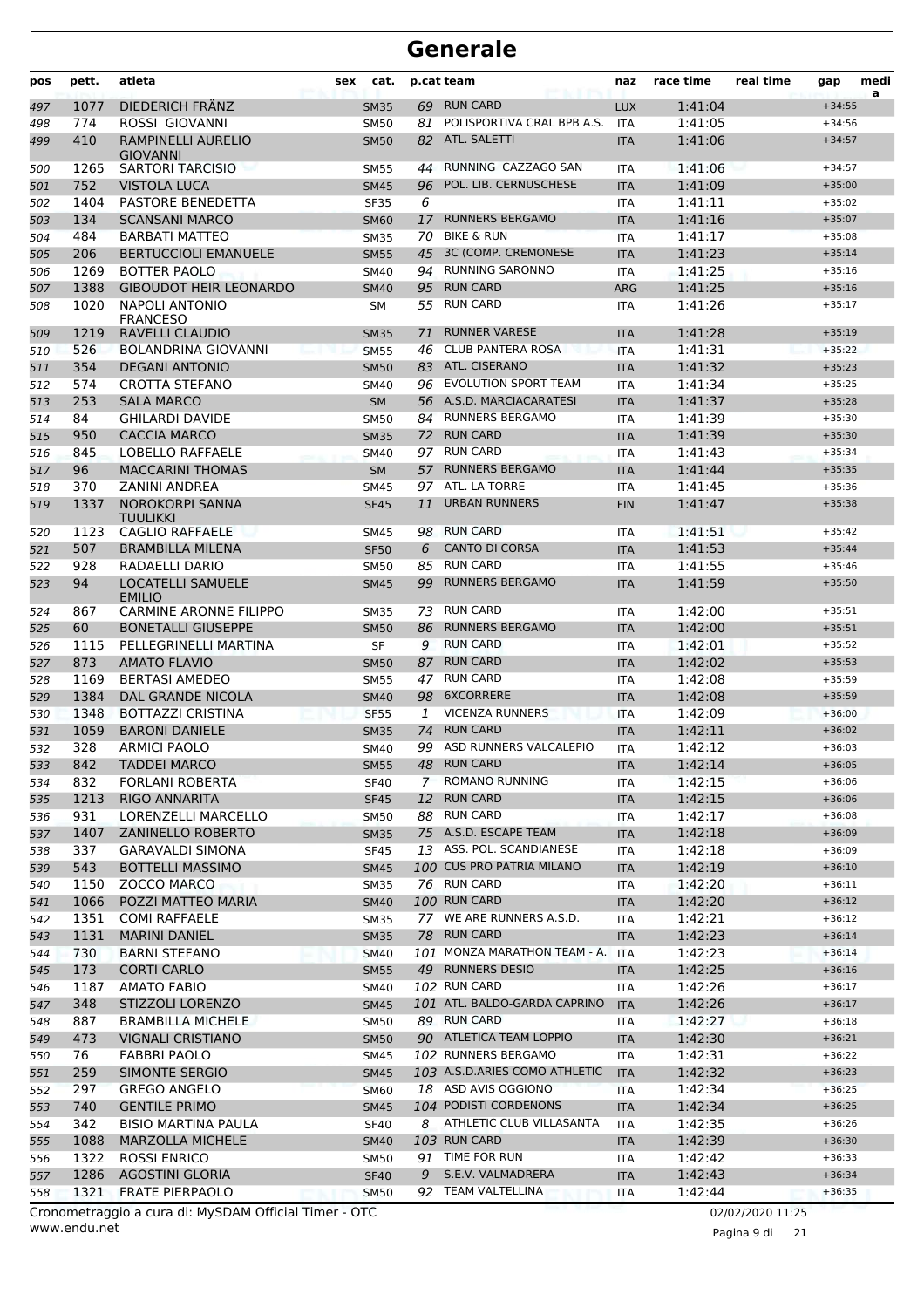| pos | pett. | atleta                                       | cat.<br><b>sex</b> |    | p.cat team                                       | naz        | race time | real time | gap                  | medi<br>a |
|-----|-------|----------------------------------------------|--------------------|----|--------------------------------------------------|------------|-----------|-----------|----------------------|-----------|
| 559 | 479   | <b>BASCO NICOLA</b>                          | <b>SM50</b>        |    | 93 AZZURRA GARBAGNATE M.SE                       | <b>ITA</b> | 1:42:44   |           | $+36:35$             |           |
| 560 | 500   | <b>DELL'ONORE EUSEBIO</b>                    | <b>SM50</b>        |    | 94 CAMISANO RUNNING A.S.D.                       | <b>ITA</b> | 1:42:45   |           | $+36:36$             |           |
| 561 | 1226  | PINTO STEFANO                                | <b>SM50</b>        |    | 95 RUNNERS BERGAMO                               | <b>ITA</b> | 1:42:53   |           | $+36:44$             |           |
| 562 | 1155  | <b>BIRAGHI CLAUDIO</b>                       | <b>SM40</b>        |    | 104 RUN CARD                                     | <b>ITA</b> | 1:42:54   |           | $+36:45$             |           |
| 563 | 236   | CAGNAZZO VALERIO                             | <b>SM</b>          |    | 58 A.S.D. ATLETICA GALLIPOLI                     | <b>ITA</b> | 1:42:55   |           | $+36:46$             |           |
| 564 | 1331  | <b>FRANCHI RICCARDO</b>                      | <b>SM45</b>        |    | 105 UNA TRICYCLESCHOOL ASD                       | <b>ITA</b> | 1:43:00   |           | $+36:51$             |           |
| 565 | 374   | <b>MONICI MAURIZIO</b>                       | <b>SM55</b>        |    | 50 ATL. LAMBRO MILANO                            | <b>ITA</b> | 1:43:00   |           | $+36:51$             |           |
| 566 | 766   | <b>TOFFANIN CRISTIANO</b>                    | <b>SM45</b>        |    | 106 POL.UNICREDIT CIRCOLO                        | <b>ITA</b> | 1:43:01   |           | $+36:52$             |           |
| 567 | 1154  | <b>BANI ALESSANDRO</b>                       | <b>SM</b>          |    | 59 RUN CARD                                      | <b>ITA</b> | 1:43:05   |           | $+36:56$             |           |
| 568 | 1073  | <b>MARTINO MARCO TULLIO</b>                  | <b>SM40</b>        |    | <b>105 RUN CARD</b>                              | <b>ITA</b> | 1:43:05   |           | $+36:56$             |           |
| 569 | 89    | <b>GUERRA SIMONE</b>                         | <b>SM40</b>        |    | 106 RUNNERS BERGAMO                              | <b>ITA</b> | 1:43:06   |           | $+36:57$             |           |
| 570 | 776   | <b>FORNARI MARCELLO</b>                      | <b>SM45</b>        |    | 107 POLISPORTIVA CRAL BPB A.S.                   | <b>ITA</b> | 1:43:12   |           | $+37:03$             |           |
| 571 | 177   | <b>SALA VIVIANA</b>                          | <b>SF45</b>        |    | 14 RUNNERS DESIO                                 | <b>ITA</b> | 1:43:13   |           | $+37:04$             |           |
| 572 | 357   | <b>VISCARDI MATTEO</b>                       | SM40               |    | 107 ATL. E PODISTICA POL.                        | ITA        | 1:43:14   |           | $+37:05$             |           |
| 573 | 720   | <b>SORRENTINI FABIO</b>                      | <b>SM50</b>        |    | 96 MONTAGNETTA S SKYRUNNER ITA                   |            | 1:43:20   |           | $+37:11$             |           |
| 574 | 586   | <b>MONDINI GIACOMO MARIO</b>                 | <b>SM45</b>        |    | 108 FREE-ZONE                                    | <b>ITA</b> | 1:43:21   |           | $+37:12$             |           |
| 575 | 585   | <b>GARDANA CLAUDIO</b>                       | <b>SM55</b>        |    | 51 FREE-ZONE                                     | <b>ITA</b> | 1:43:28   |           | $+37:19$             |           |
| 576 | 278   | <b>MAMBRETTI FRANCESCO</b>                   | <b>SM45</b>        |    | 109 ASD ATLETICA PIDAGGIA 1528                   | <b>ITA</b> | 1:43:32   |           | $+37:23$             |           |
| 577 | 749   | <b>BRUGOLA ROSSELLA</b>                      | <b>SF45</b>        |    | 15 POL. DIMICA POTENTER                          | <b>ITA</b> | 1:43:33   |           | $+37:24$             |           |
| 578 | 1056  | <b>GHERARDI PIETRO</b>                       | <b>SM50</b>        |    | 97 RUN CARD                                      | ITA        | 1:43:36   |           | $+37:27$             |           |
| 579 | 767   | <b>SCANDELLA ELEONORA</b>                    | <b>SF45</b>        |    | 16 POLISPORTIVA CRAL BPB A.S.                    | <b>ITA</b> | 1:43:37   |           | $+37:28$             |           |
| 580 | 122   | PREVITALI MARCO                              | <b>SM40</b>        |    | 108 RUNNERS BERGAMO                              | <b>ITA</b> | 1:43:41   |           | $+37:32$             |           |
| 581 | 400   | <b>CAVAGNA LARA</b>                          | <b>SF40</b>        |    | 10 ATL. PRESEZZO                                 | <b>ITA</b> | 1:43:42   |           | $+37:33$             |           |
| 582 | 724   | <b>PAGANI ALBERTO</b>                        | <b>SM35</b>        | 79 | <b>MONTE ORFANO RUNNERS</b>                      | <b>ITA</b> | 1:43:43   |           | $+37:34$             |           |
| 583 | 1015  | <b>BERETTA LAURA</b>                         | <b>SF</b>          | 10 | <b>RUN CARD</b>                                  | <b>ITA</b> | 1:43:43   |           | $+37:34$             |           |
| 584 | 143   | <b>ZANNI LORENZA</b>                         | <b>SF40</b>        | 11 | <b>RUNNERS BERGAMO</b>                           | ITA        | 1:43:44   |           | $+37:35$             |           |
| 585 | 32    | LUZZARDI LIDIA                               | <b>SF40</b>        |    | 12 ATLETICA BRESCIA                              | <b>ITA</b> | 1:43:44   |           | $+37:35$             |           |
| 586 | 152   | <b>GERMANO' PASQUALE</b>                     | <b>SM50</b>        | 98 | <b>RUNNERS BERGAMO</b>                           | <b>ITA</b> | 1:43:47   |           | $+37:38$             |           |
| 587 | 453   | <b>VILLA ANTONIO</b>                         | <b>SM65</b>        | 2  | <b>ATLETICA CRAL BANCO</b>                       | <b>ITA</b> | 1:43:48   |           | $+37:39$             |           |
| 588 | 525   | <b>GRECO FRANCESCO</b><br><b>SALVATORE</b>   | <b>SM60</b>        | 19 | CIRO' MARINA CHE CORRE                           | <b>ITA</b> | 1:43:51   |           | $+37:42$             |           |
| 589 | 475   | <b>BOSCARELLO ANDREA</b>                     | <b>SM50</b>        | 99 | ATLETICA VIGEVANO                                | <b>ITA</b> | 1:43:54   |           | $+37:45$             |           |
| 590 | 672   | FERRARI AGOSTINO                             | SM65               | 3  | GS AVIS TREVIGLIO G.                             | <b>ITA</b> | 1:43:54   |           | $+37:45$             |           |
| 591 | 160   | <b>IANNITELLI CRISTIANO</b><br><b>TONINO</b> | <b>SM45</b>        |    | 110 RUNNERS BERGAMO                              | <b>ITA</b> | 1:43:56   |           | $+37:47$             |           |
| 592 | 17    | DE SIMONE ALESSIA                            | <b>SF45</b>        |    | 17 A.S.D. ESCAPE TEAM                            | <b>ITA</b> | 1:43:58   |           | $+37:49$             |           |
| 593 | 163   | <b>ROTA LUCA</b>                             | <b>SM50</b>        |    | 100 RUNNERS BERGAMO                              | <b>ITA</b> | 1:43:59   |           | $+37:50$             |           |
| 594 | 1385  | <b>STOS TOMASZ</b>                           | <b>SM55</b>        |    | 52 RUN CARD                                      | POL        | 1:43:59   |           | $+37:50$             |           |
| 595 | 530   | <b>BONAFINI MARIA NATALINA</b>               | <b>SF45</b>        |    | 18 CORRINTIME                                    | <b>ITA</b> | 1:44:05   |           | $+37:56$             |           |
| 596 | 1224  | LUBRINA LUIGI                                | <b>SM50</b>        |    | 101 RUNNERS BERGAMO                              | <b>ITA</b> | 1:44:07   |           | $+37:58$             |           |
| 597 | 471   | <b>GHIRALDI ANNA</b>                         | <b>SF35</b>        |    | 7 ATLETICA SAN MARTINO                           | <b>ITA</b> | 1:44:09   |           | $+38:00$             |           |
| 598 | 955   | <b>LEGRENZI MARIO</b>                        | <b>SM50</b>        |    | 102 RUN CARD                                     | ITA        | 1:44:09   |           | $+38:00$             |           |
| 599 | 1304  | <b>MAESTRI VIOLA</b>                         | SF                 |    | 11 STRALENO                                      | <b>ITA</b> | 1:44:09   |           | $+38:00$             |           |
| 600 | 1065  | LOCATELLI MIRCKO                             | <b>SM35</b>        |    | 80 RUN CARD                                      | ITA        | 1:44:14   |           | $+38:05$             |           |
| 601 | 956   | <b>ROSSI ANDREA</b>                          | <b>SM45</b>        |    | 111 RUN CARD                                     | <b>ITA</b> | 1:44:17   |           | $+38:08$             |           |
| 602 | 154   | PIROTTA MARIO                                | <b>SM60</b>        |    | 20 RUNNERS BERGAMO                               | ITA        | 1:44:19   |           | $+38:10$             |           |
| 603 | 658   | <b>BIANCHESSI ROBERTO</b>                    | <b>SM</b>          |    | 60 G.T.A. CREMA                                  | <b>ITA</b> | 1:44:21   |           | $+38:12$             |           |
| 604 | 356   | SEGHEZZI MASSIMO                             | <b>SM55</b>        |    | 53 ATL. CISERANO                                 | ITA        | 1:44:22   |           | $+38:13$             |           |
| 605 | 229   | DE BELLIS LUIGI                              | <b>SM45</b>        |    | 112 A.S. ATLETICA CASTELLANA                     | <b>ITA</b> | 1:44:23   |           | $+38:15$             |           |
| 606 | 1218  | ROTA LEONARDO                                | SM                 |    | 61 RUN CARD                                      | ITA        | 1:44:24   |           | $+38:15$             |           |
| 607 | 986   | <b>TESTA DAVIDE</b>                          | <b>SM45</b>        |    | 113 RUN CARD                                     | <b>ITA</b> | 1:44:26   |           | $+38:17$             |           |
| 608 | 1035  | PANKO ANNA EMILIA                            | <b>SF35</b>        | 8  | <b>RUN CARD</b>                                  | <b>ITA</b> | 1:44:27   |           | $+38:18$             |           |
| 609 | 718   | <b>BASSANI FABIO</b>                         | <b>SM35</b>        |    | 81 MERATE ATLETICA                               | <b>ITA</b> | 1:44:29   |           | $+38:20$             |           |
| 610 | 1228  | <b>MALERBA CARLO</b>                         | <b>SM50</b>        |    | 103 RUNNERS BERGAMO                              | ITA        | 1:44:32   |           | $+38:23$             |           |
| 611 | 325   | PAGLIARINI ROBERTO                           | <b>SM35</b>        |    | 82 ASD ORTICA TEAM MILANO                        | <b>ITA</b> | 1:44:34   |           | $+38:25$             |           |
| 612 | 252   | <b>ZANESI STEFANO</b>                        | SM35               |    | 83 A.S.D. LA RUSTICA                             | ITA        | 1:44:34   |           | $+38:25$             |           |
| 613 | 1262  | <b>NIERO MANUEL</b>                          | <b>SM40</b>        |    | 109 RUNNERS CLUB AGGGREDIRE                      | <b>ITA</b> | 1:44:35   |           | $+38:26$             |           |
| 614 | 295   | ROVAGNATI ADELIO                             | <b>SM55</b>        |    | 54 ASD AVIS OGGIONO                              | ITA        | 1:44:37   |           | $+38:28$             |           |
| 615 | 1319  | MADDALENA NOVELLA                            | <b>SF45</b>        |    | 19 TEAM PASTURO ASD                              | <b>SUI</b> | 1:44:38   |           | $+38:29$             |           |
| 616 | 1318  | ZANETELLO ROBERTO                            | SM45               |    | 114 TEAM PASTURO ASD                             | ITA        | 1:44:38   |           | $+38:29$             |           |
| 617 | 355   | PREMARINI ROSARIO                            | <b>SM45</b>        |    | 115 ATL. CISERANO                                | <b>ITA</b> | 1:44:40   |           | $+38:31$             |           |
| 618 | 547   | PRIANO STEFANO                               | <b>SM35</b>        |    | 84 DE RAN CLAB                                   | ITA        | 1:44:41   |           | $+38:32$             |           |
| 619 | 182   | <b>BONAZZA LUCA</b>                          | <b>SM35</b>        |    | 85 SPORT&FITNESS SRL SOCIETA' ITA<br>62 RUN CARD |            | 1:44:46   |           | $+38:37$<br>$+38:38$ |           |
| 620 | 855   | VALVO GIOVANNI                               | SM                 |    | 104 LAGUNA RUNNING SSD SRL                       | ITA        | 1:44:47   |           |                      |           |
| 621 | 698   | POMA PAOLO                                   | <b>SM50</b>        |    |                                                  | <b>ITA</b> | 1:44:47   |           | $+38:39$             |           |

Pagina 10 di 21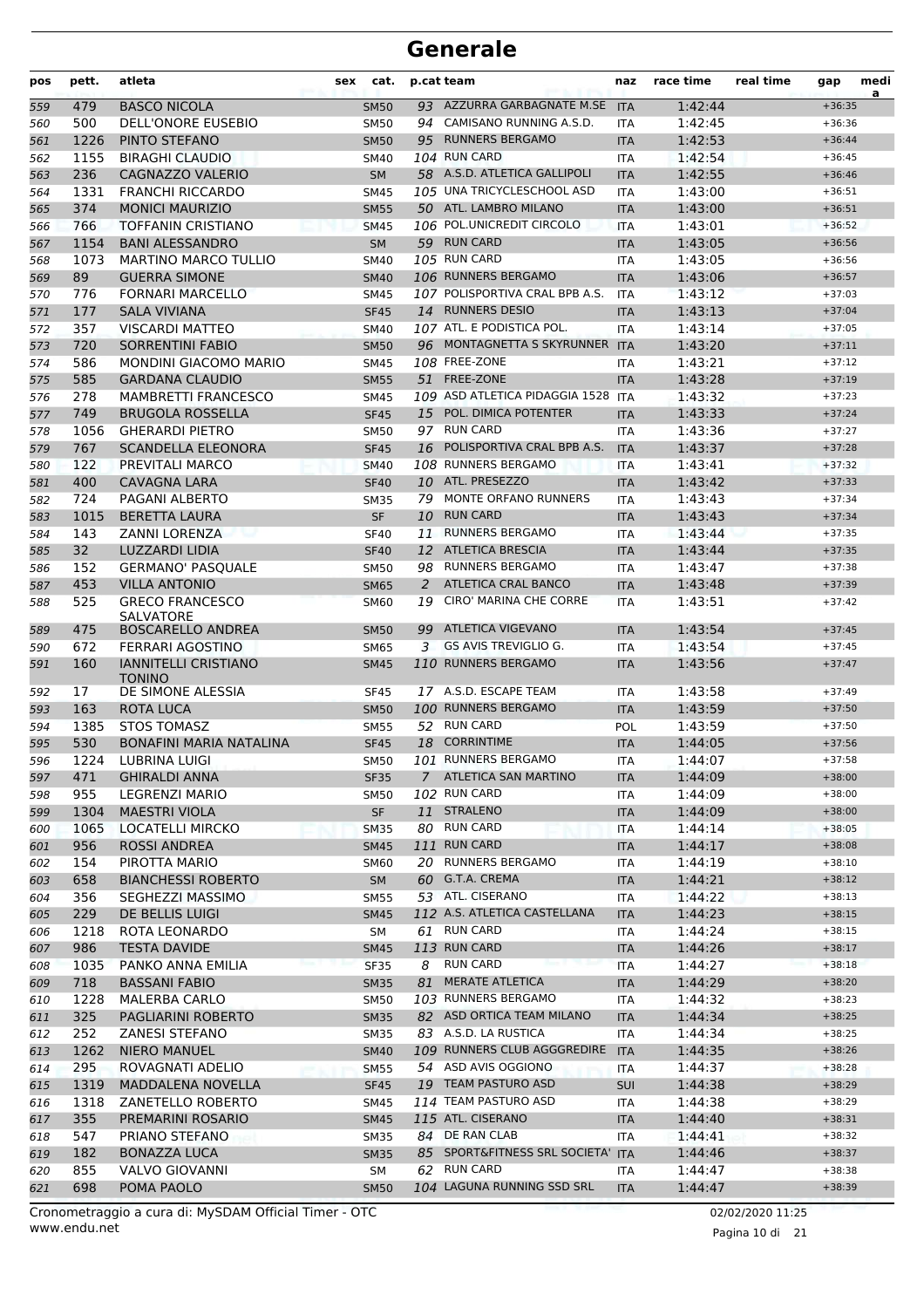| MILAZZO MAURIZIO<br>116 ASD ATLETICA PIDAGGIA 1528<br>1:44:54<br>279<br><b>ITA</b><br>$+38:45$<br>622<br><b>SM45</b><br>55 ROMANO RUNNING<br>826<br><b>GAMBA ANTONIO LUIGI</b><br>1:44:55<br>623<br><b>SM55</b><br>$+38:46$<br><b>ITA</b><br>117 G.T.A. CREMA<br>659<br><b>GUERINI ROCCO FABIO</b><br>1:44:57<br>624<br><b>SM45</b><br><b>ITA</b><br>$+38:48$<br><b>BOLIS GIANBATTISTA</b><br>21 ATL. FRI.MA.S.<br>625<br>365<br>1:44:58<br>$+38:49$<br><b>SM60</b><br><b>ITA</b><br>63 A.S.D. ESCAPE TEAM<br>20<br><b>CAMA PIETRO</b><br>1:44:59<br>626<br><b>SM</b><br><b>ITA</b><br>$+38:50$<br>105 ASD AMICI DELLO SPORT<br>274<br><b>BOSETTI SERGIO GIOVANNI</b><br>1:45:00<br>627<br><b>SM50</b><br><b>ITA</b><br>$+38:51$<br>254<br><b>BIROLO PAOLA</b><br>7 A.S.D. OLIMPIA RUNNERS<br>1:45:04<br><b>SF50</b><br>$+38:55$<br>628<br><b>ITA</b><br>71<br>118 RUNNERS BERGAMO<br><b>CUCCHINI GIACOMO</b><br><b>ITA</b><br>1:45:14<br>629<br><b>SM45</b><br>$+39:05$<br>261<br>119 A.S.D.ARIES COMO ATHLETIC<br><b>BIAGINI MASSIMO</b><br>1:45:16<br>630<br><b>SM45</b><br><b>ITA</b><br>$+39:07$<br>86 RUN CARD<br>1:45:21<br>1210<br><b>ANTONACCI MARCELLO</b><br>$+39:12$<br>631<br><b>SM35</b><br><b>ITA</b><br>445<br>22 ATLETICA BRESCIA<br>1:45:26<br><b>CASELLA LUCIANO</b><br>632<br><b>SM60</b><br><b>ITA</b><br>$+39:17$<br>120 TEAM OTC SSD ARL<br>1311<br><b>ZONTA EDOARDO</b><br>1:45:26<br>633<br><b>SM45</b><br><b>ITA</b><br>$+39:17$<br>587<br>PASINELLI DONATO<br>121 FREE-ZONE<br>1:45:29<br>$+39:20$<br>634<br><b>SM45</b><br><b>ITA</b><br>938<br>64 RUN CARD<br><b>MERLETTI MARCO</b><br>1:45:30<br>635<br>SM<br>ITA<br>$+39:21$<br>377<br><b>ATL. PARATICO</b><br><b>CANTAMESSI GIORGIO</b><br>1:45:35<br>4<br>$+39:26$<br>636<br><b>SM65</b><br><b>ITA</b><br>751<br>106 POL. LIB. CERNUSCHESE<br>COLOMBO MARCO<br>1:45:36<br>$+39:27$<br>637<br><b>SM50</b><br><b>ITA</b><br>107 RUNNERS DESIO<br>172<br><b>CORBETTA EUGENIO</b><br>1:45:39<br>638<br><b>SM50</b><br><b>ITA</b><br>$+39:30$<br>65 RUN CARD<br>944<br>PULVIRENTI FRANCESCO<br>1:45:45<br><b>SM</b><br>$+39:36$<br>639<br><b>ITA</b><br><b>110 RUN CARD</b><br><b>ROTINI MASSIMO</b><br>1:45:46<br>1181<br>$+39:37$<br>640<br><b>SM40</b><br><b>ITA</b><br>245<br>111 A.S.D. ATLETICA SARNICO<br>PLEBANI GIANCARLO<br>1:45:47<br>641<br><b>SM40</b><br>ITA<br>$+39:38$<br>1074<br>122 RUN CARD<br><b>MOLLO GIANLUCA</b><br>1:45:51<br>$+39:42$<br>642<br><b>SM45</b><br><b>ITA</b><br>75<br><b>DELLA VALLE EMANUELE</b><br>123 RUNNERS BERGAMO<br>1:45:52<br>$+39:43$<br>643<br><b>SM45</b><br><b>ITA</b><br>429<br><b>GRISA GIUSEPPE</b><br>5 ATL. VALLE BREMBANA<br>1:45:52<br>644<br><b>SM65</b><br><b>ITA</b><br>$+39:43$<br>108 POLISPORTIVA CRAL BPB A.S.<br>769<br><b>BELOMETTI ENNIO</b><br>1:45:59<br><b>SM50</b><br><b>ITA</b><br>$+39:50$<br>645<br><b>PASSERINI DANIELE</b><br>109 CANTO DI CORSA<br>508<br>1:46:03<br>$+39:54$<br>646<br><b>SM50</b><br><b>ITA</b><br><b>ANGELO</b><br>56 RUN CARD<br>947<br>ANGHILERI PAOLO<br>1:46:03<br>$+39:54$<br><b>SM55</b><br>647<br>ITA<br>112 VICENZA RUNNERS<br>1347<br><b>GIAROLO ANDREA</b><br>1:46:06<br><b>SM40</b><br><b>ITA</b><br>648<br>$+39:57$<br>57 A.S. CANTURINA POL. S.<br>230<br><b>ZONA ERNESTO</b><br>1:46:07<br><b>SM55</b><br>$+39:58$<br>649<br><b>ITA</b><br>124 CAMPUS VARESE RUNNERS<br>505<br><b>CASTELLI ROBERTO</b><br>1:46:08<br>$+39:59$<br>650<br><b>SM45</b><br><b>ITA</b><br><b>NERI ALBERTO</b><br>23 ATLETICA RUB. F.LLI FRATTINI<br>468<br>1:46:10<br>$+40:01$<br>651<br><b>SM60</b><br><b>ITA</b><br>113 PODISTICA CORREGGIO<br>746<br><b>BONVICINI PIETRO</b><br>1:46:10<br>$+40:01$<br>652<br><b>SM40</b><br><b>ITA</b><br><b>ALESSANDRO</b><br>114 RUNNERS CAPRIOLESE<br>1237<br>1:46:10<br>SESANA ANGELO<br>$+40:01$<br>653<br><b>SM40</b><br><b>ITA</b><br>ROAD RUNNERS CLUB MILANO<br>808<br>RONCHINI DONATA<br>8<br><b>ITA</b><br>1:46:11<br>654<br><b>SF50</b><br>$+40:02$<br>24 C.T.L. 3 ATLETICA<br>491<br><b>BASSANI ALESSANDRO</b><br>1:46:14<br><b>SM60</b><br>$+40:05$<br>655<br>ITA<br>PODISTICA CORREGGIO<br>745<br><b>MASINA MARCO</b><br>87<br>1:46:18<br>$+40:09$<br>656<br><b>SM35</b><br><b>ITA</b><br>SPORT&FITNESS SRL SOCIETA'<br>185<br><b>FACCONI MARINA</b><br>9<br>1:46:19<br>657<br><b>SF35</b><br><b>ITA</b><br>$+40:10$<br>142<br><b>WATZKE UMBERTO</b><br>125 RUNNERS BERGAMO<br>658<br>1:46:20<br>$+40:11$<br><b>SM45</b><br><b>ITA</b><br>126 MARATHON TEAM BG<br>713<br>DENDENNA CHRISTIAN<br>1:46:20<br>$+40:11$<br>659<br><b>SM45</b><br><b>ITA</b><br><b>GIUSEPPE</b><br>58 RASCHIANI TRIATHLON<br>PERO ANDREA<br>1:46:22<br>$+40:13$<br>796<br><b>SM55</b><br><b>ITA</b><br>660<br>127 RUN CARD<br>1176<br>MORETTI DEVIS<br>1:46:25<br>SM45<br>$+40:16$<br>661<br>ITA<br>115 RUN CARD<br>1127<br><b>BONAZZI LUCIANO</b><br>1:46:31<br><b>SM40</b><br><b>ITA</b><br>$+40:22$<br>662<br>110 RUN CARD<br>1134<br><b>TASCA NORMAN</b><br>1:46:31<br>$+40:23$<br><b>SM50</b><br>ITA<br>663<br>59 RUN CARD<br>1103<br><b>BORNEO ANGELO</b><br>1:46:36<br>$+40:27$<br><b>SM55</b><br><b>ITA</b><br>664<br>60 RUNNERS BERGAMO<br>116<br>PESENTI GIOVANNI<br>$+40:29$<br>SM55<br>ITA<br>1:46:38<br>665<br>116 G.P. GORGONZOLA '88<br>1375<br><b>SANGES MASSIMO</b><br>1:46:39<br>$+40:30$<br><b>SM40</b><br><b>ITA</b><br>666<br>317<br>117 ASD GP GARLASCHESE<br>DE GIORGI FABIO<br>1:46:41<br>SM40<br>$+40:32$<br>667<br>ITA<br>128 RUN CARD<br>949<br><b>GERVASONI RICCARDO</b><br>1:46:42<br><b>SM45</b><br><b>ITA</b><br>$+40:33$<br>668<br>20 CARVICO SKYRUNNING<br>$+40:35$<br>515<br>AMBROGI ALESSANDRA<br>1:46:43<br><b>SF45</b><br>ITA<br>669<br>129 RUNNERS BERGAMO<br>120<br>PIETRA STEFANO<br>1:46:45<br>$+40:36$<br><b>SM45</b><br><b>ITA</b><br>670<br>130 CARVICO SKYRUNNING<br>$+40:38$<br>516<br>COMOTTI SIMONE<br>1:46:47<br>SM45<br>ITA<br>671<br>66 RUN CARD<br>1078<br><b>COLOMBI MAURIZIO</b><br>1:46:47<br>$+40:38$<br>672<br><b>SM</b><br><b>ITA</b><br>974<br>88 RUN CARD<br><b>MARANO LUIGI</b><br>1:46:47<br><b>SM35</b><br>$+40:38$<br>673<br>ITA<br>131 RUN CARD<br>1158<br><b>MEREGALLI MARCO</b><br>1:46:47<br>$+40:38$<br><b>SM45</b><br><b>ITA</b><br>674<br>132 RUN CARD<br>926<br>LAMIA CAPUTO ALDO<br>1:46:52<br>$+40:43$<br>675<br>SM45<br>ITA<br>61 G.P. CASALESE<br>610<br><b>MAINETTI GIULIO</b><br>1:46:54<br>$+40:45$<br><b>SM55</b><br><b>ITA</b><br>676<br>62 RUN CARD<br>RHO ROBERTO<br>$+40:45$<br>1185<br>1:46:54<br><b>SM55</b><br>ITA<br>677<br>111 RUNNERS CAPRIOLESE<br>1257<br><b>ZUCCHETTI PAOLO</b><br>1:46:55<br>$+40:46$<br><b>SM50</b><br><b>ITA</b><br>678<br>169<br>112 RUNNERS DESIO<br><b>CASIRAGHI MARCO</b><br>1:46:55<br>$+40:46$<br><b>SM50</b><br><b>ITA</b><br>679<br>133 RUNNERS BERGAMO<br>1222<br><b>MINOLA SIMONE</b><br>1:46:57<br>$+40:48$<br><b>SM45</b><br><b>ITA</b><br>680<br>63 G.P. S.ANGELA AVIS<br>$+40:52$<br>619<br><b>BIANCHI STEFANO</b><br>1:47:01<br><b>SM55</b><br>ITA<br>681<br>134 AZZURRA GARBAGNATE M.SE<br>477<br>FILETTI ANTONINO<br><b>ITA</b><br>1:47:02<br>$+40:53$<br>682<br><b>SM45</b><br>21 RUN CARD<br>$+40:54$<br>983<br><b>GRITTI SIMONA</b><br>1:47:03<br><b>SF45</b><br>ITA<br>683 | pos | pett. | atleta | sex | cat. | p.cat team | naz | race time | real time | gap | medi<br>a |
|--------------------------------------------------------------------------------------------------------------------------------------------------------------------------------------------------------------------------------------------------------------------------------------------------------------------------------------------------------------------------------------------------------------------------------------------------------------------------------------------------------------------------------------------------------------------------------------------------------------------------------------------------------------------------------------------------------------------------------------------------------------------------------------------------------------------------------------------------------------------------------------------------------------------------------------------------------------------------------------------------------------------------------------------------------------------------------------------------------------------------------------------------------------------------------------------------------------------------------------------------------------------------------------------------------------------------------------------------------------------------------------------------------------------------------------------------------------------------------------------------------------------------------------------------------------------------------------------------------------------------------------------------------------------------------------------------------------------------------------------------------------------------------------------------------------------------------------------------------------------------------------------------------------------------------------------------------------------------------------------------------------------------------------------------------------------------------------------------------------------------------------------------------------------------------------------------------------------------------------------------------------------------------------------------------------------------------------------------------------------------------------------------------------------------------------------------------------------------------------------------------------------------------------------------------------------------------------------------------------------------------------------------------------------------------------------------------------------------------------------------------------------------------------------------------------------------------------------------------------------------------------------------------------------------------------------------------------------------------------------------------------------------------------------------------------------------------------------------------------------------------------------------------------------------------------------------------------------------------------------------------------------------------------------------------------------------------------------------------------------------------------------------------------------------------------------------------------------------------------------------------------------------------------------------------------------------------------------------------------------------------------------------------------------------------------------------------------------------------------------------------------------------------------------------------------------------------------------------------------------------------------------------------------------------------------------------------------------------------------------------------------------------------------------------------------------------------------------------------------------------------------------------------------------------------------------------------------------------------------------------------------------------------------------------------------------------------------------------------------------------------------------------------------------------------------------------------------------------------------------------------------------------------------------------------------------------------------------------------------------------------------------------------------------------------------------------------------------------------------------------------------------------------------------------------------------------------------------------------------------------------------------------------------------------------------------------------------------------------------------------------------------------------------------------------------------------------------------------------------------------------------------------------------------------------------------------------------------------------------------------------------------------------------------------------------------------------------------------------------------------------------------------------------------------------------------------------------------------------------------------------------------------------------------------------------------------------------------------------------------------------------------------------------------------------------------------------------------------------------------------------------------------------------------------------------------------------------------------------------------------------------------------------------------------------------------------------------------------------------------------------------------------------------------------------------------------------------------------------------------------------------------------------------------------------------------------------------------------------------------------------------------------------------------------------------------------------------------------------------------------------------------------------------------------------------------------------------------------------------------------------------------------------------------------------------------------------------------------------------------------------------------------------------------------------------------------------------------------------------------------------------------------------------------------------------------------------------------------------------------------------------------------------------------------------------------------------------------------------------------------------------------------------------------------------------------------------------------------------------------------------------------------------------------------------------------------------------------|-----|-------|--------|-----|------|------------|-----|-----------|-----------|-----|-----------|
|                                                                                                                                                                                                                                                                                                                                                                                                                                                                                                                                                                                                                                                                                                                                                                                                                                                                                                                                                                                                                                                                                                                                                                                                                                                                                                                                                                                                                                                                                                                                                                                                                                                                                                                                                                                                                                                                                                                                                                                                                                                                                                                                                                                                                                                                                                                                                                                                                                                                                                                                                                                                                                                                                                                                                                                                                                                                                                                                                                                                                                                                                                                                                                                                                                                                                                                                                                                                                                                                                                                                                                                                                                                                                                                                                                                                                                                                                                                                                                                                                                                                                                                                                                                                                                                                                                                                                                                                                                                                                                                                                                                                                                                                                                                                                                                                                                                                                                                                                                                                                                                                                                                                                                                                                                                                                                                                                                                                                                                                                                                                                                                                                                                                                                                                                                                                                                                                                                                                                                                                                                                                                                                                                                                                                                                                                                                                                                                                                                                                                                                                                                                                                                                                                                                                                                                                                                                                                                                                                                                                                                                                                                                                                                                                                    |     |       |        |     |      |            |     |           |           |     |           |
|                                                                                                                                                                                                                                                                                                                                                                                                                                                                                                                                                                                                                                                                                                                                                                                                                                                                                                                                                                                                                                                                                                                                                                                                                                                                                                                                                                                                                                                                                                                                                                                                                                                                                                                                                                                                                                                                                                                                                                                                                                                                                                                                                                                                                                                                                                                                                                                                                                                                                                                                                                                                                                                                                                                                                                                                                                                                                                                                                                                                                                                                                                                                                                                                                                                                                                                                                                                                                                                                                                                                                                                                                                                                                                                                                                                                                                                                                                                                                                                                                                                                                                                                                                                                                                                                                                                                                                                                                                                                                                                                                                                                                                                                                                                                                                                                                                                                                                                                                                                                                                                                                                                                                                                                                                                                                                                                                                                                                                                                                                                                                                                                                                                                                                                                                                                                                                                                                                                                                                                                                                                                                                                                                                                                                                                                                                                                                                                                                                                                                                                                                                                                                                                                                                                                                                                                                                                                                                                                                                                                                                                                                                                                                                                                                    |     |       |        |     |      |            |     |           |           |     |           |
|                                                                                                                                                                                                                                                                                                                                                                                                                                                                                                                                                                                                                                                                                                                                                                                                                                                                                                                                                                                                                                                                                                                                                                                                                                                                                                                                                                                                                                                                                                                                                                                                                                                                                                                                                                                                                                                                                                                                                                                                                                                                                                                                                                                                                                                                                                                                                                                                                                                                                                                                                                                                                                                                                                                                                                                                                                                                                                                                                                                                                                                                                                                                                                                                                                                                                                                                                                                                                                                                                                                                                                                                                                                                                                                                                                                                                                                                                                                                                                                                                                                                                                                                                                                                                                                                                                                                                                                                                                                                                                                                                                                                                                                                                                                                                                                                                                                                                                                                                                                                                                                                                                                                                                                                                                                                                                                                                                                                                                                                                                                                                                                                                                                                                                                                                                                                                                                                                                                                                                                                                                                                                                                                                                                                                                                                                                                                                                                                                                                                                                                                                                                                                                                                                                                                                                                                                                                                                                                                                                                                                                                                                                                                                                                                                    |     |       |        |     |      |            |     |           |           |     |           |
|                                                                                                                                                                                                                                                                                                                                                                                                                                                                                                                                                                                                                                                                                                                                                                                                                                                                                                                                                                                                                                                                                                                                                                                                                                                                                                                                                                                                                                                                                                                                                                                                                                                                                                                                                                                                                                                                                                                                                                                                                                                                                                                                                                                                                                                                                                                                                                                                                                                                                                                                                                                                                                                                                                                                                                                                                                                                                                                                                                                                                                                                                                                                                                                                                                                                                                                                                                                                                                                                                                                                                                                                                                                                                                                                                                                                                                                                                                                                                                                                                                                                                                                                                                                                                                                                                                                                                                                                                                                                                                                                                                                                                                                                                                                                                                                                                                                                                                                                                                                                                                                                                                                                                                                                                                                                                                                                                                                                                                                                                                                                                                                                                                                                                                                                                                                                                                                                                                                                                                                                                                                                                                                                                                                                                                                                                                                                                                                                                                                                                                                                                                                                                                                                                                                                                                                                                                                                                                                                                                                                                                                                                                                                                                                                                    |     |       |        |     |      |            |     |           |           |     |           |
|                                                                                                                                                                                                                                                                                                                                                                                                                                                                                                                                                                                                                                                                                                                                                                                                                                                                                                                                                                                                                                                                                                                                                                                                                                                                                                                                                                                                                                                                                                                                                                                                                                                                                                                                                                                                                                                                                                                                                                                                                                                                                                                                                                                                                                                                                                                                                                                                                                                                                                                                                                                                                                                                                                                                                                                                                                                                                                                                                                                                                                                                                                                                                                                                                                                                                                                                                                                                                                                                                                                                                                                                                                                                                                                                                                                                                                                                                                                                                                                                                                                                                                                                                                                                                                                                                                                                                                                                                                                                                                                                                                                                                                                                                                                                                                                                                                                                                                                                                                                                                                                                                                                                                                                                                                                                                                                                                                                                                                                                                                                                                                                                                                                                                                                                                                                                                                                                                                                                                                                                                                                                                                                                                                                                                                                                                                                                                                                                                                                                                                                                                                                                                                                                                                                                                                                                                                                                                                                                                                                                                                                                                                                                                                                                                    |     |       |        |     |      |            |     |           |           |     |           |
|                                                                                                                                                                                                                                                                                                                                                                                                                                                                                                                                                                                                                                                                                                                                                                                                                                                                                                                                                                                                                                                                                                                                                                                                                                                                                                                                                                                                                                                                                                                                                                                                                                                                                                                                                                                                                                                                                                                                                                                                                                                                                                                                                                                                                                                                                                                                                                                                                                                                                                                                                                                                                                                                                                                                                                                                                                                                                                                                                                                                                                                                                                                                                                                                                                                                                                                                                                                                                                                                                                                                                                                                                                                                                                                                                                                                                                                                                                                                                                                                                                                                                                                                                                                                                                                                                                                                                                                                                                                                                                                                                                                                                                                                                                                                                                                                                                                                                                                                                                                                                                                                                                                                                                                                                                                                                                                                                                                                                                                                                                                                                                                                                                                                                                                                                                                                                                                                                                                                                                                                                                                                                                                                                                                                                                                                                                                                                                                                                                                                                                                                                                                                                                                                                                                                                                                                                                                                                                                                                                                                                                                                                                                                                                                                                    |     |       |        |     |      |            |     |           |           |     |           |
|                                                                                                                                                                                                                                                                                                                                                                                                                                                                                                                                                                                                                                                                                                                                                                                                                                                                                                                                                                                                                                                                                                                                                                                                                                                                                                                                                                                                                                                                                                                                                                                                                                                                                                                                                                                                                                                                                                                                                                                                                                                                                                                                                                                                                                                                                                                                                                                                                                                                                                                                                                                                                                                                                                                                                                                                                                                                                                                                                                                                                                                                                                                                                                                                                                                                                                                                                                                                                                                                                                                                                                                                                                                                                                                                                                                                                                                                                                                                                                                                                                                                                                                                                                                                                                                                                                                                                                                                                                                                                                                                                                                                                                                                                                                                                                                                                                                                                                                                                                                                                                                                                                                                                                                                                                                                                                                                                                                                                                                                                                                                                                                                                                                                                                                                                                                                                                                                                                                                                                                                                                                                                                                                                                                                                                                                                                                                                                                                                                                                                                                                                                                                                                                                                                                                                                                                                                                                                                                                                                                                                                                                                                                                                                                                                    |     |       |        |     |      |            |     |           |           |     |           |
|                                                                                                                                                                                                                                                                                                                                                                                                                                                                                                                                                                                                                                                                                                                                                                                                                                                                                                                                                                                                                                                                                                                                                                                                                                                                                                                                                                                                                                                                                                                                                                                                                                                                                                                                                                                                                                                                                                                                                                                                                                                                                                                                                                                                                                                                                                                                                                                                                                                                                                                                                                                                                                                                                                                                                                                                                                                                                                                                                                                                                                                                                                                                                                                                                                                                                                                                                                                                                                                                                                                                                                                                                                                                                                                                                                                                                                                                                                                                                                                                                                                                                                                                                                                                                                                                                                                                                                                                                                                                                                                                                                                                                                                                                                                                                                                                                                                                                                                                                                                                                                                                                                                                                                                                                                                                                                                                                                                                                                                                                                                                                                                                                                                                                                                                                                                                                                                                                                                                                                                                                                                                                                                                                                                                                                                                                                                                                                                                                                                                                                                                                                                                                                                                                                                                                                                                                                                                                                                                                                                                                                                                                                                                                                                                                    |     |       |        |     |      |            |     |           |           |     |           |
|                                                                                                                                                                                                                                                                                                                                                                                                                                                                                                                                                                                                                                                                                                                                                                                                                                                                                                                                                                                                                                                                                                                                                                                                                                                                                                                                                                                                                                                                                                                                                                                                                                                                                                                                                                                                                                                                                                                                                                                                                                                                                                                                                                                                                                                                                                                                                                                                                                                                                                                                                                                                                                                                                                                                                                                                                                                                                                                                                                                                                                                                                                                                                                                                                                                                                                                                                                                                                                                                                                                                                                                                                                                                                                                                                                                                                                                                                                                                                                                                                                                                                                                                                                                                                                                                                                                                                                                                                                                                                                                                                                                                                                                                                                                                                                                                                                                                                                                                                                                                                                                                                                                                                                                                                                                                                                                                                                                                                                                                                                                                                                                                                                                                                                                                                                                                                                                                                                                                                                                                                                                                                                                                                                                                                                                                                                                                                                                                                                                                                                                                                                                                                                                                                                                                                                                                                                                                                                                                                                                                                                                                                                                                                                                                                    |     |       |        |     |      |            |     |           |           |     |           |
|                                                                                                                                                                                                                                                                                                                                                                                                                                                                                                                                                                                                                                                                                                                                                                                                                                                                                                                                                                                                                                                                                                                                                                                                                                                                                                                                                                                                                                                                                                                                                                                                                                                                                                                                                                                                                                                                                                                                                                                                                                                                                                                                                                                                                                                                                                                                                                                                                                                                                                                                                                                                                                                                                                                                                                                                                                                                                                                                                                                                                                                                                                                                                                                                                                                                                                                                                                                                                                                                                                                                                                                                                                                                                                                                                                                                                                                                                                                                                                                                                                                                                                                                                                                                                                                                                                                                                                                                                                                                                                                                                                                                                                                                                                                                                                                                                                                                                                                                                                                                                                                                                                                                                                                                                                                                                                                                                                                                                                                                                                                                                                                                                                                                                                                                                                                                                                                                                                                                                                                                                                                                                                                                                                                                                                                                                                                                                                                                                                                                                                                                                                                                                                                                                                                                                                                                                                                                                                                                                                                                                                                                                                                                                                                                                    |     |       |        |     |      |            |     |           |           |     |           |
|                                                                                                                                                                                                                                                                                                                                                                                                                                                                                                                                                                                                                                                                                                                                                                                                                                                                                                                                                                                                                                                                                                                                                                                                                                                                                                                                                                                                                                                                                                                                                                                                                                                                                                                                                                                                                                                                                                                                                                                                                                                                                                                                                                                                                                                                                                                                                                                                                                                                                                                                                                                                                                                                                                                                                                                                                                                                                                                                                                                                                                                                                                                                                                                                                                                                                                                                                                                                                                                                                                                                                                                                                                                                                                                                                                                                                                                                                                                                                                                                                                                                                                                                                                                                                                                                                                                                                                                                                                                                                                                                                                                                                                                                                                                                                                                                                                                                                                                                                                                                                                                                                                                                                                                                                                                                                                                                                                                                                                                                                                                                                                                                                                                                                                                                                                                                                                                                                                                                                                                                                                                                                                                                                                                                                                                                                                                                                                                                                                                                                                                                                                                                                                                                                                                                                                                                                                                                                                                                                                                                                                                                                                                                                                                                                    |     |       |        |     |      |            |     |           |           |     |           |
|                                                                                                                                                                                                                                                                                                                                                                                                                                                                                                                                                                                                                                                                                                                                                                                                                                                                                                                                                                                                                                                                                                                                                                                                                                                                                                                                                                                                                                                                                                                                                                                                                                                                                                                                                                                                                                                                                                                                                                                                                                                                                                                                                                                                                                                                                                                                                                                                                                                                                                                                                                                                                                                                                                                                                                                                                                                                                                                                                                                                                                                                                                                                                                                                                                                                                                                                                                                                                                                                                                                                                                                                                                                                                                                                                                                                                                                                                                                                                                                                                                                                                                                                                                                                                                                                                                                                                                                                                                                                                                                                                                                                                                                                                                                                                                                                                                                                                                                                                                                                                                                                                                                                                                                                                                                                                                                                                                                                                                                                                                                                                                                                                                                                                                                                                                                                                                                                                                                                                                                                                                                                                                                                                                                                                                                                                                                                                                                                                                                                                                                                                                                                                                                                                                                                                                                                                                                                                                                                                                                                                                                                                                                                                                                                                    |     |       |        |     |      |            |     |           |           |     |           |
|                                                                                                                                                                                                                                                                                                                                                                                                                                                                                                                                                                                                                                                                                                                                                                                                                                                                                                                                                                                                                                                                                                                                                                                                                                                                                                                                                                                                                                                                                                                                                                                                                                                                                                                                                                                                                                                                                                                                                                                                                                                                                                                                                                                                                                                                                                                                                                                                                                                                                                                                                                                                                                                                                                                                                                                                                                                                                                                                                                                                                                                                                                                                                                                                                                                                                                                                                                                                                                                                                                                                                                                                                                                                                                                                                                                                                                                                                                                                                                                                                                                                                                                                                                                                                                                                                                                                                                                                                                                                                                                                                                                                                                                                                                                                                                                                                                                                                                                                                                                                                                                                                                                                                                                                                                                                                                                                                                                                                                                                                                                                                                                                                                                                                                                                                                                                                                                                                                                                                                                                                                                                                                                                                                                                                                                                                                                                                                                                                                                                                                                                                                                                                                                                                                                                                                                                                                                                                                                                                                                                                                                                                                                                                                                                                    |     |       |        |     |      |            |     |           |           |     |           |
|                                                                                                                                                                                                                                                                                                                                                                                                                                                                                                                                                                                                                                                                                                                                                                                                                                                                                                                                                                                                                                                                                                                                                                                                                                                                                                                                                                                                                                                                                                                                                                                                                                                                                                                                                                                                                                                                                                                                                                                                                                                                                                                                                                                                                                                                                                                                                                                                                                                                                                                                                                                                                                                                                                                                                                                                                                                                                                                                                                                                                                                                                                                                                                                                                                                                                                                                                                                                                                                                                                                                                                                                                                                                                                                                                                                                                                                                                                                                                                                                                                                                                                                                                                                                                                                                                                                                                                                                                                                                                                                                                                                                                                                                                                                                                                                                                                                                                                                                                                                                                                                                                                                                                                                                                                                                                                                                                                                                                                                                                                                                                                                                                                                                                                                                                                                                                                                                                                                                                                                                                                                                                                                                                                                                                                                                                                                                                                                                                                                                                                                                                                                                                                                                                                                                                                                                                                                                                                                                                                                                                                                                                                                                                                                                                    |     |       |        |     |      |            |     |           |           |     |           |
|                                                                                                                                                                                                                                                                                                                                                                                                                                                                                                                                                                                                                                                                                                                                                                                                                                                                                                                                                                                                                                                                                                                                                                                                                                                                                                                                                                                                                                                                                                                                                                                                                                                                                                                                                                                                                                                                                                                                                                                                                                                                                                                                                                                                                                                                                                                                                                                                                                                                                                                                                                                                                                                                                                                                                                                                                                                                                                                                                                                                                                                                                                                                                                                                                                                                                                                                                                                                                                                                                                                                                                                                                                                                                                                                                                                                                                                                                                                                                                                                                                                                                                                                                                                                                                                                                                                                                                                                                                                                                                                                                                                                                                                                                                                                                                                                                                                                                                                                                                                                                                                                                                                                                                                                                                                                                                                                                                                                                                                                                                                                                                                                                                                                                                                                                                                                                                                                                                                                                                                                                                                                                                                                                                                                                                                                                                                                                                                                                                                                                                                                                                                                                                                                                                                                                                                                                                                                                                                                                                                                                                                                                                                                                                                                                    |     |       |        |     |      |            |     |           |           |     |           |
|                                                                                                                                                                                                                                                                                                                                                                                                                                                                                                                                                                                                                                                                                                                                                                                                                                                                                                                                                                                                                                                                                                                                                                                                                                                                                                                                                                                                                                                                                                                                                                                                                                                                                                                                                                                                                                                                                                                                                                                                                                                                                                                                                                                                                                                                                                                                                                                                                                                                                                                                                                                                                                                                                                                                                                                                                                                                                                                                                                                                                                                                                                                                                                                                                                                                                                                                                                                                                                                                                                                                                                                                                                                                                                                                                                                                                                                                                                                                                                                                                                                                                                                                                                                                                                                                                                                                                                                                                                                                                                                                                                                                                                                                                                                                                                                                                                                                                                                                                                                                                                                                                                                                                                                                                                                                                                                                                                                                                                                                                                                                                                                                                                                                                                                                                                                                                                                                                                                                                                                                                                                                                                                                                                                                                                                                                                                                                                                                                                                                                                                                                                                                                                                                                                                                                                                                                                                                                                                                                                                                                                                                                                                                                                                                                    |     |       |        |     |      |            |     |           |           |     |           |
|                                                                                                                                                                                                                                                                                                                                                                                                                                                                                                                                                                                                                                                                                                                                                                                                                                                                                                                                                                                                                                                                                                                                                                                                                                                                                                                                                                                                                                                                                                                                                                                                                                                                                                                                                                                                                                                                                                                                                                                                                                                                                                                                                                                                                                                                                                                                                                                                                                                                                                                                                                                                                                                                                                                                                                                                                                                                                                                                                                                                                                                                                                                                                                                                                                                                                                                                                                                                                                                                                                                                                                                                                                                                                                                                                                                                                                                                                                                                                                                                                                                                                                                                                                                                                                                                                                                                                                                                                                                                                                                                                                                                                                                                                                                                                                                                                                                                                                                                                                                                                                                                                                                                                                                                                                                                                                                                                                                                                                                                                                                                                                                                                                                                                                                                                                                                                                                                                                                                                                                                                                                                                                                                                                                                                                                                                                                                                                                                                                                                                                                                                                                                                                                                                                                                                                                                                                                                                                                                                                                                                                                                                                                                                                                                                    |     |       |        |     |      |            |     |           |           |     |           |
|                                                                                                                                                                                                                                                                                                                                                                                                                                                                                                                                                                                                                                                                                                                                                                                                                                                                                                                                                                                                                                                                                                                                                                                                                                                                                                                                                                                                                                                                                                                                                                                                                                                                                                                                                                                                                                                                                                                                                                                                                                                                                                                                                                                                                                                                                                                                                                                                                                                                                                                                                                                                                                                                                                                                                                                                                                                                                                                                                                                                                                                                                                                                                                                                                                                                                                                                                                                                                                                                                                                                                                                                                                                                                                                                                                                                                                                                                                                                                                                                                                                                                                                                                                                                                                                                                                                                                                                                                                                                                                                                                                                                                                                                                                                                                                                                                                                                                                                                                                                                                                                                                                                                                                                                                                                                                                                                                                                                                                                                                                                                                                                                                                                                                                                                                                                                                                                                                                                                                                                                                                                                                                                                                                                                                                                                                                                                                                                                                                                                                                                                                                                                                                                                                                                                                                                                                                                                                                                                                                                                                                                                                                                                                                                                                    |     |       |        |     |      |            |     |           |           |     |           |
|                                                                                                                                                                                                                                                                                                                                                                                                                                                                                                                                                                                                                                                                                                                                                                                                                                                                                                                                                                                                                                                                                                                                                                                                                                                                                                                                                                                                                                                                                                                                                                                                                                                                                                                                                                                                                                                                                                                                                                                                                                                                                                                                                                                                                                                                                                                                                                                                                                                                                                                                                                                                                                                                                                                                                                                                                                                                                                                                                                                                                                                                                                                                                                                                                                                                                                                                                                                                                                                                                                                                                                                                                                                                                                                                                                                                                                                                                                                                                                                                                                                                                                                                                                                                                                                                                                                                                                                                                                                                                                                                                                                                                                                                                                                                                                                                                                                                                                                                                                                                                                                                                                                                                                                                                                                                                                                                                                                                                                                                                                                                                                                                                                                                                                                                                                                                                                                                                                                                                                                                                                                                                                                                                                                                                                                                                                                                                                                                                                                                                                                                                                                                                                                                                                                                                                                                                                                                                                                                                                                                                                                                                                                                                                                                                    |     |       |        |     |      |            |     |           |           |     |           |
|                                                                                                                                                                                                                                                                                                                                                                                                                                                                                                                                                                                                                                                                                                                                                                                                                                                                                                                                                                                                                                                                                                                                                                                                                                                                                                                                                                                                                                                                                                                                                                                                                                                                                                                                                                                                                                                                                                                                                                                                                                                                                                                                                                                                                                                                                                                                                                                                                                                                                                                                                                                                                                                                                                                                                                                                                                                                                                                                                                                                                                                                                                                                                                                                                                                                                                                                                                                                                                                                                                                                                                                                                                                                                                                                                                                                                                                                                                                                                                                                                                                                                                                                                                                                                                                                                                                                                                                                                                                                                                                                                                                                                                                                                                                                                                                                                                                                                                                                                                                                                                                                                                                                                                                                                                                                                                                                                                                                                                                                                                                                                                                                                                                                                                                                                                                                                                                                                                                                                                                                                                                                                                                                                                                                                                                                                                                                                                                                                                                                                                                                                                                                                                                                                                                                                                                                                                                                                                                                                                                                                                                                                                                                                                                                                    |     |       |        |     |      |            |     |           |           |     |           |
|                                                                                                                                                                                                                                                                                                                                                                                                                                                                                                                                                                                                                                                                                                                                                                                                                                                                                                                                                                                                                                                                                                                                                                                                                                                                                                                                                                                                                                                                                                                                                                                                                                                                                                                                                                                                                                                                                                                                                                                                                                                                                                                                                                                                                                                                                                                                                                                                                                                                                                                                                                                                                                                                                                                                                                                                                                                                                                                                                                                                                                                                                                                                                                                                                                                                                                                                                                                                                                                                                                                                                                                                                                                                                                                                                                                                                                                                                                                                                                                                                                                                                                                                                                                                                                                                                                                                                                                                                                                                                                                                                                                                                                                                                                                                                                                                                                                                                                                                                                                                                                                                                                                                                                                                                                                                                                                                                                                                                                                                                                                                                                                                                                                                                                                                                                                                                                                                                                                                                                                                                                                                                                                                                                                                                                                                                                                                                                                                                                                                                                                                                                                                                                                                                                                                                                                                                                                                                                                                                                                                                                                                                                                                                                                                                    |     |       |        |     |      |            |     |           |           |     |           |
|                                                                                                                                                                                                                                                                                                                                                                                                                                                                                                                                                                                                                                                                                                                                                                                                                                                                                                                                                                                                                                                                                                                                                                                                                                                                                                                                                                                                                                                                                                                                                                                                                                                                                                                                                                                                                                                                                                                                                                                                                                                                                                                                                                                                                                                                                                                                                                                                                                                                                                                                                                                                                                                                                                                                                                                                                                                                                                                                                                                                                                                                                                                                                                                                                                                                                                                                                                                                                                                                                                                                                                                                                                                                                                                                                                                                                                                                                                                                                                                                                                                                                                                                                                                                                                                                                                                                                                                                                                                                                                                                                                                                                                                                                                                                                                                                                                                                                                                                                                                                                                                                                                                                                                                                                                                                                                                                                                                                                                                                                                                                                                                                                                                                                                                                                                                                                                                                                                                                                                                                                                                                                                                                                                                                                                                                                                                                                                                                                                                                                                                                                                                                                                                                                                                                                                                                                                                                                                                                                                                                                                                                                                                                                                                                                    |     |       |        |     |      |            |     |           |           |     |           |
|                                                                                                                                                                                                                                                                                                                                                                                                                                                                                                                                                                                                                                                                                                                                                                                                                                                                                                                                                                                                                                                                                                                                                                                                                                                                                                                                                                                                                                                                                                                                                                                                                                                                                                                                                                                                                                                                                                                                                                                                                                                                                                                                                                                                                                                                                                                                                                                                                                                                                                                                                                                                                                                                                                                                                                                                                                                                                                                                                                                                                                                                                                                                                                                                                                                                                                                                                                                                                                                                                                                                                                                                                                                                                                                                                                                                                                                                                                                                                                                                                                                                                                                                                                                                                                                                                                                                                                                                                                                                                                                                                                                                                                                                                                                                                                                                                                                                                                                                                                                                                                                                                                                                                                                                                                                                                                                                                                                                                                                                                                                                                                                                                                                                                                                                                                                                                                                                                                                                                                                                                                                                                                                                                                                                                                                                                                                                                                                                                                                                                                                                                                                                                                                                                                                                                                                                                                                                                                                                                                                                                                                                                                                                                                                                                    |     |       |        |     |      |            |     |           |           |     |           |
|                                                                                                                                                                                                                                                                                                                                                                                                                                                                                                                                                                                                                                                                                                                                                                                                                                                                                                                                                                                                                                                                                                                                                                                                                                                                                                                                                                                                                                                                                                                                                                                                                                                                                                                                                                                                                                                                                                                                                                                                                                                                                                                                                                                                                                                                                                                                                                                                                                                                                                                                                                                                                                                                                                                                                                                                                                                                                                                                                                                                                                                                                                                                                                                                                                                                                                                                                                                                                                                                                                                                                                                                                                                                                                                                                                                                                                                                                                                                                                                                                                                                                                                                                                                                                                                                                                                                                                                                                                                                                                                                                                                                                                                                                                                                                                                                                                                                                                                                                                                                                                                                                                                                                                                                                                                                                                                                                                                                                                                                                                                                                                                                                                                                                                                                                                                                                                                                                                                                                                                                                                                                                                                                                                                                                                                                                                                                                                                                                                                                                                                                                                                                                                                                                                                                                                                                                                                                                                                                                                                                                                                                                                                                                                                                                    |     |       |        |     |      |            |     |           |           |     |           |
|                                                                                                                                                                                                                                                                                                                                                                                                                                                                                                                                                                                                                                                                                                                                                                                                                                                                                                                                                                                                                                                                                                                                                                                                                                                                                                                                                                                                                                                                                                                                                                                                                                                                                                                                                                                                                                                                                                                                                                                                                                                                                                                                                                                                                                                                                                                                                                                                                                                                                                                                                                                                                                                                                                                                                                                                                                                                                                                                                                                                                                                                                                                                                                                                                                                                                                                                                                                                                                                                                                                                                                                                                                                                                                                                                                                                                                                                                                                                                                                                                                                                                                                                                                                                                                                                                                                                                                                                                                                                                                                                                                                                                                                                                                                                                                                                                                                                                                                                                                                                                                                                                                                                                                                                                                                                                                                                                                                                                                                                                                                                                                                                                                                                                                                                                                                                                                                                                                                                                                                                                                                                                                                                                                                                                                                                                                                                                                                                                                                                                                                                                                                                                                                                                                                                                                                                                                                                                                                                                                                                                                                                                                                                                                                                                    |     |       |        |     |      |            |     |           |           |     |           |
|                                                                                                                                                                                                                                                                                                                                                                                                                                                                                                                                                                                                                                                                                                                                                                                                                                                                                                                                                                                                                                                                                                                                                                                                                                                                                                                                                                                                                                                                                                                                                                                                                                                                                                                                                                                                                                                                                                                                                                                                                                                                                                                                                                                                                                                                                                                                                                                                                                                                                                                                                                                                                                                                                                                                                                                                                                                                                                                                                                                                                                                                                                                                                                                                                                                                                                                                                                                                                                                                                                                                                                                                                                                                                                                                                                                                                                                                                                                                                                                                                                                                                                                                                                                                                                                                                                                                                                                                                                                                                                                                                                                                                                                                                                                                                                                                                                                                                                                                                                                                                                                                                                                                                                                                                                                                                                                                                                                                                                                                                                                                                                                                                                                                                                                                                                                                                                                                                                                                                                                                                                                                                                                                                                                                                                                                                                                                                                                                                                                                                                                                                                                                                                                                                                                                                                                                                                                                                                                                                                                                                                                                                                                                                                                                                    |     |       |        |     |      |            |     |           |           |     |           |
|                                                                                                                                                                                                                                                                                                                                                                                                                                                                                                                                                                                                                                                                                                                                                                                                                                                                                                                                                                                                                                                                                                                                                                                                                                                                                                                                                                                                                                                                                                                                                                                                                                                                                                                                                                                                                                                                                                                                                                                                                                                                                                                                                                                                                                                                                                                                                                                                                                                                                                                                                                                                                                                                                                                                                                                                                                                                                                                                                                                                                                                                                                                                                                                                                                                                                                                                                                                                                                                                                                                                                                                                                                                                                                                                                                                                                                                                                                                                                                                                                                                                                                                                                                                                                                                                                                                                                                                                                                                                                                                                                                                                                                                                                                                                                                                                                                                                                                                                                                                                                                                                                                                                                                                                                                                                                                                                                                                                                                                                                                                                                                                                                                                                                                                                                                                                                                                                                                                                                                                                                                                                                                                                                                                                                                                                                                                                                                                                                                                                                                                                                                                                                                                                                                                                                                                                                                                                                                                                                                                                                                                                                                                                                                                                                    |     |       |        |     |      |            |     |           |           |     |           |
|                                                                                                                                                                                                                                                                                                                                                                                                                                                                                                                                                                                                                                                                                                                                                                                                                                                                                                                                                                                                                                                                                                                                                                                                                                                                                                                                                                                                                                                                                                                                                                                                                                                                                                                                                                                                                                                                                                                                                                                                                                                                                                                                                                                                                                                                                                                                                                                                                                                                                                                                                                                                                                                                                                                                                                                                                                                                                                                                                                                                                                                                                                                                                                                                                                                                                                                                                                                                                                                                                                                                                                                                                                                                                                                                                                                                                                                                                                                                                                                                                                                                                                                                                                                                                                                                                                                                                                                                                                                                                                                                                                                                                                                                                                                                                                                                                                                                                                                                                                                                                                                                                                                                                                                                                                                                                                                                                                                                                                                                                                                                                                                                                                                                                                                                                                                                                                                                                                                                                                                                                                                                                                                                                                                                                                                                                                                                                                                                                                                                                                                                                                                                                                                                                                                                                                                                                                                                                                                                                                                                                                                                                                                                                                                                                    |     |       |        |     |      |            |     |           |           |     |           |
|                                                                                                                                                                                                                                                                                                                                                                                                                                                                                                                                                                                                                                                                                                                                                                                                                                                                                                                                                                                                                                                                                                                                                                                                                                                                                                                                                                                                                                                                                                                                                                                                                                                                                                                                                                                                                                                                                                                                                                                                                                                                                                                                                                                                                                                                                                                                                                                                                                                                                                                                                                                                                                                                                                                                                                                                                                                                                                                                                                                                                                                                                                                                                                                                                                                                                                                                                                                                                                                                                                                                                                                                                                                                                                                                                                                                                                                                                                                                                                                                                                                                                                                                                                                                                                                                                                                                                                                                                                                                                                                                                                                                                                                                                                                                                                                                                                                                                                                                                                                                                                                                                                                                                                                                                                                                                                                                                                                                                                                                                                                                                                                                                                                                                                                                                                                                                                                                                                                                                                                                                                                                                                                                                                                                                                                                                                                                                                                                                                                                                                                                                                                                                                                                                                                                                                                                                                                                                                                                                                                                                                                                                                                                                                                                                    |     |       |        |     |      |            |     |           |           |     |           |
|                                                                                                                                                                                                                                                                                                                                                                                                                                                                                                                                                                                                                                                                                                                                                                                                                                                                                                                                                                                                                                                                                                                                                                                                                                                                                                                                                                                                                                                                                                                                                                                                                                                                                                                                                                                                                                                                                                                                                                                                                                                                                                                                                                                                                                                                                                                                                                                                                                                                                                                                                                                                                                                                                                                                                                                                                                                                                                                                                                                                                                                                                                                                                                                                                                                                                                                                                                                                                                                                                                                                                                                                                                                                                                                                                                                                                                                                                                                                                                                                                                                                                                                                                                                                                                                                                                                                                                                                                                                                                                                                                                                                                                                                                                                                                                                                                                                                                                                                                                                                                                                                                                                                                                                                                                                                                                                                                                                                                                                                                                                                                                                                                                                                                                                                                                                                                                                                                                                                                                                                                                                                                                                                                                                                                                                                                                                                                                                                                                                                                                                                                                                                                                                                                                                                                                                                                                                                                                                                                                                                                                                                                                                                                                                                                    |     |       |        |     |      |            |     |           |           |     |           |
|                                                                                                                                                                                                                                                                                                                                                                                                                                                                                                                                                                                                                                                                                                                                                                                                                                                                                                                                                                                                                                                                                                                                                                                                                                                                                                                                                                                                                                                                                                                                                                                                                                                                                                                                                                                                                                                                                                                                                                                                                                                                                                                                                                                                                                                                                                                                                                                                                                                                                                                                                                                                                                                                                                                                                                                                                                                                                                                                                                                                                                                                                                                                                                                                                                                                                                                                                                                                                                                                                                                                                                                                                                                                                                                                                                                                                                                                                                                                                                                                                                                                                                                                                                                                                                                                                                                                                                                                                                                                                                                                                                                                                                                                                                                                                                                                                                                                                                                                                                                                                                                                                                                                                                                                                                                                                                                                                                                                                                                                                                                                                                                                                                                                                                                                                                                                                                                                                                                                                                                                                                                                                                                                                                                                                                                                                                                                                                                                                                                                                                                                                                                                                                                                                                                                                                                                                                                                                                                                                                                                                                                                                                                                                                                                                    |     |       |        |     |      |            |     |           |           |     |           |
|                                                                                                                                                                                                                                                                                                                                                                                                                                                                                                                                                                                                                                                                                                                                                                                                                                                                                                                                                                                                                                                                                                                                                                                                                                                                                                                                                                                                                                                                                                                                                                                                                                                                                                                                                                                                                                                                                                                                                                                                                                                                                                                                                                                                                                                                                                                                                                                                                                                                                                                                                                                                                                                                                                                                                                                                                                                                                                                                                                                                                                                                                                                                                                                                                                                                                                                                                                                                                                                                                                                                                                                                                                                                                                                                                                                                                                                                                                                                                                                                                                                                                                                                                                                                                                                                                                                                                                                                                                                                                                                                                                                                                                                                                                                                                                                                                                                                                                                                                                                                                                                                                                                                                                                                                                                                                                                                                                                                                                                                                                                                                                                                                                                                                                                                                                                                                                                                                                                                                                                                                                                                                                                                                                                                                                                                                                                                                                                                                                                                                                                                                                                                                                                                                                                                                                                                                                                                                                                                                                                                                                                                                                                                                                                                                    |     |       |        |     |      |            |     |           |           |     |           |
|                                                                                                                                                                                                                                                                                                                                                                                                                                                                                                                                                                                                                                                                                                                                                                                                                                                                                                                                                                                                                                                                                                                                                                                                                                                                                                                                                                                                                                                                                                                                                                                                                                                                                                                                                                                                                                                                                                                                                                                                                                                                                                                                                                                                                                                                                                                                                                                                                                                                                                                                                                                                                                                                                                                                                                                                                                                                                                                                                                                                                                                                                                                                                                                                                                                                                                                                                                                                                                                                                                                                                                                                                                                                                                                                                                                                                                                                                                                                                                                                                                                                                                                                                                                                                                                                                                                                                                                                                                                                                                                                                                                                                                                                                                                                                                                                                                                                                                                                                                                                                                                                                                                                                                                                                                                                                                                                                                                                                                                                                                                                                                                                                                                                                                                                                                                                                                                                                                                                                                                                                                                                                                                                                                                                                                                                                                                                                                                                                                                                                                                                                                                                                                                                                                                                                                                                                                                                                                                                                                                                                                                                                                                                                                                                                    |     |       |        |     |      |            |     |           |           |     |           |
|                                                                                                                                                                                                                                                                                                                                                                                                                                                                                                                                                                                                                                                                                                                                                                                                                                                                                                                                                                                                                                                                                                                                                                                                                                                                                                                                                                                                                                                                                                                                                                                                                                                                                                                                                                                                                                                                                                                                                                                                                                                                                                                                                                                                                                                                                                                                                                                                                                                                                                                                                                                                                                                                                                                                                                                                                                                                                                                                                                                                                                                                                                                                                                                                                                                                                                                                                                                                                                                                                                                                                                                                                                                                                                                                                                                                                                                                                                                                                                                                                                                                                                                                                                                                                                                                                                                                                                                                                                                                                                                                                                                                                                                                                                                                                                                                                                                                                                                                                                                                                                                                                                                                                                                                                                                                                                                                                                                                                                                                                                                                                                                                                                                                                                                                                                                                                                                                                                                                                                                                                                                                                                                                                                                                                                                                                                                                                                                                                                                                                                                                                                                                                                                                                                                                                                                                                                                                                                                                                                                                                                                                                                                                                                                                                    |     |       |        |     |      |            |     |           |           |     |           |
|                                                                                                                                                                                                                                                                                                                                                                                                                                                                                                                                                                                                                                                                                                                                                                                                                                                                                                                                                                                                                                                                                                                                                                                                                                                                                                                                                                                                                                                                                                                                                                                                                                                                                                                                                                                                                                                                                                                                                                                                                                                                                                                                                                                                                                                                                                                                                                                                                                                                                                                                                                                                                                                                                                                                                                                                                                                                                                                                                                                                                                                                                                                                                                                                                                                                                                                                                                                                                                                                                                                                                                                                                                                                                                                                                                                                                                                                                                                                                                                                                                                                                                                                                                                                                                                                                                                                                                                                                                                                                                                                                                                                                                                                                                                                                                                                                                                                                                                                                                                                                                                                                                                                                                                                                                                                                                                                                                                                                                                                                                                                                                                                                                                                                                                                                                                                                                                                                                                                                                                                                                                                                                                                                                                                                                                                                                                                                                                                                                                                                                                                                                                                                                                                                                                                                                                                                                                                                                                                                                                                                                                                                                                                                                                                                    |     |       |        |     |      |            |     |           |           |     |           |
|                                                                                                                                                                                                                                                                                                                                                                                                                                                                                                                                                                                                                                                                                                                                                                                                                                                                                                                                                                                                                                                                                                                                                                                                                                                                                                                                                                                                                                                                                                                                                                                                                                                                                                                                                                                                                                                                                                                                                                                                                                                                                                                                                                                                                                                                                                                                                                                                                                                                                                                                                                                                                                                                                                                                                                                                                                                                                                                                                                                                                                                                                                                                                                                                                                                                                                                                                                                                                                                                                                                                                                                                                                                                                                                                                                                                                                                                                                                                                                                                                                                                                                                                                                                                                                                                                                                                                                                                                                                                                                                                                                                                                                                                                                                                                                                                                                                                                                                                                                                                                                                                                                                                                                                                                                                                                                                                                                                                                                                                                                                                                                                                                                                                                                                                                                                                                                                                                                                                                                                                                                                                                                                                                                                                                                                                                                                                                                                                                                                                                                                                                                                                                                                                                                                                                                                                                                                                                                                                                                                                                                                                                                                                                                                                                    |     |       |        |     |      |            |     |           |           |     |           |
|                                                                                                                                                                                                                                                                                                                                                                                                                                                                                                                                                                                                                                                                                                                                                                                                                                                                                                                                                                                                                                                                                                                                                                                                                                                                                                                                                                                                                                                                                                                                                                                                                                                                                                                                                                                                                                                                                                                                                                                                                                                                                                                                                                                                                                                                                                                                                                                                                                                                                                                                                                                                                                                                                                                                                                                                                                                                                                                                                                                                                                                                                                                                                                                                                                                                                                                                                                                                                                                                                                                                                                                                                                                                                                                                                                                                                                                                                                                                                                                                                                                                                                                                                                                                                                                                                                                                                                                                                                                                                                                                                                                                                                                                                                                                                                                                                                                                                                                                                                                                                                                                                                                                                                                                                                                                                                                                                                                                                                                                                                                                                                                                                                                                                                                                                                                                                                                                                                                                                                                                                                                                                                                                                                                                                                                                                                                                                                                                                                                                                                                                                                                                                                                                                                                                                                                                                                                                                                                                                                                                                                                                                                                                                                                                                    |     |       |        |     |      |            |     |           |           |     |           |
|                                                                                                                                                                                                                                                                                                                                                                                                                                                                                                                                                                                                                                                                                                                                                                                                                                                                                                                                                                                                                                                                                                                                                                                                                                                                                                                                                                                                                                                                                                                                                                                                                                                                                                                                                                                                                                                                                                                                                                                                                                                                                                                                                                                                                                                                                                                                                                                                                                                                                                                                                                                                                                                                                                                                                                                                                                                                                                                                                                                                                                                                                                                                                                                                                                                                                                                                                                                                                                                                                                                                                                                                                                                                                                                                                                                                                                                                                                                                                                                                                                                                                                                                                                                                                                                                                                                                                                                                                                                                                                                                                                                                                                                                                                                                                                                                                                                                                                                                                                                                                                                                                                                                                                                                                                                                                                                                                                                                                                                                                                                                                                                                                                                                                                                                                                                                                                                                                                                                                                                                                                                                                                                                                                                                                                                                                                                                                                                                                                                                                                                                                                                                                                                                                                                                                                                                                                                                                                                                                                                                                                                                                                                                                                                                                    |     |       |        |     |      |            |     |           |           |     |           |
|                                                                                                                                                                                                                                                                                                                                                                                                                                                                                                                                                                                                                                                                                                                                                                                                                                                                                                                                                                                                                                                                                                                                                                                                                                                                                                                                                                                                                                                                                                                                                                                                                                                                                                                                                                                                                                                                                                                                                                                                                                                                                                                                                                                                                                                                                                                                                                                                                                                                                                                                                                                                                                                                                                                                                                                                                                                                                                                                                                                                                                                                                                                                                                                                                                                                                                                                                                                                                                                                                                                                                                                                                                                                                                                                                                                                                                                                                                                                                                                                                                                                                                                                                                                                                                                                                                                                                                                                                                                                                                                                                                                                                                                                                                                                                                                                                                                                                                                                                                                                                                                                                                                                                                                                                                                                                                                                                                                                                                                                                                                                                                                                                                                                                                                                                                                                                                                                                                                                                                                                                                                                                                                                                                                                                                                                                                                                                                                                                                                                                                                                                                                                                                                                                                                                                                                                                                                                                                                                                                                                                                                                                                                                                                                                                    |     |       |        |     |      |            |     |           |           |     |           |
|                                                                                                                                                                                                                                                                                                                                                                                                                                                                                                                                                                                                                                                                                                                                                                                                                                                                                                                                                                                                                                                                                                                                                                                                                                                                                                                                                                                                                                                                                                                                                                                                                                                                                                                                                                                                                                                                                                                                                                                                                                                                                                                                                                                                                                                                                                                                                                                                                                                                                                                                                                                                                                                                                                                                                                                                                                                                                                                                                                                                                                                                                                                                                                                                                                                                                                                                                                                                                                                                                                                                                                                                                                                                                                                                                                                                                                                                                                                                                                                                                                                                                                                                                                                                                                                                                                                                                                                                                                                                                                                                                                                                                                                                                                                                                                                                                                                                                                                                                                                                                                                                                                                                                                                                                                                                                                                                                                                                                                                                                                                                                                                                                                                                                                                                                                                                                                                                                                                                                                                                                                                                                                                                                                                                                                                                                                                                                                                                                                                                                                                                                                                                                                                                                                                                                                                                                                                                                                                                                                                                                                                                                                                                                                                                                    |     |       |        |     |      |            |     |           |           |     |           |
|                                                                                                                                                                                                                                                                                                                                                                                                                                                                                                                                                                                                                                                                                                                                                                                                                                                                                                                                                                                                                                                                                                                                                                                                                                                                                                                                                                                                                                                                                                                                                                                                                                                                                                                                                                                                                                                                                                                                                                                                                                                                                                                                                                                                                                                                                                                                                                                                                                                                                                                                                                                                                                                                                                                                                                                                                                                                                                                                                                                                                                                                                                                                                                                                                                                                                                                                                                                                                                                                                                                                                                                                                                                                                                                                                                                                                                                                                                                                                                                                                                                                                                                                                                                                                                                                                                                                                                                                                                                                                                                                                                                                                                                                                                                                                                                                                                                                                                                                                                                                                                                                                                                                                                                                                                                                                                                                                                                                                                                                                                                                                                                                                                                                                                                                                                                                                                                                                                                                                                                                                                                                                                                                                                                                                                                                                                                                                                                                                                                                                                                                                                                                                                                                                                                                                                                                                                                                                                                                                                                                                                                                                                                                                                                                                    |     |       |        |     |      |            |     |           |           |     |           |
|                                                                                                                                                                                                                                                                                                                                                                                                                                                                                                                                                                                                                                                                                                                                                                                                                                                                                                                                                                                                                                                                                                                                                                                                                                                                                                                                                                                                                                                                                                                                                                                                                                                                                                                                                                                                                                                                                                                                                                                                                                                                                                                                                                                                                                                                                                                                                                                                                                                                                                                                                                                                                                                                                                                                                                                                                                                                                                                                                                                                                                                                                                                                                                                                                                                                                                                                                                                                                                                                                                                                                                                                                                                                                                                                                                                                                                                                                                                                                                                                                                                                                                                                                                                                                                                                                                                                                                                                                                                                                                                                                                                                                                                                                                                                                                                                                                                                                                                                                                                                                                                                                                                                                                                                                                                                                                                                                                                                                                                                                                                                                                                                                                                                                                                                                                                                                                                                                                                                                                                                                                                                                                                                                                                                                                                                                                                                                                                                                                                                                                                                                                                                                                                                                                                                                                                                                                                                                                                                                                                                                                                                                                                                                                                                                    |     |       |        |     |      |            |     |           |           |     |           |
|                                                                                                                                                                                                                                                                                                                                                                                                                                                                                                                                                                                                                                                                                                                                                                                                                                                                                                                                                                                                                                                                                                                                                                                                                                                                                                                                                                                                                                                                                                                                                                                                                                                                                                                                                                                                                                                                                                                                                                                                                                                                                                                                                                                                                                                                                                                                                                                                                                                                                                                                                                                                                                                                                                                                                                                                                                                                                                                                                                                                                                                                                                                                                                                                                                                                                                                                                                                                                                                                                                                                                                                                                                                                                                                                                                                                                                                                                                                                                                                                                                                                                                                                                                                                                                                                                                                                                                                                                                                                                                                                                                                                                                                                                                                                                                                                                                                                                                                                                                                                                                                                                                                                                                                                                                                                                                                                                                                                                                                                                                                                                                                                                                                                                                                                                                                                                                                                                                                                                                                                                                                                                                                                                                                                                                                                                                                                                                                                                                                                                                                                                                                                                                                                                                                                                                                                                                                                                                                                                                                                                                                                                                                                                                                                                    |     |       |        |     |      |            |     |           |           |     |           |
|                                                                                                                                                                                                                                                                                                                                                                                                                                                                                                                                                                                                                                                                                                                                                                                                                                                                                                                                                                                                                                                                                                                                                                                                                                                                                                                                                                                                                                                                                                                                                                                                                                                                                                                                                                                                                                                                                                                                                                                                                                                                                                                                                                                                                                                                                                                                                                                                                                                                                                                                                                                                                                                                                                                                                                                                                                                                                                                                                                                                                                                                                                                                                                                                                                                                                                                                                                                                                                                                                                                                                                                                                                                                                                                                                                                                                                                                                                                                                                                                                                                                                                                                                                                                                                                                                                                                                                                                                                                                                                                                                                                                                                                                                                                                                                                                                                                                                                                                                                                                                                                                                                                                                                                                                                                                                                                                                                                                                                                                                                                                                                                                                                                                                                                                                                                                                                                                                                                                                                                                                                                                                                                                                                                                                                                                                                                                                                                                                                                                                                                                                                                                                                                                                                                                                                                                                                                                                                                                                                                                                                                                                                                                                                                                                    |     |       |        |     |      |            |     |           |           |     |           |
|                                                                                                                                                                                                                                                                                                                                                                                                                                                                                                                                                                                                                                                                                                                                                                                                                                                                                                                                                                                                                                                                                                                                                                                                                                                                                                                                                                                                                                                                                                                                                                                                                                                                                                                                                                                                                                                                                                                                                                                                                                                                                                                                                                                                                                                                                                                                                                                                                                                                                                                                                                                                                                                                                                                                                                                                                                                                                                                                                                                                                                                                                                                                                                                                                                                                                                                                                                                                                                                                                                                                                                                                                                                                                                                                                                                                                                                                                                                                                                                                                                                                                                                                                                                                                                                                                                                                                                                                                                                                                                                                                                                                                                                                                                                                                                                                                                                                                                                                                                                                                                                                                                                                                                                                                                                                                                                                                                                                                                                                                                                                                                                                                                                                                                                                                                                                                                                                                                                                                                                                                                                                                                                                                                                                                                                                                                                                                                                                                                                                                                                                                                                                                                                                                                                                                                                                                                                                                                                                                                                                                                                                                                                                                                                                                    |     |       |        |     |      |            |     |           |           |     |           |
|                                                                                                                                                                                                                                                                                                                                                                                                                                                                                                                                                                                                                                                                                                                                                                                                                                                                                                                                                                                                                                                                                                                                                                                                                                                                                                                                                                                                                                                                                                                                                                                                                                                                                                                                                                                                                                                                                                                                                                                                                                                                                                                                                                                                                                                                                                                                                                                                                                                                                                                                                                                                                                                                                                                                                                                                                                                                                                                                                                                                                                                                                                                                                                                                                                                                                                                                                                                                                                                                                                                                                                                                                                                                                                                                                                                                                                                                                                                                                                                                                                                                                                                                                                                                                                                                                                                                                                                                                                                                                                                                                                                                                                                                                                                                                                                                                                                                                                                                                                                                                                                                                                                                                                                                                                                                                                                                                                                                                                                                                                                                                                                                                                                                                                                                                                                                                                                                                                                                                                                                                                                                                                                                                                                                                                                                                                                                                                                                                                                                                                                                                                                                                                                                                                                                                                                                                                                                                                                                                                                                                                                                                                                                                                                                                    |     |       |        |     |      |            |     |           |           |     |           |
|                                                                                                                                                                                                                                                                                                                                                                                                                                                                                                                                                                                                                                                                                                                                                                                                                                                                                                                                                                                                                                                                                                                                                                                                                                                                                                                                                                                                                                                                                                                                                                                                                                                                                                                                                                                                                                                                                                                                                                                                                                                                                                                                                                                                                                                                                                                                                                                                                                                                                                                                                                                                                                                                                                                                                                                                                                                                                                                                                                                                                                                                                                                                                                                                                                                                                                                                                                                                                                                                                                                                                                                                                                                                                                                                                                                                                                                                                                                                                                                                                                                                                                                                                                                                                                                                                                                                                                                                                                                                                                                                                                                                                                                                                                                                                                                                                                                                                                                                                                                                                                                                                                                                                                                                                                                                                                                                                                                                                                                                                                                                                                                                                                                                                                                                                                                                                                                                                                                                                                                                                                                                                                                                                                                                                                                                                                                                                                                                                                                                                                                                                                                                                                                                                                                                                                                                                                                                                                                                                                                                                                                                                                                                                                                                                    |     |       |        |     |      |            |     |           |           |     |           |
|                                                                                                                                                                                                                                                                                                                                                                                                                                                                                                                                                                                                                                                                                                                                                                                                                                                                                                                                                                                                                                                                                                                                                                                                                                                                                                                                                                                                                                                                                                                                                                                                                                                                                                                                                                                                                                                                                                                                                                                                                                                                                                                                                                                                                                                                                                                                                                                                                                                                                                                                                                                                                                                                                                                                                                                                                                                                                                                                                                                                                                                                                                                                                                                                                                                                                                                                                                                                                                                                                                                                                                                                                                                                                                                                                                                                                                                                                                                                                                                                                                                                                                                                                                                                                                                                                                                                                                                                                                                                                                                                                                                                                                                                                                                                                                                                                                                                                                                                                                                                                                                                                                                                                                                                                                                                                                                                                                                                                                                                                                                                                                                                                                                                                                                                                                                                                                                                                                                                                                                                                                                                                                                                                                                                                                                                                                                                                                                                                                                                                                                                                                                                                                                                                                                                                                                                                                                                                                                                                                                                                                                                                                                                                                                                                    |     |       |        |     |      |            |     |           |           |     |           |
|                                                                                                                                                                                                                                                                                                                                                                                                                                                                                                                                                                                                                                                                                                                                                                                                                                                                                                                                                                                                                                                                                                                                                                                                                                                                                                                                                                                                                                                                                                                                                                                                                                                                                                                                                                                                                                                                                                                                                                                                                                                                                                                                                                                                                                                                                                                                                                                                                                                                                                                                                                                                                                                                                                                                                                                                                                                                                                                                                                                                                                                                                                                                                                                                                                                                                                                                                                                                                                                                                                                                                                                                                                                                                                                                                                                                                                                                                                                                                                                                                                                                                                                                                                                                                                                                                                                                                                                                                                                                                                                                                                                                                                                                                                                                                                                                                                                                                                                                                                                                                                                                                                                                                                                                                                                                                                                                                                                                                                                                                                                                                                                                                                                                                                                                                                                                                                                                                                                                                                                                                                                                                                                                                                                                                                                                                                                                                                                                                                                                                                                                                                                                                                                                                                                                                                                                                                                                                                                                                                                                                                                                                                                                                                                                                    |     |       |        |     |      |            |     |           |           |     |           |
|                                                                                                                                                                                                                                                                                                                                                                                                                                                                                                                                                                                                                                                                                                                                                                                                                                                                                                                                                                                                                                                                                                                                                                                                                                                                                                                                                                                                                                                                                                                                                                                                                                                                                                                                                                                                                                                                                                                                                                                                                                                                                                                                                                                                                                                                                                                                                                                                                                                                                                                                                                                                                                                                                                                                                                                                                                                                                                                                                                                                                                                                                                                                                                                                                                                                                                                                                                                                                                                                                                                                                                                                                                                                                                                                                                                                                                                                                                                                                                                                                                                                                                                                                                                                                                                                                                                                                                                                                                                                                                                                                                                                                                                                                                                                                                                                                                                                                                                                                                                                                                                                                                                                                                                                                                                                                                                                                                                                                                                                                                                                                                                                                                                                                                                                                                                                                                                                                                                                                                                                                                                                                                                                                                                                                                                                                                                                                                                                                                                                                                                                                                                                                                                                                                                                                                                                                                                                                                                                                                                                                                                                                                                                                                                                                    |     |       |        |     |      |            |     |           |           |     |           |
|                                                                                                                                                                                                                                                                                                                                                                                                                                                                                                                                                                                                                                                                                                                                                                                                                                                                                                                                                                                                                                                                                                                                                                                                                                                                                                                                                                                                                                                                                                                                                                                                                                                                                                                                                                                                                                                                                                                                                                                                                                                                                                                                                                                                                                                                                                                                                                                                                                                                                                                                                                                                                                                                                                                                                                                                                                                                                                                                                                                                                                                                                                                                                                                                                                                                                                                                                                                                                                                                                                                                                                                                                                                                                                                                                                                                                                                                                                                                                                                                                                                                                                                                                                                                                                                                                                                                                                                                                                                                                                                                                                                                                                                                                                                                                                                                                                                                                                                                                                                                                                                                                                                                                                                                                                                                                                                                                                                                                                                                                                                                                                                                                                                                                                                                                                                                                                                                                                                                                                                                                                                                                                                                                                                                                                                                                                                                                                                                                                                                                                                                                                                                                                                                                                                                                                                                                                                                                                                                                                                                                                                                                                                                                                                                                    |     |       |        |     |      |            |     |           |           |     |           |
|                                                                                                                                                                                                                                                                                                                                                                                                                                                                                                                                                                                                                                                                                                                                                                                                                                                                                                                                                                                                                                                                                                                                                                                                                                                                                                                                                                                                                                                                                                                                                                                                                                                                                                                                                                                                                                                                                                                                                                                                                                                                                                                                                                                                                                                                                                                                                                                                                                                                                                                                                                                                                                                                                                                                                                                                                                                                                                                                                                                                                                                                                                                                                                                                                                                                                                                                                                                                                                                                                                                                                                                                                                                                                                                                                                                                                                                                                                                                                                                                                                                                                                                                                                                                                                                                                                                                                                                                                                                                                                                                                                                                                                                                                                                                                                                                                                                                                                                                                                                                                                                                                                                                                                                                                                                                                                                                                                                                                                                                                                                                                                                                                                                                                                                                                                                                                                                                                                                                                                                                                                                                                                                                                                                                                                                                                                                                                                                                                                                                                                                                                                                                                                                                                                                                                                                                                                                                                                                                                                                                                                                                                                                                                                                                                    |     |       |        |     |      |            |     |           |           |     |           |
|                                                                                                                                                                                                                                                                                                                                                                                                                                                                                                                                                                                                                                                                                                                                                                                                                                                                                                                                                                                                                                                                                                                                                                                                                                                                                                                                                                                                                                                                                                                                                                                                                                                                                                                                                                                                                                                                                                                                                                                                                                                                                                                                                                                                                                                                                                                                                                                                                                                                                                                                                                                                                                                                                                                                                                                                                                                                                                                                                                                                                                                                                                                                                                                                                                                                                                                                                                                                                                                                                                                                                                                                                                                                                                                                                                                                                                                                                                                                                                                                                                                                                                                                                                                                                                                                                                                                                                                                                                                                                                                                                                                                                                                                                                                                                                                                                                                                                                                                                                                                                                                                                                                                                                                                                                                                                                                                                                                                                                                                                                                                                                                                                                                                                                                                                                                                                                                                                                                                                                                                                                                                                                                                                                                                                                                                                                                                                                                                                                                                                                                                                                                                                                                                                                                                                                                                                                                                                                                                                                                                                                                                                                                                                                                                                    |     |       |        |     |      |            |     |           |           |     |           |
|                                                                                                                                                                                                                                                                                                                                                                                                                                                                                                                                                                                                                                                                                                                                                                                                                                                                                                                                                                                                                                                                                                                                                                                                                                                                                                                                                                                                                                                                                                                                                                                                                                                                                                                                                                                                                                                                                                                                                                                                                                                                                                                                                                                                                                                                                                                                                                                                                                                                                                                                                                                                                                                                                                                                                                                                                                                                                                                                                                                                                                                                                                                                                                                                                                                                                                                                                                                                                                                                                                                                                                                                                                                                                                                                                                                                                                                                                                                                                                                                                                                                                                                                                                                                                                                                                                                                                                                                                                                                                                                                                                                                                                                                                                                                                                                                                                                                                                                                                                                                                                                                                                                                                                                                                                                                                                                                                                                                                                                                                                                                                                                                                                                                                                                                                                                                                                                                                                                                                                                                                                                                                                                                                                                                                                                                                                                                                                                                                                                                                                                                                                                                                                                                                                                                                                                                                                                                                                                                                                                                                                                                                                                                                                                                                    |     |       |        |     |      |            |     |           |           |     |           |
|                                                                                                                                                                                                                                                                                                                                                                                                                                                                                                                                                                                                                                                                                                                                                                                                                                                                                                                                                                                                                                                                                                                                                                                                                                                                                                                                                                                                                                                                                                                                                                                                                                                                                                                                                                                                                                                                                                                                                                                                                                                                                                                                                                                                                                                                                                                                                                                                                                                                                                                                                                                                                                                                                                                                                                                                                                                                                                                                                                                                                                                                                                                                                                                                                                                                                                                                                                                                                                                                                                                                                                                                                                                                                                                                                                                                                                                                                                                                                                                                                                                                                                                                                                                                                                                                                                                                                                                                                                                                                                                                                                                                                                                                                                                                                                                                                                                                                                                                                                                                                                                                                                                                                                                                                                                                                                                                                                                                                                                                                                                                                                                                                                                                                                                                                                                                                                                                                                                                                                                                                                                                                                                                                                                                                                                                                                                                                                                                                                                                                                                                                                                                                                                                                                                                                                                                                                                                                                                                                                                                                                                                                                                                                                                                                    |     |       |        |     |      |            |     |           |           |     |           |
|                                                                                                                                                                                                                                                                                                                                                                                                                                                                                                                                                                                                                                                                                                                                                                                                                                                                                                                                                                                                                                                                                                                                                                                                                                                                                                                                                                                                                                                                                                                                                                                                                                                                                                                                                                                                                                                                                                                                                                                                                                                                                                                                                                                                                                                                                                                                                                                                                                                                                                                                                                                                                                                                                                                                                                                                                                                                                                                                                                                                                                                                                                                                                                                                                                                                                                                                                                                                                                                                                                                                                                                                                                                                                                                                                                                                                                                                                                                                                                                                                                                                                                                                                                                                                                                                                                                                                                                                                                                                                                                                                                                                                                                                                                                                                                                                                                                                                                                                                                                                                                                                                                                                                                                                                                                                                                                                                                                                                                                                                                                                                                                                                                                                                                                                                                                                                                                                                                                                                                                                                                                                                                                                                                                                                                                                                                                                                                                                                                                                                                                                                                                                                                                                                                                                                                                                                                                                                                                                                                                                                                                                                                                                                                                                                    |     |       |        |     |      |            |     |           |           |     |           |
|                                                                                                                                                                                                                                                                                                                                                                                                                                                                                                                                                                                                                                                                                                                                                                                                                                                                                                                                                                                                                                                                                                                                                                                                                                                                                                                                                                                                                                                                                                                                                                                                                                                                                                                                                                                                                                                                                                                                                                                                                                                                                                                                                                                                                                                                                                                                                                                                                                                                                                                                                                                                                                                                                                                                                                                                                                                                                                                                                                                                                                                                                                                                                                                                                                                                                                                                                                                                                                                                                                                                                                                                                                                                                                                                                                                                                                                                                                                                                                                                                                                                                                                                                                                                                                                                                                                                                                                                                                                                                                                                                                                                                                                                                                                                                                                                                                                                                                                                                                                                                                                                                                                                                                                                                                                                                                                                                                                                                                                                                                                                                                                                                                                                                                                                                                                                                                                                                                                                                                                                                                                                                                                                                                                                                                                                                                                                                                                                                                                                                                                                                                                                                                                                                                                                                                                                                                                                                                                                                                                                                                                                                                                                                                                                                    |     |       |        |     |      |            |     |           |           |     |           |
|                                                                                                                                                                                                                                                                                                                                                                                                                                                                                                                                                                                                                                                                                                                                                                                                                                                                                                                                                                                                                                                                                                                                                                                                                                                                                                                                                                                                                                                                                                                                                                                                                                                                                                                                                                                                                                                                                                                                                                                                                                                                                                                                                                                                                                                                                                                                                                                                                                                                                                                                                                                                                                                                                                                                                                                                                                                                                                                                                                                                                                                                                                                                                                                                                                                                                                                                                                                                                                                                                                                                                                                                                                                                                                                                                                                                                                                                                                                                                                                                                                                                                                                                                                                                                                                                                                                                                                                                                                                                                                                                                                                                                                                                                                                                                                                                                                                                                                                                                                                                                                                                                                                                                                                                                                                                                                                                                                                                                                                                                                                                                                                                                                                                                                                                                                                                                                                                                                                                                                                                                                                                                                                                                                                                                                                                                                                                                                                                                                                                                                                                                                                                                                                                                                                                                                                                                                                                                                                                                                                                                                                                                                                                                                                                                    |     |       |        |     |      |            |     |           |           |     |           |
|                                                                                                                                                                                                                                                                                                                                                                                                                                                                                                                                                                                                                                                                                                                                                                                                                                                                                                                                                                                                                                                                                                                                                                                                                                                                                                                                                                                                                                                                                                                                                                                                                                                                                                                                                                                                                                                                                                                                                                                                                                                                                                                                                                                                                                                                                                                                                                                                                                                                                                                                                                                                                                                                                                                                                                                                                                                                                                                                                                                                                                                                                                                                                                                                                                                                                                                                                                                                                                                                                                                                                                                                                                                                                                                                                                                                                                                                                                                                                                                                                                                                                                                                                                                                                                                                                                                                                                                                                                                                                                                                                                                                                                                                                                                                                                                                                                                                                                                                                                                                                                                                                                                                                                                                                                                                                                                                                                                                                                                                                                                                                                                                                                                                                                                                                                                                                                                                                                                                                                                                                                                                                                                                                                                                                                                                                                                                                                                                                                                                                                                                                                                                                                                                                                                                                                                                                                                                                                                                                                                                                                                                                                                                                                                                                    |     |       |        |     |      |            |     |           |           |     |           |
|                                                                                                                                                                                                                                                                                                                                                                                                                                                                                                                                                                                                                                                                                                                                                                                                                                                                                                                                                                                                                                                                                                                                                                                                                                                                                                                                                                                                                                                                                                                                                                                                                                                                                                                                                                                                                                                                                                                                                                                                                                                                                                                                                                                                                                                                                                                                                                                                                                                                                                                                                                                                                                                                                                                                                                                                                                                                                                                                                                                                                                                                                                                                                                                                                                                                                                                                                                                                                                                                                                                                                                                                                                                                                                                                                                                                                                                                                                                                                                                                                                                                                                                                                                                                                                                                                                                                                                                                                                                                                                                                                                                                                                                                                                                                                                                                                                                                                                                                                                                                                                                                                                                                                                                                                                                                                                                                                                                                                                                                                                                                                                                                                                                                                                                                                                                                                                                                                                                                                                                                                                                                                                                                                                                                                                                                                                                                                                                                                                                                                                                                                                                                                                                                                                                                                                                                                                                                                                                                                                                                                                                                                                                                                                                                                    |     |       |        |     |      |            |     |           |           |     |           |

Pagina 11 di 21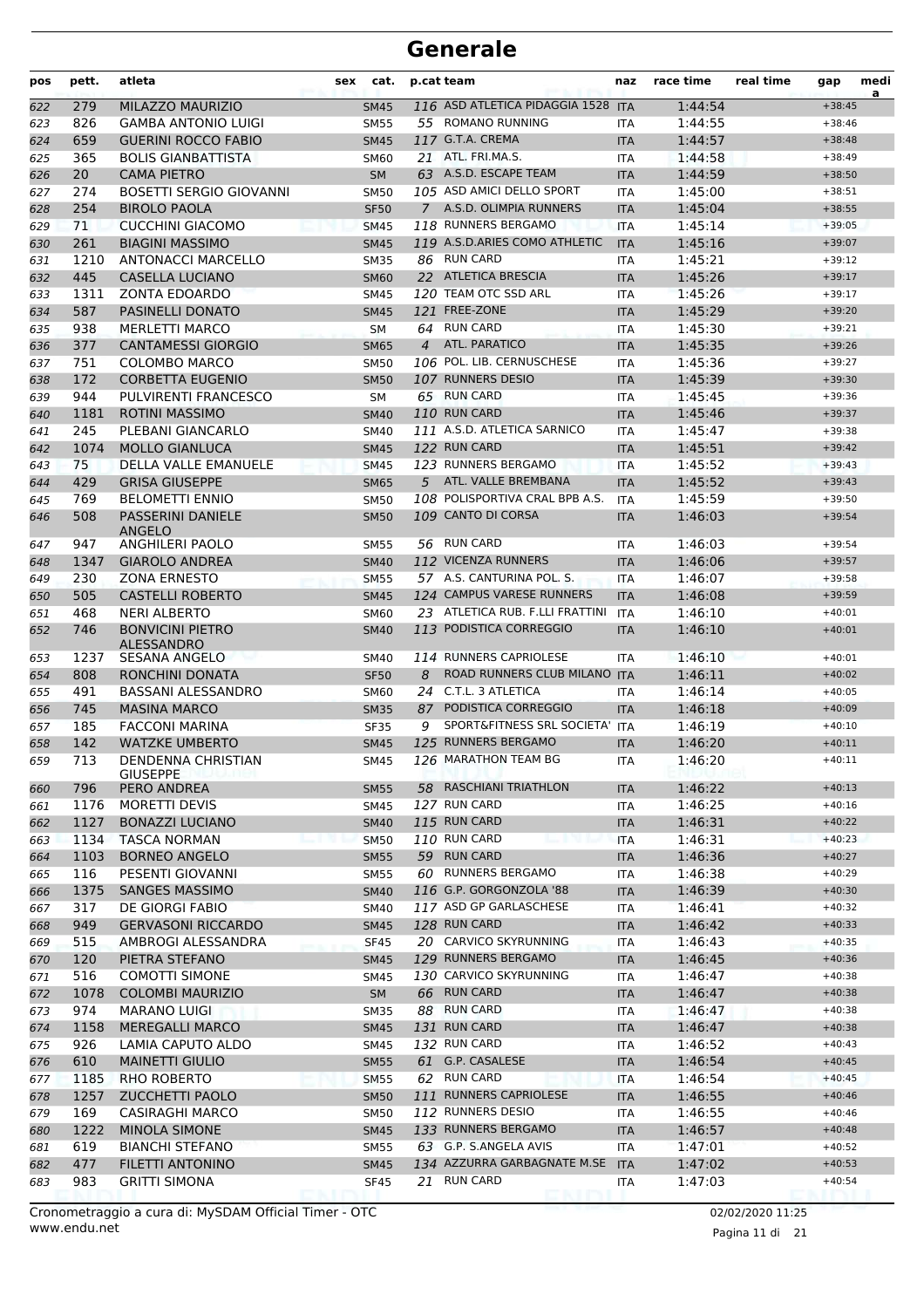| pos        | pett.       | atleta                                                 | sex | cat.                       |    | p.cat team                                      | naz                      | race time          | real time | gap                  | medi<br>a |
|------------|-------------|--------------------------------------------------------|-----|----------------------------|----|-------------------------------------------------|--------------------------|--------------------|-----------|----------------------|-----------|
| 684        | 613         | RIVOLTA MARCO                                          |     | <b>SM55</b>                |    | 64 G.P. I GAMBER DE                             | <b>ITA</b>               | 1:47:06            |           | $+40:57$             |           |
| 685        | 932         | DONATI ANDREA                                          |     | <b>SM50</b>                |    | 113 RUN CARD                                    | <b>ITA</b>               | 1:47:09            |           | $+41:00$             |           |
| 686        | 416         | <b>MARIN ERNESTO GERARDO</b>                           |     | <b>SM50</b>                |    | 114 ATL. SAN MARCO U.S. ACLI                    | <b>ITA</b>               | 1:47:12            |           | $+41:03$             |           |
| 687        | 1281        | ZAMBETTI ANTONIO                                       |     | <b>SM45</b>                |    | 135 RUNNING TORRE DE' ROVERI                    | <b>ITA</b>               | 1:47:13            |           | $+41:04$             |           |
| 688        | 792         | <b>FAZZINI SABINA</b>                                  |     | <b>SF40</b>                |    | 13 PREMANA                                      | <b>ITA</b>               | 1:47:14            |           | $+41:05$             |           |
| 689        | 595         | <b>BOLLA PIER FRANCESCO</b>                            |     | <b>SM60</b>                |    | 25 G.A.A.C. 2007                                | ITA                      | 1:47:19            |           | $+41:10$             |           |
| 690        | 640         | <b>LIMONTA ALBERTO</b>                                 |     | <b>SM45</b>                |    | 136 G.S. Q. S.AMBROGIO                          | <b>ITA</b>               | 1:47:19            |           | $+41:10$             |           |
| 691        | 813<br>1145 | <b>FRANGIAMORE SALVATORE</b><br><b>NOSEDA MICHELA</b>  |     | <b>SM40</b>                |    | 118 ROAD RUNNERS CLUB MILANO ITA<br>22 RUN CARD |                          | 1:47:22<br>1:47:23 |           | $+41:13$<br>$+41:14$ |           |
| 692<br>693 | 454         | <b>BORDEGARI FRANCESCO</b>                             |     | <b>SF45</b><br><b>SM45</b> |    | 137 ATLETICA CRAL BANCO                         | <b>ITA</b><br><b>ITA</b> | 1:47:23            |           | $+41:14$             |           |
| 694        | 812         | <b>FRANGIAMORE MIRCO</b>                               |     | <b>SM35</b>                |    | 89 ROAD RUNNERS CLUB MILANO ITA                 |                          | 1:47:23            |           | $+41:14$             |           |
| 695        | 722         | <b>FAVALE NATALE LEONARDO</b>                          |     | <b>SM50</b>                |    | 115 MONTAGNETTA S SKYRUNNER ITA                 |                          | 1:47:24            |           | $+41:15$             |           |
| 696        | 178         | <b>SANGALLI ANGELO</b>                                 |     | <b>SM40</b>                |    | 119 RUNNERS DESIO                               | <b>ITA</b>               | 1:47:27            |           | $+41:18$             |           |
| 697        | 1178        | RUOCCO MARCO                                           |     | <b>SM55</b>                |    | 65 RUN CARD                                     | ITA                      | 1:47:28            |           | $+41:19$             |           |
| 698        | 1009        | <b>MELONI MARCO</b>                                    |     | <b>SM</b>                  | 67 | <b>RUN CARD</b>                                 | <b>ITA</b>               | 1:47:28            |           | $+41:20$             |           |
| 699        | 1024        | <b>BEGNINI ANGELO</b>                                  |     | <b>SM35</b>                |    | 90 RUN CARD                                     | <b>ITA</b>               | 1:47:30            |           | $+41:21$             |           |
| 700        | 312         | <b>CACCIATORE FABRIZIO</b>                             |     | <b>SM45</b>                |    | 138 ASD GP GARLASCHESE                          | <b>ITA</b>               | 1:47:30            |           | $+41:22$             |           |
| 701        | 343         | <b>TERUZZI MATTEO</b>                                  |     | <b>SM45</b>                |    | 139 ATHLETIC CLUB VILLASANTA                    | <b>ITA</b>               | 1:47:31            |           | $+41:22$             |           |
| 702        | 97          | <b>MAESTRONI VALENTINA</b>                             |     | <b>SF35</b>                |    | 10 RUNNERS BERGAMO                              | <b>ITA</b>               | 1:47:32            |           | $+41:23$             |           |
| 703        | 139         | <b>VALOTA MARCO</b>                                    |     | <b>SM50</b>                |    | 116 RUNNERS BERGAMO                             | ITA                      | 1:47:34            |           | $+41:25$             |           |
| 704        | 1291        | <b>VEZZOLI GIULIA</b>                                  |     | <b>SF35</b>                | 11 | SOPRALAPANCA SRL SOC.                           | <b>ITA</b>               | 1:47:34            |           | $+41:25$             |           |
| 705        | 167         | <b>BOSCARELLO ILEANA</b>                               |     | <b>SF45</b>                | 23 | <b>RUNNERS DESIO</b>                            | <b>ITA</b>               | 1:47:34            |           | $+41:25$             |           |
| 706        | 1225        | <b>AGOSTONI ANGELO</b>                                 |     | <b>SM55</b>                | 66 | <b>RUNNERS BERGAMO</b>                          | <b>ITA</b>               | 1:47:36            |           | $+41:27$             |           |
| 707        | 326         | <b>MAGI SABRINA</b>                                    |     | <b>SF50</b>                | 9  | ASD POL. SIDERMEC - VITALI                      | <b>ITA</b>               | 1:47:37            |           | $+41:28$             |           |
| 708        | 1366        | <b>ENTRADE EMILIANO</b>                                |     | <b>SM45</b>                |    | 140 RUN CARD<br>12 MONZA MARATHON TEAM - A.     | <b>ITA</b>               | 1:47:39            |           | $+41:30$             |           |
| 709        | 732<br>174  | <b>CESOLARI NICOLETTA</b><br><b>FRATTINI GIORGIO</b>   |     | SF35                       |    | 141 RUNNERS DESIO                               | ITA                      | 1:47:39<br>1:47:46 |           | $+41:30$<br>$+41:37$ |           |
| 710<br>711 | 572         | <b>ZUCCAROTTO GISELLA</b>                              |     | <b>SM45</b><br><b>SF45</b> |    | 24 ELLE ERRE ASD                                | <b>ITA</b><br><b>ITA</b> | 1:47:47            |           | $+41:38$             |           |
| 712        | 844         | PIGHI FERDINANDO                                       |     | <b>SM50</b>                |    | 117 RUN CARD                                    | SUI                      | 1:47:47            |           | $+41:38$             |           |
| 713        | 727         | RIBOLDI BARBARA                                        |     | <b>SF50</b>                |    | 10 MONZA MARATHON TEAM - A.                     | <b>ITA</b>               | 1:47:55            |           | $+41:46$             |           |
| 714        | 352         | <b>FACCHINETTI LORENZO</b>                             |     | <b>SM55</b>                |    | 67 ATL. CASAZZA                                 | <b>ITA</b>               | 1:47:56            |           | $+41:47$             |           |
| 715        | 1133        | <b>ARTINA RAFFAELE</b>                                 |     | <b>SM45</b>                |    | 142 RUN CARD                                    | ITA                      | 1:47:57            |           | $+41:48$             |           |
| 716        | 1113        | <b>DIMOPOULOS</b>                                      |     | <b>SM55</b>                |    | 68 RUN CARD                                     | <b>SUI</b>               | 1:47:59            |           | $+41:50$             |           |
| 717        | 249         | <b>EGGENSCHWILER POTIS</b><br><b>BISSOLI CRISTIANO</b> |     | <b>SM45</b>                |    | 143 A.S.D. LA RUSTICA                           | <b>ITA</b>               | 1:48:00            |           | $+41:51$             |           |
| 718        | 1119        | <b>PATOIA MICHELE</b>                                  |     | <b>SM40</b>                |    | 120 RUN CARD                                    | <b>ITA</b>               | 1:48:00            |           | $+41:51$             |           |
| 719        | 191         | GRAZIANO VALENTINA                                     |     | <b>SF</b>                  |    | 12 SPORT&FITNESS SRL SOCIETA' ITA               |                          | 1:48:00            |           | $+41:51$             |           |
| 720        | 1284        | <b>PARTIS CLAUDIO ANGELO</b>                           |     | <b>SM50</b>                |    | 118 S.CLUB LIB. SESTO                           | <b>ITA</b>               | 1:48:04            |           | $+41:55$             |           |
| 721        | 281         | <b>SPINELLI ANDREA</b>                                 |     | <b>SM35</b>                |    | 91 ASD ATLETICA STEZZANO                        | <b>ITA</b>               | 1:48:05            |           | $+41:56$             |           |
| 722        |             | 1287 MUTTI ENRICO                                      |     | <b>SM60</b>                |    | 26 SOPRALAPANCA SRL SOC.                        | <b>ITA</b>               | 1:48:07            |           | $+41:58$             |           |
| 723        | 562         | CALEGARI ALBERTO                                       |     | SM40                       |    | 121 ELLE ERRE ASD                               | ITA                      | 1:48:09            |           | $+42:00$             |           |
| 724        | 563         | <b>CASATI ROBERTA</b>                                  |     | <b>SF45</b>                |    | 25 ELLE ERRE ASD                                | ITA                      | 1:48:09            |           | $+42:00$             |           |
| 725        | 1130        | ROVELLI MASSIMILIANO                                   |     | <b>SM50</b>                |    | 119 RUN CARD                                    | ITA                      | 1:48:11            |           | $+42:02$             |           |
| 726        | 953         | <b>IOVINO ALESSIO</b>                                  |     | <b>SM40</b>                |    | 122 RUN CARD                                    | <b>ITA</b>               | 1:48:11            |           | $+42:02$             |           |
| 727        | 982         | <b>CASTELLI DAVIDE</b>                                 |     | <b>SM35</b>                |    | 92 RUN CARD                                     | ITA                      | 1:48:12            |           | $+42:03$             |           |
| 728        | 368         | <b>CASSIS ANDREA</b>                                   |     | <b>SM45</b>                |    | 144 ATL. LA TORRE                               | <b>ITA</b>               | 1:48:12            |           | $+42:03$             |           |
| 729        | 472         | <b>TROMBINI MANUEL</b>                                 |     | SM40                       |    | 123 ATLETICA SILCA CONEGLIANO                   | <b>ITA</b>               | 1:48:22            |           | $+42:13$             |           |
| 730        | 668         | <b>FERRARIO SERGIO</b>                                 |     | <b>SM55</b>                |    | 69 GRUPPO PODISTICO MELZO A. ITA<br>68 RUN CARD |                          | 1:48:24            |           | $+42:15$<br>$+42:17$ |           |
| 731        | 923<br>1292 | CASALINI ENRICO<br><b>VETTORE DARWYN</b>               |     | SM                         |    | 145 SPARTACUS TRIATHLONLECCO ITA                | ITA                      | 1:48:26<br>1:48:29 |           | $+42:20$             |           |
| 732<br>733 | 189         | <b>FRANZONI IRENE</b>                                  |     | <b>SM45</b><br><b>SF</b>   |    | 13 SPORT&FITNESS SRL SOCIETA' ITA               |                          | 1:48:33            |           | $+42:24$             |           |
| 734        | 1373        | <b>BRESCIANINI PALMINO</b>                             |     | <b>SM55</b>                |    | 70 MARATHON TEAM BG                             | ITA                      | 1:48:34            |           | $+42:25$             |           |
| 735        | 64          | <b>BRONZONI FILIPPO</b>                                |     | SM45                       |    | 146 RUNNERS BERGAMO                             | ITA                      | 1:48:36            |           | $+42:27$             |           |
| 736        | 285         | <b>BONFANTI LUCA</b>                                   |     | <b>SM50</b>                |    | 120 ASD AVIS OGGIONO                            | <b>ITA</b>               | 1:48:37            |           | $+42:28$             |           |
| 737        | 1179        | MORENA MATTEO                                          |     | SM45                       |    | 147 RUN CARD                                    | ITA                      | 1:48:38            |           | $+42:29$             |           |
| 738        | 1251        | <b>MORELLI GIUSEPPE</b>                                |     | <b>SM50</b>                |    | 121 RUNNERS CAPRIOLESE                          | <b>ITA</b>               | 1:48:40            |           | $+42:31$             |           |
| 739        | 667         | SCACCABAROZZI RAFFAELE                                 |     | <b>SM60</b>                |    | 27 GR. ESCURS. FALCHI                           | ITA                      | 1:48:41            |           | $+42:32$             |           |
| 740        | 1273        | <b>FORCELLA GIUSEPPE</b>                               |     | <b>SM55</b>                |    | 71 RUNNING TORRE DE' ROVERI                     | <b>ITA</b>               | 1:48:44            |           | $+42:35$             |           |
| 741        | 497         | PARATI TIZIANA                                         |     | <b>SF40</b>                |    | 14 CAMISANO RUNNING A.S.D.                      | ITA                      | 1:48:48            |           | $+42:39$             |           |
| 742        | 137         | <b>SPINI MASSIMILIANO</b>                              |     | <b>SM50</b>                |    | 122 RUNNERS BERGAMO                             | <b>ITA</b>               | 1:48:52            |           | $+42:43$             |           |
| 743        | 669         | ANELLI MARCO                                           |     | SM40                       |    | 124 GRUPPO PODISTICO MELZO A.                   | <b>ITA</b>               | 1:48:56            |           | $+42:47$             |           |
| 744        | 705         | <b>LARDANI DIMITRI</b>                                 |     | <b>SM45</b>                |    | 148 MARA' AVIS MARATHON                         | <b>ITA</b>               | 1:48:56            |           | $+42:47$             |           |
| 745        | 948         | PELUCCHI PAOLA                                         |     | SF45                       |    | 26 RUN CARD                                     | ITA                      | 1:48:58            |           | $+42:49$             |           |
| 746        | 364         | <b>GAMBA ENRICO</b>                                    |     | <b>SM60</b>                |    | 28 ATL. FRI.MA.S.                               | <b>ITA</b>               | 1:48:59            |           | $+42:50$             |           |
|            |             |                                                        |     |                            |    |                                                 |                          |                    |           |                      |           |

www.endu.net Cronometraggio a cura di: MySDAM Official Timer - OTC 02/02/2020 11:25

Pagina 12 di 21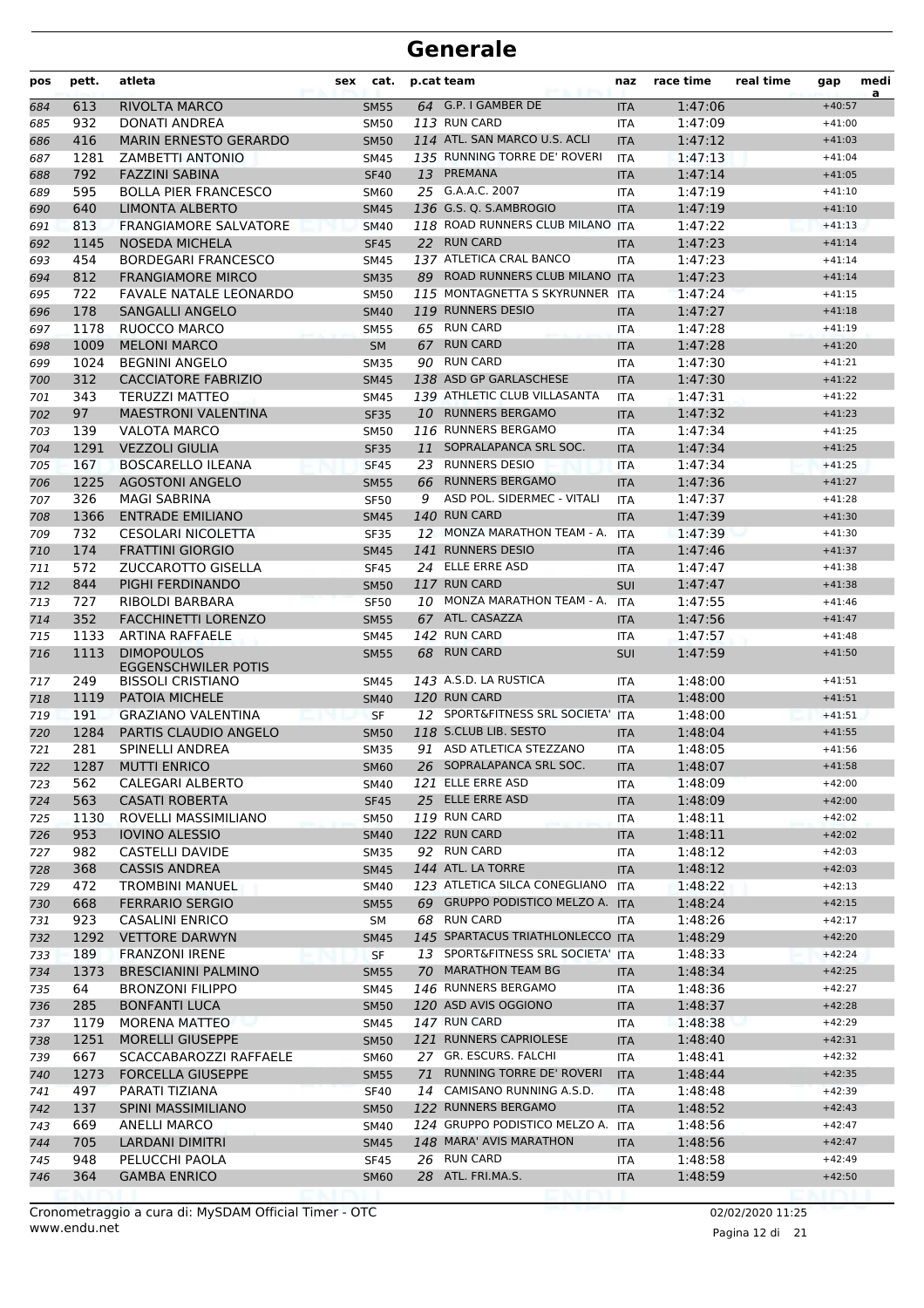| pos        | pett.       | atleta                                         | <b>sex</b> | cat.                       |    | p.cat team                                        | naz                      | race time          | real time | gap                  | medi<br>a |
|------------|-------------|------------------------------------------------|------------|----------------------------|----|---------------------------------------------------|--------------------------|--------------------|-----------|----------------------|-----------|
| 747        | 246         | <b>BELLINI ELISA</b>                           |            | <b>SF40</b>                |    | 15 A.S.D. ATLETICA SARNICO                        | <b>ITA</b>               | 1:49:00            |           | $+42:51$             |           |
| 748        | 247         | <b>MASLA CARLO</b>                             |            | <b>SM55</b>                |    | 72 A.S.D. ATLETICA SARNICO                        | <b>ITA</b>               | 1:49:01            |           | $+42:52$             |           |
| 749        | 1401        | <b>COLOMBO GIULIA</b>                          |            | <b>SF</b>                  | 14 |                                                   | <b>ITA</b>               | 1:49:01            |           | $+42:52$             |           |
| 750        | 1349        | SOTTORIVA MIRANDA                              |            | <b>SF50</b>                |    | 11 VICENZA RUNNERS                                | <b>ITA</b>               | 1:49:02            |           | $+42:53$             |           |
| 751        | 69          | <b>CHERILLO MICHELE</b>                        |            | <b>SM50</b>                |    | 123 RUNNERS BERGAMO                               | <b>ITA</b>               | 1:49:03            |           | $+42:54$             |           |
| 752        | 1266        | <b>ZAMBONI EZIO</b>                            |            | <b>SM55</b>                | 73 | RUNNING PREALPINO ASD                             | <b>ITA</b>               | 1:49:06            |           | $+42:57$             |           |
| 753        | 820         | <b>GIACOMELLO MAURIZIO</b><br><b>DANIELE</b>   |            | <b>SM60</b>                | 29 | ROAD RUNNERS CLUB MILANO ITA                      |                          | 1:49:12            |           | $+43:03$             |           |
| 754        | 1132        | <b>BONERA MARGHERITA</b>                       |            | <b>SF45</b>                |    | 27 RUN CARD                                       | ITA                      | 1:49:13            |           | $+43:04$             |           |
| 755        | 607         | <b>GUARNERI FABIO</b>                          |            | <b>SM45</b>                |    | 149 G.P. AVIS SPINETOLI PAGLIARE ITA              |                          | 1:49:14            |           | $+43:05$             |           |
| 756        | 1186        | <b>UVA FEDERICA</b>                            |            | <b>SF</b>                  |    | 15 RUN CARD                                       | <b>ITA</b>               | 1:49:15            |           | $+43:06$             |           |
| 757        | 609         | <b>BRANDAZZI CRISTIANO</b>                     |            | <b>SM45</b>                |    | 150 G.P. CASALESE                                 | <b>ITA</b>               | 1:49:16            |           | $+43:07$             |           |
| 758        | 423         | <b>CONTESSI GIANLUCA</b>                       |            | <b>SM50</b>                |    | 124 ATL. VALLE BREMBANA                           | <b>ITA</b>               | 1:49:17            |           | $+43:08$             |           |
| 759        | 331         | <b>MOIOLI ANDREA ALBERTO</b>                   |            | <b>SM40</b>                |    | 125 ASD RUNNERS VALCALEPIO                        | <b>ITA</b>               | 1:49:17            |           | $+43:08$             |           |
| 760        | 652         | <b>FEDER NICOLA</b>                            |            | <b>SM40</b>                |    | 126 G.S.D. MOMBOCAR                               | <b>ITA</b>               | 1:49:18            |           | $+43:09$             |           |
| 761        | 1083        | <b>COVASSIN DANIELA</b>                        |            | <b>SF45</b>                |    | 28 RUN CARD<br>127 RUN CARD                       | <b>ITA</b>               | 1:49:18            |           | $+43:09$             |           |
| 762        | 985         | FERRAROLI MATTIA<br><b>RINALDI SOFIA</b>       |            | <b>SM40</b>                |    | 16 RUNNING PREALPINO ASD                          | <b>ITA</b>               | 1:49:18            |           | $+43:09$             |           |
| 763        | 1267        |                                                |            | <b>SF</b>                  |    | <b>RUN CARD</b>                                   | <b>ITA</b>               | 1:49:20            |           | $+43:11$             |           |
| 764        | 1030<br>973 | <b>COSTA ALICE</b><br>PIACENTINI MATTEO        |            | <b>SF35</b>                | 13 | 69 RUN CARD                                       | <b>ITA</b>               | 1:49:21<br>1:49:22 |           | $+43:12$<br>$+43:13$ |           |
| 765        | 1361        | <b>MONETTI CESARE</b>                          |            | <b>SM</b><br><b>SM40</b>   |    | 128 X-BIONIC RUNNING TEAM                         | <b>ITA</b>               | 1:49:22            |           | $+43:13$             |           |
| 766<br>767 | 336         | <b>MASCIULLI ARIANNA</b>                       |            | <b>SF40</b>                |    | 16 ASD US ACLI MARATHON                           | <b>ITA</b><br><b>ITA</b> | 1:49:23            |           | $+43:14$             |           |
| 768        | 843         | <b>CICERELLI ANTONIO</b>                       |            | <b>SM40</b>                |    | 129 RUN CARD                                      | <b>ITA</b>               | 1:49:23            |           | $+43:14$             |           |
| 769        | 1359        | <b>MANZINI ANCILLA</b>                         |            | <b>SF55</b>                | 2  | <b>WOMEN IN RUN</b>                               | <b>ITA</b>               | 1:49:26            |           | $+43:17$             |           |
| 770        | 146         | <b>BOFFELLI MONICA</b>                         |            | <b>SF45</b>                | 29 | <b>RUNNERS BERGAMO</b>                            | <b>ITA</b>               | 1:49:28            |           | $+43:19$             |           |
| 771        | 1139        | <b>MANZONI ALESSANDRO</b>                      |            | <b>SM55</b>                | 74 | <b>RUN CARD</b>                                   | <b>ITA</b>               | 1:49:30            |           | $+43:21$             |           |
| 772        | 540         | AIRAGHI MASSIMO                                |            | <b>SM50</b>                |    | 125 CUS PRO PATRIA MILANO                         | <b>ITA</b>               | 1:49:34            |           | $+43:25$             |           |
| 773        | 1013        | <b>RUSSO FABRIZIO</b>                          |            | <b>SM40</b>                |    | 130 RUN CARD                                      | <b>ITA</b>               | 1:49:39            |           | $+43:30$             |           |
| 774        | 157         | <b>STUCCHI MARCO</b>                           |            | <b>SM35</b>                |    | 93 RUNNERS BERGAMO                                | <b>ITA</b>               | 1:49:41            |           | $+43:33$             |           |
| 775        | 28          | NEGRI ALESSANDRA                               |            | <b>SF50</b>                |    | 12 ATL. CESANO MADERNO                            | <b>ITA</b>               | 1:49:42            |           | $+43:34$             |           |
| 776        | 725         | <b>GUARNERI DANIELA</b>                        |            | <b>SF35</b>                | 14 | MONTE ORFANO RUNNERS                              | <b>ITA</b>               | 1:49:44            |           | $+43:35$             |           |
| 777        | 1367        | <b>BARTALINI GUIDO GINO</b><br><b>ARNALDO</b>  |            | <b>SM55</b>                | 75 | <b>URBAN RUNNERS</b>                              | <b>ITA</b>               | 1:49:44            |           | $+43:35$             |           |
| 778        | 555         | <b>BARETTI STEFANO</b>                         |            | <b>SM45</b>                |    | 151 ELLE ERRE ASD                                 | <b>ITA</b>               | 1:49:49            |           | $+43:40$             |           |
| 779        | 465         | <b>PELLEGRINI EMANUELE</b>                     |            | <b>SM60</b>                |    | 30 ATLETICA MARATHON                              | <b>ITA</b>               | 1:49:49            |           | $+43:40$             |           |
| 780        | 469         | ROBOTTI ELISABETTA                             |            | SF <sub>60</sub>           | 1  | ATLETICA RUB. F.LLI FRATTINI                      | ITA                      | 1:49:50            |           | $+43:41$             |           |
| 781        | 1338        | <b>GUZZETTI LAMBERTO</b>                       |            | <b>SM55</b>                |    | 76 TEAM 3 ESSE                                    | <b>ITA</b>               | 1:49:51            |           | $+43:42$             |           |
| 782        | 625         | <b>BALZAROTTI UMBERTO</b>                      |            | <b>SM50</b>                |    | 126 G.S. A.CONSOLINI CERMENATE ITA                |                          | 1:49:51            |           | $+43:42$             |           |
| 783        | 1202        | <b>NOVATI OSCAR</b>                            |            | <b>SM50</b>                |    | 127 RUN CARD                                      | <b>ITA</b>               | 1:49:51            |           | $+43:42$             |           |
| 784        | 612         | SERRA SEBASTIANO                               |            | <b>SM50</b>                |    | 128 G.P. GORGONZOLA '88                           | ITA                      | 1:49:52            |           | $+43:43$             |           |
| 785        | 1175        | <b>MONTI MASSIMO</b>                           |            | <b>SM45</b>                |    | 152 RUN CARD                                      | <b>ITA</b>               | 1:49:54            |           | $+43:45$             |           |
| 786        | 476         | ROCCHE' PAOLO                                  |            | <b>SM50</b>                |    | 129 ATLETICA VIGEVANO                             | ITA                      | 1:49:57            |           | $+43:48$             |           |
| 787        | 898         | <b>CONSONNI DIEGO</b>                          |            | SM                         |    | 70 RUN CARD                                       | <b>ITA</b>               | 1:49:58            |           | $+43:49$             |           |
| 788        | 940         | <b>BELLOTTI IGOR</b>                           |            | <b>SM35</b>                |    | 94 RUN CARD                                       | ITA                      | 1:49:59            |           | $+43:50$             |           |
| 789        | 18          | <b>GIANOTTI ANDREA ALLEN</b>                   |            | <b>SM50</b>                |    | 130 A.S.D. ESCAPE TEAM                            | <b>ITA</b>               | 1:50:00            |           | $+43:51$             |           |
| 790        | 19          | <b>MIRAMONTI FABIO</b>                         |            | <b>SM55</b>                |    | 77 A.S.D. ESCAPE TEAM                             | ITA                      | 1:50:02            |           | $+43:53$             |           |
| 791        | 1240        | <b>FIORINI CHANTAL</b>                         |            | <b>SF40</b>                |    | 17 RUNNERS CAPRIOLESE                             | <b>ITA</b>               | 1:50:07            |           | $+43:58$             |           |
| 792        | 1190        | MACOLI MATTEO                                  |            | SM                         |    | 71 RUN CARD                                       | ITA                      | 1:50:11            |           | $+44:02$             |           |
| 793        | 159         | <b>FINCO SILVANO</b>                           |            | <b>SM55</b>                |    | 78 RUNNERS BERGAMO<br>30 CUS BERGAMO ATLETICA ASD | <b>ITA</b>               | 1:50:13            |           | $+44:04$             |           |
| 794        | 41<br>59    | <b>FENU MANOLA</b><br><b>BOMBARDA MARCO</b>    |            | <b>SF45</b>                |    | 79 RUNNERS BERGAMO                                | ITA                      | 1:50:13            |           | $+44:04$<br>$+44:06$ |           |
| 795        |             | <b>GIOVANNI</b>                                |            | <b>SM55</b>                |    |                                                   | <b>ITA</b>               | 1:50:15            |           |                      |           |
| 796        | 79          | <b>FRATUS MICHEL</b>                           |            | SM                         |    | 72 RUNNERS BERGAMO                                | ITA                      | 1:50:16            |           | $+44:07$             |           |
| 797        | 1071        | <b>CORBETTA MARTINA</b>                        |            | <b>SF35</b>                | 15 | <b>RUN CARD</b>                                   | <b>ITA</b>               | 1:50:20            |           | $+44:11$             |           |
| 798        | 919         | CASTELLI FILIPPO                               |            | SM                         |    | 73 RUN CARD                                       | ITA                      | 1:50:22            |           | $+44:13$             |           |
| 799        | 204         | <b>BENAZZI MARA</b>                            |            | <b>SF50</b>                |    | 13 3C (COMP. CREMONESE                            | <b>ITA</b>               | 1:50:22            |           | $+44:13$             |           |
| 800        | 1268        | RINALDI PAOLO                                  |            | <b>SM55</b>                |    | 80 RUNNING PREALPINO ASD                          | ITA                      | 1:50:24            |           | $+44:15$             |           |
| 801        | 127<br>1120 | RICCIARDELLI GIUSEPPE<br>CAZZANIGA ANNA GIULIA |            | <b>SM50</b>                |    | 131 RUNNERS BERGAMO<br>18 RUN CARD                | <b>ITA</b>               | 1:50:26<br>1:50:27 |           | $+44:17$<br>$+44:19$ |           |
| 802        | 411         | CATANIA MASSIMILIANO                           |            | <b>SF40</b>                |    | 132 ATL. SALETTI                                  | ITA                      | 1:50:28            |           | $+44:19$             |           |
| 803<br>804 | 1036        | <b>ALESSIO MARIO</b>                           |            | <b>SM50</b><br><b>SM35</b> |    | 95 RUN CARD                                       | <b>ITA</b><br>ITA        | 1:50:28            |           | $+44:19$             |           |
| 805        | 1031        | <b>BAZZOLI MATTEO</b>                          |            | <b>SM35</b>                |    | 96 RUN CARD                                       | <b>ITA</b>               | 1:50:28            |           | $+44:19$             |           |
| 806        | 903         | <b>BARISON GIORGIO</b>                         |            | SM                         |    | 74 RUN CARD                                       | ITA                      | 1:50:29            |           | $+44:20$             |           |
| 807        | 542         | <b>MARIANI MATTEO</b>                          |            | <b>SM</b>                  | 75 | <b>CUS PRO PATRIA MILANO</b>                      | <b>ITA</b>               | 1:50:29            |           | $+44:20$             |           |
| 808        | 1330        | PARDI ANGELO                                   |            | <b>SM45</b>                |    | 153 U.S. SCALO VOGHERA                            | ITA                      | 1:50:30            |           | $+44:21$             |           |
|            |             |                                                |            |                            |    |                                                   |                          |                    |           |                      |           |

Pagina 13 di 21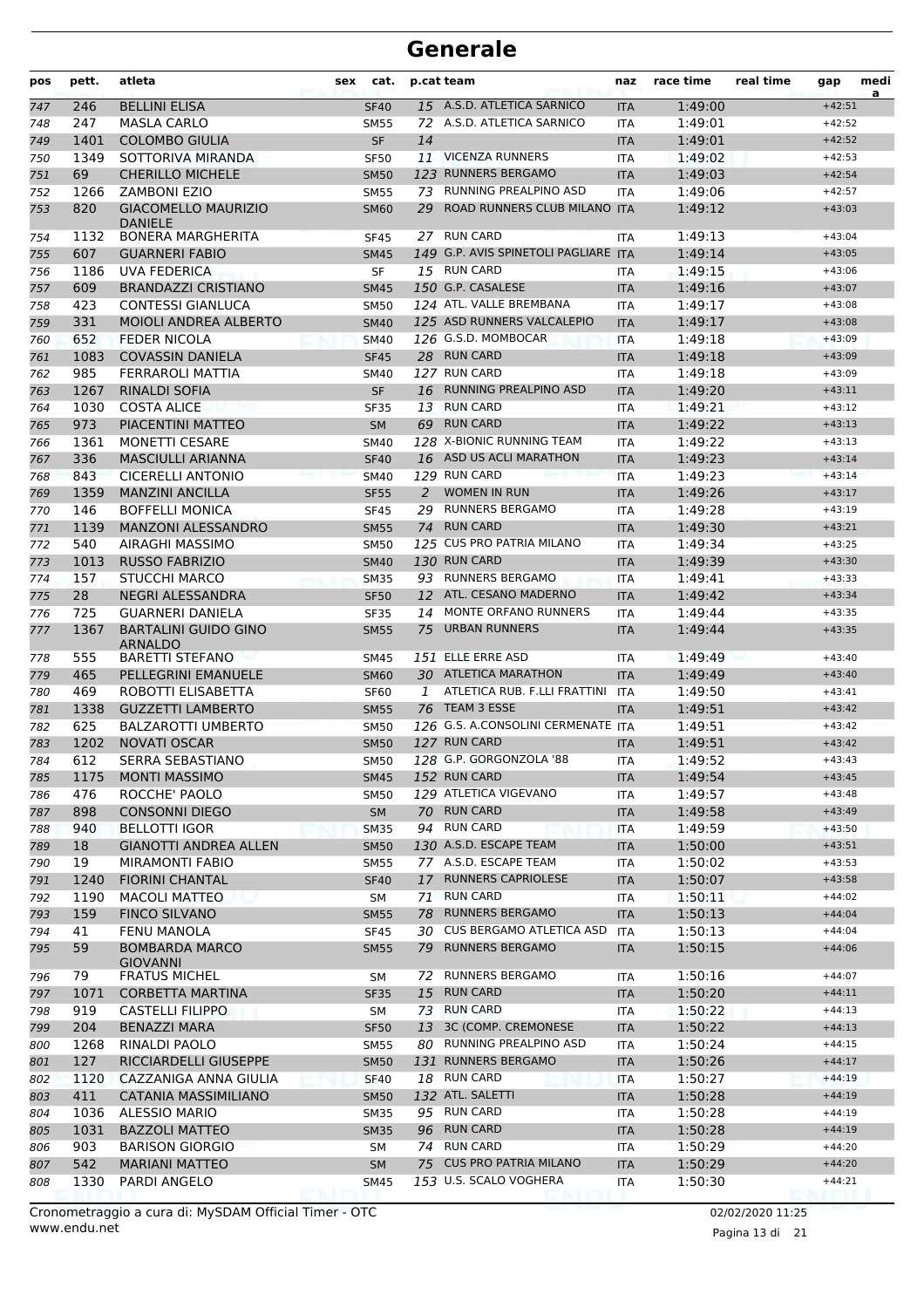| pos        | pett.       | atleta                                | sex | cat.                       |    | p.cat team                               | naz                      | race time          | real time | gap                  | medi<br>a |
|------------|-------------|---------------------------------------|-----|----------------------------|----|------------------------------------------|--------------------------|--------------------|-----------|----------------------|-----------|
| 809        | 602         | <b>GALLI ANDREA</b>                   |     | <b>SM40</b>                |    | 131 G.A.P. SARONNO                       | <b>ITA</b>               | 1:50:30            |           | $+44:22$             |           |
| 810        | 1220        | DIANA CARLO                           |     | <b>SM50</b>                |    | 133 RUNNER VARESE                        | <b>ITA</b>               | 1:50:34            |           | $+44:25$             |           |
| 811        | 478         | <b>MORELLI ANDREA</b>                 |     | <b>SM</b>                  |    | 76 AZZURRA GARBAGNATE M.SE               | <b>ITA</b>               | 1:50:36            |           | $+44:27$             |           |
| 812        | 399         | <b>BAILO FABIO</b>                    |     | <b>SM55</b>                | 81 | ATL. PRESEZZO                            | <b>ITA</b>               | 1:50:37            |           | $+44:28$             |           |
| 813        | 29          | <b>MOTTADELLI PAOLO</b>               |     | <b>SM55</b>                |    | 82 ATL. CESANO MADERNO                   | <b>ITA</b>               | 1:50:43            |           | $+44:34$             |           |
| 814        | 874         | <b>BERRETTINI MARCO</b>               |     | <b>SM55</b>                |    | 83 RUN CARD                              | <b>ITA</b>               | 1:50:44            |           | $+44:36$             |           |
| 815        | 291         | PANZERI MAURIZIO                      |     | <b>SM55</b>                |    | 84 ASD AVIS OGGIONO                      | <b>ITA</b>               | 1:50:48            |           | $+44:39$             |           |
| 816        | 360         | <b>SILVA TOMASO</b>                   |     | <b>SM50</b>                |    | 134 ATL. FRANCIACORTA                    | <b>ITA</b>               | 1:50:50            |           | $+44:41$             |           |
| 817        | 1135        | <b>GHIA MATTEO</b>                    |     | <b>SM45</b>                |    | 154 RUN CARD<br>155 POLISPORTIVA IMIBERG | <b>ITA</b>               | 1:50:53            |           | $+44:44$             |           |
| 818        | 778         | PARMA SIMONE<br><b>BORGHESI MAURO</b> |     | <b>SM45</b>                |    | 97 RUNNING SARONNO                       | <b>ITA</b>               | 1:50:54<br>1:50:55 |           | $+44:46$             |           |
| 819<br>820 | 1271<br>958 | <b>ZANOTTI RENATO</b>                 |     | <b>SM35</b><br><b>SM55</b> |    | 85 RUN CARD                              | <b>ITA</b><br><b>ITA</b> | 1:50:57            |           | $+44:46$<br>$+44:48$ |           |
|            | 957         | <b>FERRARIS ANNA</b>                  |     | <b>SF50</b>                | 14 | <b>RUN CARD</b>                          | <b>ITA</b>               | 1:50:57            |           | $+44:48$             |           |
| 821<br>822 | 897         | <b>SEGAGNI FRANCESCO</b>              |     | <b>SM35</b>                |    | 98 RUN CARD                              | <b>ITA</b>               | 1:50:59            |           | $+44:50$             |           |
| 823        | 409         | <b>BELOTTI ALESSANDRO</b>             |     | <b>SM50</b>                |    | 135 ATL. SALETTI                         | <b>ITA</b>               | 1:50:59            |           | $+44:51$             |           |
| 824        | 1072        | SAGGIORATO MASSIMO                    |     | <b>SM50</b>                |    | 136 RUN CARD                             | ITA                      | 1:51:00            |           | $+44:51$             |           |
| 825        | 1095        | <b>RIZZI PIERLUIGI</b>                |     | <b>SM50</b>                |    | 137 RUN CARD                             | <b>ITA</b>               | 1:51:00            |           | $+44:51$             |           |
| 826        | 1214        | <b>AGAZZI EMANUELE</b>                |     | <b>SM50</b>                |    | 138 RUN CARD                             | <b>ITA</b>               | 1:51:03            |           | $+44:54$             |           |
|            |             | <b>ROMANO</b>                         |     |                            |    |                                          |                          |                    |           |                      |           |
| 827        | 935         | <b>D'AMICO FABIO</b>                  |     | <b>SM45</b>                |    | 156 RUN CARD                             | <b>ITA</b>               | 1:51:04            |           | $+44:55$             |           |
| 828        | 250         | <b>ZENORINI NICOLA</b>                |     | <b>SM50</b>                |    | 139 A.S.D. LA RUSTICA                    | <b>ITA</b>               | 1:51:09            |           | $+45:00$             |           |
| 829        | 389         | ROCCA ALDINO                          |     | <b>SM60</b>                |    | 31 ATL. PRESEZZO                         | <b>ITA</b>               | 1:51:10            |           | $+45:01$             |           |
| 830        | 1270        | <b>BORGHESI VALERIO</b>               |     | <b>SM40</b>                |    | 132 RUNNING SARONNO                      | <b>ITA</b>               | 1:51:12            |           | $+45:03$             |           |
| 831        | 655         | <b>MARASTONI ROBERTO</b>              |     | <b>SM45</b>                |    | 157 G.S.D. MOMBOCAR                      | <b>ITA</b>               | 1:51:13            |           | $+45:04$             |           |
| 832        | 351         | <b>BRESCIANI FEDERICO</b>             |     | <b>SM65</b>                | 6  | ATL. CASAZZA                             | <b>ITA</b>               | 1:51:13            |           | $+45:04$             |           |
| 833        | 1090        | LONGA CATINA                          |     | <b>SF60</b>                | 2  | <b>RUN CARD</b>                          | <b>ITA</b>               | 1:51:13            |           | $+45:04$             |           |
| 834        | 386         | <b>BOFFETTI FRANCA</b>                |     | <b>SF55</b>                | 3  | ATL. PRESEZZO                            | <b>ITA</b>               | 1:51:15            |           | $+45:06$             |           |
| 835        | 391         | <b>TIRABOSCHI ISIDORO</b>             |     | <b>SM55</b>                |    | 86 ATL. PRESEZZO                         | <b>ITA</b>               | 1:51:15            |           | $+45:06$             |           |
| 836        | 1047        | <b>COLOMBO ROMINA</b>                 |     | <b>SF45</b>                | 31 | <b>RUN CARD</b>                          | <b>ITA</b>               | 1:51:20            |           | $+45:12$             |           |
| 837        | 49          | <b>ALESTRA VINCENZO</b>               |     | <b>SM50</b>                |    | 140 RUNNERS BERGAMO                      | <b>ITA</b>               | 1:51:21            |           | $+45:12$             |           |
| 838        | 362         | TACCHETTI BARBARA                     |     | <b>SF45</b>                |    | 32 ATL. FRANCIACORTA                     | <b>ITA</b>               | 1:51:23            |           | $+45:14$             |           |
| 839        | 506         | BALDOCCHI ALDO LUIGI                  |     | <b>SM60</b>                | 32 | <b>CANOTTIERI MILANO</b>                 | <b>ITA</b>               | 1:51:27            |           | $+45:18$             |           |
| 840        | 1025        | <b>MARIO</b><br>ROSIELLO PIETRO       |     | <b>SM45</b>                |    | 158 RUN CARD                             | <b>ITA</b>               | 1:51:27            |           | $+45:19$             |           |
| 841        | 649         | <b>CRISTINI ALBERTO PIETRO</b>        |     | <b>SM35</b>                |    | 99 G.S.ATL.DIL.LIB. PIOMBINO             | <b>ITA</b>               | 1:51:28            |           | $+45:19$             |           |
| 842        | 359         | REMONATO CARLO                        |     | <b>SM65</b>                |    | 7 ATL. FRANCIACORTA                      | <b>ITA</b>               | 1:51:28            |           | $+45:19$             |           |
| 843        | 67          | <b>CARMINATI GERMANO</b>              |     | <b>SM40</b>                |    | 133 RUNNERS BERGAMO                      | <b>ITA</b>               | 1:51:30            |           | $+45:21$             |           |
| 844        | 661         | <b>LOCATI ANDREA</b>                  |     | <b>SM35</b>                |    | 100 G.T.A. CREMA                         | <b>ITA</b>               | 1:51:31            |           | $+45:22$             |           |
| 845        | 131         | <b>ROTA GIOVANNI</b>                  |     | <b>SM55</b>                | 87 | <b>RUNNERS BERGAMO</b>                   | <b>ITA</b>               | 1:51:31            |           | $+45:22$             |           |
| 846        | 1051        | NIGRO FRANCO                          |     | <b>SM55</b>                |    | 88 RUN CARD                              | <b>ITA</b>               | 1:51:44            |           | $+45:35$             |           |
| 847        | 929         | <b>GABOARDI ALESSANDRO</b>            |     | <b>SM40</b>                |    | 134 RUN CARD                             | <b>ITA</b>               | 1:51:47            |           | $+45:38$             |           |
| 848        | 959         | <b>TODESCO LUCA</b>                   |     | SM45                       |    | 159 RUN CARD                             | ITA                      | 1:51:49            |           | $+45:40$             |           |
| 849        | 721         | <b>DEGL' INNOCENTI MARCO</b>          |     | <b>SM50</b>                |    | 141 MONTAGNETTA S SKYRUNNER ITA          |                          | 1:51:52            |           | $+45:43$             |           |
| 850        | 997         | <b>PADALINO MICHELE</b>               |     | <b>SM40</b>                |    | 135 RUN CARD                             | ITA                      | 1:51:54            |           | $+45:45$             |           |
| 851        | 310         | <b>TRAVAGLIA FABRIZIO</b>             |     | <b>SM45</b>                |    | 160 ASD GP GARLASCHESE                   | <b>ITA</b>               | 1:51:57            |           | $+45:48$             |           |
| 852        | 759         | <b>FENILI SIMONE</b>                  |     | <b>SM45</b>                |    | 161 POL. VILLESE                         | ITA                      | 1:51:59            |           | $+45:50$             |           |
| 853        | 1104        | PIETROPAOLO DOMENICO                  |     | <b>SM35</b>                |    | <b>101 RUN CARD</b>                      | <b>ITA</b>               | 1:52:01            |           | $+45:52$             |           |
| 854        | 227         | <b>ZANFORLIN IVAN</b>                 |     | <b>SM45</b>                |    | 162 A.L.S. CREMELLA                      | ITA                      | 1:52:04            |           | $+45:55$             |           |
| 855        | 156         | <b>TODESCHINI FLAVIO</b>              |     | <b>SM60</b>                |    | 33 RUNNERS BERGAMO                       | <b>ITA</b>               | 1:52:06            |           | $+45:57$             |           |
| 856        | 1295        | ANDREOLA JENNY                        |     | SF                         |    | 17 SPORTING CLUB LIVIGNO                 | ITA                      | 1:52:06            |           | $+45:57$             |           |
| 857        | 984         | <b>MORETTI MARCO</b>                  |     | <b>SM35</b>                |    | 102 RUN CARD                             | <b>ITA</b>               | 1:52:06            |           | $+45:58$             |           |
| 858        | 1209        | <b>FARÈ ANDREA</b>                    |     | <b>SM40</b>                |    | 136 RUN CARD                             | ITA                      | 1:52:07            |           | $+45:58$             |           |
| 859        | 1105        | <b>BIANCHI SILVIA</b>                 |     | <b>SF45</b>                |    | 33 RUN CARD                              | <b>ITA</b>               | 1:52:09            |           | $+46:00$             |           |
| 860        | 788         | LEGRENZI CRISTIANA                    |     | SF                         |    | 18 POOL SOC.ATL.ALTA                     | <b>ITA</b>               | 1:52:09            |           | $+46:00$             |           |
| 861        | 789         | <b>TOMASONI CATERINA</b>              |     | <b>SF35</b>                | 16 | POOL SOC.ATL.ALTA                        | <b>ITA</b>               | 1:52:09            |           | $+46:00$             |           |
| 862        | 1290        | PIRAINO JESSICA                       |     | SF                         |    | 19 SOPRALAPANCA SRL SOC.                 | ITA                      | 1:52:10            |           | $+46:02$             |           |
| 863        | 338         | <b>GUGLIELMI CLAUDIO</b>              |     | <b>SM55</b>                |    | 89 ASS. POL. SCANDIANESE                 | <b>ITA</b>               | 1:52:15            |           | $+46:06$             |           |
| 864        | 558         | <b>BRIAN ARIANNA</b>                  |     | <b>SF40</b>                |    | 19 ELLE ERRE ASD                         | ITA                      | 1:52:21            |           | $+46:13$             |           |
| 865        | 324         | PERACCHIO GIOVANNI                    |     | <b>SM55</b>                |    | 90 ASD ORTICA TEAM MILANO                | <b>ITA</b>               | 1:52:26            |           | $+46:17$             |           |
| 866        | 632         | CASTAGNA ALBERTO                      |     | <b>SM45</b>                |    | 163 G.S. CARLO BUTTARELLI                | ITA                      | 1:52:28            |           | $+46:19$             |           |
| 867        | 321         | IOTTI BATTISTA SANTE                  |     | <b>SM55</b>                |    | 91 ASD GP GARLASCHESE                    | <b>ITA</b>               | 1:52:28            |           | $+46:19$             |           |
| 868        | 258         | SPATOLIATORE GIOVANNI                 |     | <b>SM60</b>                |    | 34 A.S.D.ARIES COMO ATHLETIC             | <b>ITA</b>               | 1:52:29            |           | $+46:20$             |           |
| 869        | 1250        | <b>MINELLI VERONICA</b>               |     | <b>SF40</b>                |    | 20 RUNNERS CAPRIOLESE                    | <b>ITA</b>               | 1:52:40            |           | $+46:31$             |           |
| 870        | 1245        | <b>CORNALI CHIARA</b>                 |     | <b>SF40</b>                | 21 | RUNNERS CAPRIOLESE                       | ITA                      | 1:52:40            |           | $+46:31$             |           |
| 871        | 1238        | <b>BELOTTI PATRIZIA</b>               |     | <b>SF45</b>                |    | 34 RUNNERS CAPRIOLESE                    | <b>ITA</b>               | 1:52:40            |           | $+46:31$             |           |

Pagina 14 di 21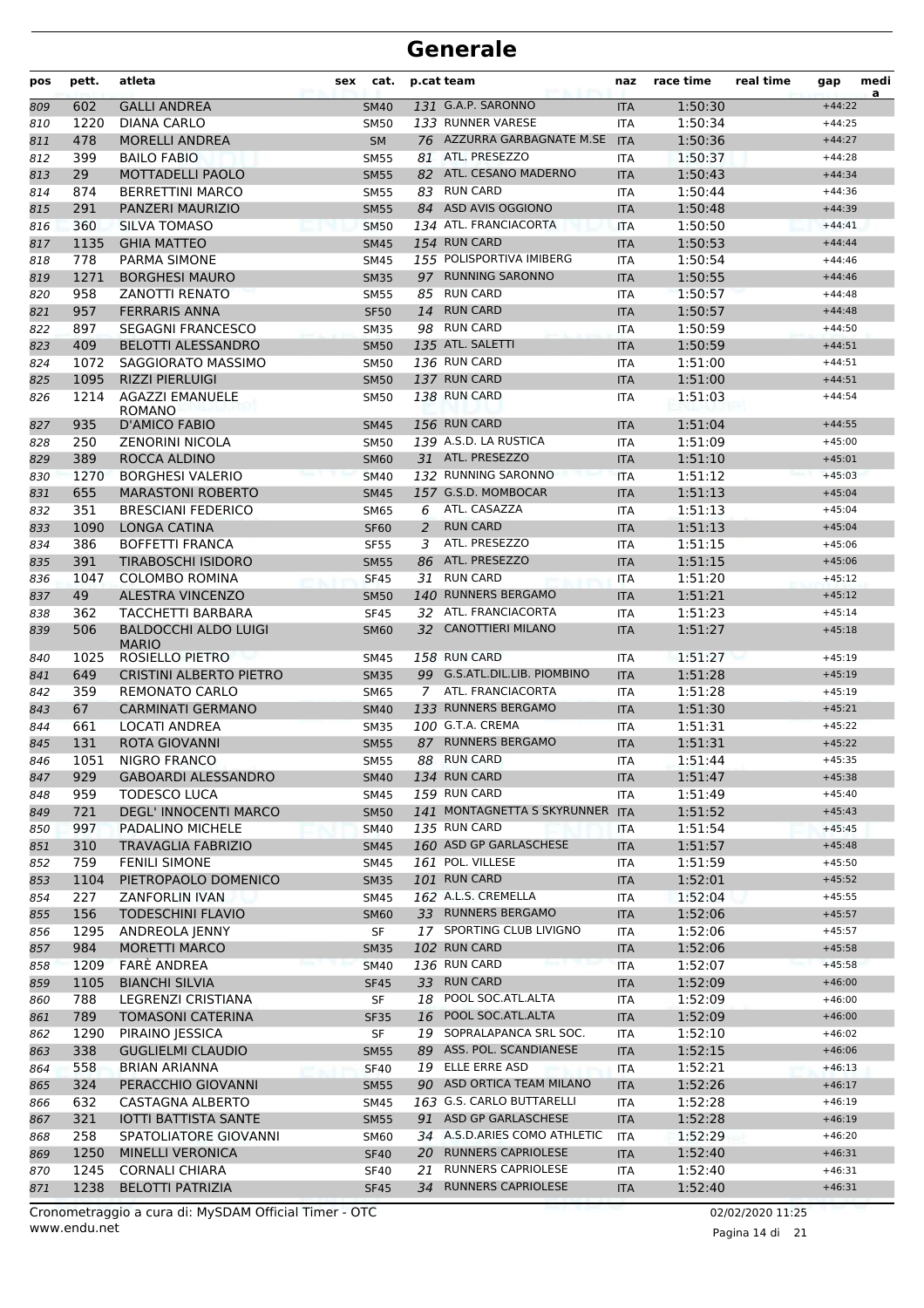| pos        | pett.       | atleta                                             | sex | cat.                       |    | p.cat team                                         | naz                      | race time          | real time | gap                  | medi<br>a |
|------------|-------------|----------------------------------------------------|-----|----------------------------|----|----------------------------------------------------|--------------------------|--------------------|-----------|----------------------|-----------|
| 872        | 320         | <b>BEDOGNI GRAZIANO</b>                            |     | <b>SM50</b>                |    | 142 ASD GP GARLASCHESE                             | <b>ITA</b>               | 1:52:46            |           | $+46:37$             |           |
| 873        | 132         | <b>RUGGERI GIULIO</b>                              |     | <b>SM45</b>                |    | 164 RUNNERS BERGAMO                                | <b>ITA</b>               | 1:52:47            |           | $+46:38$             |           |
| 874        | 1289        | <b>BERTOLETTI NADIA</b>                            |     | <b>SF45</b>                |    | 35 SOPRALAPANCA SRL SOC.                           | <b>ITA</b>               | 1:52:47            |           | $+46:38$             |           |
| 875        | 1297        | <b>BUI SIMONA</b>                                  |     | <b>SF45</b>                |    | 36 SPORTS CLUB MELEGNANO                           | <b>ITA</b>               | 1:52:51            |           | $+46:42$             |           |
| 876        | 1014        | <b>RIOLDI ALBERTO</b>                              |     | <b>SM55</b>                |    | 92 RUN CARD                                        | <b>ITA</b>               | 1:52:51            |           | $+46:42$             |           |
| 877        | 138         | TRAINA MARZIA                                      |     | <b>SF50</b>                |    | 15 RUNNERS BERGAMO                                 | <b>ITA</b>               | 1:52:57            |           | $+46:48$             |           |
| 878        | 1282        | <b>COLNAGO NUNZIO</b>                              |     | <b>SM55</b>                |    | 93 RUNNING TORRE DE' ROVERI                        | <b>ITA</b>               | 1:52:59            |           | $+46:50$             |           |
| 879        | 308         | <b>SIGNORINO LUCA</b>                              |     | <b>SM45</b>                |    | 165 ASD GP GARLASCHESE                             | <b>ITA</b>               | 1:52:59            |           | $+46:50$             |           |
| 880        | 817         | <b>BERTOLETTI MARCO</b>                            |     | <b>SM55</b>                |    | 94 ROAD RUNNERS CLUB MILANO ITA                    |                          | 1:52:59            |           | $+46:51$             |           |
| 881        | 920         | <b>FRONTERA FABRIZIO</b>                           |     | <b>SM40</b>                |    | 137 RUN CARD                                       | <b>ITA</b>               | 1:53:01            |           | $+46:52$             |           |
| 882        | 858         | <b>BADEA MARIUS</b>                                |     | <b>SM35</b>                |    | 103 RUN CARD                                       | <b>ROM</b>               | 1:53:01            |           | $+46:52$             |           |
| 883        | 952         | <b>GEMELLI ALESSANDRO</b>                          |     | SM45                       |    | 166 RUN CARD                                       | <b>ITA</b>               | 1:53:01            |           | $+46:52$             |           |
| 884        | 838         | <b>SWIDER JANUSZ</b>                               |     | <b>SM55</b>                |    | 95 RUN CARD                                        | POL                      | 1:53:03            |           | $+46:54$             |           |
| 885        | 92          | LOCATELLI EDOARDO                                  |     | <b>SM55</b>                | 96 | <b>RUNNERS BERGAMO</b>                             | <b>ITA</b>               | 1:53:04            |           | $+46:55$             |           |
|            |             | <b>ADAMO</b>                                       |     |                            |    | 143 POLISPORTIVA CRAL BPB A.S.                     |                          |                    |           |                      |           |
| 886        | 771         | POZZONI IADER                                      |     | <b>SM50</b>                |    | 167 RUNNERS BERGAMO                                | <b>ITA</b>               | 1:53:04<br>1:53:10 |           | $+46:55$             |           |
| 887        | 1387        | <b>MESSI LUCA</b>                                  |     | <b>SM45</b>                |    | 138 RUN CARD                                       | ITA                      | 1:53:12            |           | $+47:01$<br>$+47:03$ |           |
| 888        | 902<br>1173 | <b>NOSATTI FRANCESCO</b><br><b>DALMASSO LUCA</b>   |     | <b>SM40</b>                |    | 77 RUN CARD                                        | <b>ITA</b>               | 1:53:19            |           | $+47:10$             |           |
| 889        | 694         | <b>OUINTANA DANIEL</b>                             |     | <b>SM</b>                  |    | 78 LAGARINA CRUS TEAM                              | <b>ITA</b>               | 1:53:25            |           | $+47:16$             |           |
| 890        |             |                                                    |     | <b>SM</b>                  |    | 144 ASD GP GARLASCHESE                             | <b>ITA</b>               |                    |           |                      |           |
| 891        | 307         | <b>ROSSI LUCA</b>                                  |     | <b>SM50</b>                |    | 145 RUN CARD                                       | <b>ITA</b>               | 1:53:26            |           | $+47:17$<br>$+47:17$ |           |
| 892        | 1022        | MAZZUOCCOLO LUIGI                                  |     | <b>SM50</b>                |    | 79 SPORTS CLUB MELEGNANO                           | <b>ITA</b>               | 1:53:26            |           |                      |           |
| 893        | 1301        | <b>MORONI DAVIDE</b>                               |     | <b>SM</b>                  |    |                                                    | <b>ITA</b>               | 1:53:34            |           | $+47:25$             |           |
| 894        | 456         | <b>FAGNANI EMANUELE</b>                            |     | <b>SM45</b>                |    | 168 ATLETICA CRAL BANCO<br>146 ATLETICA CRAL BANCO | <b>ITA</b>               | 1:53:35            |           | $+47:26$             |           |
| 895        | 450         | TONANI ANGELO                                      |     | <b>SM50</b>                |    | 104 RUN CARD                                       | <b>ITA</b>               | 1:53:38            |           | $+47:29$             |           |
| 896        | 1161        | <b>CANTONI DAVIDE</b>                              |     | <b>SM35</b>                |    | 105 RASCHIANI TRIATHLON                            | <b>ITA</b>               | 1:53:40            |           | $+47:31$             |           |
| 897        | 797<br>816  | DE VIVO PIERLUIGI MARIA<br><b>ARDENTI ROBERTO</b>  |     | <b>SM35</b>                |    | 97 ROAD RUNNERS CLUB MILANO ITA                    | <b>ITA</b>               | 1:53:40<br>1:53:42 |           | $+47:31$             |           |
| 898        |             |                                                    |     | <b>SM55</b>                |    | 106 RUN CARD                                       |                          |                    |           | $+47:33$<br>$+47:36$ |           |
| 899        | 1086<br>535 | <b>ARIENTI DAVIDE</b><br>RIVA STEFANO FILIPPO      |     | <b>SM35</b>                |    | 139 CUS PRO PATRIA MILANO                          | ITA                      | 1:53:45<br>1:53:49 |           | $+47:40$             |           |
| 900        | 695         |                                                    |     | <b>SM40</b><br><b>SM50</b> |    | 147 LAGUNA RUNNING SSD SRL                         | <b>ITA</b>               | 1:53:49            |           | $+47:40$             |           |
| 901        | 292         | <b>FALLUCCA VALERIO</b><br><b>FUMAGALLI ANGELO</b> |     |                            |    | 98 ASD AVIS OGGIONO                                | <b>ITA</b>               | 1:53:51            |           | $+47:42$             |           |
| 902<br>903 | 835         | <b>ZANOLETTI AMBRA</b>                             |     | <b>SM55</b><br><b>SF</b>   |    | 20 RUN CARD                                        | <b>ITA</b><br><b>ITA</b> | 1:53:52            |           | $+47:43$             |           |
| 904        | 863         | <b>CORNEO ENRICO</b>                               |     | <b>SM35</b>                |    | 107 RUN CARD                                       | <b>ITA</b>               | 1:53:55            |           | $+47:46$             |           |
| 905        | 1258        | <b>ALZANI GIORGIO</b>                              |     | <b>SM45</b>                |    | 169 RUNNERS CAPRIOLESE                             | <b>ITA</b>               | 1:53:57            |           | $+47:48$             |           |
| 906        | 1192        | <b>LIONETTI STEFANO</b>                            |     | <b>SM60</b>                |    | 35 RUN CARD                                        | <b>ITA</b>               | 1:53:59            |           | $+47:50$             |           |
| 907        | 580         | <b>GUARIGLIA PIETRO</b>                            |     | <b>SM50</b>                |    | 148 FO' DI PE                                      | <b>ITA</b>               | 1:53:59            |           | $+47:51$             |           |
|            |             | <b>MAURIZIO</b>                                    |     |                            |    |                                                    |                          |                    |           |                      |           |
| 908        | 791         | <b>DITTERICH CLAUS</b>                             |     | <b>SM60</b>                |    | 36 POWERBÄRS                                       | <b>GER</b>               | 1:54:07            |           | $+47:58$             |           |
| 909        | 1211        | <b>MANDELLI TOMMASO</b>                            |     | <b>SM35</b>                |    | 108 RUN CARD                                       | <b>ITA</b>               | 1:54:08            |           | $+47:59$             |           |
| 910        | 1363        | <b>BONTEMPI VINCENZO</b>                           |     | <b>SM40</b>                |    | 140 RUNNERS CAPRIOLESE                             | <b>ITA</b>               | 1:54:11            |           | $+48:02$             |           |
| 911        | 55          | BELOTTI PAOLO GIOVANNI                             |     | SM50                       |    | 149 RUNNERS BERGAMO                                | ITA                      | 1:54:11            |           | $+48:02$             |           |
| 912        | 1253        | <b>BOTTOLI ANDREA</b>                              |     | <b>SM45</b>                |    | 170 RUNNERS CAPRIOLESE                             | <b>ITA</b>               | 1:54:12            |           | $+48:03$             |           |
| 913        | 1042        | D'ONGHIA FRANCESCO                                 |     | <b>SM35</b>                |    | <b>109 RUN CARD</b>                                | ITA                      | 1:54:19            |           | $+48:10$             |           |
| 914        | 1160        | <b>CLUSAZ ELVIS</b>                                |     | <b>SM35</b>                |    | <b>110 RUN CARD</b>                                | <b>ITA</b>               | 1:54:22            |           | $+48:13$             |           |
| 915        | 1159        | <b>VICENTINI LUCA</b>                              |     | SM50                       |    | 150 RUN CARD                                       | ITA                      | 1:54:22            |           | $+48:13$             |           |
| 916        | 427         | <b>MAGONI GILBERTO</b>                             |     | <b>SM60</b>                |    | 37 ATL. VALLE BREMBANA                             | <b>ITA</b>               | 1:54:25            |           | $+48:16$             |           |
| 917        | 263         | <b>MANZONI LUCA</b>                                |     | SM45                       |    | 171 ALA ATL. ABBIATEGRASSO                         | ITA                      | 1:54:27            |           | $+48:18$             |           |
| 918        | 422         | <b>COLOMBO PAOLO</b>                               |     | <b>SM50</b>                |    | 151 ATL. VALLE BREMBANA                            | <b>ITA</b>               | 1:54:27            |           | $+48:18$             |           |
| 919        | 988         | <b>MELONI GIANLUCA</b>                             |     | SM                         |    | 80 RUN CARD                                        | ITA                      | 1:54:28            |           | $+48:19$             |           |
| 920        | 345         | <b>CHEN YALING</b>                                 |     | <b>SF45</b>                |    | 37 ATL. ALESSANDRIA                                | <b>ITA</b>               | 1:54:29            |           | $+48:20$             |           |
| 921        | 102         | <b>MARTINI FABRIZIO</b>                            |     | <b>SM50</b>                |    | 152 RUNNERS BERGAMO                                | ITA                      | 1:54:30            |           | $+48:21$             |           |
| 922        | 678         | <b>CIMINO GRAZIA</b>                               |     | <b>SF35</b>                |    | 17 INFINITY CYCLING ASD                            | <b>ITA</b>               | 1:54:31            |           | $+48:23$             |           |
| 923        | 155         | RIVA ALBERTO                                       |     | SM55                       |    | 99 RUNNERS BERGAMO                                 | ITA                      | 1:54:32            |           | $+48:23$             |           |
| 924        | 991         | <b>MARTINELLI STEFANO</b>                          |     | <b>SM40</b>                |    | 141 RUN CARD                                       | <b>ITA</b>               | 1:54:33            |           | $+48:24$             |           |
| 925        | 340         | ROCCHETTI WALTER                                   |     | SM45                       |    | 172 ASSISI RUNNERS ASD                             | ITA                      | 1:54:35            |           | $+48:27$             |           |
| 926        | 1317        | <b>CAVERIO ROBERTA</b>                             |     | <b>SF40</b>                |    | 22 TEAM PASTURO ASD                                | <b>ITA</b>               | 1:54:36            |           | $+48:28$             |           |
| 927        | 482         | DINARDO CHIARA                                     |     | <b>SF35</b>                |    | 18 BERGAMO STARS ATLETICA                          | ITA                      | 1:54:40            |           | $+48:31$             |           |
| 928        | 1316        | <b>INVERNIZZI FRANCO</b>                           |     | <b>SM40</b>                |    | 142 TEAM PASTURO ASD                               | <b>ITA</b>               | 1:54:40            |           | $+48:31$             |           |
| 929        | 196         | <b>STREPPONI MORENO</b>                            |     | <b>SM50</b>                |    | 153 VETRERIA FANONI SONDRIO                        | ITA                      | 1:54:43            |           | $+48:34$             |           |
| 930        | 703         | <b>CONTIERO DAVIDE</b>                             |     | <b>SM35</b>                |    | 111 MANERANNERS                                    | <b>ITA</b>               | 1:54:44            |           | $+48:35$             |           |
| 931        | 799         | PASCALI MASSIMILIANO                               |     | SM40                       |    | 143 RHO TRIATHLON CLUB                             | ITA                      | 1:54:44            |           | $+48:35$             |           |
| 932        | 87          | <b>GRECO ANGELO</b>                                |     | <b>SM45</b>                |    | 173 RUNNERS BERGAMO                                | <b>ITA</b>               | 1:54:44            |           | $+48:35$             |           |
| 933        | 220         | ANZALONE FRANCESCO                                 |     | SM40                       |    | 144 9,92 RUNNING ASD                               | ITA                      | 1:54:44            |           | $+48:35$             |           |
| 934        | 913         | LODETTI STEFANO                                    |     | <b>SM45</b>                |    | 174 RUN CARD                                       | <b>ITA</b>               | 1:54:44            |           | $+48:35$             |           |

Pagina 15 di 21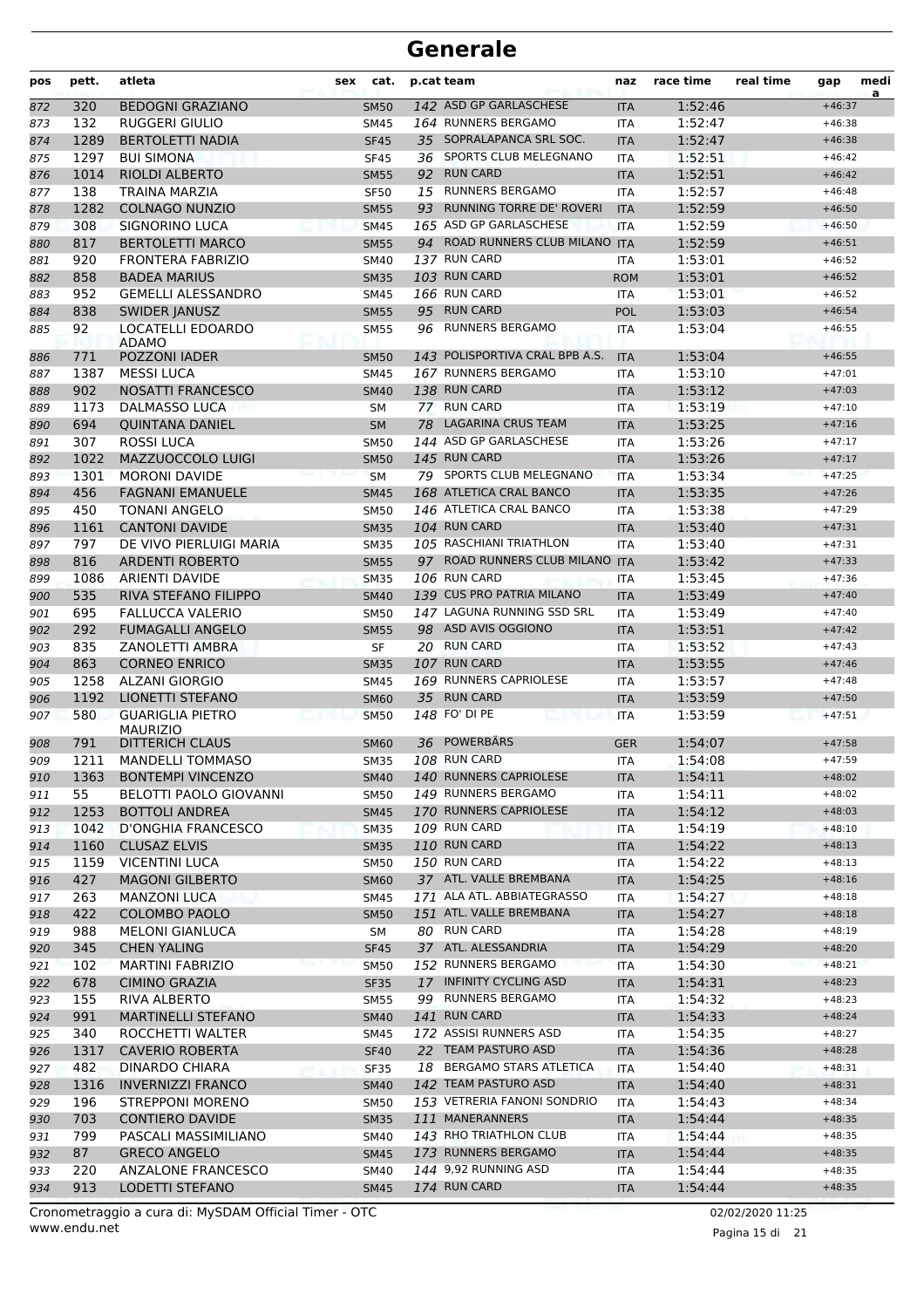| pos        | pett.      | atleta                                          | <b>sex</b>          | cat. | p.cat team                            | naz                      | race time          | real time | gap                  | medi<br>a |
|------------|------------|-------------------------------------------------|---------------------|------|---------------------------------------|--------------------------|--------------------|-----------|----------------------|-----------|
| 935        | 1172       | <b>BONOMO DIEGO</b>                             | <b>SM</b>           | 81   | <b>RUN CARD</b>                       | <b>ITA</b>               | 1:54:46            |           | $+48:37$             |           |
| 936        | 782        | <b>PATIES GIAMPIETRO</b>                        | <b>SM60</b>         |      | 38 POLISPORTIVA VENEZIA               | <b>ITA</b>               | 1:54:46            |           | $+48:37$             |           |
| 937        | 857        | <b>CERIANI VALENTINA</b>                        | <b>SF</b>           | 21   | <b>RUN CARD</b>                       | <b>ITA</b>               | 1:54:47            |           | $+48:38$             |           |
| 938        | 1069       | <b>MARCHESI DAVIDE</b>                          | <b>SM55</b>         |      | 100 RUN CARD                          | ITA                      | 1:54:47            |           | $+48:38$             |           |
| 939        | 1239       | <b>BIANCHI SERGIO</b>                           | <b>SM50</b>         |      | 154 RUNNERS CAPRIOLESE                | <b>ITA</b>               | 1:54:47            |           | $+48:39$             |           |
| 940        | 731        | POLIANI LAURA EILEEN<br><b>MARIA</b>            | <b>SF40</b>         |      | 23 MONZA MARATHON TEAM - A.           | <b>ITA</b>               | 1:54:49            |           | $+48:40$             |           |
| 941        | 383        | PERICO MICHELA                                  | <b>SF40</b>         |      | 24 ATL. PRESEZZO                      | <b>ITA</b>               | 1:54:49            |           | $+48:40$             |           |
| 942        | 654        | ROSSI ARDEA                                     | <b>SF45</b>         |      | 38 G.S.D. MOMBOCAR                    | <b>ITA</b>               | 1:54:52            |           | $+48:43$             |           |
| 943        | 302        | <b>CAMPI ROSALBA</b>                            | <b>SF50</b>         |      | 16 ASD AVIS OGGIONO                   | <b>ITA</b>               | 1:54:54            |           | $+48:45$             |           |
| 944        | 674        | CASATI GIANLUCA                                 | <b>SM50</b>         |      | 155 GS AVIS TREVIGLIO G.              | ITA                      | 1:54:55            |           | $+48:46$             |           |
| 945        | 673        | <b>BUTTINONI IVANO</b>                          | <b>SM55</b>         |      | 101 GS AVIS TREVIGLIO G.              | <b>ITA</b>               | 1:54:55            |           | $+48:46$             |           |
| 946        | 1254       | <b>FENAROLI MARTA</b>                           | <b>SF35</b>         |      | 19 RUNNERS CAPRIOLESE                 | <b>ITA</b>               | 1:55:15            |           | $+49:06$             |           |
| 947        | 181        | <b>ANGOSCINI DAVIDE</b>                         | <b>SM45</b>         |      | 175 SPORT&FITNESS SRL SOCIETA'        | <b>ITA</b>               | 1:55:24            |           | $+49:15$             |           |
| 948        | 51         | <b>AMBONI SILVIA</b>                            | <b>SF45</b>         |      | 39 RUNNERS BERGAMO                    | <b>ITA</b>               | 1:55:28            |           | $+49:19$             |           |
| 949        | 53         | <b>BADONI GIANMARCO</b>                         | <b>SM45</b>         |      | 176 RUNNERS BERGAMO                   | <b>ITA</b>               | 1:55:30            |           | $+49:21$             |           |
| 950        | 853        | <b>MAGGIO SANTO</b>                             | SM60                |      | 39 RUN CARD                           | ITA                      | 1:55:37            |           | $+49:28$             |           |
| 951        | 1294       | <b>NODARI ALBERTO</b>                           | <b>SM35</b>         |      | 112 SPORT&FITNESS SRL SOCIETA'        | <b>ITA</b>               | 1:55:46            |           | $+49:37$             |           |
| 952        | 1352       | REDAELLI FABIO EUGENIO                          | <b>SM45</b>         |      | 177 WE ARE RUNNERS A.S.D.             | <b>ITA</b>               | 1:55:50            |           | $+49:41$             |           |
| 953        | 739        | <b>TURATI GIADA EMANUELA</b>                    | <b>SF45</b>         |      | 40 PASSO CAPPONI ASD                  | <b>ITA</b>               | 1:55:50            |           | $+49:42$             |           |
| 954        | 1198       | <b>MUSUMECI FRANCESCA</b>                       | <b>SF35</b>         |      | 20 RUN CARD                           | <b>ITA</b>               | 1:55:51            |           | $+49:42$             |           |
| 955        | 1001       | <b>APPIANI STEFANO</b>                          | <b>SM50</b>         |      | 156 RUN CARD                          | <b>ITA</b>               | 1:55:53            |           | $+49:44$             |           |
| 956        | 57         | <b>BETTINELLI SIBILLA</b>                       | <b>SF45</b>         |      | 41 RUNNERS BERGAMO                    | <b>ITA</b>               | 1:55:56            |           | $+49:47$             |           |
| 957        | 1151       | <b>CESTANA CARLO</b>                            | <b>SM40</b>         |      | 145 RUN CARD                          | <b>ITA</b>               | 1:55:57            |           | $+49:48$             |           |
| 958        | 1124       | <b>FANCONI IVAN</b>                             | <b>SM45</b>         |      | 178 RUN CARD                          | <b>SUI</b>               | 1:56:00            |           | $+49:51$             |           |
| 959        | 681        | <b>CHIARENTIN ENEA</b>                          | <b>SM45</b>         |      | 179 KOASS MILANO SSARL                | <b>ITA</b>               | 1:56:06            |           | $+49:57$             |           |
| 960        | 225        | CRUZ DE CAROLLO REBECA<br><b>ELIZABETH</b>      | <b>SF35</b>         |      | 21 A RUNNING                          | <b>ESA</b>               | 1:56:15            |           | $+50:06$             |           |
| 961        | 1017       | MENDEZ RODOLFO JOSE'                            | <b>SM50</b>         |      | 157 RUN CARD                          | <b>ITA</b>               | 1:56:18            |           | $+50:09$             |           |
| 962        | 1383       | <b>NOCINO MICHELE</b>                           | <b>SM45</b>         |      | 180 ATL.VALDOBBIADENE G.S.A.          | <b>ITA</b>               | 1:56:22            |           | $+50:13$             |           |
| 963        | 113        | PASETTI GAETANO                                 | <b>SM70</b>         | 2    | <b>RUNNERS BERGAMO</b>                | <b>ITA</b>               | 1:56:24            |           | $+50:15$             |           |
| 964        | 1326       | <b>BERLINGHIERI VIRGINIA</b>                    | <b>SF45</b>         | 42   | U.S. ROGNO                            | ITA                      | 1:56:24            |           | $+50:15$             |           |
| 965        | 1019       | <b>LANDI MAURIZIO</b>                           | <b>SM60</b>         |      | 40 RUN CARD                           | <b>ITA</b>               | 1:56:26            |           | $+50:17$             |           |
| 966        | 546        | AJASSA MIRKO                                    | <b>SM40</b>         |      | 146 DE RAN CLAB                       | <b>ITA</b>               | 1:56:28            |           | $+50:19$             |           |
| 967        | 895        | <b>ERBA DAVIDE</b>                              | <b>SM50</b>         |      | 158 RUN CARD                          | <b>ITA</b>               | 1:56:29            |           | $+50:20$             |           |
| 968        | 915        | <b>PATELLI LUDOVICA</b>                         | SF                  |      | 22 RUN CARD                           | <b>ITA</b>               | 1:56:31            |           | $+50:22$             |           |
| 969        | 1162       | <b>DORATI CRISTINA</b>                          | <b>SF40</b>         | 25   | <b>RUN CARD</b><br>43 RUNNERS BERGAMO | <b>ITA</b>               | 1:56:31            |           | $+50:22$             |           |
| 970        | 100<br>319 | <b>MANGILI ANTONELLA</b><br><b>RIUSSI DARIO</b> | <b>SF45</b>         |      | 102 ASD GP GARLASCHESE                | <b>ITA</b>               | 1:56:34<br>1:56:37 |           | $+50:25$<br>$+50:28$ |           |
| 971        | 73         | DAL CIN DIEGO                                   | <b>SM55</b>         |      | 103 RUNNERS BERGAMO                   | <b>ITA</b>               | 1:56:55            |           | $+50:46$             |           |
| 972        | 617        | <b>FRATINI SIMONE</b>                           | <b>SM55</b>         |      | 159 G.P. S.ANGELA AVIS                | <b>ITA</b>               | 1:56:57            |           |                      |           |
| 973<br>974 | 1255       | <b>CONTER PAOLO</b>                             | <b>SM50</b><br>SM45 |      | 181 RUNNERS CAPRIOLESE                | <b>ITA</b><br><b>ITA</b> | 1:57:04            |           | $+50:48$<br>$+50:55$ |           |
|            | 688        | <b>INVERNIZZI ADELIO LUIGI</b>                  | <b>SM65</b>         |      | 8 LA RECASTELLO RADICI                | <b>ITA</b>               | 1:57:05            |           | $+50:56$             |           |
| 975<br>976 | 501        | BRUGNOLI ANDREA                                 | <b>SM45</b>         |      | 182 CAMISANO RUNNING A.S.D.           | ITA                      | 1:57:06            |           | $+50:57$             |           |
| 977        | 1061       | LAZZARI LEONARDO                                | <b>SM50</b>         |      | 160 RUN CARD                          | <b>ITA</b>               | 1:57:14            |           | $+51:05$             |           |
| 978        | 289        | CORBETTA LUCA                                   | <b>SM50</b>         |      | 161 ASD AVIS OGGIONO                  | <b>ITA</b>               | 1:57:15            |           | $+51:06$             |           |
| 979        | 188        | <b>GRITTI GIANFRANCO</b>                        | <b>SM55</b>         |      | 104 SPORT&FITNESS SRL SOCIETA' ITA    |                          | 1:57:16            |           | $+51:07$             |           |
| 980        | 635        | <b>GASPARINI PIETRO</b>                         | SM45                |      | 183 G.S. OREZZO                       | ITA                      | 1:57:20            |           | $+51:11$             |           |
| 981        | 98         | <b>MAFFEIS DEBORAH</b>                          | <b>SF40</b>         |      | 26 RUNNERS BERGAMO                    | <b>ITA</b>               | 1:57:21            |           | $+51:12$             |           |
| 982        | 708        | CELLA MAURO                                     | <b>SM50</b>         |      | 162 MARATHON CLUB SEVESO              | ITA                      | 1:57:28            |           | $+51:19$             |           |
| 983        | 790        | <b>DITTERICH CHRISTA</b>                        | <b>SF55</b>         |      | 4 POWERBARS                           | <b>GER</b>               | 1:57:36            |           | $+51:27$             |           |
| 984        | 1064       | <b>BORDIGNON EMANUELE</b>                       | <b>SM45</b>         |      | 184 RUN CARD                          | <b>ITA</b>               | 1:57:42            |           | $+51:33$             |           |
| 985        | 201        | <b>BASSI ALESSANDRO</b>                         | <b>SM50</b>         |      | 163 3C (COMP. CREMONESE               | <b>ITA</b>               | 1:57:50            |           | $+51:41$             |           |
| 986        | 598        | PETRICCIOLLA SALVATORE                          | <b>SM50</b>         |      | 164 G.A.M. WHIRLPOOL                  | ITA                      | 1:57:55            |           | $+51:46$             |           |
| 987        | 741        | <b>GRITTI MAURIZIO</b>                          | <b>SM50</b>         |      | 165 PODISTI DUE CASTELLI ASD          | <b>ITA</b>               | 1:57:58            |           | $+51:49$             |           |
| 988        | 1341       | DE GIACOMO GIOVANNI                             | <b>SM55</b>         |      | 105 VERDE PISELLO GROUP               | ITA                      | 1:57:59            |           | $+51:50$             |           |
| 989        | 387        | <b>BONFANTI IVANA</b>                           | <b>SF55</b>         |      | 5 ATL. PRESEZZO                       | <b>ITA</b>               | 1:58:00            |           | $+51:51$             |           |
| 990        | 977        | PALMIERI ALEXANDRA                              | SF.                 |      | 23 RUN CARD                           | ITA                      | 1:58:03            |           | $+51:54$             |           |
| 991        | 25         | <b>GRIGGIO ELISA</b>                            | <b>SF40</b>         |      | 27 ATL. CESANO MADERNO                | <b>ITA</b>               | 1:58:07            |           | $+51:58$             |           |
| 992        | 58         | <b>BIAGIONI CESARE</b>                          | <b>SM50</b>         |      | 166 RUNNERS BERGAMO                   | ITA                      | 1:58:07            |           | $+51:58$             |           |
| 993        | 99         | <b>MAFFIOLI SERGIO</b>                          | <b>SM45</b>         |      | 185 RUNNERS BERGAMO                   | <b>ITA</b>               | 1:58:18            |           | $+52:09$             |           |
| 994        | 943        | GILBERTI ALESSANDRA                             | <b>SF50</b>         |      | 17 RUN CARD                           | ITA                      | 1:58:22            |           | $+52:13$             |           |
| 995        | 1244       | <b>ZILIOLI AUGUSTO</b>                          | <b>SM55</b>         |      | 106 RUNNERS CAPRIOLESE                | <b>ITA</b>               | 1:58:22            |           | $+52:13$             |           |
| 996        | 1068       | BERNASCHI ALESSIA                               | <b>SF45</b>         |      | 44 RUN CARD                           | ITA                      | 1:58:22            |           | $+52:13$             |           |
| 997        | 1191       | VIGNATI ALESSANDRO                              | <b>SM50</b>         |      | 167 RUN CARD                          | <b>ITA</b>               | 1:58:28            |           | $+52:20$             |           |
|            |            |                                                 |                     |      |                                       |                          |                    |           |                      |           |

www.endu.net Cronometraggio a cura di: MySDAM Official Timer - OTC 02/02/2020 11:25

Pagina 16 di 21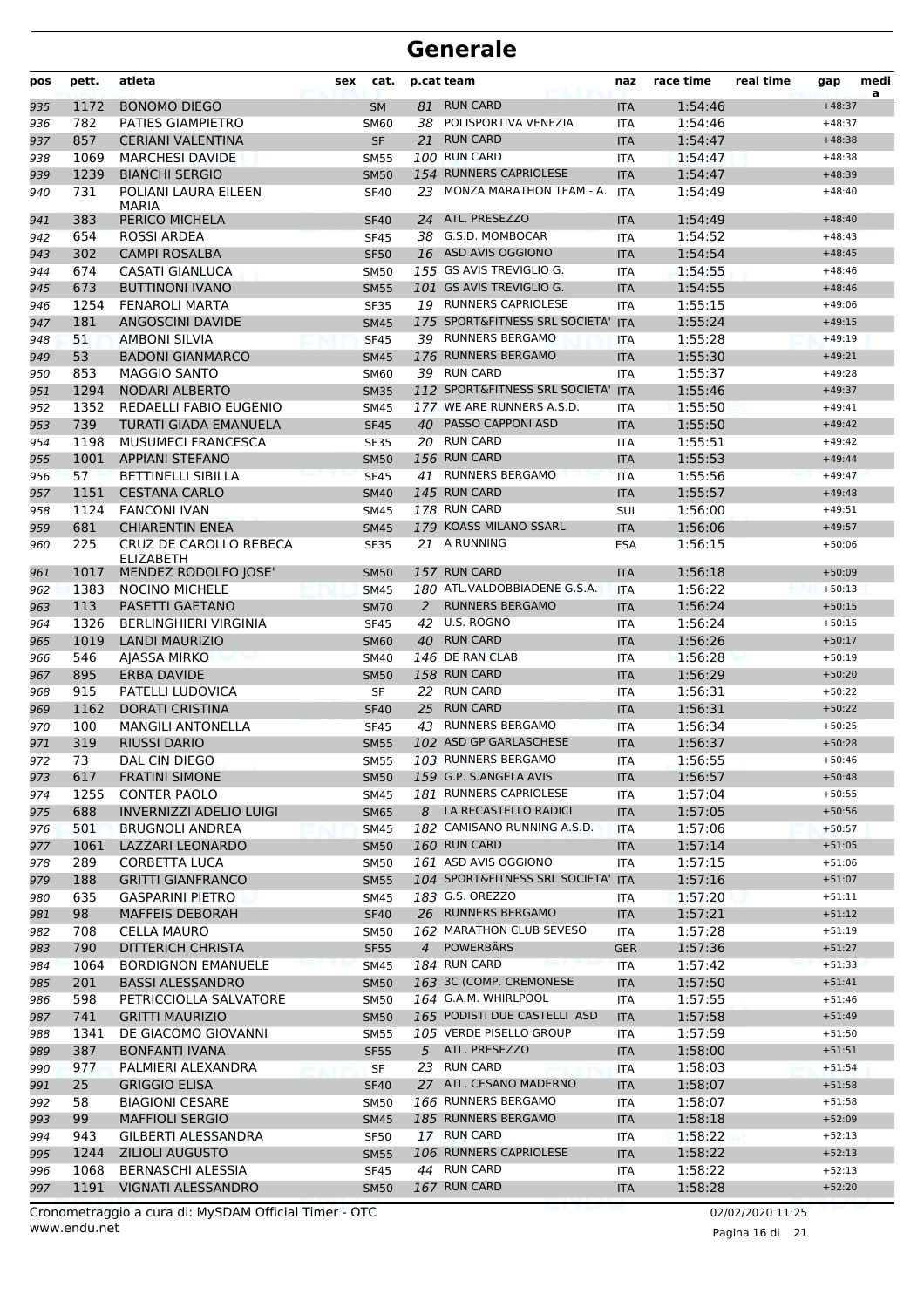| pos  | pett. | atleta                                   | sex | cat.        |              | p.cat team                       | naz        | race time | real time | gap      | medi<br>a |
|------|-------|------------------------------------------|-----|-------------|--------------|----------------------------------|------------|-----------|-----------|----------|-----------|
| 998  | 1138  | DEL MIGLIO ROLANDO                       |     | <b>SM70</b> | 3            | <b>RUN CARD</b>                  | <b>ITA</b> | 1:58:35   |           | $+52:26$ |           |
| 999  | 1058  | <b>BERTELLA EMILIANO</b>                 |     | <b>SM40</b> |              | 147 RUN CARD                     | <b>ITA</b> | 1:58:39   |           | $+52:30$ |           |
| 1000 | 861   | PINOIA GIAN DOMENICO                     |     | <b>SM55</b> |              | 107 RUN CARD                     | <b>ITA</b> | 1:58:40   |           | $+52:31$ |           |
| 1001 | 1354  | <b>CORNA PAOLO</b>                       |     | <b>SM45</b> |              | 186 WE ARE RUNNERS A.S.D.        | <b>ITA</b> | 1:58:41   |           | $+52:32$ |           |
| 1002 | 566   | PIACEZZI NORMA                           |     | <b>SF55</b> | 6            | ELLE ERRE ASD                    | <b>ITA</b> | 1:58:44   |           | $+52:35$ |           |
| 1003 | 106   | <b>MONTI LAURA</b>                       |     | <b>SF40</b> |              | 28 RUNNERS BERGAMO               | <b>ITA</b> | 1:58:48   |           | $+52:39$ |           |
| 1004 | 1037  | <b>BRUGALI MATTIA</b>                    |     | <b>SM</b>   |              | 82 RUN CARD                      | <b>ITA</b> | 1:58:49   |           | $+52:40$ |           |
| 1005 | 385   | <b>ROSSI ANGELO</b>                      |     | <b>SM65</b> | 9            | ATL. PRESEZZO                    | <b>ITA</b> | 1:58:53   |           | $+52:44$ |           |
| 1006 | 811   | RUGGIERO AGOSTINO                        |     | <b>SM35</b> |              | 113 ROAD RUNNERS CLUB MILANO ITA |            | 1:58:56   |           | $+52:47$ |           |
| 1007 | 1356  | LUCA' ANDREA                             |     | <b>SM50</b> |              | 168 WE ARE RUNNERS A.S.D.        | <b>ITA</b> | 1:58:57   |           | $+52:48$ |           |
| 1008 | 1084  | <b>MICCOLI MARIO</b>                     |     | <b>SM45</b> |              | 187 RUN CARD                     | <b>ITA</b> | 1:58:58   |           | $+52:49$ |           |
| 1009 | 877   | OTTOLINI MARCO                           |     | <b>SM60</b> |              | 41 RUN CARD                      | <b>ITA</b> | 1:58:59   |           | $+52:50$ |           |
| 1010 | 697   | MORESCHINI NICCOLO'                      |     | <b>SM40</b> |              | 148 LAGUNA RUNNING SSD SRL       | <b>ITA</b> | 1:59:01   |           | $+52:52$ |           |
| 1011 | 88    | <b>GRITTI MELISA</b>                     |     | <b>SF40</b> |              | 29 RUNNERS BERGAMO               | <b>ITA</b> | 1:59:04   |           | $+52:55$ |           |
| 1012 | 1207  | <b>NASCIMBENE LUIGI</b>                  |     | <b>SM40</b> |              | 149 RUN CARD                     | <b>ITA</b> | 1:59:04   |           | $+52:55$ |           |
| 1013 | 615   | <b>MELIS GAIA</b>                        |     | <b>SF40</b> |              | 30 G.P. QUADRIFOGLIO             | <b>ITA</b> | 1:59:07   |           | $+52:58$ |           |
| 1014 | 140   | <b>VENTURELLI ELISABETTA</b>             |     | <b>SF40</b> |              | 31 RUNNERS BERGAMO               | <b>ITA</b> | 1:59:19   |           | $+53:10$ |           |
| 1015 | 1136  | <b>SCIARINI RENATO</b>                   |     | <b>SM55</b> |              | 108 RUN CARD                     | <b>ITA</b> | 1:59:19   |           | $+53:10$ |           |
| 1016 | 269   | <b>GUSSONI CARLO</b>                     |     | <b>SM55</b> |              | 109 AMATORI ATL. CASORATE S.     | <b>ITA</b> | 1:59:22   |           | $+53:13$ |           |
| 1017 | 930   | <b>IORDA LUCA</b>                        |     | <b>SM40</b> |              | 150 RUN CARD                     | <b>ITA</b> | 1:59:24   |           | $+53:15$ |           |
|      | 924   | <b>CECCHI DIEGO</b>                      |     |             |              | 151 RUN CARD                     |            | 1:59:25   |           | $+53:16$ |           |
| 1018 |       | <b>BONFANTI ANDREA</b>                   |     | <b>SM40</b> |              | 188 P&C PODISMOECAZZEGGIO        | <b>ITA</b> |           |           | $+53:17$ |           |
| 1019 | 1402  |                                          |     | <b>SM45</b> |              |                                  | <b>ITA</b> | 1:59:26   |           |          |           |
| 1020 | 901   | <b>DELPRATO DAVIDE</b>                   |     | <b>SM50</b> |              | 169 RUN CARD                     | <b>ITA</b> | 1:59:26   |           | $+53:17$ |           |
| 1021 | 1246  | <b>BONARDI MAURA</b>                     |     | <b>SF45</b> |              | 45 RUNNERS CAPRIOLESE            | <b>ITA</b> | 1:59:26   |           | $+53:17$ |           |
| 1022 | 597   | <b>MOLINARI GIULIANO</b>                 |     | <b>SM55</b> |              | 110 G.A.M. WHIRLPOOL             | <b>ITA</b> | 1:59:30   |           | $+53:21$ |           |
| 1023 | 124   | <b>PUSATERI ANNE</b>                     |     | PF          | $\mathbf{1}$ | <b>RUNNERS BERGAMO</b>           | <b>ITA</b> | 1:59:31   |           | $+53:22$ |           |
| 1024 | 103   | <b>MASIELLO MARIANNA</b>                 |     | <b>SF40</b> |              | 32 RUNNERS BERGAMO               | <b>ITA</b> | 1:59:31   |           | $+53:22$ |           |
| 1025 | 995   | RUIU ANDREA GRAZIANO                     |     | <b>SM35</b> |              | 114 RUN CARD                     | <b>ITA</b> | 1:59:32   |           | $+53:23$ |           |
| 1026 | 1111  | <b>MASSUSSI PIETRO</b>                   |     | <b>SM50</b> |              | 170 RUN CARD                     | <b>ITA</b> | 1:59:32   |           | $+53:23$ |           |
| 1027 | 657   | <b>GUTTONI ALBERTO</b>                   |     | <b>SM50</b> |              | 171 G.S.D. VALDALPONE DE         | <b>ITA</b> | 1:59:33   |           | $+53:24$ |           |
| 1028 | 1054  | <b>GANZERLA ETTORE</b><br><b>GIACOMO</b> |     | <b>SM50</b> |              | 172 RUN CARD                     | <b>ITA</b> | 1:59:34   |           | $+53:25$ |           |
| 1029 | 499   | <b>COLOMBI FLAVIO</b>                    |     | SM60        |              | 42 CAMISANO RUNNING A.S.D.       | <b>ITA</b> | 1:59:35   |           | $+53:26$ |           |
| 1030 | 498   | RIOLDI MARIO GIACOMO                     |     | <b>SM45</b> |              | 189 CAMISANO RUNNING A.S.D.      | <b>ITA</b> | 1:59:35   |           | $+53:26$ |           |
| 1031 | 643   | <b>GUSELLA ELISABETTA</b>                |     | <b>SF55</b> | 7            | G.S. ZELOFORAMAGNO               | <b>ITA</b> | 1:59:38   |           | $+53:29$ |           |
| 1032 | 656   | <b>GIANNONE FABIA</b>                    |     | <b>SF50</b> |              | 18 G.S.D. VALDALPONE DE          | <b>ITA</b> | 1:59:38   |           | $+53:29$ |           |
| 1033 | 301   | <b>CESANA FERDINANDO</b>                 |     | <b>SM55</b> |              | 111 ASD AVIS OGGIONO             | <b>ITA</b> | 1:59:39   |           | $+53:30$ |           |
| 1034 | 623   | MOLINARI MARZIO                          |     | <b>SM65</b> |              | 10 G.P. TRINESE                  | <b>ITA</b> | 1:59:49   |           | $+53:40$ |           |
| 1035 | 273   | <b>MAININI FABIO CARLO</b>               |     | <b>SM45</b> |              | 190 ASD AMICI DELLO SPORT        | <b>ITA</b> | 1:59:50   |           | $+53:41$ |           |
| 1036 | 979   | <b>FRESCHI CINZIA</b>                    |     | <b>SF50</b> |              | 19 RUN CARD                      | <b>ITA</b> | 1:59:54   |           | $+53:46$ |           |
| 1037 | 836   | <b>SCHMIDT PETER</b>                     |     | <b>SM55</b> |              | 112 RUN CARD                     | GER        | 2:00:00   |           | $+53:51$ |           |
| 1038 | 144   | <b>ZURRU FRANCO</b>                      |     | <b>SM60</b> |              | 43 RUNNERS BERGAMO               | <b>ITA</b> | 2:00:02   |           | $+53:53$ |           |
| 1039 | 803   | MARTINELLI ANDREINA                      |     | <b>SF50</b> |              | 20 RIMINI MARATHON               | ITA        | 2:00:04   |           | $+53:55$ |           |
| 1040 | 1081  | PATTI FABRIZIO MICHELE                   |     | <b>SM50</b> |              | 173 RUN CARD                     | <b>ITA</b> | 2:00:04   |           | $+53:56$ |           |
| 1041 | 596   | SCHWARTZ GIANCARLO                       |     | <b>SM50</b> |              | 174 G.A.M. WHIRLPOOL             | ITA        | 2:00:06   |           | $+53:57$ |           |
| 1042 | 1075  | <b>ZUCCHETTI STEFANO</b>                 |     | <b>SM50</b> |              | 175 RUN CARD                     | <b>ITA</b> | 2:00:10   |           | $+54:01$ |           |
| 1043 | 616   | DE ROCCO ROBERTO                         |     | <b>SM55</b> |              | 113 G.P. S.ANGELA AVIS           | ITA        | 2:00:11   |           | $+54:02$ |           |
| 1044 | 1199  | <b>BARRILA' GIUSEPPA</b>                 |     | <b>SF45</b> |              | 46 RUN CARD                      | <b>ITA</b> | 2:00:13   |           | $+54:04$ |           |
| 1045 | 239   | MUNARI FRANCO                            |     | <b>SM55</b> |              | 114 A.S.D. ATLETICA LUPATOTINA   | <b>ITA</b> | 2:00:14   |           | $+54:05$ |           |
| 1046 | 715   | <b>GALASSO MICHELA</b>                   |     | <b>SF40</b> |              | 33 MARCIATORI DESIO              | <b>ITA</b> | 2:00:16   |           | $+54:07$ |           |
| 1047 | 714   | PELLEGRINO DOMENICO                      |     | <b>SM50</b> |              | 176 MARCIATORI DESIO             | ITA        | 2:00:16   |           | $+54:07$ |           |
| 1048 | 1377  | <b>MONTANELLI EMILIO</b>                 |     | <b>SM50</b> |              | 177 RUNNERS BERGAMO              | <b>ITA</b> | 2:00:18   |           | $+54:09$ |           |
|      |       | <b>DOMENICO</b>                          |     |             |              |                                  |            |           |           |          |           |
| 1049 | 1080  | <b>CONSIGLI GIORGIO</b>                  |     | SM60        |              | 44 RUN CARD                      | ITA        | 2:00:18   |           | $+54:09$ |           |
| 1050 | 1027  | <b>MAINI MANUELE</b>                     |     | <b>SM40</b> |              | 152 RUN CARD                     | <b>ITA</b> | 2:00:18   |           | $+54:09$ |           |
| 1051 | 1206  | <b>GILIBERTO WALTER</b>                  |     | <b>SM50</b> |              | 178 RUN CARD                     | ITA        | 2:00:18   |           | $+54:10$ |           |
| 1052 | 994   | <b>DAMICO MICHELE</b>                    |     | <b>SM50</b> |              | 179 RUN CARD                     | <b>ITA</b> | 2:00:20   |           | $+54:11$ |           |
| 1053 | 82    | <b>GARDANI CRISTIANO</b>                 |     | <b>SM70</b> | 4            | <b>RUNNERS BERGAMO</b>           | <b>ITA</b> | 2:00:21   |           | $+54:12$ |           |
| 1054 | 1100  | <b>TURRI MATTEO</b>                      |     | <b>SM40</b> |              | 153 RUN CARD                     | <b>ITA</b> | 2:00:30   |           | $+54:21$ |           |
| 1055 | 1079  | <b>RIGON SIMONA</b>                      |     | <b>SF40</b> |              | 34 RUN CARD                      | ITA        | 2:00:36   |           | $+54:27$ |           |
| 1056 | 1098  | <b>CALO FABIO</b>                        |     | <b>SM50</b> |              | 180 RUN CARD                     | <b>ITA</b> | 2:00:44   |           | $+54:35$ |           |
| 1057 | 241   | SALA' ANDREA                             |     | <b>SM50</b> |              | 181 A.S.D. ATLETICA LUPATOTINA   | ITA        | 2:00:45   |           | $+54:36$ |           |
| 1058 | 287   | VALTORTA ELISA                           |     | <b>SF</b>   |              | 24 ASD AVIS OGGIONO              | <b>ITA</b> | 2:00:46   |           | $+54:37$ |           |
| 1059 | 300   | <b>COLOMBO MICHELE</b>                   |     | <b>SM50</b> |              | 182 ASD AVIS OGGIONO             | <b>ITA</b> | 2:00:47   |           | $+54:38$ |           |
| 1060 | 179   | <b>TREZZI ROBERTA</b>                    |     | <b>SF50</b> |              | 21 RUNNERS DESIO                 | <b>ITA</b> | 2:00:47   |           | $+54:38$ |           |

Pagina 17 di 21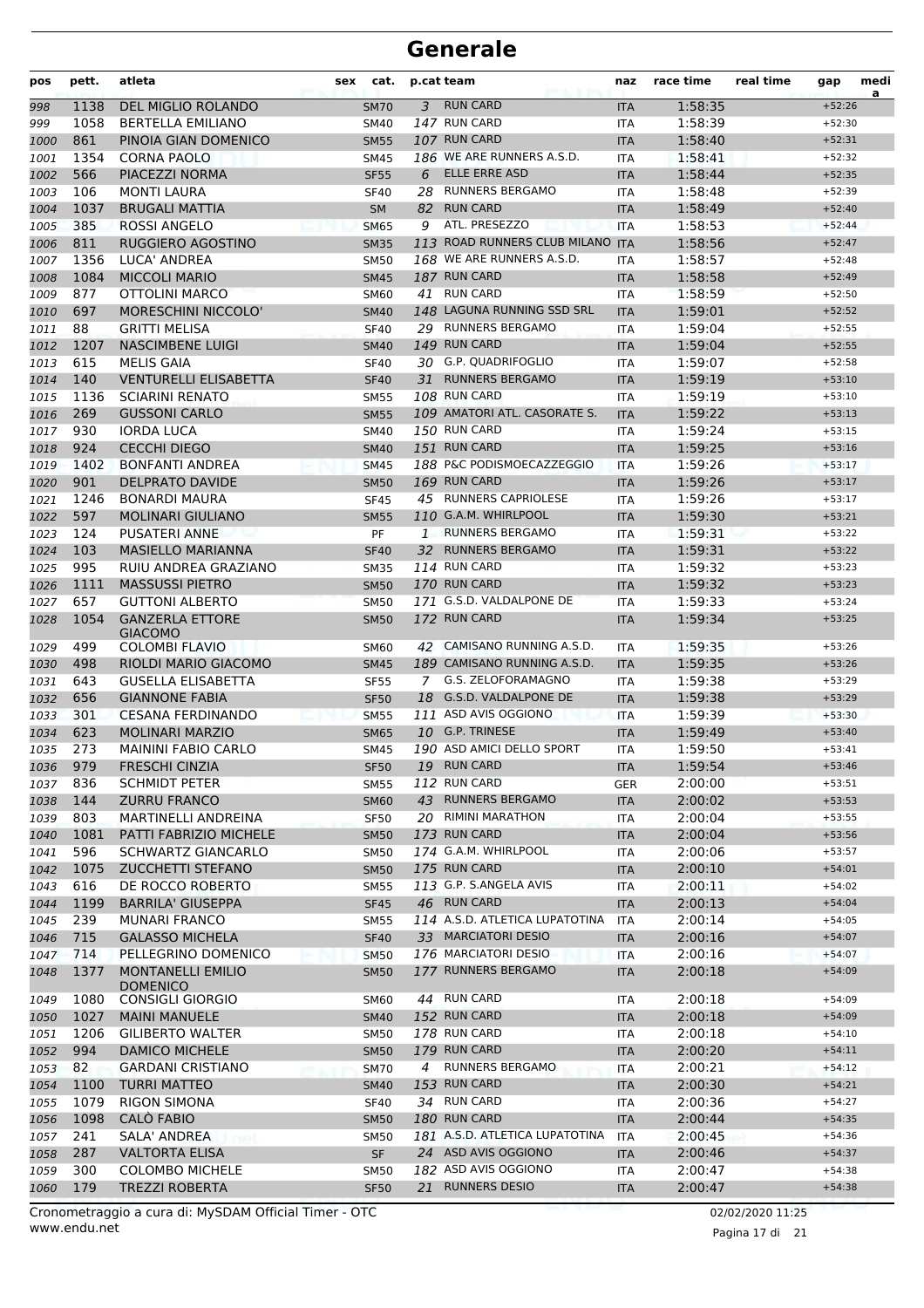| pos          | pett.        | atleta                                        | sex | cat.                       | p.cat team |                                           | naz                      | race time          | real time | gap                      | medi<br>a |
|--------------|--------------|-----------------------------------------------|-----|----------------------------|------------|-------------------------------------------|--------------------------|--------------------|-----------|--------------------------|-----------|
| 1061         | 922          | <b>CARVELLI GIUSEPPE</b>                      |     | <b>SM35</b>                |            | 115 RUN CARD                              | <b>ITA</b>               | 2:00:47            |           | $+54:38$                 |           |
| 1062         | 166          | PILARSKA ADRIANA                              |     | <b>SF40</b>                |            | 35 RUNNERS BERGAMO                        | ITA                      | 2:01:04            |           | $+54:55$                 |           |
| 1063         | 1333         | <b>CANTORE ALICE</b>                          |     | <b>SF45</b>                |            | 47 UNIONE SPORTIVA SAN                    | <b>ITA</b>               | 2:01:04            |           | $+54:55$                 |           |
| 1064         | 1067         | <b>LENA LEOPOLDO</b><br>ANTONELLO             |     | <b>SM40</b>                |            | 154 RUN CARD                              | <b>ITA</b>               | 2:01:17            |           | $+55:08$                 |           |
| 1065         | 1378         | <b>JASONI ALBERTO</b>                         |     | <b>SM50</b>                |            | 183 G.S. ZELOFORAMAGNO                    | <b>ITA</b>               | 2:01:30            |           | $+55:21$                 |           |
| 1066         | 165          | LORUSSO PATRIZIA                              |     | <b>SF35</b>                | 22         | <b>RUNNERS BERGAMO</b>                    | ITA                      | 2:01:38            |           | $+55:29$                 |           |
| 1067         | 93           | <b>LOCATELLI FERDINANDO</b>                   |     | <b>SM60</b>                | 45         | <b>RUNNERS BERGAMO</b>                    | <b>ITA</b>               | 2:01:50            |           | $+55:41$                 |           |
| 1068         | 1163         | <b>SIRONI MARIO</b>                           |     | <b>SM55</b>                |            | 115 RUN CARD                              | <b>ITA</b>               | 2:01:59            |           | $+55:50$                 |           |
| 1069         | 1299         | <b>APICELLA MARIA</b>                         |     | <b>SF55</b>                | 8          | SPORTS CLUB MELEGNANO                     | <b>ITA</b>               | 2:02:06            |           | $+55:57$                 |           |
| 1070         | 1283<br>1336 | PRANDONI RICCARDO<br><b>CALLEGARI SARA</b>    |     | <b>SM45</b>                |            | 191 S.CLUB LIB. SESTO<br>22 URBAN RUNNERS | <b>ITA</b>               | 2:02:07<br>2:02:28 |           | $+55:58$<br>$+56:19$     |           |
| 1071<br>1072 | 1208         | BALDAZZI MANUEL LUCA                          |     | <b>SF50</b>                |            | 184 RUN CARD                              | <b>ITA</b>               | 2:03:02            |           | $+56:53$                 |           |
| 1073         | 921          | <b>CONTI ANDREA</b>                           |     | <b>SM50</b><br><b>SM40</b> |            | 155 RUN CARD                              | ITA<br><b>ITA</b>        | 2:03:06            |           | $+56:57$                 |           |
| 1074         | 210          | LODIGIANI LUCA                                |     | <b>SM45</b>                |            | 192 3C (COMP. CREMONESE                   | <b>ITA</b>               | 2:03:15            |           | $+57:06$                 |           |
| 1075         | 265          | ALBRETTI ALESSANDRA                           |     | <b>SF50</b>                |            | 23 ALMOSTHERE ASD                         | <b>ITA</b>               | 2:03:17            |           | $+57:08$                 |           |
| 1076         | 1248         | <b>FILIPPI WILSON</b>                         |     | <b>SM40</b>                |            | 156 RUNNERS CAPRIOLESE                    | <b>ITA</b>               | 2:03:18            |           | $+57:09$                 |           |
| 1077         | 114          | PATALANO LEILA                                |     | <b>SF40</b>                |            | 36 RUNNERS BERGAMO                        | <b>ITA</b>               | 2:03:25            |           | $+57:16$                 |           |
| 1078         | 1194         | PICCIRILLO LUCIO                              |     | <b>SM40</b>                |            | 157 RUN CARD                              | ITA                      | 2:03:27            |           | $+57:18$                 |           |
| 1079         | 671          | POSSENTI ANGELO                               |     | <b>SM60</b>                |            | 46 GS AVIS TREVIGLIO G.                   | <b>ITA</b>               | 2:03:34            |           | $+57:25$                 |           |
| 1080         | 194          | <b>MORELLI CLAUDIO VITTORE</b>                |     | <b>SM65</b>                | 11         | <b>VETRERIA FANONI SONDRIO</b>            | <b>ITA</b>               | 2:03:39            |           | $+57:30$                 |           |
| 1081         | 981          | <b>ZANCHI LARA</b>                            |     | <b>SF40</b>                | 37         | <b>RUN CARD</b>                           | <b>ITA</b>               | 2:03:42            |           | $+57:34$                 |           |
| 1082         | 729          | MAZZA DANIELA                                 |     | <b>SF45</b>                |            | 48 MONZA MARATHON TEAM - A.               | <b>ITA</b>               | 2:03:44            |           | $+57:35$                 |           |
| 1083         | 819          | <b>COLUCCI LAURA</b>                          |     | <b>SF40</b>                | 38         | ROAD RUNNERS CLUB MILANO ITA              |                          | 2:03:46            |           | $+57:37$                 |           |
| 1084         | 335          | RANGHETTI ANDREA                              |     | <b>SM55</b>                |            | 116 ASD TEAM POLIZIA MILANO               | <b>ITA</b>               | 2:03:50            |           | $+57:41$                 |           |
| 1085         | 534          | TIRONI EMANUELA                               |     | <b>SF50</b>                |            | 24 CUS BERGAMO ATLETICA ASD               | <b>ITA</b>               | 2:03:52            |           | $+57:43$                 |           |
| 1086         | 61           | <b>BONOMI PAOLO</b>                           |     | <b>SM45</b>                |            | 193 RUNNERS BERGAMO                       | ITA                      | 2:03:56            |           | $+57:47$                 |           |
| 1087         | 933          | <b>SOLINAS ENRICO</b>                         |     | <b>SM45</b>                |            | 194 RUN CARD                              | <b>ITA</b>               | 2:03:56            |           | $+57:47$                 |           |
| 1088         | 951          | SPOLDI ERIKA                                  |     | <b>SF40</b>                |            | 39 RUN CARD                               | <b>ITA</b>               | 2:04:01            |           | $+57:52$                 |           |
| 1089         | 290          | <b>PETRINI GIUSEPPE</b>                       |     | <b>SM50</b>                |            | 185 ASD AVIS OGGIONO                      | <b>ITA</b>               | 2:04:01            |           | $+57:52$                 |           |
| 1090         | 646          | <b>FLORIANI FRANCESCA</b>                     |     | <b>SF40</b>                |            | 40 G.S.A. BRUGHERIO                       | ITA                      | 2:04:07            |           | $+57:58$                 |           |
| 1091         | 967          | DIMATTIA ANDREA                               |     | <b>SM45</b>                |            | 195 RUN CARD<br>158 GARDA RUNNING A.S.D.  | <b>ITA</b>               | 2:04:25            |           | $+58:16$                 |           |
| 1092         | 663          | <b>BRUNO GIUSEPPE</b>                         |     | <b>SM40</b>                |            | 116 RUN CARD                              | <b>ITA</b>               | 2:04:38            |           | $+58:29$                 |           |
| 1093         | 848<br>130   | <b>STELLATO GAETANO</b><br>ROSSI BARBARA      |     | <b>SM35</b><br><b>SF50</b> |            | 25 RUNNERS BERGAMO                        | <b>ITA</b>               | 2:04:49<br>2:04:51 |           | $+58:40$<br>$+58:42$     |           |
| 1094<br>1095 | 821          | RAVELLI LORENZO                               |     | <b>SM45</b>                |            | 196 ROAD RUNNERS CLUB MILANO              | <b>ITA</b><br><b>ITA</b> | 2:05:01            |           | $+58:52$                 |           |
| 1096         | 906          | <b>BARLETTA ANTONIO</b>                       |     | <b>SM40</b>                |            | 159 RUN CARD                              | ITA                      | 2:05:03            |           | $+58:54$                 |           |
| 1097         | 1146         | <b>LODI MAURO</b>                             |     | <b>SM45</b>                |            | 197 RUN CARD                              | <b>ITA</b>               | 2:05:03            |           | $+58:54$                 |           |
| 1098         | 639          | <b>PULCINI FABIO</b>                          |     | <b>SM55</b>                |            | 117 G.S. OREZZO                           | <b>ITA</b>               | 2:05:07            |           | $+58:58$                 |           |
| 1099         | 1310         | PATRINI GIOVANNA                              |     | SF <sub>60</sub>           | 3.         | TEAM K2                                   | ITA                      | 2:05:11            |           | $+59:02$                 |           |
| 1100         | 1204         | <b>MALAGNI VERONICA</b>                       |     | <b>SF35</b>                |            | 23 RUN CARD                               | ITA                      | 2:05:13            |           | $+59:04$                 |           |
| 1101         | 1099         | <b>MASIBAY JUDIE</b>                          |     | <b>SF45</b>                |            | 49 RUN CARD                               | PHI                      | 2:05:13            |           | $+59:05$                 |           |
| 1102         | 426          | <b>NESPOLI GIANLUCA</b>                       |     | <b>SM35</b>                |            | 117 ATL. VALLE BREMBANA                   | ITA                      | 2:05:14            |           | $+59:05$                 |           |
| 1103         | 717          | <b>BELTRAME MARIO</b><br><b>ALESSANDRO</b>    |     | <b>SM55</b>                |            | 118 MEDIRUN                               | <b>ITA</b>               | 2:05:15            |           | $+59:06$                 |           |
| 1104         | 1306         | PARISI PIETRO                                 |     | <b>SM60</b>                |            | 47 A.S.D. PODISTI CARUGATE                | <b>ITA</b>               | 2:05:16            |           | $+59:07$                 |           |
| 1105         | 347          | <b>ROSSI ANDREA</b>                           |     | <b>SM50</b>                |            | 186 ATL. ARCISATE                         | <b>ITA</b>               | 2:05:16            |           | $+59:07$                 |           |
| 1106         | 1039         | <b>GEMELLI PAOLA</b>                          |     | <b>SF55</b>                |            | 9 RUN CARD                                | ITA                      | 2:05:30            |           | $+59:21$                 |           |
| 1107         | 603          | <b>ORSINI ROBERTO</b>                         |     | <b>SM50</b>                |            | 187 G.P. AVIS LOCATE DI TRIULZI           | <b>ITA</b>               | 2:06:13            |           | $+1:00:04$               |           |
| 1108         | 604          | <b>MERLO ANDREA</b>                           |     | SM45                       |            | 198 G.P. AVIS LOCATE DI TRIULZI           | ITA                      | 2:06:14            |           | $+1:00:05$               |           |
| 1109         | 1314         | DE SILVESTRI MAURIZIO                         |     | <b>SM60</b>                |            | 48 TEAM OTC SSD ARL                       | <b>ITA</b>               | 2:06:14            |           | $+1:00:05$               |           |
| 1110         | 1203         | <b>FERRO LINDA</b>                            |     | <b>SF40</b>                | 41         | <b>RUN CARD</b>                           | <b>ITA</b>               | 2:06:18            |           | $+1:00:09$               |           |
| 1111         | 648          | <b>MARCHETTA SALVATORE</b><br><b>DOMENICO</b> |     | <b>SM40</b>                |            | 160 G.S.A. BRUGHERIO                      | <b>ITA</b>               | 2:06:18            |           | $+1:00:09$               |           |
| 1112         | 523          | <b>RIVA ROBERTO</b>                           |     | SM65                       |            | 12 CIRCOLO ATL.GUARDIA DI                 | ITA                      | 2:06:22            |           | $+1:00:13$               |           |
| 1113         | 975          | <b>CONTI ANTONIO</b>                          |     | <b>SM60</b>                | 49         | <b>RUN CARD</b>                           | <b>ITA</b>               | 2:06:43            |           | $+1:00:34$               |           |
| 1114         | 605          | PAGANIN ANGELO                                |     | <b>SM55</b>                |            | 119 G.P. AVIS PAVIA                       | ITA                      | 2:06:44            |           | $+1:00:35$               |           |
| 1115         | 371          | <b>BENEDETTI MARINA</b>                       |     | <b>SF40</b>                |            | 42 ATL. LA TORRE                          | <b>ITA</b>               | 2:06:49            |           | $+1:00:40$               |           |
| 1116         | 90           | LAVELLI VIRNA<br><b>MAZZOLENI FILIPPO</b>     |     | <b>SF45</b>                |            | 50 RUNNERS BERGAMO<br>50 ATL. PRESEZZO    | ITA                      | 2:06:56            |           | $+1:00:47$<br>$+1:01:00$ |           |
| 1117<br>1118 | 382<br>536   | CARROZZO ALBERTO                              |     | <b>SM60</b><br>SM45        |            | 199 CUS PRO PATRIA MILANO                 | <b>ITA</b><br>ITA        | 2:07:09<br>2:07:12 |           | $+1:01:03$               |           |
| 1119         | 353          | PASINETTI ANTONIO                             |     | <b>SM65</b>                |            | 13 ATL. CASAZZA                           | <b>ITA</b>               | 2:07:14            |           | $+1:01:05$               |           |
| 1120         | 495          | <b>SCHIRRU ROBERTO</b>                        |     | <b>SM50</b>                |            | 188 CAGLIARI MARATHON CLUB                | <b>ITA</b>               | 2:07:19            |           | $+1:01:10$               |           |
| 1121         | 330          | <b>GARLASCHI MAURO</b>                        |     | <b>SM55</b>                |            | 120 ASD RUNNERS VALCALEPIO                | <b>ITA</b>               | 2:07:20            |           | $+1:01:11$               |           |
| 1122         | 629          | LA SPINA CLAUDIA                              |     | <b>SF35</b>                |            | 24 G.S. AVIS - SEREGNO                    | ITA                      | 2:07:20            |           | $+1:01:12$               |           |
|              |              |                                               |     |                            |            |                                           |                          |                    |           |                          |           |

www.endu.net Cronometraggio a cura di: MySDAM Official Timer - OTC 02/02/2020 11:25

Pagina 18 di 21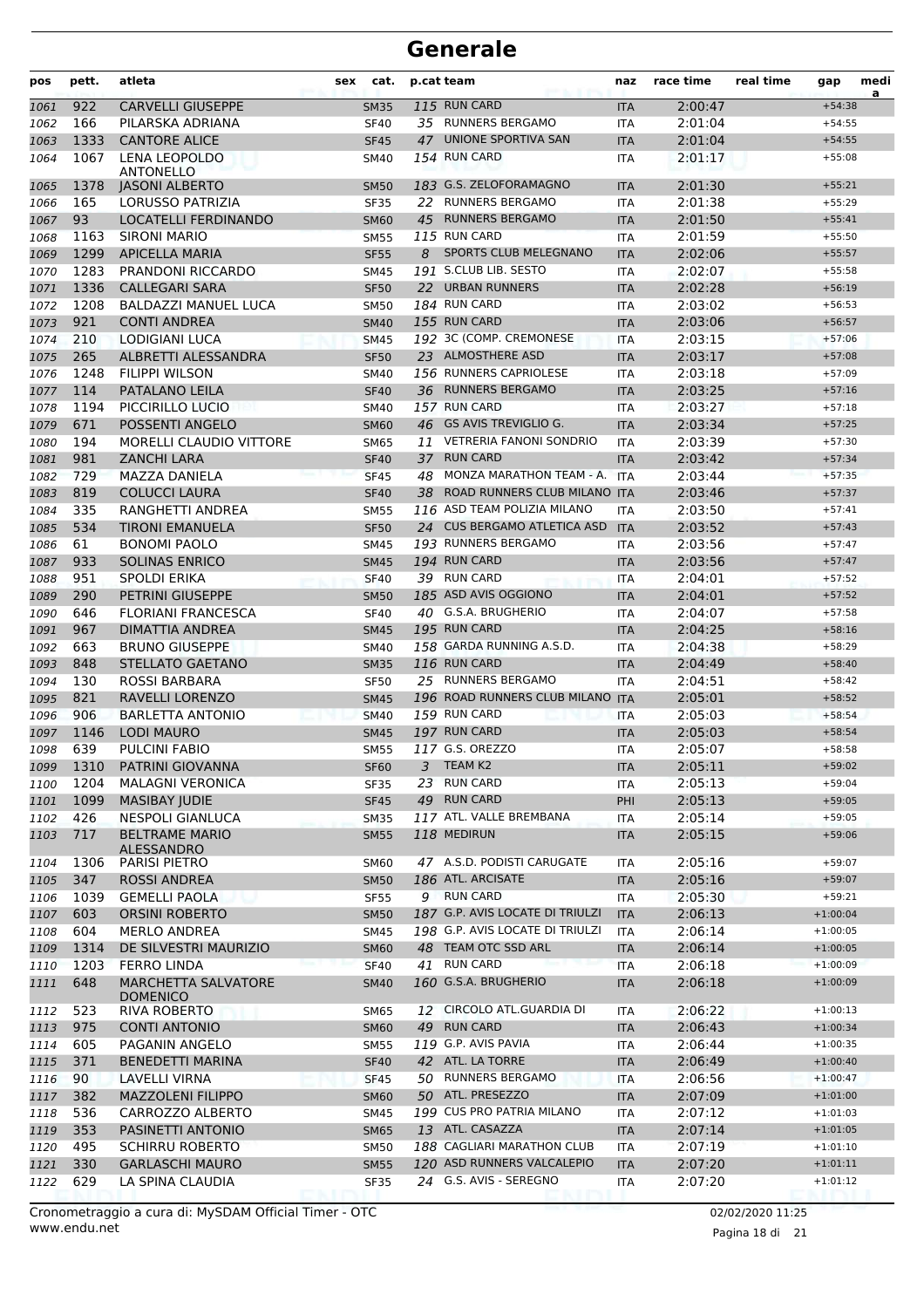| pos          | pett.       | atleta                                   | sex | cat.                       |              | p.cat team                                       | naz                      | race time          | real time | gap                      | medi<br>a |
|--------------|-------------|------------------------------------------|-----|----------------------------|--------------|--------------------------------------------------|--------------------------|--------------------|-----------|--------------------------|-----------|
| 1123         | 738         | POZZI EZIO                               |     | <b>SM55</b>                |              | 121 P&C PODISMOECAZZEGGIO                        | <b>ITA</b>               | 2:07:32            |           | $+1:01:23$               |           |
| 1124         | 50          | ALGERI GIAMBATTISTA                      |     | <b>SM50</b>                |              | 189 RUNNERS BERGAMO                              | <b>ITA</b>               | 2:07:36            |           | $+1:01:27$               |           |
| 1125         | 1126        | D'ALESSIO PASQUALE                       |     | <b>SM</b>                  |              | 83 RUN CARD                                      | <b>ITA</b>               | 2:08:10            |           | $+1:02:01$               |           |
| 1126         | 889         | LIBERIO CARLO                            |     | <b>SM50</b>                |              | 190 RUN CARD                                     | <b>ITA</b>               | 2:08:15            |           | $+1:02:06$               |           |
| 1127         | 145         | <b>ARNOLDI SIMONA</b>                    |     | <b>SF45</b>                |              | 51 RUNNERS BERGAMO                               | <b>ITA</b>               | 2:08:15            |           | $+1:02:06$               |           |
| 1128         | 74          | <b>DECAPITANI COSTANTE</b>               |     | <b>SM55</b>                |              | 122 RUNNERS BERGAMO                              | <b>ITA</b>               | 2:08:16            |           | $+1:02:07$               |           |
| 1129         | 653         | <b>LUCCHI MARCO</b>                      |     | <b>SM35</b>                |              | 118 G.S.D. MOMBOCAR                              | <b>ITA</b>               | 2:08:28            |           | $+1:02:19$               |           |
| 1130         | 1005        | <b>LOCIGNO RAPHAEL</b>                   |     | <b>SM40</b>                |              | 161 RUN CARD                                     | <b>BEL</b>               | 2:08:30            |           | $+1:02:21$               |           |
| 1131         | 743         | <b>COMOTTI PAOLO</b>                     |     | <b>SM45</b>                |              | 200 PODISTI FARESI                               | <b>ITA</b>               | 2:08:44            |           | $+1:02:35$               |           |
| 1132         | 779         | <b>BUSSEI LINO</b>                       |     | <b>SM60</b>                | 51           | POLISPORTIVA IMIBERG                             | <b>ITA</b>               | 2:08:45            |           | $+1:02:36$               |           |
| 1133         | 512         | <b>GORDILLO CARLOS</b>                   |     | <b>SM55</b>                |              | 123 CANTO DI CORSA                               | <b>ITA</b>               | 2:08:57            |           | $+1:02:48$               |           |
| 1134         | 1382        | <b>MAZZONE BRIGITTE</b>                  |     | <b>SF45</b>                |              | 52 RUN CARD                                      | <b>ITA</b>               | 2:09:12            |           | $+1:03:03$               |           |
| 1135         | 742         | <b>MOTTA FRANCESCO</b>                   |     | <b>SM45</b>                |              | 201 PODISTI FARESI                               | <b>ITA</b>               | 2:09:19            |           | $+1:03:10$               |           |
| 1136         | 483         | <b>VECERA VANIA</b>                      |     | <b>SF35</b>                |              | 25 BERGAMO STARS ATLETICA<br>26 ASD AVIS OGGIONO | <b>ITA</b>               | 2:09:20            |           | $+1:03:12$               |           |
| 1137         | 283         | <b>BONIZZONI DANIELA</b>                 |     | <b>SF50</b>                |              | 162 RUN CARD                                     | <b>ITA</b>               | 2:09:23            |           | $+1:03:14$               |           |
| 1138         | 859         | KALALI ILKER                             |     | SM40                       |              | 163 RUN CARD                                     | <b>TUR</b>               | 2:09:24            |           | $+1:03:15$<br>$+1:03:17$ |           |
| 1139         | 1002<br>650 | <b>COMI PAOLO</b><br>MIRIZZI EUGENIA     |     | <b>SM40</b>                |              | 43 G.S.ATL.DIL.LIB. PIOMBINO                     | <b>ITA</b>               | 2:09:26<br>2:09:28 |           | $+1:03:19$               |           |
| 1140         | 968         | NAVONE DANIELA PAOLA                     |     | <b>SF40</b>                | 44           | <b>RUN CARD</b>                                  | <b>ITA</b>               | 2:09:29            |           | $+1:03:20$               |           |
| 1141<br>1142 | 284         | <b>BRENNA FRANCESCA</b>                  |     | <b>SF40</b><br><b>SF45</b> |              | 53 ASD AVIS OGGIONO                              | <b>ITA</b><br><b>ITA</b> | 2:09:38            |           | $+1:03:29$               |           |
|              | 849         | <b>CAVA BETTINO</b>                      |     | <b>SM50</b>                |              | 191 RUN CARD                                     |                          | 2:09:39            |           | $+1:03:30$               |           |
| 1143         | 1000        | <b>BIANCHI ALESSANDRA</b>                |     | SF                         | 25           | <b>RUN CARD</b>                                  | <b>ITA</b><br><b>ITA</b> | 2:09:46            |           | $+1:03:37$               |           |
| 1144<br>1145 | 1122        | <b>MOTTO CESARINA</b>                    |     | <b>SF45</b>                | 54           | <b>RUN CARD</b>                                  | <b>ITA</b>               | 2:09:56            |           | $+1:03:47$               |           |
| 1146         | 1116        | RANIERI SANTINA                          |     | <b>SF50</b>                | 27           | <b>RUN CARD</b>                                  | <b>ITA</b>               | 2:09:56            |           | $+1:03:47$               |           |
| 1147         | 934         | <b>ROSSI TIZIANA</b>                     |     | <b>SF50</b>                | 28           | <b>RUN CARD</b>                                  | <b>ITA</b>               | 2:09:56            |           | $+1:03:47$               |           |
| 1148         | 1307        | <b>COLOMBO MASSIMO</b>                   |     | <b>SM55</b>                |              | 124 TEAM 3 ESSE                                  | <b>ITA</b>               | 2:10:00            |           | $+1:03:51$               |           |
| 1149         | 815         | <b>MAGGI WALTER</b>                      |     | <b>SM50</b>                |              | 192 ASD AVIS OGGIONO                             | <b>ITA</b>               | 2:10:03            |           | $+1:03:54$               |           |
| 1150         | 781         | PAGANI GIUSEPPE                          |     | SM40                       |              | 164 POLISPORTIVA SALUS                           | <b>ITA</b>               | 2:10:07            |           | $+1:03:58$               |           |
| 1151         | 168         | <b>ZERBONI SARA</b>                      |     | <b>SF45</b>                |              | 55 RUNNERS DESIO                                 | <b>ITA</b>               | 2:10:30            |           | $+1:04:21$               |           |
| 1152         | 136         | SPINELLI GIOVANNA                        |     | <b>SF55</b>                |              | 10 RUNNERS BERGAMO                               | <b>ITA</b>               | 2:10:43            |           | $+1:04:34$               |           |
| 1153         | 946         | <b>ALBANO RAFFAELE</b>                   |     | <b>SM</b>                  | 84           | <b>RUN CARD</b>                                  | <b>ITA</b>               | 2:10:46            |           | $+1:04:37$               |           |
| 1154         | 1157        | PIAZZALUNGA MIRIAM                       |     | <b>SF60</b>                | 4            | <b>RUN CARD</b>                                  | <b>ITA</b>               | 2:10:49            |           | $+1:04:40$               |           |
| 1155         | 388         | <b>CRIPPA RAFFAELLA</b>                  |     | <b>SF65</b>                | $\mathbf{1}$ | ATL. PRESEZZO                                    | <b>ITA</b>               | 2:10:57            |           | $+1:04:48$               |           |
| 1156         | 565         | <b>MAZZOLENI NELLA</b>                   |     | <b>SF40</b>                | 45           | <b>ELLE ERRE ASD</b>                             | <b>ITA</b>               | 2:11:00            |           | $+1:04:51$               |           |
| 1157         | 1049        | <b>LIPO MAURO</b>                        |     | <b>SM50</b>                |              | 193 RUN CARD                                     | <b>ITA</b>               | 2:11:02            |           | $+1:04:53$               |           |
| 1158         | 212         | RINALDI PAOLA                            |     | <b>SF45</b>                |              | 56 3C (COMP. CREMONESE                           | <b>ITA</b>               | 2:11:33            |           | $+1:05:24$               |           |
| 1159         | 214         | <b>MARINO ANTONIO</b>                    |     | <b>SM50</b>                |              | 194 3C (COMP. CREMONESE                          | <b>ITA</b>               | 2:11:33            |           | $+1:05:24$               |           |
| 1160         | 202         | <b>BARBARINI MORGANA</b>                 |     | <b>SF45</b>                |              | 57 3C (COMP. CREMONESE                           | <b>ITA</b>               | 2:11:33            |           | $+1:05:24$               |           |
| 1161         | 123         | <b>PULCINI GERMANO</b>                   |     | <b>SM45</b>                |              | 202 RUNNERS BERGAMO                              | <b>ITA</b>               | 2:11:43            |           | $+1:05:34$               |           |
| 1162         | 1118        | <b>MICHELI DARIO</b>                     |     | <b>SM50</b>                |              | 195 RUN CARD                                     | ITA                      | 2:11:46            |           | $+1:05:37$               |           |
| 1163         | 1046        | <b>REBOA RICCARDO</b>                    |     | <b>SM40</b>                |              | 165 RUN CARD                                     | <b>ITA</b>               | 2:11:54            |           | $+1:05:45$               |           |
| 1164         | 151         | <b>CHIESA ALBERTO</b>                    |     | <b>SM50</b>                |              | 196 RUNNERS BERGAMO                              | <b>ITA</b>               | 2:12:13            |           | $+1:06:04$               |           |
| 1165         | 1012        | <b>CORBELLI ALESSANDRO</b>               |     | <b>SM45</b>                |              | 203 RUN CARD                                     | <b>ITA</b>               | 2:12:18            |           | $+1:06:09$               |           |
| 1166         | 294         | BADALOTTI MARIA ROSA                     |     | <b>SF50</b>                |              | 29 ASD AVIS OGGIONO                              | <b>ITA</b>               | 2:12:19            |           | $+1:06:10$               |           |
| 1167         | 1112        | PAPETTI VIOLA                            |     | <b>SF</b>                  |              | 26 RUN CARD                                      | <b>ITA</b>               | 2:12:30            |           | $+1:06:21$               |           |
| 1168         | 744         | LAROCCA ANTONIO                          |     | SM60                       | 52           | PODISTICA AMATORI POTENZA ITA                    |                          | 2:12:35            |           | $+1:06:26$               |           |
| 1169         | 1171        | <b>BARISELLI ROMINA</b>                  |     | SF                         |              | 27 RUN CARD                                      | <b>ITA</b>               | 2:12:39            |           | $+1:06:30$               |           |
| 1170         | 1247        | SIGNORELLI ALBERTO                       |     | SM40                       |              | 166 RUNNERS CAPRIOLESE                           | ITA                      | 2:12:44            |           | $+1:06:35$               |           |
| 1171         | 961         | <b>COLOMBO NICOLE</b>                    |     | <b>SF40</b>                |              | 46 RUN CARD                                      | <b>ITA</b>               | 2:12:46            |           | $+1:06:37$               |           |
| 1172         | 869         | ZAGOLIN ELEONORA                         |     | <b>SF40</b>                |              | 47 RUN CARD                                      | <b>ITA</b>               | 2:12:49            |           | $+1:06:40$               |           |
| 1173         | 390         | ROTA DONATELLA                           |     | <b>SF65</b>                | 2            | ATL. PRESEZZO                                    | <b>ITA</b>               | 2:12:58            |           | $+1:06:50$               |           |
| 1174         | 396         | POLENI MARGHERITA                        |     | SF55                       | 11           | ATL. PRESEZZO                                    | ITA                      | 2:12:59            |           | $+1:06:50$               |           |
| 1175         | 1007        | RIGHETTI EMANUELA                        |     | <b>SF45</b>                |              | 58 RUN CARD                                      | <b>ITA</b>               | 2:13:02            |           | $+1:06:53$               |           |
| 1176         | 286         | <b>GEROSA SILVIA</b>                     |     | <b>SF40</b>                |              | 48 ASD AVIS OGGIONO                              | ITA                      | 2:13:03            |           | $+1:06:54$               |           |
| 1177         | 394         | <b>MENGHINI STEFANO</b>                  |     | <b>SM50</b>                |              | 197 ATL. PRESEZZO<br>30 ATL. ARCISATE            | <b>ITA</b>               | 2:13:05            |           | $+1:06:56$               |           |
| 1178         | 346         | AVOLIO ANNA MICHELINA                    |     | <b>SF50</b>                |              | 14 VETRERIA FANONI SONDRIO                       | ITA                      | 2:13:08            |           | $+1:06:59$               |           |
| 1179         | 195         | <b>CASTELANELLI MARINO</b>               |     | <b>SM65</b>                |              | 15 RUN CARD                                      | <b>ITA</b>               | 2:13:12            |           | $+1:07:03$               |           |
| 1180         | 1033<br>837 | <b>RAPPA VINCENZO</b><br>DONADONI MATTEO |     | <b>SM65</b><br><b>SM45</b> |              | 204 RUN CARD                                     | ITA                      | 2:13:16<br>2:13:16 |           | $+1:07:07$<br>$+1:07:07$ |           |
| 1181<br>1182 | 296         | TERRANEO CINZIA                          |     | <b>SF55</b>                |              | 12 ASD AVIS OGGIONO                              | <b>ITA</b><br>ITA        | 2:13:20            |           | $+1:07:11$               |           |
| 1183         | 1312        | <b>MAURI ROBERTO</b>                     |     | <b>SM55</b>                |              | 125 TEAM OTC SSD ARL                             | <b>ITA</b>               | 2:13:37            |           | $+1:07:28$               |           |
| 1184         | 237         | <b>DUSI GIULIANO</b>                     |     | <b>SM70</b>                |              | 5 A.S.D. ATLETICA LUPATOTINA                     | ITA                      | 2:13:39            |           | $+1:07:30$               |           |
| 1185         | 941         | <b>ODONI STEFANO</b>                     |     | <b>SM40</b>                |              | 167 RUN CARD                                     | <b>ITA</b>               | 2:14:24            |           | $+1:08:15$               |           |
| 1186         | 235         | <b>BASSI PAOLO GIUSEPPE</b>              |     | <b>SM55</b>                |              | 126 A.S.D. ATLETICA CINQUE                       | ITA                      | 2:14:27            |           | $+1:08:18$               |           |
|              |             |                                          |     |                            |              |                                                  |                          |                    |           |                          |           |

www.endu.net Cronometraggio a cura di: MySDAM Official Timer - OTC 02/02/2020 11:25

Pagina 19 di 21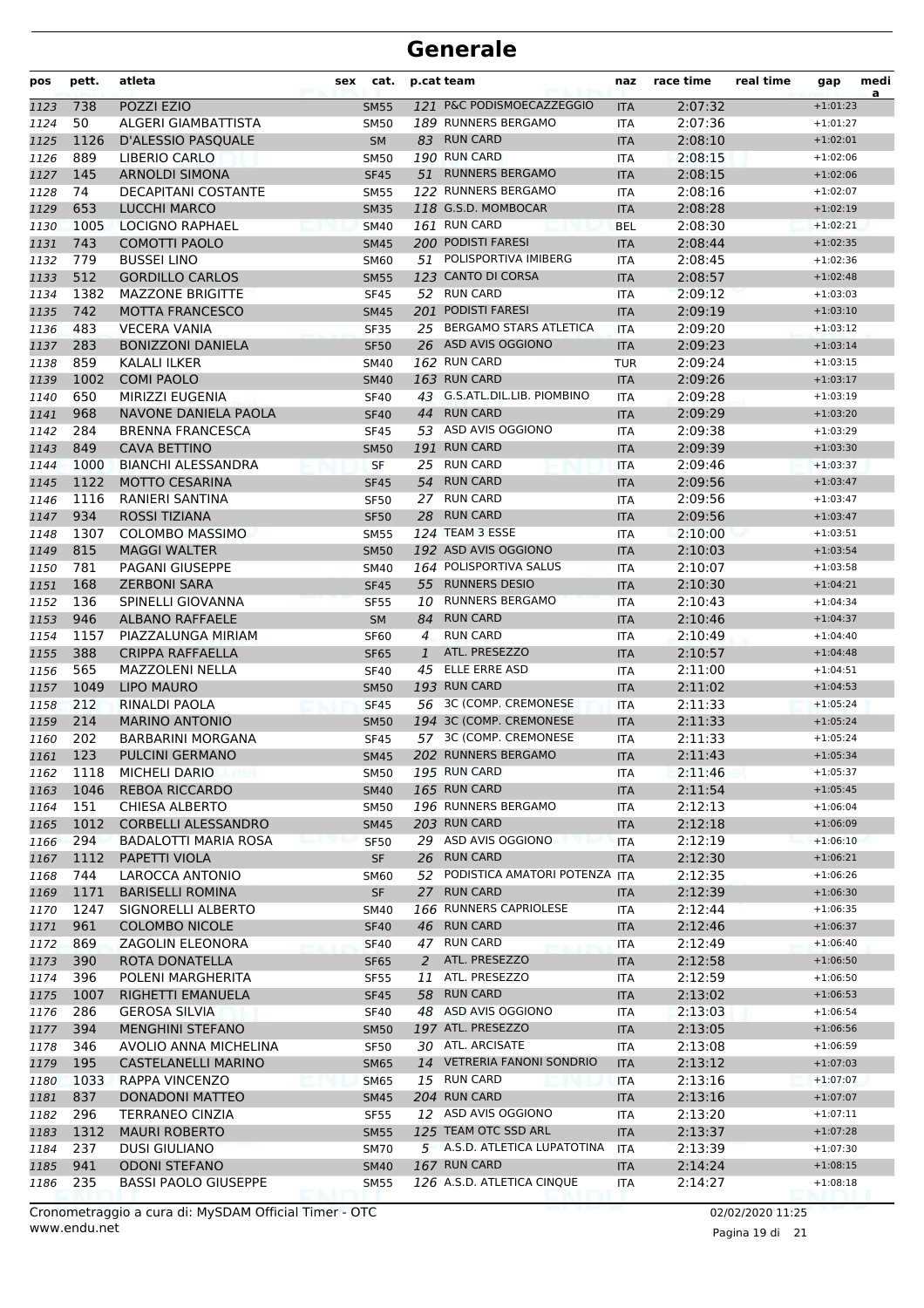| pos               | pett.     | atleta                                          | sex | cat.              |    | p.cat team                                              | naz               | race time | real time | gap        | medi<br>a |
|-------------------|-----------|-------------------------------------------------|-----|-------------------|----|---------------------------------------------------------|-------------------|-----------|-----------|------------|-----------|
| 1187              | 496       | <b>MOI SONIA</b>                                |     | <b>SF45</b>       | 59 | <b>CAGLIARI MARATHON CLUB</b>                           | <b>ITA</b>        | 2:14:28   |           | $+1:08:19$ |           |
| 1188              | 438       | <b>BURDUJA RODICA</b>                           |     | <b>SF45</b>       |    | 60 ATL.VICENTINA                                        | <b>ITA</b>        | 2:14:41   |           | $+1:08:32$ |           |
| 1189              | 1144      | <b>CERUTI STEFANO</b>                           |     | <b>SM40</b>       |    | 168 RUN CARD                                            | <b>ITA</b>        | 2:14:44   |           | $+1:08:35$ |           |
| 1190              | 890       | <b>SERAFINI GIAMPIETRO</b>                      |     | <b>SM45</b>       |    | 205 RUN CARD                                            | <b>ITA</b>        | 2:14:44   |           | $+1:08:35$ |           |
| 1191              | 494       | ROSSI MASSIMILIANO                              |     | <b>SM45</b>       |    | 206 C.T.L. 3 ATLETICA                                   | <b>ITA</b>        | 2:14:50   |           | $+1:08:41$ |           |
| 1192              | 905       | CAMPANINI CLAUDIO                               |     | <b>SM60</b>       |    | 53 RUN CARD                                             | <b>ITA</b>        | 2:14:51   |           | $+1:08:42$ |           |
| 1193              | 801       | <b>CASALBONI STEFANIA</b>                       |     | <b>SF45</b>       | 61 | <b>RIMINI MARATHON</b>                                  | <b>ITA</b>        | 2:15:00   |           | $+1:08:51$ |           |
| 1194              | 888       | <b>DONDOSSOLA LARRY</b>                         |     | <b>SM40</b>       |    | 169 RUN CARD                                            | <b>ITA</b>        | 2:15:29   |           | $+1:09:20$ |           |
| 1195              | 1371      | PINELLI ANNA                                    |     | <b>SF35</b>       |    | 26 3C (COMP. CREMONESE                                  | <b>ITA</b>        | 2:15:50   |           | $+1:09:41$ |           |
| 1196              | 208       | <b>BORSELLA MARCO ENZO</b>                      |     | <b>SM50</b>       |    | 198 3C (COMP. CREMONESE                                 | <b>ITA</b>        | 2:15:51   |           | $+1:09:42$ |           |
| 1197              | 1129      | ZUEVA EKATERINA                                 |     | <b>SF</b>         | 28 | <b>RUN CARD</b>                                         | <b>RUS</b>        | 2:16:06   |           | $+1:09:57$ |           |
| 1198              | 747       | PETTINATO ROBERTO                               |     | <b>SM40</b>       |    | 170 PODISTICA MEZZANESE                                 | <b>ITA</b>        | 2:16:24   |           | $+1:10:15$ |           |
| 1199              | 1183      | <b>FALCE ANDREA</b>                             |     | <b>SM45</b>       |    | 207 RUN CARD                                            | <b>ITA</b>        | 2:16:27   |           | $+1:10:18$ |           |
| 1200              | 1016      | <b>TREZZA FABIO</b>                             |     | <b>SM45</b>       |    | 208 RUN CARD                                            | <b>ITA</b>        | 2:16:55   |           | $+1:10:47$ |           |
| 1201              | 375       | <b>MAGNANI MARINO</b>                           |     | <b>SM45</b>       |    | 209 ATL. LAMBRO MILANO                                  | <b>ITA</b>        | 2:18:11   |           | $+1:12:02$ |           |
| 1202              | 805       | <b>BRAMBILLA GIULIANO</b>                       |     | <b>SM70</b>       | 6  | ROAD RUNNERS CLUB MILANO                                | <b>ITA</b>        | 2:18:15   |           | $+1:12:06$ |           |
| 1203              | 70        | <b>CHIAPPINI ELENA</b>                          |     | <b>SF50</b>       | 31 | <b>RUNNERS BERGAMO</b>                                  | <b>ITA</b>        | 2:18:37   |           | $+1:12:29$ |           |
| 1204              | 1233      | <b>FARANDA CARLO</b>                            |     | <b>SM50</b>       |    | 199 RUNNERS BERGAMO                                     | <b>ITA</b>        | 2:18:51   |           | $+1:12:42$ |           |
| 1205              | 1232      | <b>DOLCI FRANCESCA</b>                          |     | <b>SF50</b>       | 32 | <b>RUNNERS BERGAMO</b>                                  | <b>ITA</b>        | 2:18:52   |           | $+1:12:43$ |           |
| 1206              | 846       | <b>MASTROIANNI NICOLA</b>                       |     | <b>SM50</b>       |    | 200 RUN CARD                                            | <b>ITA</b>        | 2:19:10   |           | $+1:13:01$ |           |
| 1207              | 976       | <b>ANGILERI PIETRO</b>                          |     | <b>SM</b>         | 85 | <b>RUN CARD</b><br>210 RUN CARD                         | <b>ITA</b>        | 2:19:33   |           | $+1:13:24$ |           |
| 1208              | 883       | <b>FABBRETTI FLORIANO</b>                       |     | <b>SM45</b>       |    |                                                         | <b>ITA</b>        | 2:20:28   |           | $+1:14:19$ |           |
| 1209              | 780       | <b>MESSINA GIOVANNI</b>                         |     | <b>SM50</b>       |    | 201 POLISPORTIVA LOSA A.S.D.                            | <b>ITA</b>        | 2:20:52   |           | $+1:14:43$ |           |
| 1210              | 493       | <b>BARBARO ANTONIO</b><br><b>BORSOTTI MARIO</b> |     | <b>SM65</b>       |    | 16 C.T.L. 3 ATLETICA<br><b>RUN CARD</b>                 | <b>ITA</b>        | 2:21:09   |           | $+1:15:00$ |           |
| 1211              | 1062      | <b>LEONARDO</b>                                 |     | <b>SM60</b>       | 54 |                                                         | <b>ITA</b>        | 2:21:40   |           | $+1:15:31$ |           |
| 1212              | 1323      | AIMOLA FRANCESCA                                |     | <b>SF45</b>       | 62 | TRIBU' FRENTANA LANCIANO                                | ITA               | 2:21:59   |           | $+1:15:50$ |           |
| 1213              | 1260      | <b>PATELLI RACHELE</b>                          |     | <b>SF</b>         | 29 | <b>RUNNERS CAPRIOLESE</b>                               | <b>ITA</b>        | 2:23:21   |           | $+1:17:12$ |           |
|                   |           | <b>MAURETTA</b>                                 |     |                   |    |                                                         |                   |           |           |            |           |
| 1214              | 1236      | PARZANI ERIKA                                   |     | <b>SF40</b>       | 49 | <b>RUNNERS CAPRIOLESE</b>                               | <b>ITA</b>        | 2:23:21   |           | $+1:17:12$ |           |
| 1215              | 1261      | <b>BREVI LAURA</b>                              |     | <b>SF50</b>       | 33 | RUNNERS CAPRIOLESE                                      | <b>ITA</b>        | 2:23:21   |           | $+1:17:12$ |           |
| 1216              | 282       | <b>BORGONOVO MANUELA</b>                        |     | <b>SF40</b>       | 50 | ASD AVIS OGGIONO                                        | ITA               | 2:23:33   |           | $+1:17:24$ |           |
| 1217              | 219       | <b>BISOGNO LUCA</b>                             |     | <b>SM50</b>       |    | 202 9,92 RUNNING ASD                                    | <b>ITA</b>        | 2:23:44   |           | $+1:17:35$ |           |
| 1218              | 217       | PULCINA ANNA                                    |     | <b>SF35</b>       |    | 27 9,92 RUNNING ASD                                     | <b>ITA</b>        | 2:23:55   |           | $+1:17:46$ |           |
| 1219              | 205       | <b>STRUZZI FRANCO</b>                           |     | <b>SM50</b>       |    | 203 3C (COMP. CREMONESE                                 | <b>ITA</b>        | 2:24:08   |           | $+1:17:59$ |           |
| 1220              | 207       | MARAZZI MARIA TERESA                            |     | <b>SF40</b>       |    | 51 3C (COMP. CREMONESE                                  | <b>ITA</b>        | 2:24:08   |           | $+1:17:59$ |           |
| 1221              | 209       | <b>BUCCA MARIASTELLA</b>                        |     | <b>SF50</b>       | 34 | 3C (COMP. CREMONESE                                     | <b>ITA</b>        | 2:24:08   |           | $+1:17:59$ |           |
| 1222              | 211       | REBECCHI CARLO                                  |     | <b>SM60</b>       | 55 | <b>3C (COMP, CREMONESE</b>                              | <b>ITA</b>        | 2:24:09   |           | $+1:18:00$ |           |
| 1223              | 1227      | <b>CARRATTA ANDREA</b>                          |     | <b>SM35</b>       |    | 119 RUNNERS BERGAMO                                     | <b>ITA</b>        | 2:24:18   |           | $+1:18:09$ |           |
| 1224              | 198       | <b>CARASSAI ANDREA</b>                          |     | SM40              |    | 171 3C (COMP. CREMONESE                                 | <b>ITA</b>        | 2:26:28   |           | $+1:20:19$ |           |
| 1225              | 199       | D'AURIA BARBARA                                 |     | <b>SF45</b>       |    | 63 3C (COMP. CREMONESE                                  | <b>ITA</b>        | 2:26:28   |           | $+1:20:19$ |           |
| 1226              | 618       | ZAFFRA LAURA                                    |     | <b>SF55</b>       |    | 13 G.P. S.ANGELA AVIS<br>86 A.S.D. ATLETICA LUPATOTINA  | ITA               | 2:26:48   |           | $+1:20:40$ |           |
| 1227              | 238       | <b>FAGGIONI STEFANO</b>                         |     | <b>SM</b>         |    | 35 9,92 RUNNING ASD                                     | <b>ITA</b>        | 2:27:08   |           | $+1:20:59$ |           |
| 1228              | 216       | BACILIERI ADRIANA                               |     | <b>SF50</b>       |    |                                                         | ITA               | 2:29:22   |           | $+1:23:13$ |           |
| <b>DNF</b>        | 45<br>504 | DELLA MARTA EMANUELE<br>CAPUANO PAOLO           |     | <b>SM</b><br>SM40 |    | CUS BERGAMO ATLETICA ASD ITA<br>CAMISANO RUNNING A.S.D. |                   |           |           |            |           |
| DNF               | 313       | <b>GARBAGNATI BARBARA</b>                       |     | <b>SF35</b>       |    | ASD GP GARLASCHESE                                      | ITA<br><b>ITA</b> |           |           |            |           |
| <b>DNF</b><br>DNF | 1165      | MICHELETTI ALBERTO                              |     | SM45              |    | <b>RUN CARD</b>                                         | ITA               |           |           |            |           |
| <b>DNF</b>        | 865       | <b>RATTI FABIO</b>                              |     | <b>SM55</b>       |    | <b>RUN CARD</b>                                         | <b>ITA</b>        |           |           |            |           |
| DNF               | 461       | <b>FRANZONI MATTIA</b>                          |     | SM                |    | <b>ATLETICA LONATO</b>                                  | ITA               |           |           |            |           |
| <b>DNF</b>        | 432       | PAONESSA MARIO                                  |     | <b>SM50</b>       |    | ATL. VERBANO                                            | <b>ITA</b>        |           |           |            |           |
| DNF               | 436       | AMATI LARA                                      |     | <b>SF35</b>       |    | ATL. VILLONGO                                           | ITA               |           |           |            |           |
| <b>DNF</b>        | 401       | <b>GAMBIRASIO GIAN LUIGI</b>                    |     | <b>SM60</b>       |    | ATL. PRESEZZO                                           | <b>ITA</b>        |           |           |            |           |
| DNF               | 680       | <b>CARBONE MAURO</b>                            |     | <b>SM40</b>       |    | KOASS MILANO SSARL                                      | <b>ITA</b>        |           |           |            |           |
| <b>DNF</b>        | 841       | PONTI SARA                                      |     | <b>SF45</b>       |    | <b>RUN CARD</b>                                         | <b>SUI</b>        |           |           |            |           |
| DNF               | 900       | <b>FERRARA LORIS</b>                            |     | SM                |    | <b>RUN CARD</b>                                         | ITA               |           |           |            |           |
| <b>DNF</b>        | 1023      | <b>GOZZOLI CHIARA</b>                           |     | <b>SF35</b>       |    | <b>RUN CARD</b>                                         | <b>ITA</b>        |           |           |            |           |
| DNF               | 511       | <b>BUTTI ENRICO CLAUDIO</b>                     |     | <b>SM45</b>       |    | CANTO DI CORSA                                          | ITA               |           |           |            |           |
| <b>DNF</b>        | 960       | LUNARDI GIANFRANCO                              |     | <b>SM60</b>       |    | <b>RUN CARD</b>                                         | <b>ITA</b>        |           |           |            |           |
| DNF               | 275       | SCAFIDI MARIA                                   |     | <b>SF45</b>       |    | ASD AMICI DELLO SPORT                                   | ITA               |           |           |            |           |
| <b>DNF</b>        | 758       | ZANA ALESSANDRO                                 |     | <b>SM45</b>       |    | POL. VILLESE                                            | <b>ITA</b>        |           |           |            |           |
| DNF               | 675       | CALFI MARCELLA                                  |     | <b>SF40</b>       |    | GS AVIS TREVIGLIO G.                                    | ITA               |           |           |            |           |
| <b>DNF</b>        | 309       | PERETTI PIERCARLO                               |     | <b>SM45</b>       |    | ASD GP GARLASCHESE                                      | <b>ITA</b>        |           |           |            |           |
| DNF               | 830       | <b>ORSI MIRCO</b>                               |     | <b>SM45</b>       |    | ROMANO RUNNING                                          | ITA               |           |           |            |           |
| <b>DNF</b>        | 78        | <b>FELTER ENRICO</b>                            |     | <b>SM40</b>       |    | <b>RUNNERS BERGAMO</b>                                  | <b>ITA</b>        |           |           |            |           |
|                   |           |                                                 |     |                   |    |                                                         |                   |           |           |            |           |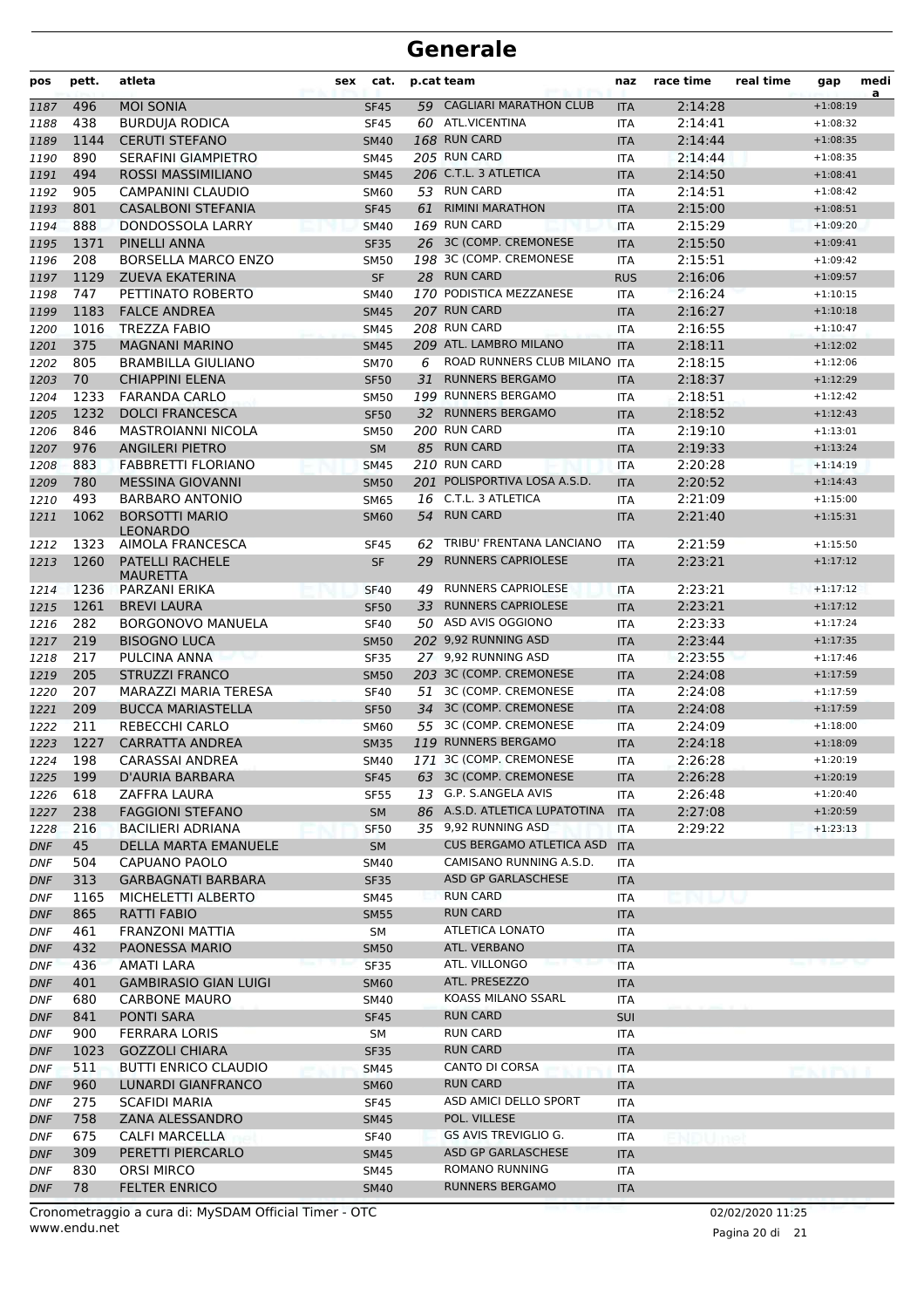| pos        | pett.       | atleta                                       | cat.<br><b>sex</b> | p.cat team                      | naz        | race time                 | real time | gap             | medi<br>a |
|------------|-------------|----------------------------------------------|--------------------|---------------------------------|------------|---------------------------|-----------|-----------------|-----------|
| <b>DNF</b> | 455         | <b>BORDEGARI GIANANTONIO</b>                 | <b>SM50</b>        | <b>ATLETICA CRAL BANCO</b>      | <b>ITA</b> |                           |           |                 |           |
| DNF        | 702         | <b>BRUNELLI DANIELE</b>                      | <b>SM55</b>        | <b>MANERANNERS</b>              | <b>ITA</b> |                           |           |                 |           |
| DSQ        | 39          | <b>MACI STEFANIA MARIA</b>                   | <b>SF55</b>        | <b>CUS BERGAMO ATLETICA ASD</b> | <b>ITA</b> | 2:44:31                   |           | $+1:38:22$      |           |
| DSO        | 77          | <b>FADIGATI EMILIO</b>                       | <b>SM50</b>        | <b>RUNNERS BERGAMO</b>          | <b>ITA</b> | 1:56:39                   |           | $+50:30$        |           |
| DSQ        | 203         | <b>MINERI ANTONELLA</b>                      | <b>SF50</b>        | <b>3C (COMP. CREMONESE</b>      | <b>ITA</b> | 1:32:06                   |           | $+25:58$        |           |
| DSQ        | 218         | <b>BONGIORNO LILLA</b>                       | <b>SF50</b>        | 9,92 RUNNING ASD                | <b>ITA</b> | 2:33:49                   |           | $+1:27:40$      |           |
| DSQ        | 224         | <b>SCHIAVOLIN ANTONIO</b><br><b>GABRIELE</b> | <b>SM50</b>        | @TLETICA MEDA 014               | <b>ITA</b> | 1:15:32                   |           | $+9:23$         |           |
| DSO        | 288         | <b>VALTORTA VALENTINO</b>                    | <b>SM60</b>        | ASD AVIS OGGIONO                | <b>ITA</b> | 2:34:52                   |           | $+1:28:43$      |           |
| DSQ        | 363         | <b>CARMINATI IVAN</b>                        | <b>SM45</b>        | ATL. FRANCIACORTA               | <b>ITA</b> | 1:18:35                   |           | $+12:26$        |           |
| DSQ        | 706         | CARIMATI ANDREA PAOLO                        | <b>SM45</b>        | <b>MARATHON CLUB SEVESO</b>     | <b>ITA</b> | 1:38:14                   |           | $+32:05$        |           |
| DSQ        | 839         | SAVOLDELLI CLAUDIO                           | <b>SM</b>          | <b>RUN CARD</b>                 | <b>ITA</b> | 1:56:33                   |           | $+50:24$        |           |
| DSO        | 868         | <b>GELSOMINO DOMENICO</b>                    | <b>SM45</b>        | <b>RUN CARD</b>                 | <b>ITA</b> | 1:47:33                   |           | $+41:24$        |           |
| DSQ        | 1034        | BAZZANA ALESSANDRO                           | <b>SM35</b>        | <b>RUN CARD</b>                 | <b>ITA</b> | 1:45:18                   |           | $+39:09$        |           |
| DSO        | 1055        | <b>MAIKIN CHIARA</b>                         | <b>SF</b>          | <b>RUN CARD</b>                 | <b>ITA</b> | 2:32:49                   |           | $+1:26:40$      |           |
| DSO        | 1231        | <b>SCARONI LUISA</b>                         | <b>SF60</b>        | <b>RUNNERS BERGAMO</b>          | <b>ITA</b> | 2:33:10                   |           | $+1:27:01$      |           |
|            |             | ENDU, nel                                    |                    | ENDU                            |            | <b>ENDUnet</b>            |           |                 |           |
|            |             |                                              |                    |                                 |            |                           |           |                 |           |
|            | ENDU        |                                              | ENDU               | ENDU                            |            |                           |           | ENDU            |           |
|            |             |                                              |                    |                                 |            |                           |           |                 |           |
|            |             | ENDU                                         |                    | ENDU                            |            | ENDU                      |           |                 |           |
|            | ENDUMet     |                                              | <b>ENDU</b>        | ENDU                            |            |                           |           | <b>ENDUTIEL</b> |           |
|            |             |                                              |                    |                                 |            |                           |           |                 |           |
|            |             | ENDU                                         |                    | <b>ENDU</b>                     |            | ENDU                      |           |                 |           |
|            |             |                                              |                    |                                 |            |                           |           |                 |           |
|            | ENDU        |                                              | ENDU               | ENDU                            |            |                           |           | ENDU            |           |
|            |             |                                              |                    |                                 |            |                           |           |                 |           |
|            |             | <b>ENDUMBL</b>                               |                    | ENDU                            |            | <b>ENDU<sub>JI</sub>E</b> |           |                 |           |
|            |             |                                              |                    |                                 |            |                           |           |                 |           |
|            |             |                                              |                    |                                 |            |                           |           |                 |           |
|            | <b>ENDU</b> |                                              | <b>ENDU</b>        | <b>ENDU</b>                     |            |                           |           | <b>ENDU</b>     |           |
|            |             |                                              |                    |                                 |            |                           |           |                 |           |
|            |             |                                              |                    |                                 |            |                           |           |                 |           |
|            |             | <b>ENDU</b>                                  |                    | ENDUnet                         |            | <b>ENDU</b>               |           |                 |           |
|            |             |                                              |                    |                                 |            |                           |           |                 |           |
|            |             |                                              |                    |                                 |            |                           |           |                 |           |
|            | <b>ENDU</b> |                                              | <b>ENDU</b>        | <b>ENDU</b>                     |            |                           |           | <b>ENDU</b>     |           |
|            |             |                                              |                    |                                 |            |                           |           |                 |           |
|            |             |                                              |                    |                                 |            |                           |           |                 |           |
|            |             | ENDU                                         |                    | ENDU                            |            | ENDU                      |           |                 |           |
|            |             |                                              |                    |                                 |            |                           |           |                 |           |
|            |             |                                              |                    |                                 |            |                           |           |                 |           |
|            | ENDU        |                                              | <b>ENDU</b>        | <b>ENDU</b>                     |            |                           |           | <b>ENDU</b>     |           |
|            |             |                                              |                    |                                 |            |                           |           |                 |           |
|            |             |                                              |                    |                                 |            |                           |           |                 |           |
|            |             | <b>ENDUnet</b>                               |                    | ENDU                            |            | <b>ENDUmet</b>            |           |                 |           |
|            |             |                                              |                    |                                 |            |                           |           |                 |           |
|            |             |                                              |                    |                                 |            |                           |           |                 |           |
|            | ENEMI       |                                              | ENDIJ              | ENDU                            |            |                           |           | <b>EMDLI</b>    |           |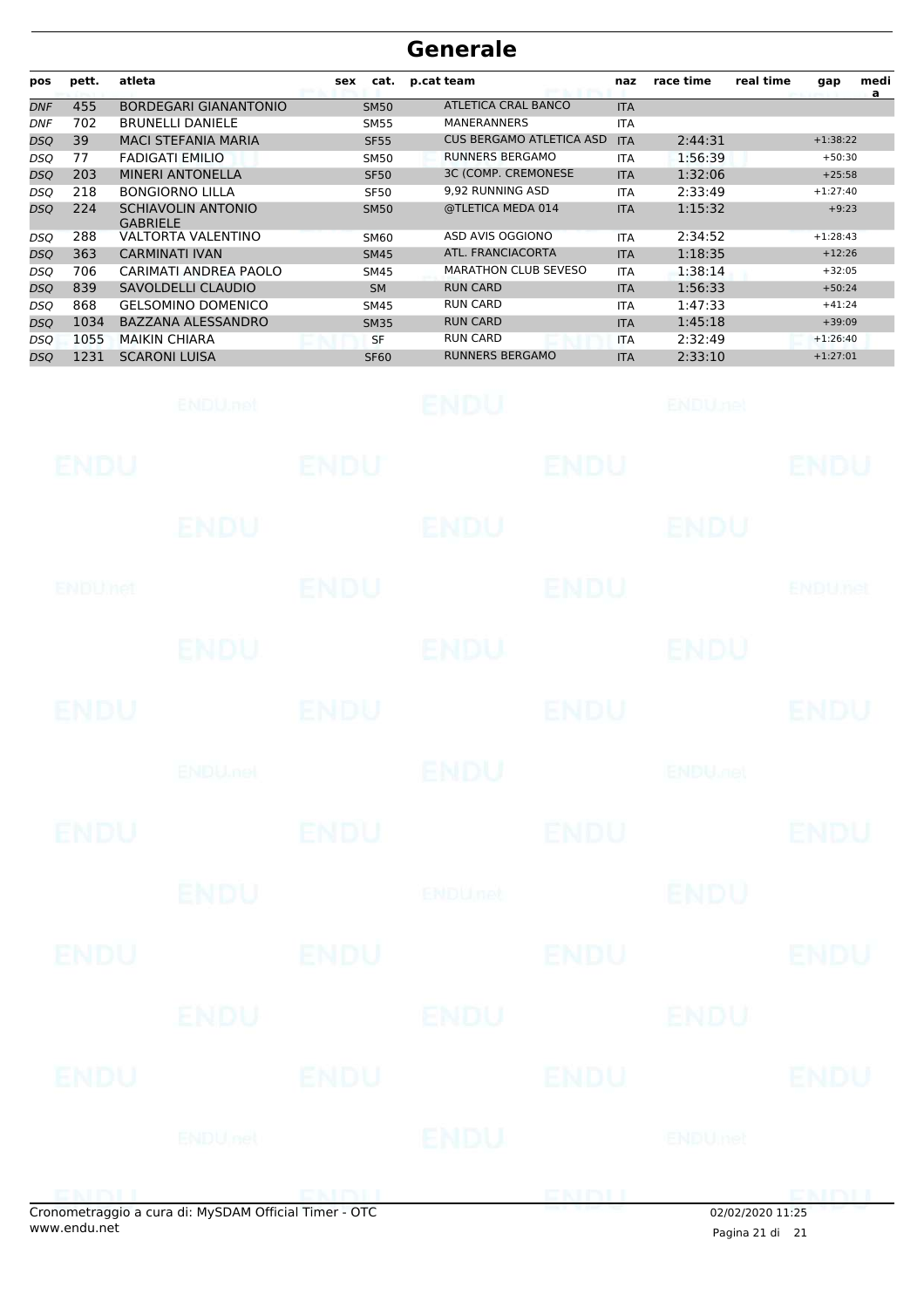#### **Bergamo City Run - La Mezza dei Mille | La Dieci dei Mille**

*Data* **02/02/2020**

*Gara* **10k COMPETITIVA**

|                |       |                                   |     |             |                | <b>Generale</b>                 |            |           |           |         |                |
|----------------|-------|-----------------------------------|-----|-------------|----------------|---------------------------------|------------|-----------|-----------|---------|----------------|
| pos            | pett. | atleta                            | sex | cat.        |                | p.cat team                      | naz        | race time | real time | gap     | medi           |
| $\mathbf{1}$   | 1563  | MONDAZZI ALBERTO                  |     | <b>PM</b>   |                | ATL. MARIANO COMENSE            | <b>ITA</b> | 0:29:59   |           |         | $\overline{a}$ |
| 2              | 1729  | <b>LANFRANCHI ALEX</b>            |     | <b>SM40</b> |                | LA RECASTELLO RADICI            | <b>ITA</b> | 0:33:23   |           | $+3:25$ |                |
| 3              | 1655  | <b>BRADANINI MATTEO</b>           |     | <b>SM</b>   |                | DK RUNNERS MILANO               | <b>ITA</b> | 0:33:52   |           | $+3:53$ |                |
| $\overline{4}$ | 1591  | <b>GAVAZZI PAOLO</b>              |     | <b>SM35</b> | 1              | <b>ATLETICA BRESCIA</b>         | <b>ITA</b> | 0:34:03   |           | $+4:05$ |                |
| 5              | 1660  | <b>BELTRAMI LORENZO</b>           |     | <b>SM</b>   | $\mathbf{1}$   | <b>FALCHI-LECCO</b>             | <b>ITA</b> | 0:34:08   |           | $+4:09$ |                |
| 6              | 1573  | CARRARA RAFFAELE                  |     | SM          | 2              | ATL. VALLE BREMBANA             | ITA        | 0:34:12   |           | $+4:14$ |                |
| $\overline{z}$ | 1662  | <b>TURRISI SIMONE</b>             |     | <b>SM</b>   | 3              | <b>FALCHI-LECCO</b>             | <b>ITA</b> | 0:34:16   |           | $+4:18$ |                |
| 8              | 1687  | <b>SANDRINI LUCA</b>              |     | <b>SM40</b> | 1              | G.P. PELLEGRINELLI              | <b>ITA</b> | 0:34:28   |           | $+4:29$ |                |
| 9              | 1730  | <b>BELTRAMI CARLO</b>             |     | <b>SM40</b> | 2              | LA RECASTELLO RADICI            | <b>ITA</b> | 0:34:47   |           | $+4:48$ |                |
| 10             | 1690  | AZZOLA ANDREA                     |     | SM          | 4              | G.S. A.MARINELLI                | <b>ITA</b> | 0:34:50   |           | $+4:51$ |                |
| 11             | 1676  | <b>FABBRIS MATTEO</b>             |     | <b>SM</b>   | 5              | <b>G. ALPINISTICO VERTOVESE</b> | <b>ITA</b> | 0:34:50   |           | $+4:51$ |                |
| 12             | 1835  | LONGHI MATTEO                     |     | SM          | 6              | <b>RUNNERS BERGAMO</b>          | <b>ITA</b> | 0:34:54   |           | $+4:55$ |                |
| 13             | 1672  | <b>TESTA DIEGO</b>                |     | <b>PM</b>   | $\mathbf{1}$   | <b>G. ALPINISTICO VERTOVESE</b> | <b>ITA</b> | 0:35:02   |           | $+5:03$ |                |
| 14             | 1735  | <b>CASELLA MARIO</b>              |     | <b>SM45</b> | 1              | N.ATL. FANFULLA LODIGIANA       | <b>ITA</b> | 0:35:15   |           | $+5:17$ |                |
| 15             | 1624  | <b>BARONE CIRO</b>                |     | <b>SM35</b> | 2              | <b>ATLETICA DESIO ASD</b>       | <b>ITA</b> | 0:35:18   |           | $+5:19$ |                |
| 16             | 1521  | <b>FINAZZI NICCOLO</b>            |     | <b>SM40</b> | 3              | A.S.D. ATLETICA SARNICO         | <b>ITA</b> | 0:35:20   |           | $+5:21$ |                |
| 17             | 1623  | <b>SPINELLI FRANCESCO</b>         |     | <b>SM</b>   | $\overline{7}$ | <b>ATLETICA DALMINE</b>         | <b>ITA</b> | 0:35:21   |           | $+5:22$ |                |
| 18             | 1620  | <b>RAGNI GIORGIO</b>              |     | <b>SM40</b> | $\overline{4}$ | <b>ATLETICA BRESCIA</b>         | ITA        | 0:35:26   |           | $+5:27$ |                |
| 19             | 1705  | <b>ORTALLI ANDREA</b>             |     | <b>SM35</b> | 3              | <b>GRUPPO ETHOS RUNNING</b>     | <b>ITA</b> | 0:35:32   |           | $+5:33$ |                |
| 20             | 1647  | <b>MELITO CARMELO</b>             |     | <b>SM35</b> | $\overline{4}$ | CUS BERGAMO ATLETICA ASD        | ITA        | 0:35:48   |           | $+5:50$ |                |
| 21             | 1549  | <b>GIANATTI GABRIELE</b>          |     | PM          | 2              | ATL. CENTO TORRI PAVIA          | <b>ITA</b> | 0:35:53   |           | $+5:54$ |                |
| 22             | 1734  | <b>VOLPARA ALESSANDRO</b>         |     | <b>SM</b>   | 8              | N.ATL. FANFULLA LODIGIANA       | <b>ITA</b> | 0:36:00   |           | $+6:01$ |                |
| 23             | 1523  | <b>FINAZZI ANDREA</b>             |     | <b>SM</b>   | 9              | A.S.D. ATLETICA SARNICO         | <b>ITA</b> | 0:36:04   |           | $+6:06$ |                |
| 24             | 1565  | PICCIONELLO CLAUDIO               |     | <b>SM40</b> | 5              | ATL. PARATICO                   | ITA        | 0:36:12   |           | $+6:13$ |                |
| 25             | 1708  | <b>RIGAMONTI MARCO</b>            |     | <b>SM</b>   | 10             | <b>GRUPPO ETHOS RUNNING</b>     | <b>ITA</b> | 0:36:12   |           | $+6:13$ |                |
| 26             | 1889  | FERRARINI LUCA ENRICO             |     | SM          | 11             | <b>ATLETICA LONATO</b>          | <b>ITA</b> | 0:36:13   |           | $+6:14$ |                |
| 27             | 1583  | PIROLA ANDREA                     |     | <b>SM</b>   | 12             | ATL. VALLE BREMBANA             | <b>ITA</b> | 0:36:14   |           | $+6:16$ |                |
| 28             | 1577  | <b>MILESI FABIO</b>               |     | SM          | 13             | ATL. VALLE BREMBANA             | <b>ITA</b> | 0:36:14   |           | $+6:16$ |                |
| 29             | 1769  | <b>TOGNI PAOLO</b>                |     | <b>SM40</b> | 6              | <b>ROMANO RUNNING</b>           | <b>ITA</b> | 0:36:20   |           | $+6:22$ |                |
| 30             | 1782  | <b>VEDOVATI STEFANO</b>           |     | <b>SM35</b> | 5              | <b>RUN CARD</b>                 | <b>ITA</b> | 0:36:21   |           | $+6:23$ |                |
| 31             | 1689  | <b>TIRABOSCHI MATTIA</b>          |     | <b>SM</b>   | 14             | G.S. A.MARINELLI                | <b>ITA</b> | 0:36:24   |           | $+6:25$ |                |
| 32             | 1557  | <b>GIUPPONI MARCO GIULIANO</b>    |     | <b>SM40</b> | $\overline{7}$ | ATL. LA TORRE                   | <b>ITA</b> | 0:36:25   |           | $+6:27$ |                |
| 33             | 1590  | <b>TREACHI BRUNO</b>              |     | <b>SM35</b> | 6              | <b>ATLETICA BRESCIA</b>         | <b>ITA</b> | 0:36:26   |           | $+6:27$ |                |
| 34             | 1627  | ADERENTI KRISTOPHER               |     | SM          |                | 15 ATLETICA LONATO              | <b>ITA</b> | 0:36:29   |           | $+6:31$ |                |
| 35             | 1773  | <b>ZANGA MARCO</b>                |     | <b>SM</b>   | 16             | <b>RUN CARD</b>                 | <b>ITA</b> | 0:36:32   |           | $+6:33$ |                |
| 36             | 1727  | SPAMPATTI MARCO                   |     | <b>SM35</b> | 7              | LA RECASTELLO RADICI            | ITA        | 0:36:34   |           | $+6:35$ |                |
| 37             | 1787  | <b>MOIOLI LUCA</b>                |     | <b>SM</b>   |                | 17 RUN CARD                     | <b>ITA</b> | 0:36:38   |           | $+6:40$ |                |
| 38             | 1621  | <b>DAFFI ANDREA</b>               |     | <b>SM45</b> |                | 2 ATLETICA BRESCIA              | <b>ITA</b> | 0:36:39   |           | $+6:40$ |                |
| 39             | 1775  | PETRILLO ANTONIO<br><b>ANDREA</b> |     | <b>SM35</b> | 8              | <b>RUN CARD</b>                 | <b>ITA</b> | 0:36:47   |           | $+6:48$ |                |
| 40             | 1599  | <b>ROSSI MASSIMO</b>              |     | <b>SM45</b> | 3              | <b>ATLETICA BRESCIA</b>         | ITA        | 0:36:57   |           | $+6:59$ |                |
| 41             | 1845  | <b>MORLACCHI</b><br>MICHELANGELO  |     | <b>SM55</b> | 1              | <b>RUNNERS BERGAMO</b>          | <b>ITA</b> | 0:36:59   |           | $+7:01$ |                |
| 42             | 1722  | SCANDELLA IVAN LUIGI              |     | SM45        | $\overline{4}$ | <b>GUBBIO RUNNERS</b>           | <b>ITA</b> | 0:37:02   |           | $+7:03$ |                |
| 43             | 1726  | <b>MACHROU REDOUANE</b>           |     | <b>SM35</b> | 9              | LA RECASTELLO RADICI            | <b>ITA</b> | 0:37:03   |           | $+7:04$ |                |
| 44             | 1890  | <b>FELICE FABIO</b>               |     | SM          |                | 18 N.ATL. FANFULLA LODIGIANA    | ITA        | 0:37:05   |           | $+7:07$ |                |
| 45             | 1576  | <b>CARRARA ROBERTO</b>            |     | <b>SM45</b> | 5 <sup>1</sup> | ATL. VALLE BREMBANA             | <b>ITA</b> | 0:37:07   |           | $+7:08$ |                |
| 46             | 1758  | <b>BALMA PIERO</b>                |     | <b>SM35</b> |                | 10 RASCHIANI TRIATHLON          | <b>ITA</b> | 0:37:11   |           | $+7:13$ |                |
| 47             | 1524  | PICCHI CARLO                      |     | <b>SM</b>   |                | 19 A.S.D. ATLETICA SARNICO      | <b>ITA</b> | 0:37:12   |           | $+7:13$ |                |
| 48             | 1661  | <b>UGOLINI FILIPPO</b>            |     | SМ          |                | 20 FALCHI-LECCO                 | <b>ITA</b> | 0:37:17   |           | $+7:19$ |                |
| 49             | 1638  | <b>TESTA NICOLA</b>               |     | <b>SM</b>   | 21             | CAMISANO RUNNING A.S.D.         | <b>ITA</b> | 0:37:19   |           | $+7:20$ |                |
| 50             | 1848  | <b>RUGGERI GIUSEPPE</b>           |     | SΜ          |                | 22 RUNNERS BERGAMO              | ITA        | 0:37:20   |           | $+7:21$ |                |
| 51             | 1826  | LAZZARINI GIUSEPPE SILVIO         |     | <b>SM35</b> |                | 11 RUNNERS BERGAMO              | <b>ITA</b> | 0:37:23   |           | $+7:24$ |                |
| 52             | 1626  | <b>TAVELLI LIA</b>                |     | <b>SF35</b> |                | ATLETICA LONATO                 | <b>ITA</b> | 0:37:30   |           | $+7:31$ |                |
| 53             | 1540  | <b>ZUCCARIN MARCO</b>             |     | <b>SM45</b> |                | 6 ASD GP GARLASCHESE            | <b>ITA</b> | 0:37:31   |           | $+7:32$ |                |
| 54             | 1606  | DIOTTI DAVIDE                     |     | <b>SM35</b> |                | 12 ATLETICA BRESCIA             | <b>ITA</b> | 0:37:31   |           | $+7:32$ |                |
| 55             | 1546  | <b>DOSSELLI ANGELO</b>            |     | <b>SM60</b> | $\mathbf{1}$   | ASD RUNNERS VALCALEPIO          | <b>ITA</b> | 0:37:35   |           | $+7:37$ |                |
| 56             | 1707  | RIVA CESARE                       |     | SM35        |                | 13 GRUPPO ETHOS RUNNING         | ITA        | 0:37:39   |           | $+7:40$ |                |
|                |       |                                   |     |             |                |                                 |            |           |           |         |                |

Pagina 1 di 6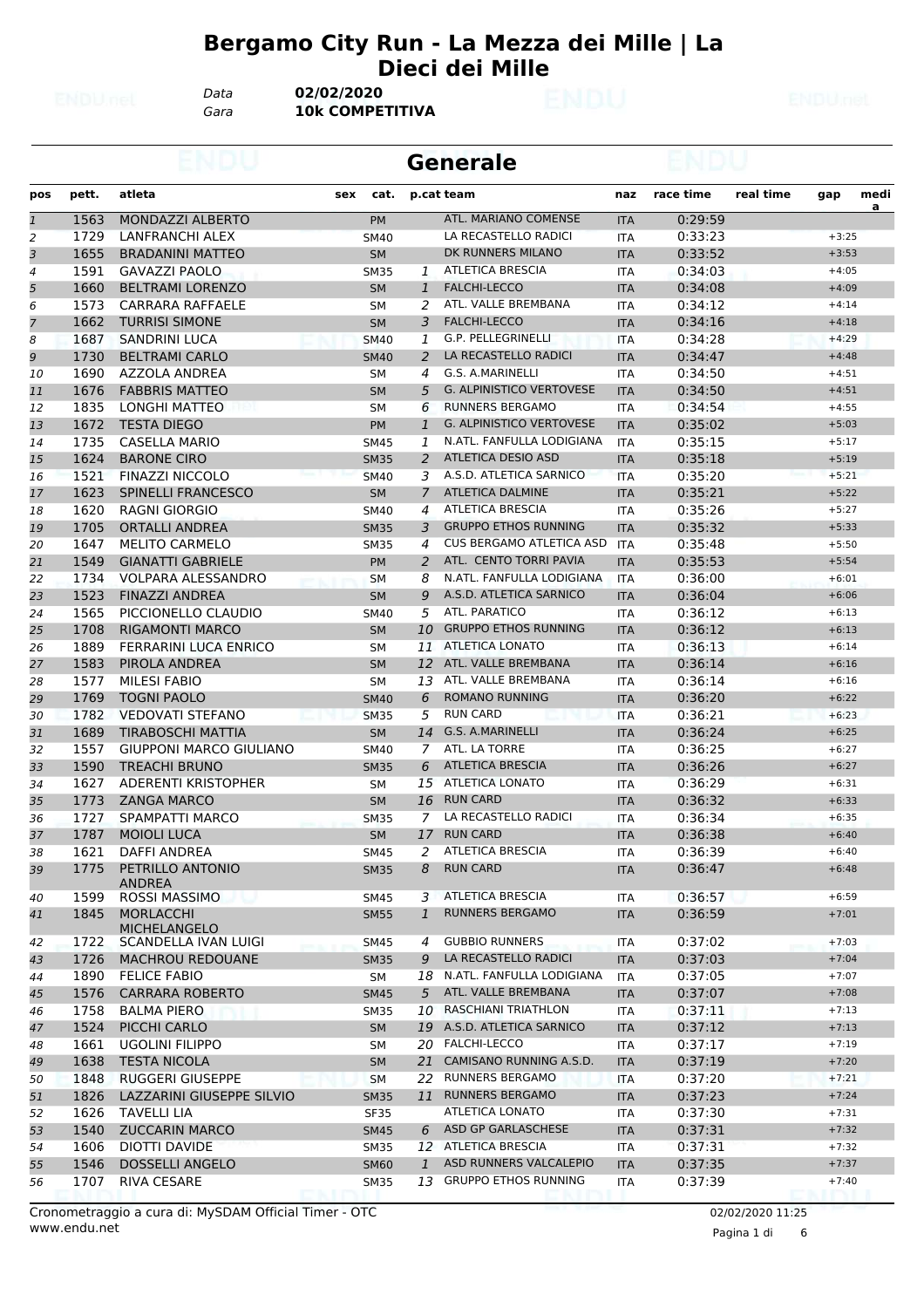| pos | pett. | atleta                                    | sex | cat.        |                | p.cat team                      | naz        | race time | real time | gap                | medi<br>a |
|-----|-------|-------------------------------------------|-----|-------------|----------------|---------------------------------|------------|-----------|-----------|--------------------|-----------|
| 57  | 1827  | <b>TRIANNI STEFANO</b>                    |     | <b>SM40</b> | 8              | <b>RUNNERS BERGAMO</b>          | <b>ITA</b> | 0:37:43   |           | $+7:44$            |           |
| 58  | 1699  | <b>MORALI LUCA</b>                        |     | SM45        | 7              | G.S. OROBIE                     | <b>ITA</b> | 0:37:43   |           | $+7:45$            |           |
| 59  | 1639  | <b>FERRARI PAOLO EMERIO</b><br>UGO        |     | <b>SM45</b> | 8              | CAMISANO RUNNING A.S.D.         | <b>ITA</b> | 0:37:44   |           | $+7:46$            |           |
| 60  | 1644  | <b>BRUNETTI ANGELO</b>                    |     | <b>SM50</b> | 1              | <b>CORRO ERGO SUM RUNNERS</b>   | ITA        | 0:37:47   |           | $+7:48$            |           |
| 61  | 1578  | <b>BONALDI DIEGO</b>                      |     | <b>SM</b>   | 23             | ATL. VALLE BREMBANA             | <b>ITA</b> | 0:37:48   |           | $+7:49$            |           |
| 62  | 1847  | <b>BARBIERI MARCO</b>                     |     | <b>SM35</b> | 14             | <b>RUNNERS BERGAMO</b>          | <b>ITA</b> | 0:37:48   |           | $+7:50$            |           |
| 63  | 1595  | <b>ZOBBIO LIONELLO</b>                    |     | <b>SM50</b> | 2              | <b>ATLETICA BRESCIA</b>         | <b>ITA</b> | 0:37:49   |           | $+7:51$            |           |
| 64  | 1698  | <b>SCHENA ANGELO</b>                      |     | <b>SM50</b> | 3              | G.S. OREZZO                     | <b>ITA</b> | 0:37:53   |           | $+7:54$            |           |
| 65  | 1649  | MIGNACCA NICOLO'                          |     | AM          | $\mathbf{1}$   | <b>CUS PRO PATRIA MILANO</b>    | <b>ITA</b> | 0:38:08   |           | $+8:10$            |           |
| 66  | 1668  | CARENINI PAOLO ANGELO                     |     | <b>SM</b>   |                | 24 FO' DI PE                    | ITA        | 0:38:10   |           | $+8:11$            |           |
| 67  | 1522  | <b>GRENA DANIELE</b>                      |     | <b>SM35</b> |                | 15 A.S.D. ATLETICA SARNICO      | <b>ITA</b> | 0:38:10   |           | $+8:12$            |           |
| 68  | 1717  | <b>RIZZI DANIELE</b>                      |     | <b>SM</b>   | 25             | GS AVIS TREVIGLIO G.            | <b>ITA</b> | 0:38:11   |           | $+8:13$            |           |
| 69  | 1614  | <b>FRANZONI STEFANO</b>                   |     | <b>SM45</b> | 9              | <b>ATLETICA BRESCIA</b>         | <b>ITA</b> | 0:38:13   |           | $+8:14$            |           |
| 70  | 1527  | <b>ANGHEL ADRIAN</b>                      |     | <b>SM45</b> |                | 10 A.S.D. LAKE RUN EVENTS       | <b>ITA</b> | 0:38:17   |           | $+8:19$            |           |
| 71  | 1706  | <b>GALIMBERTI CLAUDIO</b>                 |     | <b>SM35</b> |                | 16 GRUPPO ETHOS RUNNING         | <b>ITA</b> | 0:38:21   |           | $+8:22$            |           |
| 72  | 1852  | <b>GATTINI DANIELE</b>                    |     | SM40        | 9              | <b>RUNNERS CAPRIOLESE</b>       | ITA        | 0:38:26   |           | $+8:28$            |           |
| 73  | 1744  | <b>SIRTOLI NIKOLAS</b>                    |     | <b>SM40</b> | 10             | POL. VILLESE                    | <b>ITA</b> | 0:38:27   |           | $+8:28$            |           |
| 74  | 1695  | <b>GUALTIERI FRANCESCO</b>                |     | <b>SM</b>   | 26             | <b>G.S. DILETTANTISTICO</b>     | <b>ITA</b> | 0:38:29   |           | $+8:30$            |           |
| 75  | 1579  | <b>MORALI NICOLA</b>                      |     | <b>SM40</b> |                | 11 ATL. VALLE BREMBANA          | <b>ITA</b> | 0:38:30   |           | $+8:31$            |           |
| 76  | 1692  | ROMELLI PIETRO                            |     | <b>SM55</b> | 2              | G.S. A.MARINELLI                | <b>ITA</b> | 0:38:36   |           | $+8:37$            |           |
| 77  | 1566  | <b>MANENTI ELISABETTA</b>                 |     | <b>SF35</b> |                | ATL. PIANURA BERGAMASCA         | <b>ITA</b> | 0:38:37   |           | $+8:39$            |           |
| 78  | 1731  | <b>VERZEROLI DANIELE</b>                  |     | <b>SM40</b> |                | 12 MARCIATORI SAN GIORGIO       | <b>ITA</b> | 0:38:39   |           | $+8:40$            |           |
| 79  | 1616  | <b>BOSELLI GIANMARIA</b>                  |     | <b>SM40</b> |                | 13 ATLETICA BRESCIA             | <b>ITA</b> | 0:38:42   |           | $+8:43$            |           |
| 80  | 1725  | <b>MAGRI PAOLO</b>                        |     | <b>SM</b>   | 27             | LA RECASTELLO RADICI            | <b>ITA</b> | 0:38:43   |           | $+8:44$            |           |
| 81  | 1553  | <b>BONDIONI ROBERTO</b>                   |     | <b>SM40</b> |                | 14 ATL. FRANCIACORTA            | <b>ITA</b> | 0:38:47   |           | $+8:49$            |           |
| 82  | 1832  | MURIIRA EVELINE MAKENA                    |     | <b>SF40</b> |                | <b>RUNNERS BERGAMO</b>          | <b>ITA</b> | 0:38:49   |           | $+8:51$            |           |
| 83  | 1721  | <b>TIBALDINI DAVIDE</b>                   |     | <b>SM50</b> | $\overline{4}$ | <b>GS AVIS TREVIGLIO G.</b>     | <b>ITA</b> | 0:38:51   |           | $+8:53$            |           |
|     | 1709  | <b>COPES FABIO</b>                        |     |             | 11             | <b>GRUPPO ETHOS RUNNING</b>     |            | 0:38:54   |           | $+8:55$            |           |
| 84  | 1539  | <b>D'AGOSTINO GIUSEPPE</b>                |     | <b>SM45</b> |                | ASD GP GARLASCHESE              | ITA        | 0:38:55   |           | $+8:56$            |           |
| 85  | 1547  |                                           |     | <b>SM35</b> | 17             | ASD RUNNERS VALCALEPIO          | <b>ITA</b> |           |           |                    |           |
| 86  | 1551  | <b>DOSSELLI LUCA</b><br><b>BUSI MARCO</b> |     | <b>SM</b>   | 28<br>2        | ATL. DI LUMEZZANE               | <b>ITA</b> | 0:38:56   |           | $+8:57$<br>$+8:57$ |           |
| 87  |       |                                           |     | <b>SM60</b> |                | UNIONE SPORTIVA DERVIESE        | <b>ITA</b> | 0:38:56   |           |                    |           |
| 88  | 1879  | <b>BUZZI ANDREA</b>                       |     | <b>SM35</b> | 18             | <b>RUNNERS BERGAMO</b>          | <b>ITA</b> | 0:39:06   |           | $+9:07$            |           |
| 89  | 1825  | NOZZA BIELLI KATIUSCIA                    |     | <b>SF45</b> | $\mathbf{1}$   | G.P. CODOGNO 82                 | <b>ITA</b> | 0:39:07   |           | $+9:09$            |           |
| 90  | 1683  | <b>CROCE ANTONIO</b>                      |     | <b>SM60</b> | 3              | <b>GS AVIS TREVIGLIO G.</b>     | <b>ITA</b> | 0:39:13   |           | $+9:15$            |           |
| 91  | 1719  | <b>VICARIO PAOLO</b>                      |     | <b>SM</b>   | 29             |                                 | <b>ITA</b> | 0:39:15   |           | $+9:16$            |           |
| 92  | 1658  | <b>CARMINATI DANIELE</b>                  |     | <b>SM40</b> | 15             | ELLE ERRE ASD                   | <b>ITA</b> | 0:39:16   |           | $+9:17$            |           |
| 93  | 1681  | PAIUSCO FRANCESCO                         |     | <b>SM35</b> | 19             | G.P. CASALESE                   | <b>ITA</b> | 0:39:16   |           | $+9:18$            |           |
| 94  | 1674  | <b>MERELLI ANNA</b>                       |     | PF          | 1              | <b>G. ALPINISTICO VERTOVESE</b> | <b>ITA</b> | 0:39:17   |           | $+9:19$            |           |
| 95  | 1628  | RAVASIO LIVIO                             |     | <b>SM45</b> |                | 12 ATLETICA MARATHON            | <b>ITA</b> | 0:39:22   |           | $+9:23$            |           |
| 96  | 1780  | <b>RUGGERI ANTONIO</b>                    |     | SM40        |                | 16 RUN CARD                     | <b>ITA</b> | 0:39:32   |           | $+9:34$            |           |
| 97  | 1625  | <b>AVIGO STEFANO</b>                      |     | <b>SM50</b> |                | 5 ATLETICA LONATO               | <b>ITA</b> | 0:39:32   |           | $+9:34$            |           |
| 98  | 1645  | <b>VESCOVI ALESSIO</b>                    |     | <b>SM35</b> |                | 20 CORRO ERGO SUM RUNNERS       | ITA        | 0:39:35   |           | $+9:36$            |           |
| 99  | 1571  | <b>BENAGLIA DANIELA</b>                   |     | <b>SF</b>   | $\mathbf{1}$   | ATL. SALETTI                    | <b>ITA</b> | 0:39:36   |           | $+9:38$            |           |
| 100 | 1574  | <b>GRIGIS MATTEO</b>                      |     | SΜ          |                | 30 ATL. VALLE BREMBANA          | ITA        | 0:39:40   |           | $+9:41$            |           |
| 101 | 1607  | <b>CAVAGNINI CLAUDIO</b>                  |     | <b>SM55</b> | 3              | <b>ATLETICA BRESCIA</b>         | <b>ITA</b> | 0:39:42   |           | $+9:43$            |           |
| 102 | 1569  | PANZERI FRANCESCO                         |     | SM          |                | 31 ATL. PRESEZZO                | ITA        | 0:39:42   |           | $+9:44$            |           |
| 103 | 1868  | <b>MARCHESANI GIANLUCA</b>                |     | <b>SM</b>   |                | 32 SOPRALAPANCA SRL SOC.        | <b>ITA</b> | 0:39:43   |           | $+9:44$            |           |
| 104 | 1552  | <b>CENTRA GAETANO</b>                     |     | SM45        |                | 13 ATL. DI LUMEZZANE            | ITA        | 0:39:44   |           | $+9:45$            |           |
| 105 | 1720  | DONESANA ANDREA                           |     | <b>SM45</b> | 14             | GS AVIS TREVIGLIO G.            | <b>ITA</b> | 0:39:44   |           | $+9:45$            |           |
| 106 | 1602  | <b>GHIDINI MASSIMO</b>                    |     | <b>SM50</b> | 6              | <b>ATLETICA BRESCIA</b>         | ITA        | 0:39:50   |           | $+9:51$            |           |
| 107 | 1733  | <b>RIVA ANDREA</b>                        |     | PM          | 3              | <b>MERATE ATLETICA</b>          | <b>ITA</b> | 0:39:52   |           | $+9:53$            |           |
| 108 | 1896  | <b>TROMBINI ENRICO</b>                    |     | <b>SM55</b> | 4              | <b>CORRINTIME</b>               | ITA        | 0:40:00   |           | $+10:02$           |           |
| 109 | 1532  | DE MASI FILIPPO                           |     | <b>SM35</b> | 21             | ASD ATLETICA STEZZANO           | <b>ITA</b> | 0:40:04   |           | $+10:05$           |           |
| 110 | 1829  | SOCCINI GIOVANNI                          |     | <b>SM55</b> | 5              | <b>RUNNERS BERGAMO</b>          | ITA        | 0:40:04   |           | $+10:06$           |           |
| 111 | 1612  | ALEKSOVA DAYANA<br><b>NIKOLAEVA</b>       |     | SF          | 2              | <b>ATLETICA BRESCIA</b>         | <b>BUL</b> | 0:40:05   |           | $+10:07$           |           |
| 112 | 1604  | <b>GHIDINI MASSIMILIANO</b>               |     | SM45        |                | 15 ATLETICA BRESCIA             | ITA        | 0:40:05   |           | $+10:07$           |           |
| 113 | 1867  | <b>CARBONE LUCIANO</b>                    |     | <b>SM</b>   |                | 33 SANNIO RUNNERS               | <b>ITA</b> | 0:40:10   |           | $+10:11$           |           |
| 114 | 1597  | SERRANO' LUCA                             |     | SM40        |                | 17 ATLETICA BRESCIA             | ITA        | 0:40:14   |           | $+10:15$           |           |
| 115 | 1555  | <b>MAZZA NICOLA</b>                       |     | SM          |                | 34 ATL. LA TORRE                | <b>ITA</b> | 0:40:15   |           | $+10:17$           |           |
| 116 | 1764  | <b>GALLO MASSIMO</b>                      |     | SM45        |                | 16 ROAD RUNNERS CLUB MILANO ITA |            | 0:40:18   |           | $+10:19$           |           |
| 117 | 1805  | <b>SERTORI PAOLO</b>                      |     | <b>SM</b>   |                | 35 RUN CARD                     | <b>ITA</b> | 0:40:19   |           | $+10:21$           |           |
| 118 | 1584  | <b>MOLOGNI MANUEL</b>                     |     | <b>SM35</b> |                | 22 ATL. VALLE BREMBANA          | ITA        | 0:40:21   |           | $+10:22$           |           |
| 119 | 1685  | <b>DRAGONI FABRIZIO</b>                   |     | <b>SM45</b> |                | 17 G.P. CODOGNO 82              | <b>ITA</b> | 0:40:21   |           | $+10:23$           |           |
|     |       |                                           |     |             |                |                                 |            |           |           |                    |           |

www.endu.net Cronometraggio a cura di: MySDAM Official Timer - OTC 02/02/2020 11:25

Pagina 2 di 6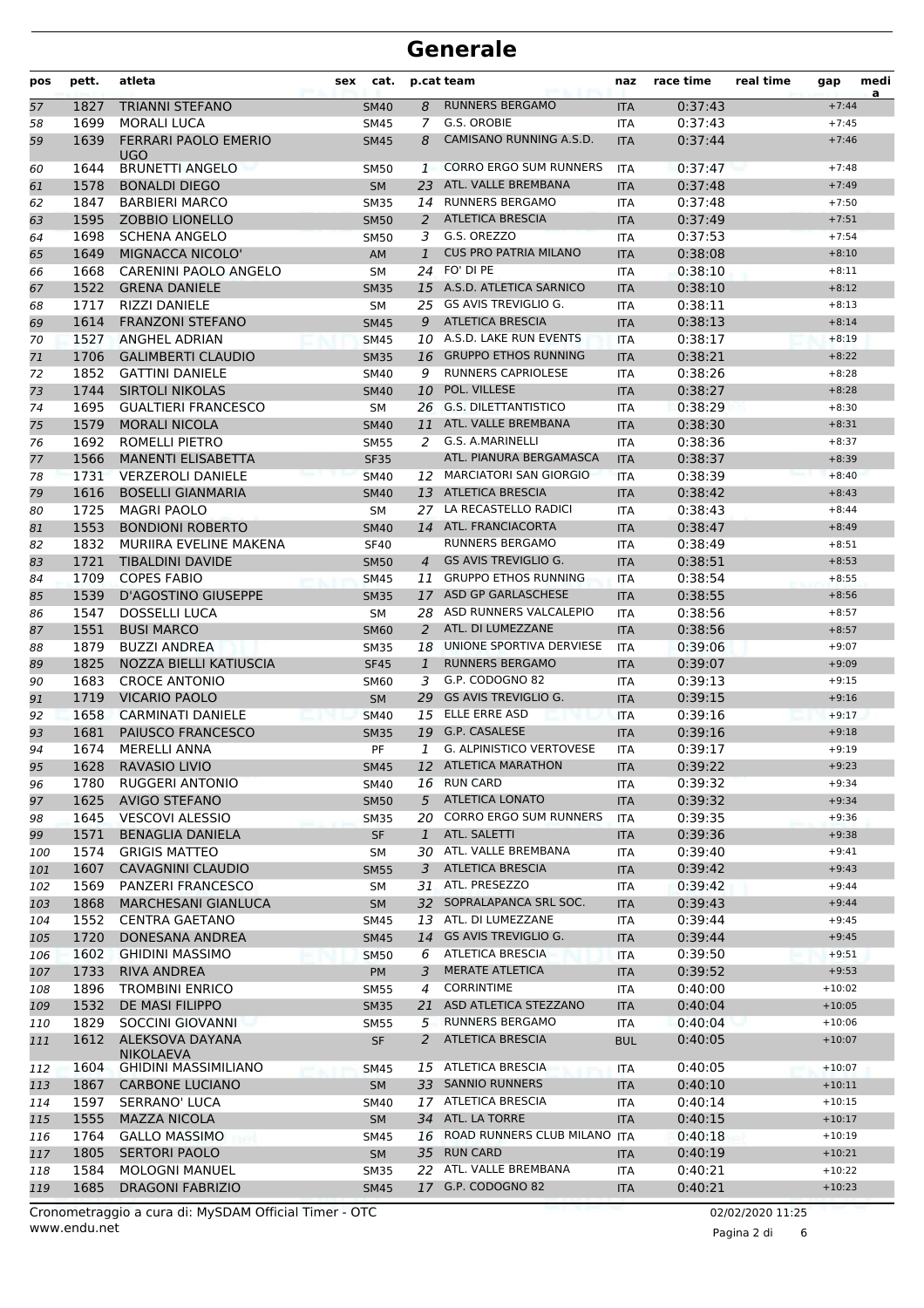| pos | pett.        | atleta                                       | sex | cat.                       |                | p.cat team                                       | naz               | race time          | real time | gap                  | medi |
|-----|--------------|----------------------------------------------|-----|----------------------------|----------------|--------------------------------------------------|-------------------|--------------------|-----------|----------------------|------|
| 120 | 1609         | <b>BESCHI GIANLUCA</b>                       |     | <b>SM50</b>                | $\overline{7}$ | <b>ATLETICA BRESCIA</b>                          | <b>ITA</b>        | 0:40:25            |           | $+10:26$             | a    |
| 121 | 1585         | ORLANDINI GIOVANNI                           |     | <b>SM45</b>                |                | 18 ATL. VALLE BREMBANA                           | <b>ITA</b>        | 0:40:25            |           | $+10:27$             |      |
| 122 | 1766         | <b>MARIO</b><br><b>MAJER DANIELA</b>         |     | <b>SF45</b>                | 2              | <b>ROMANO RUNNING</b>                            | <b>ITA</b>        | 0:40:28            |           | $+10:29$             |      |
| 123 | 1789         | <b>BENAGLIA MICHAEL</b>                      |     | <b>SM35</b>                | 23             | <b>RUN CARD</b>                                  | <b>ITA</b>        | 0:40:30            |           | $+10:31$             |      |
| 124 | 1732         | <b>GIANFELICE DONATO</b>                     |     | <b>SM40</b>                | 18             | <b>MARCIATORI SAN GIORGIO</b>                    | <b>ITA</b>        | 0:40:34            |           | $+10:35$             |      |
| 125 | 1774         | <b>GOLINO FRANCESCO</b>                      |     | <b>SM</b>                  | 36             | <b>RUN CARD</b>                                  | <b>ITA</b>        | 0:40:37            |           | $+10:39$             |      |
| 126 | 1739         | <b>DOZIO FRANCESCO</b>                       |     | <b>SM45</b>                | 19             | POL. LIB. CERNUSCHESE                            | <b>ITA</b>        | 0:40:38            |           | $+10:40$             |      |
| 127 | 1768         | <b>DUMITRU IOAN</b>                          |     | <b>SM55</b>                | 6              | <b>ROMANO RUNNING</b>                            | <b>ITA</b>        | 0:40:40            |           | $+10:41$             |      |
| 128 | 1831         | <b>NISOLI FABIO</b>                          |     | <b>SM50</b>                | 8              | <b>RUNNERS BERGAMO</b>                           | <b>ITA</b>        | 0:40:45            |           | $+10:46$             |      |
| 129 | 1665         | <b>LUCCHINI MATTEO</b>                       |     | SM45                       |                | 20 FO' DI PE                                     | <b>ITA</b>        | 0:40:46            |           | $+10:48$             |      |
| 130 | 1718         | <b>CANTONI STEFANO</b>                       |     | <b>SM40</b>                | 19             | <b>GS AVIS TREVIGLIO G.</b>                      | <b>ITA</b>        | 0:40:49            |           | $+10:51$             |      |
| 131 | 1671         | <b>TOGNOLINI SAMUELE</b>                     |     | <b>SM45</b>                | 21             | <b>FREE-ZONE</b>                                 | <b>ITA</b>        | 0:40:53            |           | $+10:55$             |      |
| 132 | 1598         | <b>SALTI DIEGO</b>                           |     | <b>SM40</b>                |                | 20 ATLETICA BRESCIA                              | <b>ITA</b>        | 0:40:54            |           | $+10:56$             |      |
| 133 | 1637         | CALLEGARI FABIOLA                            |     | <b>SF35</b>                | 1              | CAMISANO RUNNING A.S.D.                          | <b>ITA</b>        | 0:40:55            |           | $+10:56$             |      |
| 134 | 1873         | <b>CANTU' LORENZO</b>                        |     | <b>SM45</b>                | 22             | TEAM OTC SSD ARL                                 | <b>ITA</b>        | 0:40:56            |           | $+10:57$             |      |
| 135 | 1816         | <b>GUERINI MANUEL</b>                        |     | SM40                       | 21             | <b>RUN CARD</b>                                  | <b>ITA</b>        | 0:40:58            |           | $+10:59$             |      |
| 136 | 1581         | <b>BRIGNOLA GIUSEPPE</b>                     |     | <b>SM55</b>                | $\overline{7}$ | ATL. VALLE BREMBANA                              | <b>ITA</b>        | 0:40:58            |           | $+10:59$             |      |
| 137 | 1572         | <b>VALSECCHI PIERANGELO</b>                  |     | <b>SM50</b>                | 9              | ATL. TREVIGLIO                                   | <b>ITA</b>        | 0:41:08            |           | $+11:09$             |      |
| 138 | 1670         | <b>CATARINA LORETTA</b>                      |     | <b>SF45</b>                | 3              | <b>FREE-ZONE</b>                                 | <b>ITA</b>        | 0:41:12            |           | $+11:13$             |      |
| 139 | 1716         | <b>OBERTI MARCO</b>                          |     | SM45                       | 23             | <b>GS AVIS TREVIGLIO G.</b>                      | <b>ITA</b>        | 0:41:25            |           | $+11:26$             |      |
|     | 1650         | <b>LONNI TOMMASO</b>                         |     | <b>SM35</b>                | 24             | <b>CUS PRO PATRIA MILANO</b>                     | <b>ITA</b>        | 0:41:26            |           | $+11:27$             |      |
| 140 | 1682         | <b>FELICE SALVATORE</b>                      |     |                            | 25             | G.P. CASALESE                                    |                   | 0:41:29            |           | $+11:30$             |      |
| 141 | 1618         |                                              |     | <b>SM35</b>                |                | 26 ATLETICA BRESCIA                              | <b>ITA</b>        |                    |           | $+11:31$             |      |
| 142 | 1615         | DI SOTTO ANDREA                              |     | <b>SM35</b>                |                | 27 ATLETICA BRESCIA                              | <b>ITA</b>        | 0:41:30            |           |                      |      |
| 143 | 1636         | <b>FIRMO MATTEO</b>                          |     | <b>SM35</b>                |                | <b>C.S. CORTENOVA</b>                            | <b>ITA</b>        | 0:41:38            |           | $+11:40$             |      |
| 144 |              | <b>CAPELLI RENATO</b>                        |     | <b>SM60</b>                | 4              | 22 RUN CARD                                      | <b>ITA</b>        | 0:41:45            |           | $+11:46$             |      |
| 145 | 1783         | <b>GHERARDI CRISTIAN</b>                     |     | SM40                       |                | WE ARE RUNNERS A.S.D.                            | <b>ITA</b>        | 0:41:46            |           | $+11:47$             |      |
| 146 | 1882         | <b>CAZZANIGA MANUEL</b>                      |     | <b>SM</b>                  | 37             | <b>VENUS TRIATHLON ACADEMY</b>                   | <b>ITA</b>        | 0:41:47            |           | $+11:48$             |      |
| 147 | 1881         | <b>BONFADINI DAVIDE</b>                      |     | <b>SM45</b>                | 24             | SPORT & WELLNESS S.R.L.                          | <b>ITA</b>        | 0:41:48            |           | $+11:49$             |      |
| 148 | 1870         | PROVESI FABIO                                |     | <b>SM40</b>                | 23             |                                                  | <b>ITA</b>        | 0:41:55            |           | $+11:56$             |      |
| 149 | 1702         | SEVERGNINI DIEGO                             |     | <b>SM35</b>                |                | 28 G.T.A. CREMA<br>SORESINA RUNNING CLUB         | <b>ITA</b>        | 0:41:57            |           | $+11:58$             |      |
| 150 | 1869         | <b>FENDILLO IVANO</b>                        |     | <b>SM50</b>                | 10             | <b>BERGAMO STARS ATLETICA</b>                    | <b>ITA</b>        | 0:41:57            |           | $+11:58$             |      |
| 151 | 1630         | <b>BORELLA SANTO</b>                         |     | <b>SM60</b>                | 5              | <b>ATLETICA BRESCIA</b>                          | <b>ITA</b>        | 0:41:57            |           | $+11:59$             |      |
| 152 | 1601<br>1860 | <b>MENIN ANDREA</b>                          |     | <b>SM35</b>                | 29             | 30 RUNNING TORRE DE' ROVERI                      | <b>ITA</b>        | 0:41:57            |           | $+11:59$             |      |
| 153 |              | <b>CAPASSO DAVIDE</b>                        |     | <b>SM35</b>                |                | <b>CUS BERGAMO ATLETICA ASD</b>                  | <b>ITA</b>        | 0:41:59            |           | $+12:00$             |      |
| 154 | 1646         | <b>VALLI FRANCESCO</b>                       |     | <b>SM55</b>                | 8              | G.P. CODOGNO 82                                  | <b>ITA</b>        | 0:42:01            |           | $+12:02$             |      |
| 155 | 1684         | <b>NEGRI ROBERTO</b>                         |     | <b>SM50</b>                | 11             | <b>I BOCIA VERANO BRIANZA</b>                    | <b>ITA</b>        | 0:42:04            |           | $+12:06$             |      |
| 156 | 1724         | <b>RADAELLI MARCO</b>                        |     | <b>SM40</b>                | 24             | 38 RUN CARD                                      | <b>ITA</b>        | 0:42:05            |           | $+12:07$             |      |
| 157 | 1790         | <b>GUSTINETTI CARLO</b>                      |     | <b>SM</b>                  |                |                                                  | <b>ITA</b>        | 0:42:06            |           | $+12:08$<br>$+12:12$ |      |
| 158 | 1542         | CAIAZZO ALFONSO                              |     | <b>SM50</b>                |                | 12 ASD POD.CAVA PIC.COSTA<br>13 TEAM OTC SSD ARL | <b>ITA</b>        | 0:42:11            |           | $+12:18$             |      |
| 159 | 1877         | <b>ROTA MIRCO LUIGI</b>                      |     | <b>SM50</b>                |                | 39 RUN CARD                                      | ITA               | 0:42:16            |           |                      |      |
| 160 | 1815<br>1688 | PANARELLA DANIELE<br><b>GIUDICI TARCISIO</b> |     | SM                         |                | 25 G.S. A.MARINELLI                              | <b>ITA</b>        | 0:42:17<br>0:42:26 |           | $+12:18$<br>$+12:28$ |      |
| 161 |              | <b>MISCHI ROBERTO</b>                        |     | <b>SM40</b>                | 25             | <b>RUN CARD</b>                                  | ITA               |                    |           | $+12:37$             |      |
| 162 | 1772         | <b>BORTOLASO MARCO</b>                       |     | <b>SM45</b>                |                | 26 G.S. MONTEGARGNANO                            | <b>ITA</b>        | 0:42:36            |           | $+12:42$             |      |
| 163 | 1696<br>1828 | <b>VALOTA MATTEO</b>                         |     | SM45                       |                | 40 RUNNERS BERGAMO                               | ITA               | 0:42:41<br>0:42:41 |           | $+12:42$             |      |
| 164 | 1742         |                                              |     | <b>SM</b>                  | 2              | POL. VILLESE                                     | <b>ITA</b>        |                    |           | $+12:43$             |      |
| 165 | 1776         | SALVI ELENA<br><b>TOMASONI NICOLA</b>        |     | <b>SF35</b><br><b>SM35</b> | 31             | <b>RUN CARD</b>                                  | ITA               | 0:42:42<br>0:42:43 |           | $+12:44$             |      |
| 166 | 1686         | MARELLA PAOLO                                |     | <b>SM55</b>                | 9              | G.P. GORGONZOLA '88                              | <b>ITA</b><br>ITA | 0:42:44            |           | $+12:45$             |      |
| 167 | 1858         | DI SANTO ROBERTO                             |     |                            | 27             | <b>RUNNERS DESIO</b>                             |                   | 0:42:47            |           | $+12:49$             |      |
| 168 | 1891         | <b>MANGILI STEFANO</b>                       |     | <b>SM45</b>                |                | 41 FO' DI PE                                     | <b>ITA</b>        | 0:42:51            |           | $+12:53$             |      |
| 169 |              |                                              |     | <b>SM</b>                  |                | 32 LA RECASTELLO RADICI                          | ITA               |                    |           | $+13:00$             |      |
| 170 | 1728         | ROBECCHI GIORGIO                             |     | <b>SM35</b>                |                | ATL. VALLE BREMBANA                              | <b>ITA</b>        | 0:42:59            |           |                      |      |
| 171 | 1580         | <b>GOGLIO GIULIA</b>                         |     | SF                         | 3              | 14 ATL. SALETTI                                  | ITA               | 0:43:02            |           | $+13:04$             |      |
| 172 | 1887         | <b>ZANGA ROBERTO</b>                         |     | <b>SM50</b>                |                | 2 ATL. SALETTI                                   | <b>ITA</b>        | 0:43:04            |           | $+13:05$             |      |
| 173 | 1570         | <b>ZANGA FEDERICA</b>                        |     | PF                         |                |                                                  | ITA               | 0:43:05            |           | $+13:07$             |      |
| 174 | 1803         | <b>BASILE NICOLA</b>                         |     | <b>SM60</b>                | 6              | <b>RUN CARD</b>                                  | <b>ITA</b>        | 0:43:06            |           | $+13:07$             |      |
| 175 | 1594         | <b>VOLPI ENRICO</b>                          |     | SM35                       |                | 33 ATLETICA BRESCIA                              | ITA               | 0:43:06            |           | $+13:08$             |      |
| 176 | 1677         | <b>GELMI DAVIDE</b>                          |     | <b>SM35</b>                |                | 34 G. ALPINISTICO VERTOVESE                      | <b>ITA</b>        | 0:43:07            |           | $+13:08$             |      |
| 177 | 1694         | <b>FRATE FABRIZIO</b>                        |     | <b>SM50</b>                |                | 15 G.S. C.S.I. MORBEGNO                          | <b>ITA</b>        | 0:43:15            |           | $+13:16$             |      |
| 178 | 1657         | <b>TEMANI MOSCHETTI</b><br><b>MATTEO</b>     |     | <b>SM35</b>                | 35             | DYNAMIC CLUB BERGAMO                             | <b>ITA</b>        | 0:43:18            |           | $+13:19$             |      |
| 179 | 1843         | ANDREOLI LUCA                                |     | SM40                       |                | 26 RUNNERS BERGAMO                               | ITA               | 0:43:21            |           | $+13:22$             |      |
| 180 | 1767         | <b>DUMITRU VICTORIA</b>                      |     | <b>SF50</b>                | $\mathbf{1}$   | <b>ROMANO RUNNING</b>                            | <b>ITA</b>        | 0:43:24            |           | $+13:26$             |      |
| 181 | 1550         | PELLICIOLI ELISA                             |     | <b>SF60</b>                | 1              | ATL. DI LUMEZZANE                                | <b>ITA</b>        | 0:43:25            |           | $+13:27$             |      |
| 182 | 1753         | <b>MAGLI ROBERTO</b>                         |     | <b>SM35</b>                | 36             | POOL SOC.ATL.ALTA                                | <b>ITA</b>        | 0:43:28            |           | $+13:29$             |      |
|     |              |                                              |     |                            |                |                                                  |                   |                    |           |                      |      |

Pagina 3 di 6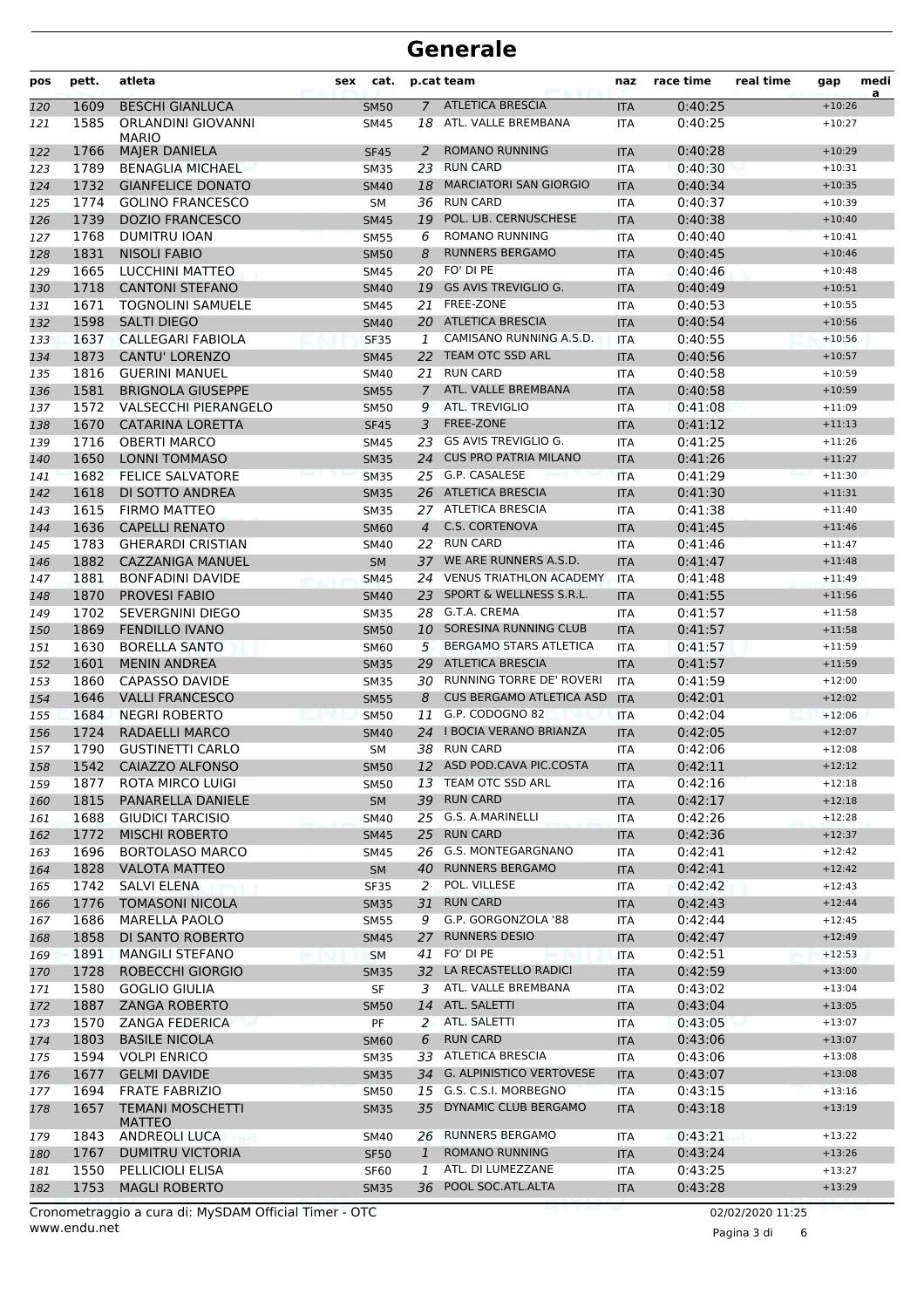| pos | pett. | atleta                                   | cat.<br>sex |                | p.cat team                      | naz        | race time | real time | gap      | medi<br>a |
|-----|-------|------------------------------------------|-------------|----------------|---------------------------------|------------|-----------|-----------|----------|-----------|
| 183 | 1850  | LA VECCHIA ANDREA                        | <b>SM45</b> | 28             | <b>RUNNERS BERGAMO</b>          | <b>ITA</b> | 0:43:30   |           | $+13:32$ |           |
| 184 | 1603  | <b>MATTU ELENA</b>                       | <b>SF45</b> | 4              | <b>ATLETICA BRESCIA</b>         | <b>ITA</b> | 0:43:32   |           | $+13:33$ |           |
| 185 | 1675  | <b>VALLE ALESSIA</b>                     | <b>PF</b>   | 3              | <b>G. ALPINISTICO VERTOVESE</b> | <b>ITA</b> | 0:43:41   |           | $+13:42$ |           |
| 186 | 1567  | ASSOLARI MANUELA                         | <b>SF40</b> | 1              | ATL. PRESEZZO                   | <b>ITA</b> | 0:43:50   |           | $+13:51$ |           |
| 187 | 1820  | PREZZI AGOSTINO                          | <b>SM40</b> | 27             | <b>RUN CARD</b>                 | <b>ITA</b> | 0:43:52   |           | $+13:53$ |           |
| 188 | 1801  | SIGNORINI GIULIO                         | SM45        |                | 29 RUN CARD                     | <b>ITA</b> | 0:44:03   |           | $+14:05$ |           |
| 189 | 1865  | <b>GILARDI DANIELA</b>                   | <b>SF55</b> | 1              | S.E.V. VALMADRERA               | <b>ITA</b> | 0:44:06   |           | $+14:07$ |           |
| 190 | 1866  | <b>GILARDI SILVIA</b>                    | <b>SF40</b> | 2              | S.E.V. VALMADRERA               | <b>ITA</b> | 0:44:09   |           | $+14:10$ |           |
| 191 | 1876  | <b>SANGIORGI CLAUDIO</b>                 | <b>SM50</b> | 16             | <b>TEAM OTC SSD ARL</b>         | <b>ITA</b> | 0:44:13   |           | $+14:14$ |           |
| 192 | 1651  | <b>INCAMPO DOMENICO</b>                  | <b>SM50</b> | 17             | <b>CUS PRO PATRIA MILANO</b>    | <b>ITA</b> | 0:44:15   |           | $+14:16$ |           |
| 193 | 1619  | <b>ORIZIO MARCELLA</b>                   | <b>SF40</b> | 3              | <b>ATLETICA BRESCIA</b>         | <b>ITA</b> | 0:44:20   |           | $+14:21$ |           |
| 194 | 1759  | SILVAGNA ALESSANDRO                      | <b>SM55</b> | 10             | ROAD RUNNERS CLUB MILANO ITA    |            | 0:44:22   |           | $+14:23$ |           |
| 195 | 1737  | <b>COMINELLI PAOLO</b>                   | <b>SM40</b> | 28             | NEW ATHLETICS SULZANO           | <b>ITA</b> | 0:44:23   |           | $+14:24$ |           |
| 196 | 1762  | <b>CORGHI LISA</b>                       | <b>SF45</b> | 5              | ROAD RUNNERS CLUB MILANO ITA    |            | 0:44:25   |           | $+14:27$ |           |
| 197 | 1859  | ALGAROTTI CLAUDIO                        | <b>SM60</b> | 7              | RUNNING TORRE DE' ROVERI        | <b>ITA</b> | 0:44:35   |           | $+14:36$ |           |
| 198 | 1849  | CATTANEO MAURIZIO                        | <b>SM60</b> | 8              | <b>RUNNERS BERGAMO</b>          | <b>ITA</b> | 0:44:54   |           | $+14:56$ |           |
| 199 | 1746  | <b>BORGHERESI UGO</b>                    | <b>SM55</b> | 11             | POLISPORTIVA CRAL BPB A.S.      | <b>ITA</b> | 0:44:59   |           | $+15:00$ |           |
| 200 | 1779  | <b>GENALIZZI ALBERTO</b>                 | SM          |                | 42 RUN CARD                     | <b>ITA</b> | 0:45:02   |           | $+15:03$ |           |
| 201 | 1673  | <b>BUGATTI ELENA AGNESE</b>              | <b>SF50</b> | 2              | <b>G. ALPINISTICO VERTOVESE</b> | <b>ITA</b> | 0:45:05   |           | $+15:07$ |           |
| 202 | 1883  | <b>TARABELLA FEDERICO</b>                | <b>SM45</b> | 30             | <b>ZEROTRENTA TRIATHLON</b>     | <b>ITA</b> | 0:45:15   |           | $+15:16$ |           |
| 203 | 1659  | PIROLA MILENA                            | <b>SF35</b> | 3              | ELLE ERRE ASD                   | <b>ITA</b> | 0:45:16   |           | $+15:17$ |           |
| 204 | 1893  | <b>BELLIOTTI DAMIANO</b>                 | <b>SM35</b> | 37             | <b>PODISTI FARESI</b>           | <b>ITA</b> | 0:45:18   |           | $+15:19$ |           |
| 205 | 1818  | <b>PEGURRI DANIELE</b>                   | <b>SM</b>   | 43             | <b>RUN CARD</b>                 | <b>ITA</b> | 0:45:35   |           | $+15:36$ |           |
| 206 | 1781  | <b>TADINI CRISTIAN</b>                   | <b>SM35</b> | 38             | <b>RUN CARD</b>                 | <b>ITA</b> | 0:45:42   |           | $+15:43$ |           |
| 207 | 1822  | <b>BROGNOLI FEDERICO</b><br><b>MARIA</b> | <b>SM</b>   | 44             | <b>RUN CARD</b>                 | <b>ITA</b> | 0:45:44   |           | $+15:45$ |           |
| 208 | 1582  | <b>RUBIS ELIO</b>                        | <b>SM70</b> | 1              | ATL. VALLE BREMBANA             | <b>ITA</b> | 0:45:49   |           | $+15:51$ |           |
| 209 | 1711  | DI MODUGNO FRANCESCA                     | <b>SF</b>   | $\overline{4}$ | <b>GRUPPO ETHOS RUNNING</b>     | <b>ITA</b> | 0:45:50   |           | $+15:52$ |           |
| 210 | 1713  | <b>LISSONI STEFANO</b>                   | <b>SM45</b> | 31             | <b>GRUPPO ETHOS RUNNING</b>     | <b>ITA</b> | 0:45:50   |           | $+15:52$ |           |
| 211 | 1712  | <b>CORBETTA FABIO</b>                    | <b>SM50</b> | 18             | <b>GRUPPO ETHOS RUNNING</b>     | <b>ITA</b> | 0:45:51   |           | $+15:52$ |           |
| 212 | 1824  | PECIS CAVAGNA MILENA                     | <b>SF55</b> | 2              | <b>RUNNERS BERGAMO</b>          | <b>ITA</b> | 0:45:52   |           | $+15:53$ |           |
| 213 | 1745  | <b>SPREAFICO MASSIMO</b>                 | <b>SM45</b> | 32             | POLISPORTIVA CRAL BPB A.S.      | <b>ITA</b> | 0:46:03   |           | $+16:05$ |           |
| 214 | 1605  | <b>GAVIZZOLI ALESSANDRO</b>              | SM45        |                | 33 ATLETICA BRESCIA             | <b>ITA</b> | 0:46:05   |           | $+16:06$ |           |
| 215 | 1592  | <b>BELLELLI MASSIMO</b>                  | <b>SM55</b> |                | 12 ATLETICA BRESCIA             | <b>ITA</b> | 0:46:08   |           | $+16:10$ |           |
| 216 | 1740  | <b>SEVESO MANUELE</b>                    | <b>SM35</b> | 39             | POL. TEAM BRIANZA LISSONE       | <b>ITA</b> | 0:46:18   |           | $+16:19$ |           |
| 217 | 1596  | <b>VOLPI ALBERTO</b>                     | <b>SM50</b> | 19             | <b>ATLETICA BRESCIA</b>         | <b>ITA</b> | 0:46:18   |           | $+16:20$ |           |
| 218 | 1791  | <b>MARINGONI VITTORIO</b>                | <b>SM45</b> | 34             | <b>RUN CARD</b>                 | <b>ITA</b> | 0:46:24   |           | $+16:26$ |           |
| 219 | 1885  | <b>CRIPPA MANUEL</b>                     | <b>SM40</b> | 29             | <b>RUNNERS BERGAMO</b>          | <b>ITA</b> | 0:46:28   |           | $+16:30$ |           |
| 220 | 1842  | ANGELINI MARTINA                         | SF          | 5              | <b>RUNNERS BERGAMO</b>          | <b>ITA</b> | 0:46:31   |           | $+16:32$ |           |
| 221 | 1593  | ZAMBELLI GIANFRANCO                      | SM60        | 9              | <b>ATLETICA BRESCIA</b>         | <b>ITA</b> | 0:46:36   |           | $+16:37$ |           |
| 222 | 1562  | ANGHILERI ALESSANDRA                     | SF35        | 4              | ATL. LECCO-COLOMBO              | ITA        | 0:46:42   |           | $+16:43$ |           |
| 223 | 1586  | <b>TAIOCCHI SARA</b>                     | <b>SF35</b> | 5              | ATL. VALLE BREMBANA             | <b>ITA</b> | 0:46:47   |           | $+16:49$ |           |
| 224 | 1710  | <b>BUSNELLI DANIELA</b>                  | <b>SF45</b> | 6              | <b>GRUPPO ETHOS RUNNING</b>     | ITA        | 0:46:59   |           | $+17:00$ |           |
| 225 | 1833  | <b>MORANA PIERFRANCESCO</b>              | <b>SM45</b> | 35             | <b>RUNNERS BERGAMO</b>          | <b>ITA</b> | 0:47:24   |           | $+17:25$ |           |
| 226 | 1533  | <b>CASATI STEFANIA</b>                   | <b>SF45</b> | 7              | ASD EDISON                      | <b>ITA</b> | 0:47:35   |           | $+17:36$ |           |
| 227 | 1743  | <b>ASPERTI MASSIMO</b>                   | <b>SM45</b> | 36             | POL. VILLESE                    | <b>ITA</b> | 0:47:44   |           | $+17:46$ |           |
| 228 | 1862  | ANDONE FRANCESCA                         | <b>SF40</b> | $\overline{4}$ | <b>RUNTOME ASD</b>              | ITA        | 0:47:48   |           | $+17:50$ |           |
| 229 | 1736  | SOMMACAMPAGNA<br><b>SANDRO</b>           | <b>SM60</b> | 10             | NAVIGLIO RUNNING TEAM ASD ITA   |            | 0:47:49   |           | $+17:51$ |           |
| 230 | 1564  | ORLANDI GIOVANNI                         | <b>SM60</b> | 11             | ATL. PARATICO                   | ITA        | 0:47:57   |           | $+17:58$ |           |
| 231 | 1536  | <b>D'AURIA ANTONIO</b>                   | <b>SM35</b> |                | 40 ASD GP GARLASCHESE           | <b>ITA</b> | 0:47:58   |           | $+17:59$ |           |
| 232 | 1747  | ARSUFFI MASSIMO                          | <b>SM45</b> |                | 37 POLISPORTIVA CRAL BPB A.S.   | <b>ITA</b> | 0:48:01   |           | $+18:03$ |           |
| 233 | 1528  | SANGALLI MASSIMILIANO                    | <b>SM45</b> |                | 38 A.S.D. MARCIACARATESI        | <b>ITA</b> | 0:48:16   |           | $+18:17$ |           |
| 234 | 1886  | CANCARE' GIACOMO                         | <b>SM70</b> | 2              | <b>RUNNERS BERGAMO</b>          | ITA        | 0:48:17   |           | $+18:19$ |           |
| 235 | 1819  | <b>BETTONI SERGIO</b>                    | <b>SM35</b> | 41             | <b>RUN CARD</b>                 | <b>ITA</b> | 0:48:20   |           | $+18:21$ |           |
| 236 | 1629  | <b>COLOMBI DANIELE</b>                   | <b>SM70</b> | 3              | <b>ATLETICA MARATHON</b>        | ITA        | 0:48:21   |           | $+18:22$ |           |
| 237 | 1880  | <b>BARRI SERGIO</b>                      | <b>SM45</b> | 39             | UNIONE SPORTIVA DERVIESE        | <b>ITA</b> | 0:48:26   |           | $+18:28$ |           |
| 238 | 1648  | <b>BARONI SONIA</b>                      | <b>SF45</b> | 8              | CUS BERGAMO ATLETICA ASD        | <b>ITA</b> | 0:48:31   |           | $+18:33$ |           |
| 239 | 1864  | <b>CIVILLINI GIOVANNI</b>                | <b>SM65</b> | $\mathbf{1}$   | S.E.V. VALMADRERA               | <b>ITA</b> | 0:48:34   |           | $+18:36$ |           |
| 240 | 1786  | <b>NASCIMBENI SARA</b>                   | PF          | $\overline{4}$ | <b>RUN CARD</b>                 | ITA        | 0:48:37   |           | $+18:38$ |           |
| 241 | 1799  | ROSSETTI PAOLO                           | <b>SM35</b> | 42             | <b>RUN CARD</b>                 | <b>ITA</b> | 0:48:43   |           | $+18:45$ |           |
| 242 | 1622  | <b>TONIOLO MIRIAM</b>                    | SF45        | 9              | <b>ATLETICA BRESCIA</b>         | ITA        | 0:48:51   |           | $+18:52$ |           |
| 243 | 1558  | LUSSANA ALESSANDRA                       | <b>SF50</b> | 3              | ATL. LA TORRE                   | <b>ITA</b> | 0:48:58   |           | $+19:00$ |           |
| 244 | 1894  | ROSSONI PIETRO                           | <b>SM70</b> | 4              | ROMANO RUNNING                  | ITA        | 0:49:05   |           | $+19:07$ |           |
| 245 | 1632  | <b>ANGOLI GIOVANNI</b>                   | <b>SM40</b> |                | 30 BIKE & RUN                   | <b>ITA</b> | 0:49:08   |           | $+19:10$ |           |

www.endu.net Cronometraggio a cura di: MySDAM Official Timer - OTC 02/02/2020 11:25

Pagina 4 di 6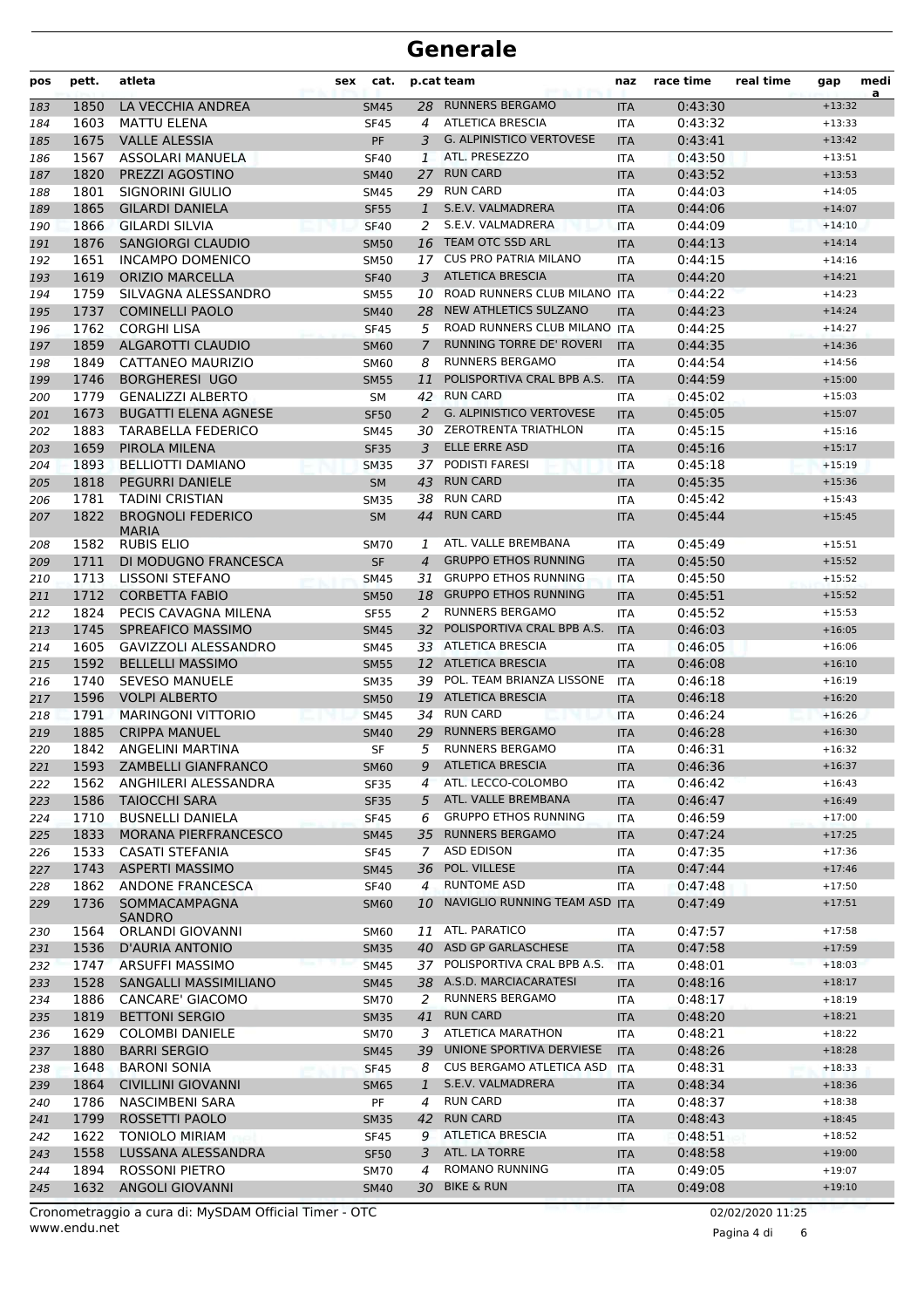| pos        | pett.        | atleta                                             | cat.<br>sex                |                | p.cat team                                      | naz               | race time          | real time | gap                  | medi<br>a |
|------------|--------------|----------------------------------------------------|----------------------------|----------------|-------------------------------------------------|-------------------|--------------------|-----------|----------------------|-----------|
| 246        | 1836         | <b>LONGHI FLORIANO</b>                             | <b>SM65</b>                | 2              | <b>RUNNERS BERGAMO</b>                          | <b>ITA</b>        | 0:49:23            |           | $+19:24$             |           |
| 247        | 1830         | PANZERI DANIELE                                    | <b>SM65</b>                | 3              | <b>RUNNERS BERGAMO</b>                          | <b>ITA</b>        | 0:49:28            |           | $+19:29$             |           |
| 248        | 1872         | DI FELICE MATTEO FAUSTO                            | <b>SM50</b>                | 20             | SSD RCS ACTIVE TEAM A R.L.                      | <b>ITA</b>        | 0:49:32            |           | $+19:33$             |           |
| 249        | 1760         | RE ITALO LOREDANO                                  | <b>SM65</b>                | 4              | ROAD RUNNERS CLUB MILANO ITA                    |                   | 0:49:36            |           | $+19:38$             |           |
| 250        | 1854         | <b>MAFFEIS MARCO</b>                               | <b>SM45</b>                | 40             | <b>RUNNERS DESIO</b>                            | <b>ITA</b>        | 0:49:43            |           | $+19:45$             |           |
| 251        | 1656         | ARENA MARIA GIULIA                                 | <b>SF35</b>                | 6              | DK RUNNERS MILANO                               | <b>ITA</b>        | 0:49:44            |           | $+19:45$             |           |
| 252        | 1654         | <b>DAMIANI FRANCESCO</b>                           | <b>SM45</b>                | 41             | DK RUNNERS MILANO                               | <b>ITA</b>        | 0:49:44            |           | $+19:45$             |           |
| 253        | 1568         | <b>FIORE GUIDO TOMMASO</b>                         | <b>SM50</b>                | 21             | ATL. PRESEZZO                                   | <b>ITA</b>        | 0:49:45            |           | $+19:47$             |           |
| 254        | 1529         | PASSARO TOMMASO                                    | <b>SM</b>                  |                | 45 A.S.D. MONTEDORO NOCI                        | <b>ITA</b>        | 0:49:50            |           | $+19:51$             |           |
| 255        | 1755         | <b>VUERICH DANIELE</b>                             | <b>SM55</b>                |                | 13 POOL SOC.ATL.ALTA                            | <b>ITA</b>        | 0:49:52            |           | $+19:53$             |           |
| 256        | 1600         | <b>NAGNI TIZIANO</b>                               | <b>SM45</b>                |                | 42 ATLETICA BRESCIA                             | <b>ITA</b>        | 0:49:52            |           | $+19:53$             |           |
| 257        | 1642         | <b>VEGGO FERNANDO</b>                              | <b>SM55</b>                |                | 14 CIRCOLO ATL.GUARDIA DI<br>A.S.D. ESCAPE TEAM | <b>ITA</b>        | 0:50:01            |           | $+20:02$             |           |
| 258        | 1526         | <b>GIRANI ELISABETTA</b>                           | <b>SF50</b>                | $\overline{4}$ | POLISPORTIVA CRAL BPB A.S.                      | <b>ITA</b>        | 0:50:02            |           | $+20:03$             |           |
| 259        | 1748<br>1751 | <b>CAPRA ATTILIO</b>                               | <b>SM50</b>                | 22<br>43       | POLISPORTIVA CRAL BPB A.S.                      | <b>ITA</b>        | 0:50:08            |           | $+20:09$<br>$+20:10$ |           |
| 260        | 1899         | <b>MORETTI FULVIO</b><br><b>CARDILLO ANTONIO</b>   | <b>SM45</b>                | 44             | <b>RUNNERS DESIO</b>                            | <b>ITA</b>        | 0:50:08<br>0:50:14 |           | $+20:15$             |           |
| 261        | 1543         | <b>GIOIA MARIO</b>                                 | <b>SM45</b>                |                | 15 ASD POLISPORTIVA ROVINATA SMR                | <b>ITA</b>        | 0:50:25            |           | $+20:27$             |           |
| 262<br>263 | 1554         | <b>BOSATELLI ROBERTO</b>                           | <b>SM55</b><br><b>SM35</b> |                | 43 ATL, LA TORRE                                | <b>ITA</b>        | 0:50:27            |           | $+20:28$             |           |
| 264        | 1608         | <b>BIASETTI CINZIA</b>                             | <b>SF45</b>                |                | 10 ATLETICA BRESCIA                             | <b>ITA</b>        | 0:50:31            |           | $+20:32$             |           |
| 265        | 1754         | PETROGALLI PAOLO                                   | <b>SM45</b>                |                | 45 POOL SOC.ATL.ALTA                            | <b>ITA</b>        | 0:50:33            |           | $+20:35$             |           |
| 266        | 1667         | LIMONTA LETIZIA                                    | <b>SF50</b>                | 5              | FO' DI PE                                       | <b>ITA</b>        | 0:50:33            |           | $+20:35$             |           |
| 267        | 1691         | <b>SCEPI FEDERICA</b>                              | <b>SF35</b>                | 7              | G.S. A.MARINELLI                                | <b>ITA</b>        | 0:50:34            |           | $+20:36$             |           |
| 268        | 1846         | <b>MARTINELLI FRANCESCO</b>                        | <b>SM45</b>                | 46             | <b>RUNNERS BERGAMO</b>                          | <b>ITA</b>        | 0:50:56            |           | $+20:58$             |           |
|            |              | <b>TOMMASO</b>                                     |                            |                |                                                 |                   |                    |           |                      |           |
| 269        | 1788         | <b>GATTI FRANCESCA</b>                             | <b>SF40</b>                | 5              | <b>RUN CARD</b>                                 | <b>ITA</b>        | 0:51:20            |           | $+21:21$             |           |
| 270        | 1575         | PIROLA SARA                                        | <b>SF</b>                  | 6              | ATL. VALLE BREMBANA                             | <b>ITA</b>        | 0:51:35            |           | $+21:36$             |           |
| 271        | 1855         | <b>FESTA STEFANO</b>                               | <b>SM50</b>                | 23             | <b>RUNNERS DESIO</b>                            | <b>ITA</b>        | 0:51:46            |           | $+21:47$             |           |
| 272        | 1770         | <b>MARTINELLI ANDREA</b>                           | <b>SM35</b>                | 44             | <b>RUN CARD</b>                                 | <b>ITA</b>        | 0:51:51            |           | $+21:53$             |           |
| 273        | 1587         | <b>BRUMANA GIORDANO</b>                            | <b>SM50</b>                |                | 24 ATL. VALLE IMAGNA                            | ITA               | 0:52:04            |           | $+22:05$             |           |
| 274        | 1812         | <b>BORDIGONI CARLITRIA</b>                         | <b>SF40</b>                | 6              | <b>RUN CARD</b>                                 | <b>ITA</b>        | 0:52:06            |           | $+22:07$             |           |
| 275        | 1897         | ALONSO GARCIA JAVIER                               | SM40                       | 31             | <b>RUN CARD</b>                                 | <b>ESP</b>        | 0:52:12            |           | $+22:14$             |           |
| 276        | 1749         | DE MARTINO FAUSTO                                  | <b>SM55</b>                | 16             | POLISPORTIVA CRAL BPB A.S.                      | <b>ITA</b>        | 0:52:20            |           | $+22:21$             |           |
| 277        | 1588         | <b>AMMESSO ETTORE</b>                              | <b>SM60</b>                |                | 12 ATL. VIGNATE                                 | <b>ITA</b>        | 0:52:31            |           | $+22:32$             |           |
| 278        | 1895         | <b>LONGONI MARCELLO</b><br><b>UMBERTO</b>          | <b>SM55</b>                | 17             | <b>LAGUNA RUNNING SSD SRL</b>                   | <b>ITA</b>        | 0:52:45            |           | $+22:46$             |           |
| 279        | 1874         | SALDARINI ELISABETTA                               | SF50                       | 6              | TEAM OTC SSD ARL                                | ITA               | 0:52:47            |           | $+22:48$             |           |
| 280        | 1559         | <b>CROTTI LOREDANA</b>                             | <b>SF65</b>                | $\mathbf{1}$   | ATL. LA TORRE                                   | <b>ITA</b>        | 0:52:47            |           | $+22:48$             |           |
| 281        | 1610         | <b>BAIGUERA FRANCO</b>                             | <b>SM55</b>                |                | 18 ATLETICA BRESCIA                             | <b>ITA</b>        | 0:53:03            |           | $+23:04$             |           |
| 282        | 1821         | <b>TANSINI CLAUDIO</b>                             | <b>SM55</b>                |                | 19 RUN CARD                                     | <b>ITA</b>        | 0:53:09            |           | $+23:10$             |           |
| 283        | 1823         | <b>BIANCHI DAVIDE</b>                              | <b>SM55</b>                |                | 20 RUNNER VARESE                                | <b>ITA</b>        | 0:53:14            |           | $+23:16$             |           |
| 284        | 1750         | <b>COLLETTA ALESSANDRO</b>                         | <b>SM50</b>                |                | 25 POLISPORTIVA CRAL BPB A.S.                   | <b>ITA</b>        | 0:53:23            |           | $+23:24$             |           |
| 285        | 1634         | PITTALUGA ROBERTO                                  | SM40                       |                | 32 BIO CORRENDO AVIS                            | ITA               | 0:53:32            |           | $+23:34$             |           |
| 286        | 1875         | POLETTO MARCO                                      | <b>SM55</b>                | 21             | TEAM OTC SSD ARL                                | <b>ITA</b>        | 0:53:40            |           | $+23:41$             |           |
| 287        | 1633         | <b>CASTIONI MONICA ELENA</b>                       | <b>SF35</b>                | 8              | <b>BIO CORRENDO AVIS</b>                        | ITA               | 0:53:45            |           | $+23:46$             |           |
| 288        | 1797         | CASABIANCA MAURIZIO                                | <b>SM50</b>                |                | 26 RUN CARD                                     | <b>ITA</b>        | 0:53:52            |           | $+23:53$             |           |
| 289        | 1888         | ROTA MARCO                                         | <b>SM60</b>                |                | 13 ATLETICA MARATHON                            | ITA               | 0:53:56            |           | $+23:57$             |           |
| 290        | 1538         | <b>BARACCO BARBARA</b>                             | <b>SF45</b>                |                | 11 ASD GP GARLASCHESE                           | <b>ITA</b>        | 0:54:31            |           | $+24:33$             |           |
| 291        | 1814         | <b>GENTILE SAVERIO</b>                             | SM                         |                | 46 RUN CARD                                     | ITA               | 0:54:38            |           | $+24:39$             |           |
| 292        | 1663         | SONZOGNI GIULIA                                    | <b>SF50</b>                | $7^{\circ}$    | FO' DI PE                                       | <b>ITA</b>        | 0:54:47            |           | $+24:48$             |           |
| 293        | 1752         | <b>TROTTI GIUSEPPE</b>                             | SM55                       |                | 22 POLISPORTIVA CRAL BPB A.S.                   | ITA               | 0:54:48            |           | $+24:50$             |           |
| 294        | 1878         | PANZERI CHIARA                                     | <b>SF35</b>                | 9              | <b>TEAM PASTURO ASD</b>                         | <b>ITA</b>        | 0:54:49            |           | $+24:50$             |           |
| 295        | 1804         | CARELLA SERENA GIUSI                               | <b>SF40</b>                | 7              | <b>RUN CARD</b>                                 | <b>ITA</b>        | 0:54:51            |           | $+24:53$             |           |
| 296        | 1680         | PISCIOTTA FRANCESCO                                | <b>SM50</b>                |                | 27 G.A.A.C. 2007                                | <b>ITA</b>        | 0:54:52            |           | $+24:53$             |           |
| 297        | 1679         | BERNABEI SILVIA                                    | SF                         | 7              | G.A.A.C. 2007<br>33 RUN CARD                    | ITA               | 0:54:52            |           | $+24:53$<br>$+25:00$ |           |
| 298        | 1813         | <b>MANCINI MICHELE</b>                             | <b>SM40</b>                |                | <b>GRUPPO PODISTICO ARCENE</b>                  | <b>ITA</b>        | 0:54:58            |           |                      |           |
| 299        | 1715<br>1714 | <b>CORNELLI MONICA</b><br><b>CRESPOLINI CESARE</b> | SF55                       | 3              | 23 GRUPPO PODISTICO ARCENE                      | ITA               | 0:55:01<br>0:55:03 |           | $+25:02$<br>$+25:04$ |           |
| 300        | 1611         | <b>BELLO ERMES</b>                                 | <b>SM55</b>                |                | 34 ATLETICA BRESCIA                             | <b>ITA</b>        | 0:55:28            |           | $+25:29$             |           |
| 301        | 1669         | <b>BALICCO ALICE</b>                               | <b>SM40</b>                |                | 10 FO' DI PE                                    | ITA               | 0:55:32            |           | $+25:34$             |           |
| 302        | 1856         | DUGNANI RUDY                                       | <b>SF35</b>                |                | 47 RUNNERS DESIO                                | <b>ITA</b>        | 0:55:45            |           | $+25:47$             |           |
| 303<br>304 | 1545         | <b>ROSSI ANGELA</b>                                | SM45<br><b>SF50</b>        | 8              | ASD RUNNERS VALCALEPIO                          | ITA<br><b>ITA</b> | 0:55:48            |           | $+25:50$             |           |
| 305        | 1757         | LANFRANCHI TULLIO                                  | SM55                       |                | 24 POOL SOC.ATL.ALTA                            | ITA               | 0:56:18            |           | $+26:19$             |           |
| 306        | 1548         | <b>TOTI GIUSEPPE</b>                               | <b>SM60</b>                |                | 14 ASD RUNNERS VALCALEPIO                       | <b>ITA</b>        | 0:56:23            |           | $+26:25$             |           |
| 307        | 1544         | <b>TECSON CECILIA</b>                              | SF50                       | 9              | ASD RUN LIFE                                    | <b>ITA</b>        | 0:56:31            |           | $+26:32$             |           |
| 308        | 1839         | <b>GIBELLINI CLAUDIA</b>                           | <b>SF35</b>                |                | 11 RUNNERS BERGAMO                              | <b>ITA</b>        | 0:56:31            |           | $+26:33$             |           |
|            |              |                                                    |                            |                |                                                 |                   |                    |           |                      |           |

www.endu.net Cronometraggio a cura di: MySDAM Official Timer - OTC 02/02/2020 11:25

Pagina 5 di 6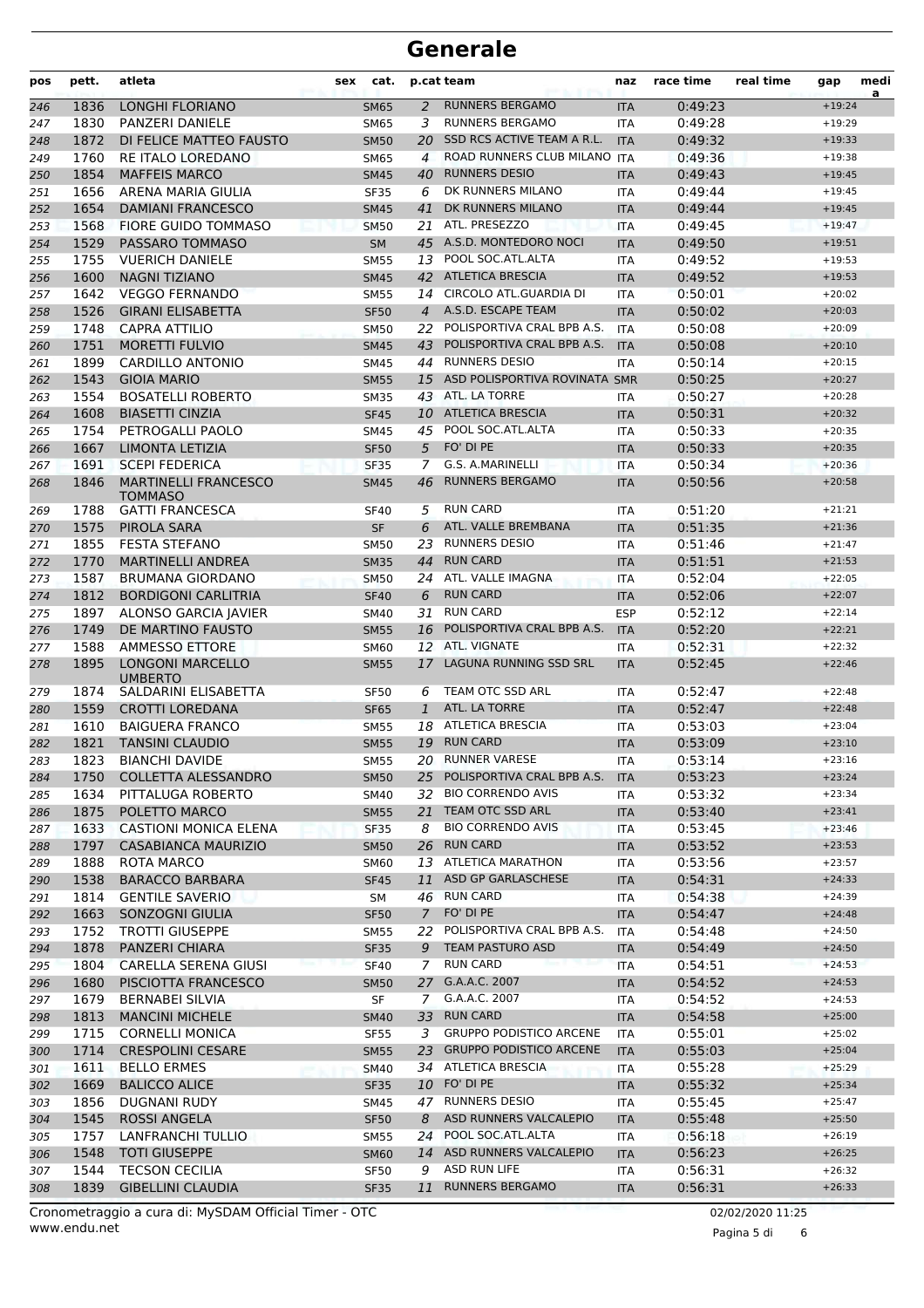| pos        | pett. | atleta                                            | cat.<br>sex |    | p.cat team                      | naz        | race time | real time | gap             | medi |
|------------|-------|---------------------------------------------------|-------------|----|---------------------------------|------------|-----------|-----------|-----------------|------|
| 309        | 1810  | <b>BAGGI EDOARDO</b>                              | <b>SM60</b> |    | 15 RUN CARD                     | <b>ITA</b> | 0:56:38   |           | $+26:39$        | a    |
| 310        | 1785  | CASAROTTO BIANCAROSA                              | <b>SF55</b> | 4  | <b>RUN CARD</b>                 | <b>ITA</b> | 0:56:46   |           | $+26:47$        |      |
| 311        | 1795  | <b>CERABOLINI CLAUDIO</b><br><b>FULVIO FRANCO</b> | <b>SM45</b> | 48 | <b>RUN CARD</b>                 | <b>ITA</b> | 0:57:08   |           | $+27:09$        |      |
| 312        | 1771  | <b>PESENTI FEDERICA</b>                           | <b>SF35</b> | 12 | <b>RUN CARD</b>                 | <b>ITA</b> | 0:57:18   |           | $+27:19$        |      |
| 313        | 1530  | <b>GUIZZETTI CHIARA</b>                           | <b>SF45</b> | 12 | A.S.D. RUN8 TEAM                | <b>ITA</b> | 0:57:29   |           | $+27:31$        |      |
| 314        | 1756  | <b>SFORZA SERGIO</b>                              | <b>SM60</b> | 16 | POOL SOC.ATL.ALTA               | <b>ITA</b> | 0:57:32   |           | $+27:33$        |      |
| 315        | 1884  | DI MAURO CLAUDIO                                  | <b>SM55</b> | 25 | <b>RUNNERS BERGAMO</b>          | <b>ITA</b> | 0:57:39   |           | $+27:40$        |      |
| 316        | 1535  | PASOTTI EMANUELA                                  | <b>SF40</b> | 8  | ASD GP GARLASCHESE              | <b>ITA</b> | 0:57:40   |           | $+27:41$        |      |
| 317        | 1537  | <b>BOLZONI DAVIDE</b>                             | <b>SM45</b> | 49 | ASD GP GARLASCHESE              | <b>ITA</b> | 0:57:59   |           | $+28:01$        |      |
| 318        | 1534  | <b>GNOCCHI GIULIA</b>                             | AF          | 1  | ASD GP GARLASCHESE              | <b>ITA</b> | 0:57:59   |           | $+28:01$        |      |
| 319        | 1808  | <b>LAURANTE VINCENZO</b>                          | <b>SM45</b> | 50 | <b>RUN CARD</b>                 | <b>ITA</b> | 0:58:03   |           | $+28:05$        |      |
| 320        | 1800  | COZZUTO ANNA                                      | <b>SF40</b> | 9  | <b>RUN CARD</b>                 | <b>ITA</b> | 0:58:40   |           | $+28:41$        |      |
| 321        | 1861  | PREVITALI BARBARA                                 | <b>SF45</b> | 13 | <b>RUNNING TORRE DE' ROVERI</b> | <b>ITA</b> | 0:58:50   |           | $+28:52$        |      |
| 322        | 1809  | <b>GAVASSO ALBERTA</b>                            | SF          | 8  | <b>RUN CARD</b>                 | <b>ITA</b> | 0:58:57   |           | $+28:58$        |      |
| 323        | 1898  | <b>MALLARDI LORENZO</b>                           | <b>SM50</b> | 28 | <b>RUNNERS DESIO</b>            | <b>ITA</b> | 0:59:02   |           | $+29:03$        |      |
| 324        | 1741  | <b>RIGAMONTI ANGELO</b>                           | <b>SM45</b> | 51 | POL. VILLESE                    | <b>ITA</b> | 0:59:24   |           | $+29:26$        |      |
| 325        | 1693  | <b>SALA STEFANO</b>                               | <b>SM55</b> | 26 | G.S. AVIS - SEREGNO             | <b>ITA</b> | 0:59:31   |           | $+29:33$        |      |
| 326        | 1541  | <b>MENOZZI ILARIA</b>                             | <b>SF40</b> | 10 | ASD GP GARLASCHESE              | <b>ITA</b> | 1:00:36   |           | $+30:37$        |      |
| 327        | 1807  | <b>FERRARI SAMANTHA</b>                           | <b>SF35</b> | 13 | <b>RUN CARD</b>                 | <b>ITA</b> | 1:00:52   |           | $+30:53$        |      |
| 328        | 1761  | <b>GERBAZ GIAMPAOLO</b>                           | <b>SM75</b> | 1  | ROAD RUNNERS CLUB MILANO        | <b>ITA</b> | 1:02:05   |           | $+32:07$        |      |
| 329        | 1652  | <b>BONANOMI FRANCESCA</b>                         | <b>SF40</b> | 11 | <b>DE RAN CLAB</b>              | <b>ITA</b> | 1:02:09   |           | $+32:10$        |      |
| 330        | 1796  | KAMENNOVA ANASTASIIA                              | <b>SF40</b> | 12 | <b>RUN CARD</b>                 | <b>ITA</b> | 1:03:36   |           | $+33:38$        |      |
| 331        | 1701  | <b>MIRIZZI ELEONORA</b>                           | <b>SF40</b> | 13 | G.S.ATL.DIL.LIB. PIOMBINO       | <b>ITA</b> | 1:04:58   |           | $+35:00$        |      |
| 332        | 1704  | <b>MALUSA DANIELA</b>                             | <b>SF45</b> | 14 | GIANCARLO BIASIN ILLASI ASD ITA |            | 1:05:44   |           | $+35:45$        |      |
| 333        | 1811  | <b>FERRARI MANUELA</b>                            | <b>SF45</b> | 15 | <b>RUN CARD</b>                 | <b>ITA</b> | 1:05:52   |           | $+35:54$        |      |
| 334        | 1556  | MASSENZANA UMBERTO                                | <b>SM65</b> | 5  | ATL. LA TORRE                   | <b>ITA</b> | 1:07:12   |           | $+37:14$        |      |
| 335        | 1635  | AMBROSIONI ALESSANDRO                             | <b>SM55</b> |    | 27 C.B.A. CINISELLO BALSAMO     | <b>ITA</b> | 1:07:52   |           | $+37:53$        |      |
| 336        | 1857  | <b>COLOMBO ELISA</b>                              | <b>SF40</b> | 14 | <b>RUNNERS DESIO</b>            | <b>ITA</b> | 1:08:59   |           | $+39:00$        |      |
| 337        | 1853  | PELLEGATTA LAURA                                  | <b>SF50</b> | 10 | <b>RUNNERS DESIO</b>            | <b>ITA</b> | 1:09:01   |           | $+39:02$        |      |
| 338        | 1560  | <b>BIGORRA LUCA</b>                               | <b>SM55</b> | 28 | ATL. LA TORRE                   | <b>ITA</b> | 1:09:40   |           | $+39:42$        |      |
| 339        | 1738  | <b>PANETTA GIUSEPPE</b>                           | <b>SM50</b> | 29 | POL. LIB. CERNUSCHESE           | <b>ITA</b> | 1:10:55   |           | $+40:57$        |      |
| 340        | 1777  | <b>BARACHETTI NAZZARENO</b>                       | <b>SM</b>   |    | 47 RUN CARD                     | <b>ITA</b> | 1:24:04   |           | $+54:05$        |      |
| 341        | 1784  | DI MARCO ALESSIO                                  | <b>SM35</b> | 45 | <b>RUN CARD</b>                 | <b>ITA</b> | 2:32:57   |           | $+2:02:58$      |      |
| <b>DNF</b> | 1664  | <b>PIAZZI ROBERTO</b>                             | <b>SM55</b> |    | FO' DI PE                       | <b>ITA</b> |           |           |                 |      |
| <b>DNF</b> | 1838  | <b>GATTI RENATO GIOVANNI</b>                      | <b>SM55</b> |    | <b>RUNNERS BERGAMO</b>          | <b>ITA</b> |           |           |                 |      |
| <b>DNF</b> | 1802  | MOREIRA JUNIOR SERGIO<br>LUIZ                     | <b>SM</b>   |    | <b>RUN CARD</b>                 | <b>BRA</b> |           |           | ف المسلم الأولي |      |
| <b>DNF</b> | 1703  | PAOLETTI MAURO                                    | <b>SM40</b> |    | G.T.A. CREMA                    | <b>ITA</b> |           |           |                 |      |
| <b>DNF</b> | 1765  | <b>POSSONI FRANCO</b>                             | <b>SM65</b> |    | <b>ROMANO RUNNING</b>           | <b>ITA</b> |           |           |                 |      |
| <b>DNF</b> | 1840  | <b>FORESTI CAMILLO</b>                            | <b>SM55</b> |    | <b>RUNNERS BERGAMO</b>          | <b>ITA</b> |           |           |                 |      |
| <b>DNF</b> | 1841  | <b>BOVINA NADIA</b>                               | <b>SF45</b> |    | <b>RUNNERS BERGAMO</b>          | <b>ITA</b> |           |           |                 |      |
| DSQ        | 1561  | <b>PAGNONCELLI LUIGI</b>                          | <b>SM55</b> |    | ATL. LA TORRE                   | <b>ITA</b> | 0:43:06   |           | $+13:07$        |      |
| DSQ        | 1700  | <b>MARZOLA EZIO</b>                               | <b>SM70</b> |    | G.S. ZELOFORAMAGNO              | <b>ITA</b> | 1:42:50   |           | $+1:12:52$      |      |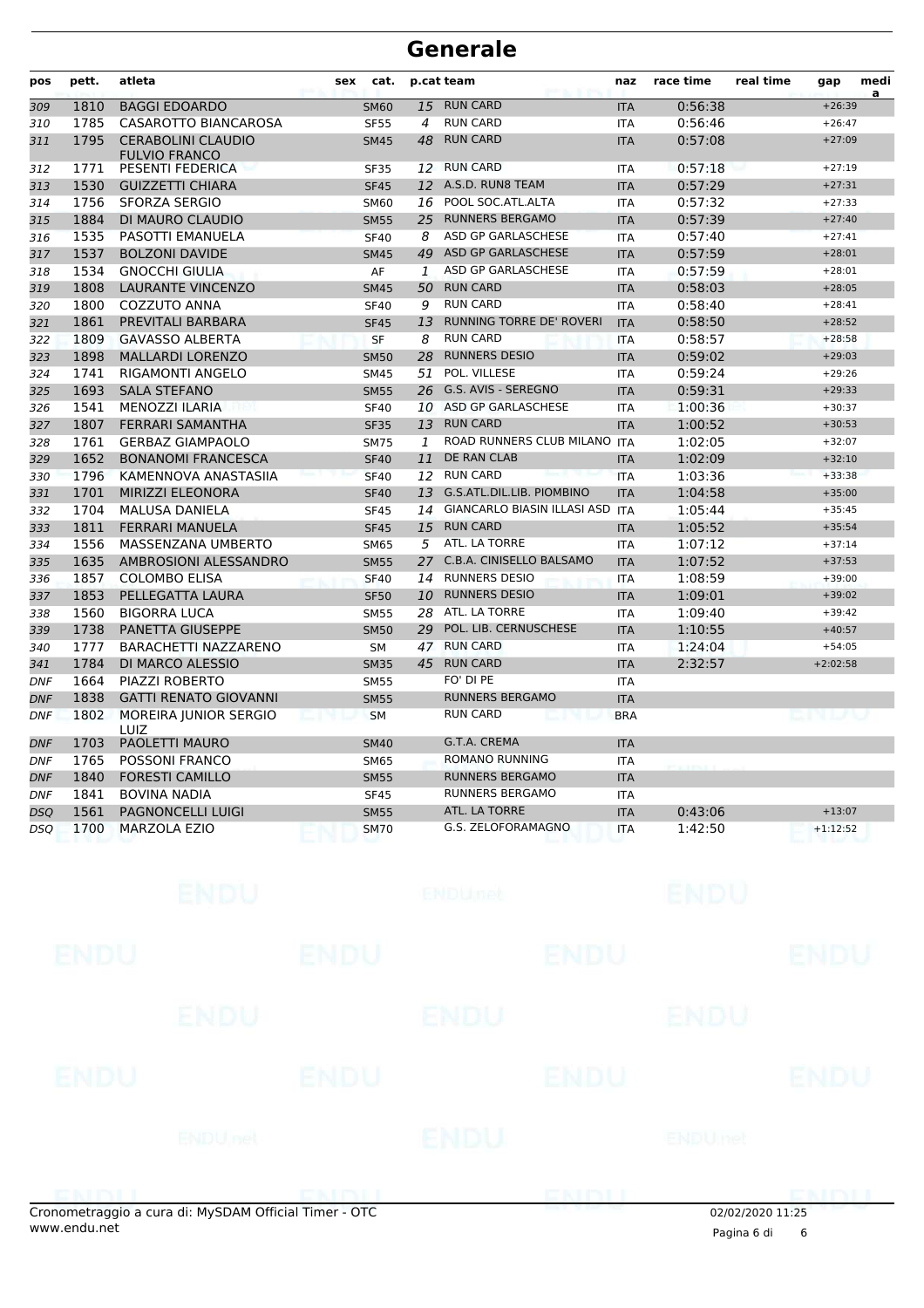#### **Bergamo City Run - La Mezza dei Mille | La Dieci dei Mille**

*Data* **02/02/2020**

*Gara* **10k NON COMPETITIVA**

|              |                                                     |           | <b>Generale</b>   |     |                          |                    |                   |       |
|--------------|-----------------------------------------------------|-----------|-------------------|-----|--------------------------|--------------------|-------------------|-------|
| pett.        | atleta                                              | sex       | team              |     | naz                      | race time          | real time         | media |
| 2051         | <b>AGAZZI VIVIANA</b>                               |           |                   |     | <b>ITA</b>               | 1:00:06            |                   |       |
| 2080         | <b>ANDREONI VITTORIO</b>                            |           |                   |     | <b>ITA</b>               | 0:51:59            |                   |       |
| 2026         | <b>ANTONINI GIORGIO</b>                             |           |                   |     | <b>ITA</b>               | 0:56:25            |                   |       |
| 2079         | ARETUZZA SILVIA BORGES                              |           |                   |     | <b>BRA</b>               | 0:52:01            |                   |       |
| 2050         | <b>AVOGADRI DANIELE</b>                             |           |                   |     | <b>ITA</b>               | 0:55:47            |                   |       |
| 2048         | <b>BAIGUERA NICOLO'</b>                             |           |                   |     | <b>ITA</b>               | 0:49:54            |                   |       |
| 2020         | <b>BARCELLINI MARCO</b>                             |           |                   |     | <b>ITA</b>               | 0:44:26            |                   |       |
| 2078         | <b>BARETTI EDOARDO</b>                              | ACT PAT   |                   |     | <b>ITA</b>               | 0:51:46            |                   |       |
| 2029         | <b>BELLOMI GIULIA AUGUSTA</b>                       |           |                   |     | <b>ITA</b>               | 0:55:31            |                   |       |
| 2087         | <b>BELLONI REGINA</b>                               |           |                   |     | <b>ITA</b>               | 1:07:48            |                   |       |
| 2095         | <b>BERETTA LAURA</b>                                |           |                   |     | <b>ITA</b>               | 0:51:01            |                   |       |
| 2066         | <b>BINDA GIORGIO</b>                                |           | <b>ASD EDISON</b> |     | <b>ITA</b>               | 0:59:07            |                   |       |
| 2091         | <b>BONASSI SONIA</b>                                |           |                   |     | <b>ITA</b>               | 0:57:54            |                   |       |
| 2041         | <b>BONETTI SARA</b>                                 |           |                   |     | <b>ITA</b>               | 1:07:50            |                   |       |
| 2049         | <b>BONFANTI SONIA</b>                               |           |                   |     | <b>ITA</b>               | 1:02:05            |                   |       |
| 2032         | <b>BONO SEBASTIANO</b>                              | . M. LANG |                   |     | <b>ITA</b>               | 0:51:16            | يتواجبوا الأرابات |       |
| 2056         | <b>BORRACCINO ANTONELLA</b>                         |           |                   |     | <b>ITA</b>               | 1:03:53            |                   |       |
| 2016         | <b>BRANNAN FREYA LUCY</b>                           |           |                   |     | <b>GBR</b>               | 1:16:09            |                   |       |
| 2098         | <b>BUSATTA MARIA ANTONIA</b>                        |           |                   |     | <b>ITA</b>               | 1:19:46            |                   |       |
| 2015         | <b>CANEPARI PIETRO</b>                              |           |                   |     | <b>ITA</b>               | 1:07:31            |                   |       |
| 2053         | <b>CAPELLI STEFANO</b>                              |           |                   |     | <b>ITA</b>               | 0:57:17            |                   |       |
| 2067         | CARERA VALENTINA                                    |           | <b>ASD EDISON</b> |     | <b>ITA</b>               | 1:30:29            |                   |       |
| 2109         | <b>CARU' LUCIA</b>                                  |           |                   |     | <b>ITA</b>               | 2:54:53            |                   |       |
| 2112         | CASELLA ALBERTO                                     |           |                   |     | <b>ITA</b>               | 2:21:31            |                   |       |
| 2006         | <b>CASTELLETTI FABRIZIO</b>                         |           |                   |     | <b>ITA</b>               | 0:48:08            |                   |       |
| 2047         | CAVALLERI LUCA                                      |           |                   |     | <b>ITA</b>               | 0:49:53            |                   |       |
| 2030         | <b>CERULLO LAURA</b>                                |           |                   |     | <b>GBR</b>               | 0:53:08            |                   |       |
| 2023         | <b>CIACCIO SALVATORE</b>                            |           |                   |     | ITA                      | 0:51:30            |                   |       |
| 2086         | <b>CICERI ANDREA</b>                                |           |                   |     | <b>ITA</b>               | 0:44:10            |                   |       |
| 2068         | <b>CIMAROSA MARIANO</b>                             |           | <b>ASD EDISON</b> |     | <b>ITA</b>               | 1:07:47            |                   |       |
| 2093         | <b>COLPO MAURO</b><br><b>COSTA TITO GIULIO</b>      |           |                   |     | <b>ITA</b>               | 1:02:48            |                   |       |
| 2025         |                                                     |           |                   |     | <b>ITA</b>               | 0:53:48            |                   |       |
| 2083<br>2076 | <b>COSTANTINI GIACOMO</b><br><b>D'AMBROSIO EROS</b> |           | <u>bin la</u> v   |     | <b>ITA</b>               | 0:50:22            |                   |       |
|              | <b>DELLA FONTE RODRIGO</b>                          |           |                   |     | <b>ITA</b>               | 0:45:48<br>0:42:48 |                   |       |
| 2034         |                                                     |           |                   |     | <b>BRA</b>               |                    |                   |       |
| 2114<br>2039 | <b>DEMONTEVERDI DAISY</b><br><b>DESTRO DAVIDE</b>   |           |                   |     | <b>ITA</b>               | 1:06:33<br>1:13:31 |                   |       |
| 2012         | DI TORO DOMENICO                                    |           |                   |     | <b>ITA</b><br><b>ITA</b> | 0:49:31            |                   |       |
|              | <b>DOMINICI VERONICA</b>                            |           | <b>ASD EDISON</b> |     |                          |                    |                   |       |
| 2072<br>2107 | FERRARA STEFANO                                     |           |                   |     | <b>ITA</b>               | 1:30:28<br>1:02:02 |                   |       |
| 2063         | FILARDI BERNARDINO                                  |           |                   |     | ITA<br><b>ITA</b>        | 0:41:48            |                   |       |
| 2038         | <b>FUSCO FRANCESCO</b>                              |           |                   |     | ITA                      | 0:57:37            |                   |       |
| 2062         | <b>GABBIADINI ROBERTA</b>                           |           |                   |     | <b>ITA</b>               | 0:54:46            |                   |       |
| 2059         | <b>GHERARDI BARBARA</b>                             |           |                   |     | ITA                      | 1:08:28            |                   |       |
| 2082         | <b>GROSSI FEDERICA</b>                              |           |                   |     | <b>ITA</b>               | 1:09:05            |                   |       |
| 2033         | <b>GUERRA MARCO</b>                                 |           |                   |     | <b>ITA</b>               | 0:58:15            |                   |       |
| 2094         | LAMANTIA GIANCARLO                                  |           |                   |     | <b>ITA</b>               | 0:44:34            |                   |       |
| 2113         | <b>LASEN FRANCESCO</b>                              |           |                   |     | ITA                      | 2:44:55            |                   |       |
| 2042         | MAIOLO VALENTINA                                    |           |                   |     | <b>ITA</b>               | 1:07:50            |                   |       |
| 2024         | <b>MANGILI ENZO</b>                                 |           |                   |     | ITA                      | 0:51:16            |                   |       |
| 2052         | MAZZOLA GIOVANNI                                    |           |                   |     | <b>ITA</b>               | 0:51:40            |                   |       |
| 2022         | <b>MCCLEAN UNA</b>                                  |           |                   |     | <b>IRL</b>               | 1:01:57            |                   |       |
| 2088         | <b>MEDINA MARIA</b>                                 |           |                   |     | <b>ITA</b>               | 1:09:34            |                   |       |
| 2002         | <b>MILAK ARKADIUSZ</b>                              |           |                   |     | POL                      | 0:58:06            |                   |       |
| 2010         | <b>OBERTI LETIZIA</b>                               |           |                   |     | <b>ITA</b>               | 1:46:32            |                   |       |
| 2021         | PERUFFO ANDREA                                      |           |                   |     | ITA                      | 0:50:01            |                   |       |
| 2035         | PIROLA LUCA                                         |           |                   |     | <b>ITA</b>               | 0:43:06            |                   |       |
| 2054         | POMA ALESSANDRO                                     |           |                   |     | <b>ITA</b>               | 0:54:42            |                   |       |
|              |                                                     | ENDIL     |                   | ENT |                          |                    | <b>CMDLI</b>      |       |

www.endu.net Cronometraggio a cura di: MySDAM Official Timer - OTC 02/02/2020 11:25

Pagina 1 di 2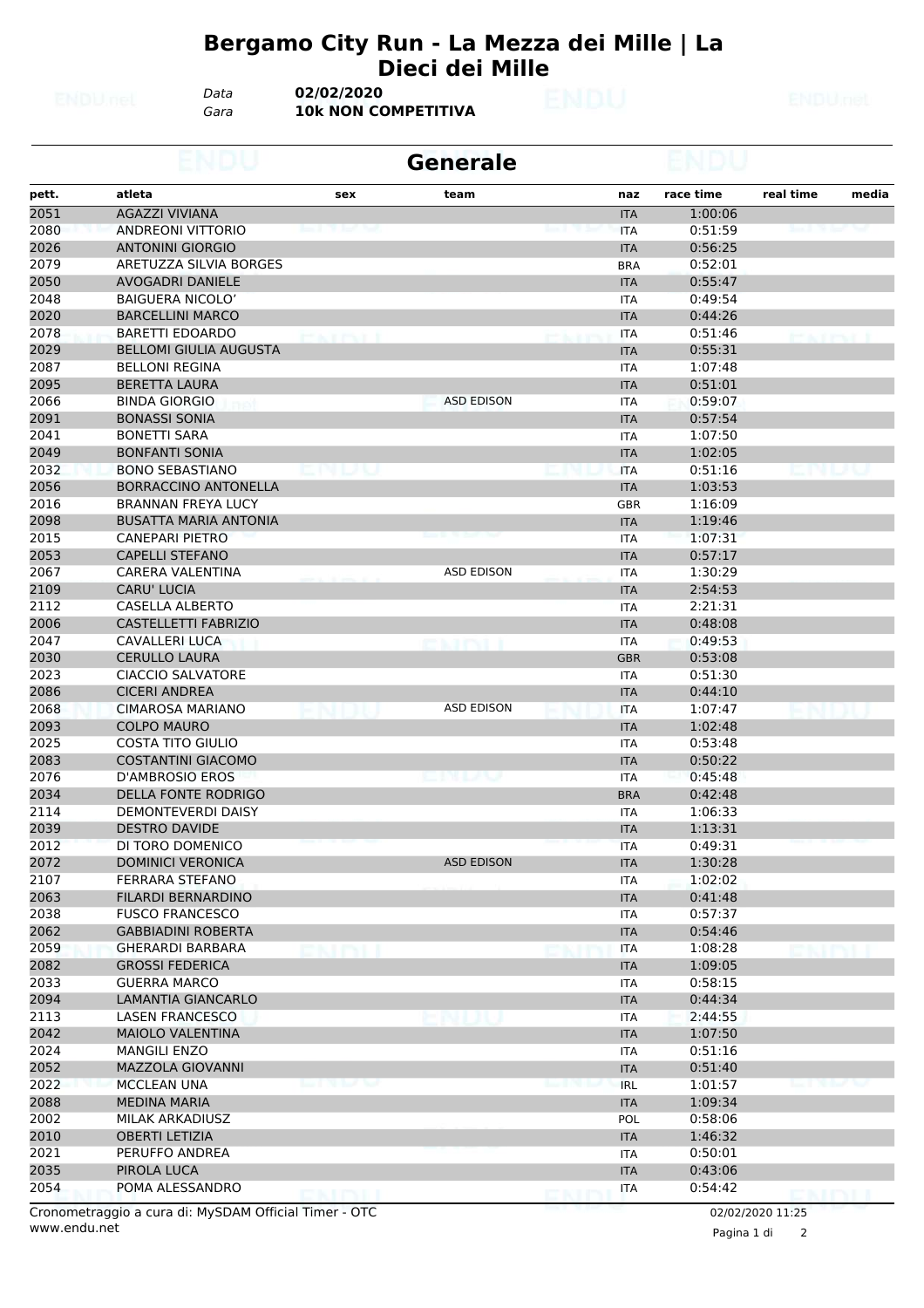| PREZIOSO MATTEO<br>0:46:28<br><b>ITA</b><br>PUGLISI LUCA<br>0:54:04<br><b>ITA</b><br>PUNZO STEFANO<br>0:54:08<br><b>ITA</b><br>2005<br>RAVANELLI ALICE<br>1:20:13<br><b>ITA</b><br>ea ifni i<br>2031<br>RAVANELLI ELENA<br><b>ITA</b><br>1:19:28<br>2092<br>0:55:15<br>RONCOLI STEFANO<br><b>ITA</b><br>2036<br>ROSSI LORENZO MATTEO<br>0:53:39<br><b>ITA</b><br>2074<br><b>ASD EDISON</b><br><b>SALA ELENA</b><br>1:07:43<br><b>ITA</b><br>2011<br><b>SANGALLI SILVIA</b><br>1:46:35<br><b>ITA</b><br>2089<br><b>SANNA CATERINA</b><br>0:54:08<br><b>ITA</b><br>2065<br><b>SCARDIGNO FRANCESCO</b><br><b>ITA</b><br>0:46:58<br>2077<br>SEMERARO CLAUDIO<br>1:00:09<br><b>ITA</b><br>2090<br><b>STEFANI DAVIDE</b><br>0:55:15<br><b>ITA</b><br>0:37:17<br>SUEBSA-ARD SAWING<br><b>THA</b><br><b>TESCIONE VINCENZO</b><br>0:56:49<br><b>ITA</b><br><b>TESTA DANILO</b><br>1:05:41<br><b>ITA</b><br><b>TESTA MONIA</b><br>1:10:41<br><b>ITA</b><br><b>TRIBBIA SIMONE</b><br>0:49:33<br><b>ITA</b><br>VACCA CAVALOTTO<br>0:41:46<br><b>ITA</b><br><b>MATTEO</b><br>VIGNOLA NICOLÒ<br>2108<br>2:44:53<br><b>ITA</b><br><b>VILLINI MASSIMO</b><br>1:07:18<br><b>ITA</b><br>VOICULESCU ELENA LARISA<br>1:11:38<br><b>ROM</b><br>LP U<br>YRUPAILLA MORI FILAMER<br>0:58:42<br><b>ITA</b><br>ZAGO ALESSANDRA<br>0:58:14<br><b>ITA</b><br><b>ZAMBELLI SILVIA</b><br><b>ITA</b><br>1:13:40<br><b>ZAMBETTI ROBERTA</b><br>1:13:40<br>ITA<br>ENDU<br>ENDU<br>ENDUMet<br>ENDUnet<br>ENDU<br>ENDU.<br>ENDU<br>ENDU<br><b>ENDU</b><br>ENDU<br>ENDU<br>ENDU<br><b>ENDUmet</b><br><b>ENDU<sub>DER</sub></b><br><b>ENDU</b><br><b>ENDU</b><br><b>ENDU</b><br><b>ENDU</b><br><b>ENDU</b><br><b>ENDU</b><br><b>ENDUnet</b><br><b>ENDU</b><br><b>ENDU</b><br><b>ENDU</b><br><b>ENDU</b><br><b>ENDU</b><br>ENDU<br>ENDU<br><b>ENDU</b><br><b>ENDU</b><br>ENDU<br><b>ENDU</b><br>ENDU<br><b>ENDU</b> nel<br><b>ENDUmet</b><br>ENDU | pett. | atleta | sex | team | naz | race time | media<br>real time |
|-------------------------------------------------------------------------------------------------------------------------------------------------------------------------------------------------------------------------------------------------------------------------------------------------------------------------------------------------------------------------------------------------------------------------------------------------------------------------------------------------------------------------------------------------------------------------------------------------------------------------------------------------------------------------------------------------------------------------------------------------------------------------------------------------------------------------------------------------------------------------------------------------------------------------------------------------------------------------------------------------------------------------------------------------------------------------------------------------------------------------------------------------------------------------------------------------------------------------------------------------------------------------------------------------------------------------------------------------------------------------------------------------------------------------------------------------------------------------------------------------------------------------------------------------------------------------------------------------------------------------------------------------------------------------------------------------------------------------------------------------------------------------------------------------------------------------------------------------------------------------------------------------------------|-------|--------|-----|------|-----|-----------|--------------------|
|                                                                                                                                                                                                                                                                                                                                                                                                                                                                                                                                                                                                                                                                                                                                                                                                                                                                                                                                                                                                                                                                                                                                                                                                                                                                                                                                                                                                                                                                                                                                                                                                                                                                                                                                                                                                                                                                                                             | 2097  |        |     |      |     |           |                    |
|                                                                                                                                                                                                                                                                                                                                                                                                                                                                                                                                                                                                                                                                                                                                                                                                                                                                                                                                                                                                                                                                                                                                                                                                                                                                                                                                                                                                                                                                                                                                                                                                                                                                                                                                                                                                                                                                                                             | 2055  |        |     |      |     |           |                    |
|                                                                                                                                                                                                                                                                                                                                                                                                                                                                                                                                                                                                                                                                                                                                                                                                                                                                                                                                                                                                                                                                                                                                                                                                                                                                                                                                                                                                                                                                                                                                                                                                                                                                                                                                                                                                                                                                                                             | 2111  |        |     |      |     |           |                    |
|                                                                                                                                                                                                                                                                                                                                                                                                                                                                                                                                                                                                                                                                                                                                                                                                                                                                                                                                                                                                                                                                                                                                                                                                                                                                                                                                                                                                                                                                                                                                                                                                                                                                                                                                                                                                                                                                                                             |       |        |     |      |     |           |                    |
|                                                                                                                                                                                                                                                                                                                                                                                                                                                                                                                                                                                                                                                                                                                                                                                                                                                                                                                                                                                                                                                                                                                                                                                                                                                                                                                                                                                                                                                                                                                                                                                                                                                                                                                                                                                                                                                                                                             |       |        |     |      |     |           |                    |
|                                                                                                                                                                                                                                                                                                                                                                                                                                                                                                                                                                                                                                                                                                                                                                                                                                                                                                                                                                                                                                                                                                                                                                                                                                                                                                                                                                                                                                                                                                                                                                                                                                                                                                                                                                                                                                                                                                             |       |        |     |      |     |           |                    |
|                                                                                                                                                                                                                                                                                                                                                                                                                                                                                                                                                                                                                                                                                                                                                                                                                                                                                                                                                                                                                                                                                                                                                                                                                                                                                                                                                                                                                                                                                                                                                                                                                                                                                                                                                                                                                                                                                                             |       |        |     |      |     |           |                    |
|                                                                                                                                                                                                                                                                                                                                                                                                                                                                                                                                                                                                                                                                                                                                                                                                                                                                                                                                                                                                                                                                                                                                                                                                                                                                                                                                                                                                                                                                                                                                                                                                                                                                                                                                                                                                                                                                                                             |       |        |     |      |     |           |                    |
|                                                                                                                                                                                                                                                                                                                                                                                                                                                                                                                                                                                                                                                                                                                                                                                                                                                                                                                                                                                                                                                                                                                                                                                                                                                                                                                                                                                                                                                                                                                                                                                                                                                                                                                                                                                                                                                                                                             |       |        |     |      |     |           |                    |
|                                                                                                                                                                                                                                                                                                                                                                                                                                                                                                                                                                                                                                                                                                                                                                                                                                                                                                                                                                                                                                                                                                                                                                                                                                                                                                                                                                                                                                                                                                                                                                                                                                                                                                                                                                                                                                                                                                             |       |        |     |      |     |           |                    |
|                                                                                                                                                                                                                                                                                                                                                                                                                                                                                                                                                                                                                                                                                                                                                                                                                                                                                                                                                                                                                                                                                                                                                                                                                                                                                                                                                                                                                                                                                                                                                                                                                                                                                                                                                                                                                                                                                                             |       |        |     |      |     |           |                    |
|                                                                                                                                                                                                                                                                                                                                                                                                                                                                                                                                                                                                                                                                                                                                                                                                                                                                                                                                                                                                                                                                                                                                                                                                                                                                                                                                                                                                                                                                                                                                                                                                                                                                                                                                                                                                                                                                                                             |       |        |     |      |     |           |                    |
|                                                                                                                                                                                                                                                                                                                                                                                                                                                                                                                                                                                                                                                                                                                                                                                                                                                                                                                                                                                                                                                                                                                                                                                                                                                                                                                                                                                                                                                                                                                                                                                                                                                                                                                                                                                                                                                                                                             | 2057  |        |     |      |     |           |                    |
|                                                                                                                                                                                                                                                                                                                                                                                                                                                                                                                                                                                                                                                                                                                                                                                                                                                                                                                                                                                                                                                                                                                                                                                                                                                                                                                                                                                                                                                                                                                                                                                                                                                                                                                                                                                                                                                                                                             | 2018  |        |     |      |     |           |                    |
|                                                                                                                                                                                                                                                                                                                                                                                                                                                                                                                                                                                                                                                                                                                                                                                                                                                                                                                                                                                                                                                                                                                                                                                                                                                                                                                                                                                                                                                                                                                                                                                                                                                                                                                                                                                                                                                                                                             | 2084  |        |     |      |     |           |                    |
|                                                                                                                                                                                                                                                                                                                                                                                                                                                                                                                                                                                                                                                                                                                                                                                                                                                                                                                                                                                                                                                                                                                                                                                                                                                                                                                                                                                                                                                                                                                                                                                                                                                                                                                                                                                                                                                                                                             | 2060  |        |     |      |     |           |                    |
|                                                                                                                                                                                                                                                                                                                                                                                                                                                                                                                                                                                                                                                                                                                                                                                                                                                                                                                                                                                                                                                                                                                                                                                                                                                                                                                                                                                                                                                                                                                                                                                                                                                                                                                                                                                                                                                                                                             | 2064  |        |     |      |     |           |                    |
|                                                                                                                                                                                                                                                                                                                                                                                                                                                                                                                                                                                                                                                                                                                                                                                                                                                                                                                                                                                                                                                                                                                                                                                                                                                                                                                                                                                                                                                                                                                                                                                                                                                                                                                                                                                                                                                                                                             | 2043  |        |     |      |     |           |                    |
|                                                                                                                                                                                                                                                                                                                                                                                                                                                                                                                                                                                                                                                                                                                                                                                                                                                                                                                                                                                                                                                                                                                                                                                                                                                                                                                                                                                                                                                                                                                                                                                                                                                                                                                                                                                                                                                                                                             |       |        |     |      |     |           |                    |
|                                                                                                                                                                                                                                                                                                                                                                                                                                                                                                                                                                                                                                                                                                                                                                                                                                                                                                                                                                                                                                                                                                                                                                                                                                                                                                                                                                                                                                                                                                                                                                                                                                                                                                                                                                                                                                                                                                             | 2081  |        |     |      |     |           |                    |
|                                                                                                                                                                                                                                                                                                                                                                                                                                                                                                                                                                                                                                                                                                                                                                                                                                                                                                                                                                                                                                                                                                                                                                                                                                                                                                                                                                                                                                                                                                                                                                                                                                                                                                                                                                                                                                                                                                             | 2004  |        |     |      |     |           |                    |
|                                                                                                                                                                                                                                                                                                                                                                                                                                                                                                                                                                                                                                                                                                                                                                                                                                                                                                                                                                                                                                                                                                                                                                                                                                                                                                                                                                                                                                                                                                                                                                                                                                                                                                                                                                                                                                                                                                             | 2096  |        |     |      |     |           |                    |
|                                                                                                                                                                                                                                                                                                                                                                                                                                                                                                                                                                                                                                                                                                                                                                                                                                                                                                                                                                                                                                                                                                                                                                                                                                                                                                                                                                                                                                                                                                                                                                                                                                                                                                                                                                                                                                                                                                             | 2037  |        |     |      |     |           |                    |
|                                                                                                                                                                                                                                                                                                                                                                                                                                                                                                                                                                                                                                                                                                                                                                                                                                                                                                                                                                                                                                                                                                                                                                                                                                                                                                                                                                                                                                                                                                                                                                                                                                                                                                                                                                                                                                                                                                             | 2045  |        |     |      |     |           |                    |
|                                                                                                                                                                                                                                                                                                                                                                                                                                                                                                                                                                                                                                                                                                                                                                                                                                                                                                                                                                                                                                                                                                                                                                                                                                                                                                                                                                                                                                                                                                                                                                                                                                                                                                                                                                                                                                                                                                             | 2046  |        |     |      |     |           |                    |
|                                                                                                                                                                                                                                                                                                                                                                                                                                                                                                                                                                                                                                                                                                                                                                                                                                                                                                                                                                                                                                                                                                                                                                                                                                                                                                                                                                                                                                                                                                                                                                                                                                                                                                                                                                                                                                                                                                             |       |        |     |      |     |           |                    |
|                                                                                                                                                                                                                                                                                                                                                                                                                                                                                                                                                                                                                                                                                                                                                                                                                                                                                                                                                                                                                                                                                                                                                                                                                                                                                                                                                                                                                                                                                                                                                                                                                                                                                                                                                                                                                                                                                                             |       |        |     |      |     |           |                    |
|                                                                                                                                                                                                                                                                                                                                                                                                                                                                                                                                                                                                                                                                                                                                                                                                                                                                                                                                                                                                                                                                                                                                                                                                                                                                                                                                                                                                                                                                                                                                                                                                                                                                                                                                                                                                                                                                                                             |       |        |     |      |     |           |                    |
|                                                                                                                                                                                                                                                                                                                                                                                                                                                                                                                                                                                                                                                                                                                                                                                                                                                                                                                                                                                                                                                                                                                                                                                                                                                                                                                                                                                                                                                                                                                                                                                                                                                                                                                                                                                                                                                                                                             |       |        |     |      |     |           |                    |
|                                                                                                                                                                                                                                                                                                                                                                                                                                                                                                                                                                                                                                                                                                                                                                                                                                                                                                                                                                                                                                                                                                                                                                                                                                                                                                                                                                                                                                                                                                                                                                                                                                                                                                                                                                                                                                                                                                             |       |        |     |      |     |           |                    |
|                                                                                                                                                                                                                                                                                                                                                                                                                                                                                                                                                                                                                                                                                                                                                                                                                                                                                                                                                                                                                                                                                                                                                                                                                                                                                                                                                                                                                                                                                                                                                                                                                                                                                                                                                                                                                                                                                                             |       |        |     |      |     |           |                    |
|                                                                                                                                                                                                                                                                                                                                                                                                                                                                                                                                                                                                                                                                                                                                                                                                                                                                                                                                                                                                                                                                                                                                                                                                                                                                                                                                                                                                                                                                                                                                                                                                                                                                                                                                                                                                                                                                                                             |       |        |     |      |     |           |                    |
|                                                                                                                                                                                                                                                                                                                                                                                                                                                                                                                                                                                                                                                                                                                                                                                                                                                                                                                                                                                                                                                                                                                                                                                                                                                                                                                                                                                                                                                                                                                                                                                                                                                                                                                                                                                                                                                                                                             |       |        |     |      |     |           |                    |
|                                                                                                                                                                                                                                                                                                                                                                                                                                                                                                                                                                                                                                                                                                                                                                                                                                                                                                                                                                                                                                                                                                                                                                                                                                                                                                                                                                                                                                                                                                                                                                                                                                                                                                                                                                                                                                                                                                             |       |        |     |      |     |           |                    |
|                                                                                                                                                                                                                                                                                                                                                                                                                                                                                                                                                                                                                                                                                                                                                                                                                                                                                                                                                                                                                                                                                                                                                                                                                                                                                                                                                                                                                                                                                                                                                                                                                                                                                                                                                                                                                                                                                                             |       |        |     |      |     |           |                    |
|                                                                                                                                                                                                                                                                                                                                                                                                                                                                                                                                                                                                                                                                                                                                                                                                                                                                                                                                                                                                                                                                                                                                                                                                                                                                                                                                                                                                                                                                                                                                                                                                                                                                                                                                                                                                                                                                                                             |       |        |     |      |     |           |                    |
|                                                                                                                                                                                                                                                                                                                                                                                                                                                                                                                                                                                                                                                                                                                                                                                                                                                                                                                                                                                                                                                                                                                                                                                                                                                                                                                                                                                                                                                                                                                                                                                                                                                                                                                                                                                                                                                                                                             |       |        |     |      |     |           |                    |
|                                                                                                                                                                                                                                                                                                                                                                                                                                                                                                                                                                                                                                                                                                                                                                                                                                                                                                                                                                                                                                                                                                                                                                                                                                                                                                                                                                                                                                                                                                                                                                                                                                                                                                                                                                                                                                                                                                             |       |        |     |      |     |           |                    |
|                                                                                                                                                                                                                                                                                                                                                                                                                                                                                                                                                                                                                                                                                                                                                                                                                                                                                                                                                                                                                                                                                                                                                                                                                                                                                                                                                                                                                                                                                                                                                                                                                                                                                                                                                                                                                                                                                                             |       |        |     |      |     |           |                    |
|                                                                                                                                                                                                                                                                                                                                                                                                                                                                                                                                                                                                                                                                                                                                                                                                                                                                                                                                                                                                                                                                                                                                                                                                                                                                                                                                                                                                                                                                                                                                                                                                                                                                                                                                                                                                                                                                                                             |       |        |     |      |     |           |                    |
|                                                                                                                                                                                                                                                                                                                                                                                                                                                                                                                                                                                                                                                                                                                                                                                                                                                                                                                                                                                                                                                                                                                                                                                                                                                                                                                                                                                                                                                                                                                                                                                                                                                                                                                                                                                                                                                                                                             |       |        |     |      |     |           |                    |
|                                                                                                                                                                                                                                                                                                                                                                                                                                                                                                                                                                                                                                                                                                                                                                                                                                                                                                                                                                                                                                                                                                                                                                                                                                                                                                                                                                                                                                                                                                                                                                                                                                                                                                                                                                                                                                                                                                             |       |        |     |      |     |           |                    |
|                                                                                                                                                                                                                                                                                                                                                                                                                                                                                                                                                                                                                                                                                                                                                                                                                                                                                                                                                                                                                                                                                                                                                                                                                                                                                                                                                                                                                                                                                                                                                                                                                                                                                                                                                                                                                                                                                                             |       |        |     |      |     |           |                    |
|                                                                                                                                                                                                                                                                                                                                                                                                                                                                                                                                                                                                                                                                                                                                                                                                                                                                                                                                                                                                                                                                                                                                                                                                                                                                                                                                                                                                                                                                                                                                                                                                                                                                                                                                                                                                                                                                                                             |       |        |     |      |     |           |                    |
|                                                                                                                                                                                                                                                                                                                                                                                                                                                                                                                                                                                                                                                                                                                                                                                                                                                                                                                                                                                                                                                                                                                                                                                                                                                                                                                                                                                                                                                                                                                                                                                                                                                                                                                                                                                                                                                                                                             |       |        |     |      |     |           |                    |
|                                                                                                                                                                                                                                                                                                                                                                                                                                                                                                                                                                                                                                                                                                                                                                                                                                                                                                                                                                                                                                                                                                                                                                                                                                                                                                                                                                                                                                                                                                                                                                                                                                                                                                                                                                                                                                                                                                             |       |        |     |      |     |           |                    |
|                                                                                                                                                                                                                                                                                                                                                                                                                                                                                                                                                                                                                                                                                                                                                                                                                                                                                                                                                                                                                                                                                                                                                                                                                                                                                                                                                                                                                                                                                                                                                                                                                                                                                                                                                                                                                                                                                                             |       |        |     |      |     |           |                    |
|                                                                                                                                                                                                                                                                                                                                                                                                                                                                                                                                                                                                                                                                                                                                                                                                                                                                                                                                                                                                                                                                                                                                                                                                                                                                                                                                                                                                                                                                                                                                                                                                                                                                                                                                                                                                                                                                                                             |       |        |     |      |     |           |                    |
|                                                                                                                                                                                                                                                                                                                                                                                                                                                                                                                                                                                                                                                                                                                                                                                                                                                                                                                                                                                                                                                                                                                                                                                                                                                                                                                                                                                                                                                                                                                                                                                                                                                                                                                                                                                                                                                                                                             |       |        |     |      |     |           |                    |
|                                                                                                                                                                                                                                                                                                                                                                                                                                                                                                                                                                                                                                                                                                                                                                                                                                                                                                                                                                                                                                                                                                                                                                                                                                                                                                                                                                                                                                                                                                                                                                                                                                                                                                                                                                                                                                                                                                             |       |        |     |      |     |           |                    |
|                                                                                                                                                                                                                                                                                                                                                                                                                                                                                                                                                                                                                                                                                                                                                                                                                                                                                                                                                                                                                                                                                                                                                                                                                                                                                                                                                                                                                                                                                                                                                                                                                                                                                                                                                                                                                                                                                                             |       |        |     |      |     |           |                    |
|                                                                                                                                                                                                                                                                                                                                                                                                                                                                                                                                                                                                                                                                                                                                                                                                                                                                                                                                                                                                                                                                                                                                                                                                                                                                                                                                                                                                                                                                                                                                                                                                                                                                                                                                                                                                                                                                                                             |       |        |     |      |     |           |                    |
|                                                                                                                                                                                                                                                                                                                                                                                                                                                                                                                                                                                                                                                                                                                                                                                                                                                                                                                                                                                                                                                                                                                                                                                                                                                                                                                                                                                                                                                                                                                                                                                                                                                                                                                                                                                                                                                                                                             |       |        |     |      |     |           |                    |
|                                                                                                                                                                                                                                                                                                                                                                                                                                                                                                                                                                                                                                                                                                                                                                                                                                                                                                                                                                                                                                                                                                                                                                                                                                                                                                                                                                                                                                                                                                                                                                                                                                                                                                                                                                                                                                                                                                             |       |        |     |      |     |           |                    |
|                                                                                                                                                                                                                                                                                                                                                                                                                                                                                                                                                                                                                                                                                                                                                                                                                                                                                                                                                                                                                                                                                                                                                                                                                                                                                                                                                                                                                                                                                                                                                                                                                                                                                                                                                                                                                                                                                                             |       |        |     |      |     |           |                    |
|                                                                                                                                                                                                                                                                                                                                                                                                                                                                                                                                                                                                                                                                                                                                                                                                                                                                                                                                                                                                                                                                                                                                                                                                                                                                                                                                                                                                                                                                                                                                                                                                                                                                                                                                                                                                                                                                                                             |       |        |     |      |     |           |                    |
|                                                                                                                                                                                                                                                                                                                                                                                                                                                                                                                                                                                                                                                                                                                                                                                                                                                                                                                                                                                                                                                                                                                                                                                                                                                                                                                                                                                                                                                                                                                                                                                                                                                                                                                                                                                                                                                                                                             |       |        |     |      |     |           |                    |
|                                                                                                                                                                                                                                                                                                                                                                                                                                                                                                                                                                                                                                                                                                                                                                                                                                                                                                                                                                                                                                                                                                                                                                                                                                                                                                                                                                                                                                                                                                                                                                                                                                                                                                                                                                                                                                                                                                             |       |        |     |      |     |           |                    |
|                                                                                                                                                                                                                                                                                                                                                                                                                                                                                                                                                                                                                                                                                                                                                                                                                                                                                                                                                                                                                                                                                                                                                                                                                                                                                                                                                                                                                                                                                                                                                                                                                                                                                                                                                                                                                                                                                                             |       |        |     |      |     |           |                    |
| Cronometraggio a cura di: MyCDAM Official Timor, OTC                                                                                                                                                                                                                                                                                                                                                                                                                                                                                                                                                                                                                                                                                                                                                                                                                                                                                                                                                                                                                                                                                                                                                                                                                                                                                                                                                                                                                                                                                                                                                                                                                                                                                                                                                                                                                                                        |       |        |     |      |     |           |                    |